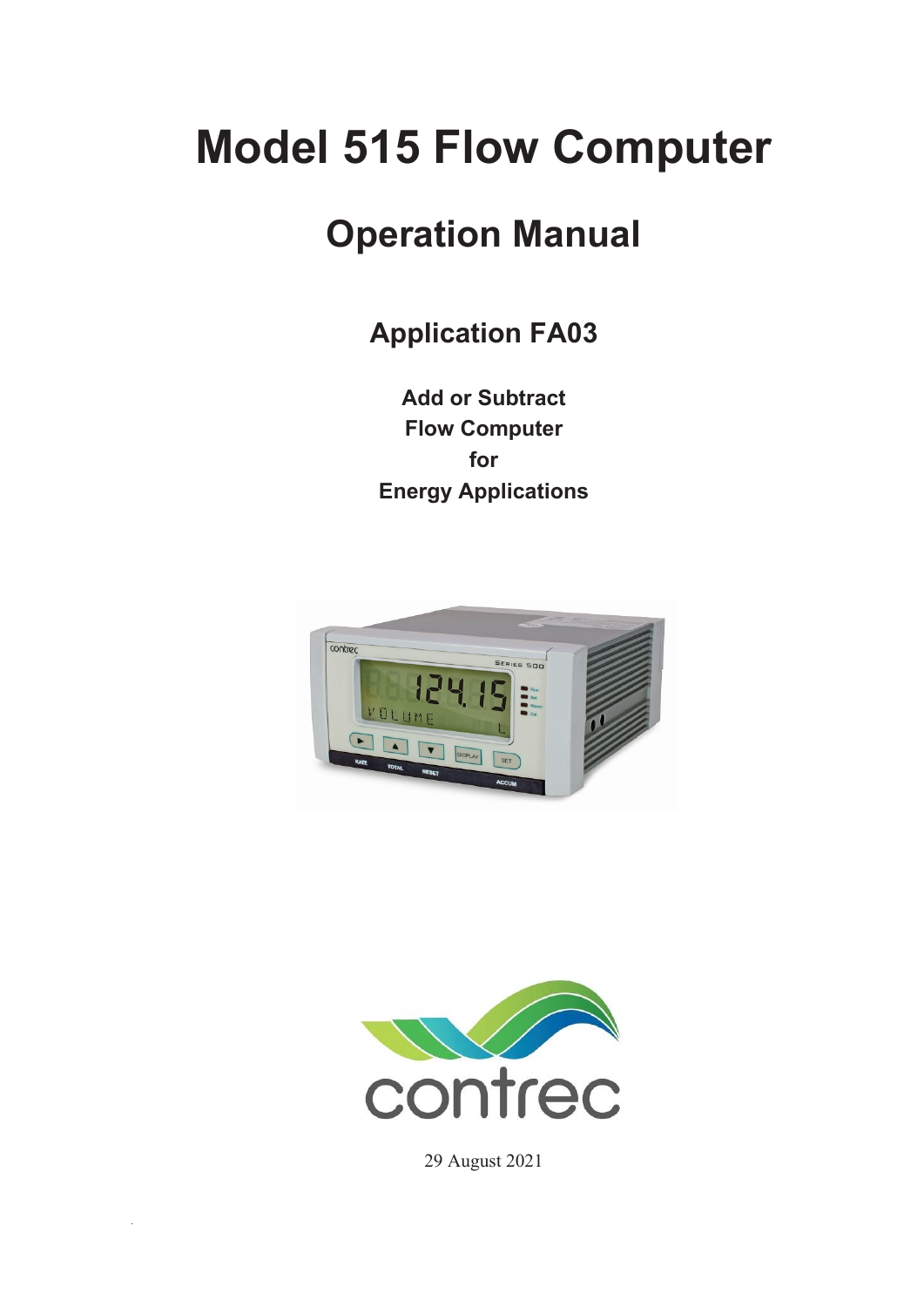### **Model 515 Flow Computer - Operation Manual**

#### © Contrec Limited 2021

The instructions given herein cover the general description, installation, operation and maintenance of the subject equipment. Contrec Limited. reserves the right, without prior notice, to make engineering refinements that may not be reflected in this manual.

Should any questions arise which cannot be answered specifically by this manual, they should be directed to Contrec Limited for further detailed information and technical assistance.

Contrec Limited will not accept any liability for either direct or consequential damages resulting from the use or misapplication of the contents of this manual.

Part of the software embedded in this product is eCos - Embedded Configurable Operating System, a trademark of Red Hat. Portions created by Red Hat are Copyright © 1998, 1999, 2000 Red Hat, Inc. (http://www.redhat.com). All rights reserved

The software in this product was in part provided by Red Hat and any express or implied warranties, including, but not limited to, the implied warranties of merchantability and fitness for a particular purpose are disclaimed. In no event shall the author be liable for any direct, indirect, incidental, special, exemplary, or consequential damages (including, but not limited to, procurement of substitute goods or services; loss of use, data, or profits; or business interruption) however caused and on any theory of liability, whether in contract, strict liability, or tort (including negligence or otherwise) arising in any way out of the use of this software, even if advised of the possibility of such damage.

#### **Contrec Limited**

Riverside, Canal Road, Sowerby Bridge, West Yorkshire HX6 2AY UNITED KINGDOM Tel: +44 1422 829944 Email: sales@contrec.co.uk

#### **Website: www.contrec.co.uk**

**Contrec Systems Pty Ltd** 5 Norfolk Avenue Ringwood, Melbourne 3134 AUSTRALIA Tel: +61 4 413 505 114 Email: info@contrec.com.au

#### **Contrec - USA, LLC**

916 Belcher Drive Pelham AL 35124 USA Tel: +1 (205) 685 3000 Fax: +1 (205) 685 3001 Email: contrec@contrec-usa.com



**Publication No: 515-FA03-OM - 29 August 2021**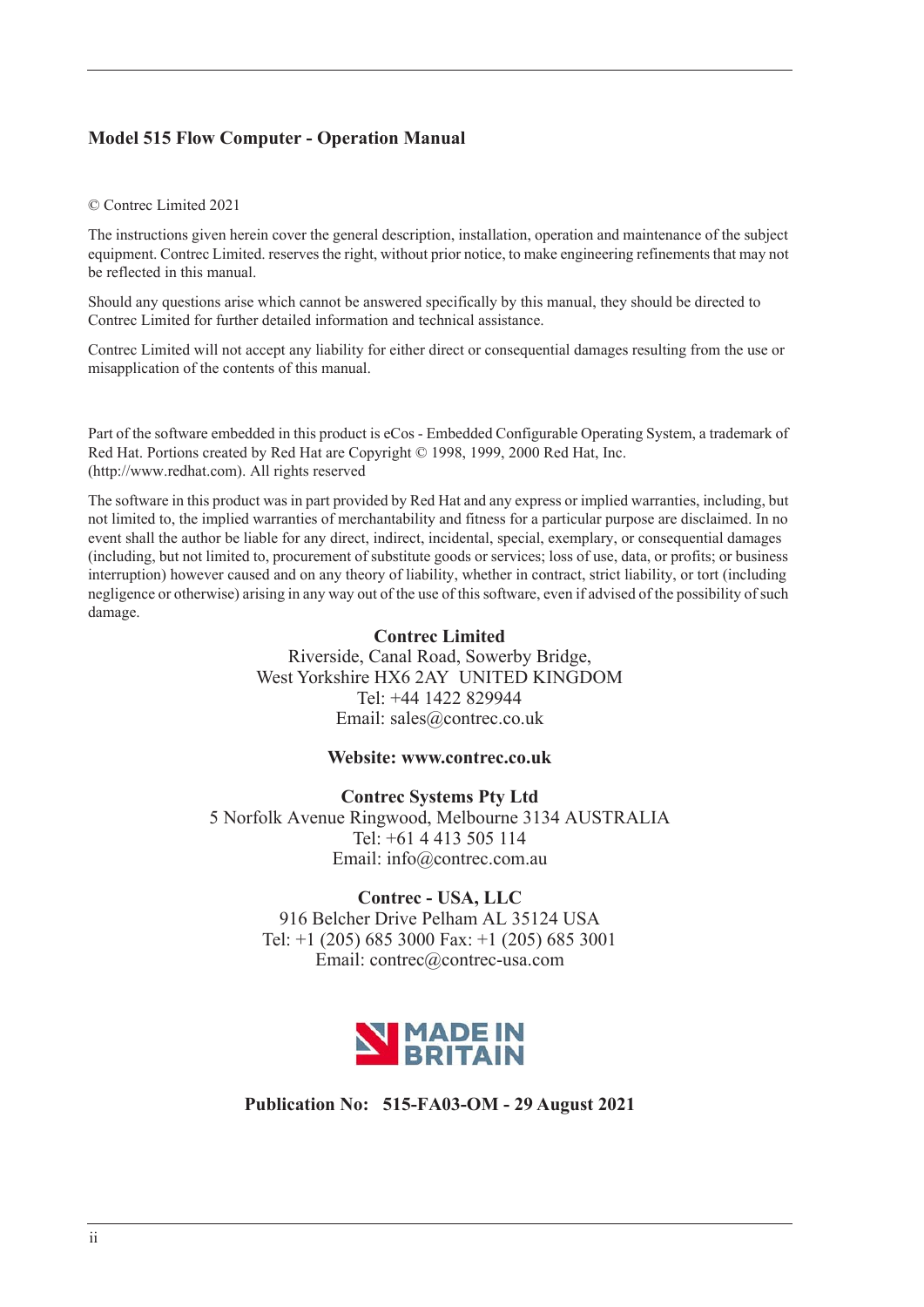

### **The information in this safety notice is for the prevention of injury to personnel and damage to the instrument.**

#### **The manufacturer assumes no liability for injury or damage caused by misuse of the instrument or for modifications made to the instrument.**

This document must be consulted in all cases where the following "Caution" safety symbol is used :  $\bigwedge$ 

### **Qualified Personnel**

The instrument must be installed, operated and serviced by persons who have been properly trained and authorised. Personnel must read and understand this manual prior to installation and operation of the instrument. Refer to section 3 for further information regarding permitted maintenance operations. The safety of any system incorporating the equipment is the responsibility of the assembler of the system.

### **Static Hazard**

The 500 series flow computer uses high speed CMOS circuitry which is sensitive to static damage. The user should observe accepted safety practices for handling electronic devices, especially during servicing. Once the unit is installed, grounded and interconnected, the chances of static damage are greatly reduced.

### **Voltage Hazard**

Before connecting power to the instrument, ensure that the supply voltage for the AC or DC input is suitable. The AC voltage rating is as stated on the instrument rating plate. Personnel should take all due care to avoid electric shock. **For safe operation it is essential to connect a mains safety earth to the A.C. power inlet.** Do not operate at altitudes above 2000m.

### **Welding Hazard**

Do not perform electric welding in close proximity to the instrument or its interconnecting cables. If welding in these areas must be performed, disconnect all cables from the instrument. Failure to do so may result in damage to the unit.

### **Moisture Hazard**

To avoid electrical faults and corrosion of the instrument, do not allow moisture to remain in contact with the instrument. Operate only in a clean, dry and pollutant-free environment.

### **Operating & Storage Temperature**

Operating: If a heater is being used, **DO NOT** isolate the instrument in temperatures below  $-20^{\circ}$ C.

Storage: **DO NOT** store the equipment below -20°C.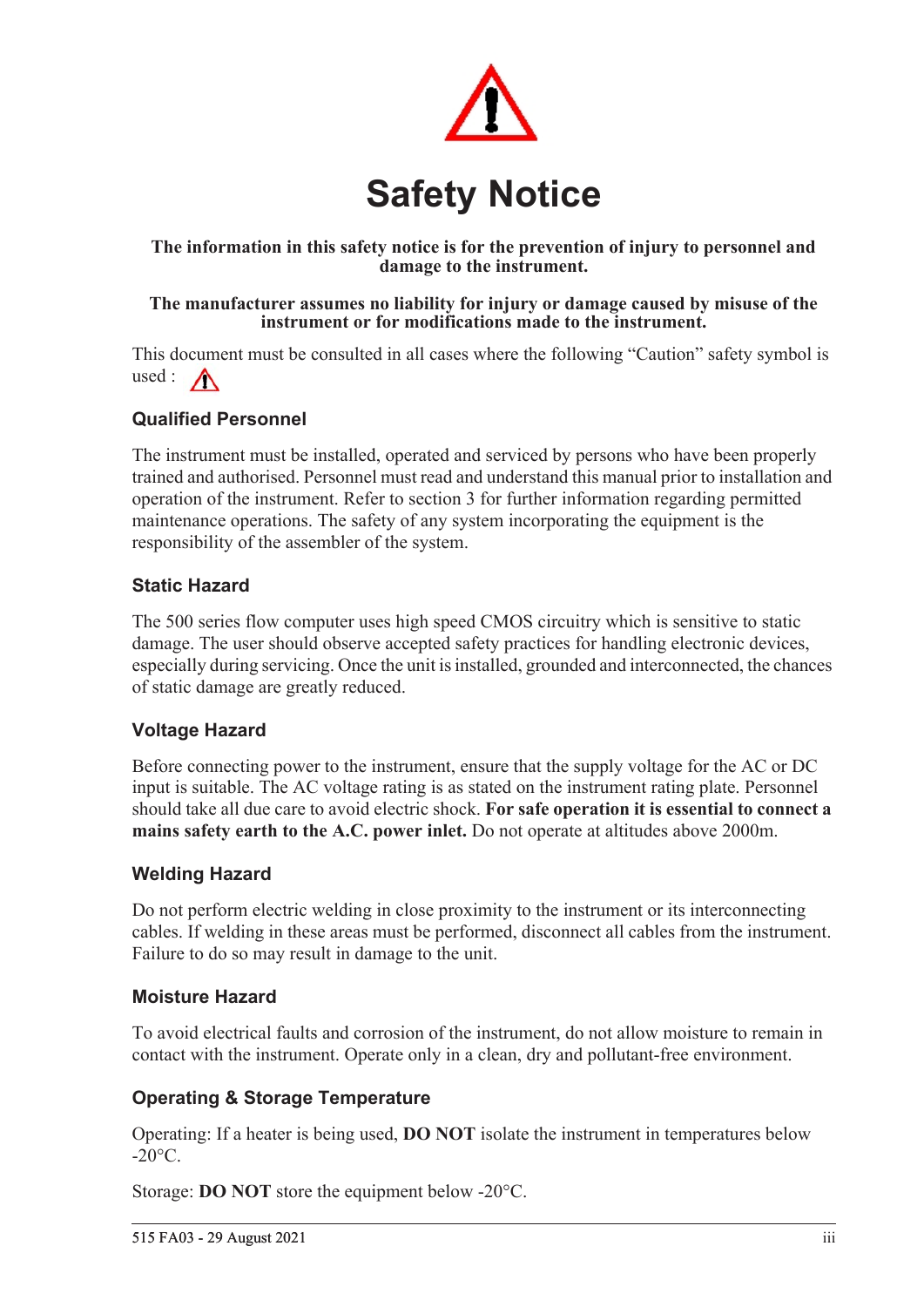### **Disconnection Device**

When powered from a mains supply this unit requires the provision of a suitable mains isolation device, capable of interrupting both poles of the supply and meeting your local wiring regulations, to be suitably located and easily accessible near to the installed instrument. It must be marked as the disconnecting device for the equipment. It must be suitably rated with respect to the cross sectional area of the supply conductors.

### **Instrument Disposal**

Contrec instrumentation should not be thrown into the general waste system.

If within EU member states, this instrument should be disposed of according to the guidelines set by the WEEE (Waste Electrical and Electronic Equipment) directive 2012/19/EU. If outside of the EU, this equipment should be responsibly disposed of according to local and national regulations for EEE (Electrical and Electronic Equipment).

By not discarding of this product along with other house hold waste you are preserving natural resources and reducing waste sent to landfill and incinerators.

Remove batteries and dispose of separately (see *Disposal of Batteries*) before disposal of Contrec instrumentation.

### **Disposal of Batteries**

Batteries have an environmental impact. Safe and responsible disposal should be undertaken.

In all EU member states, as per Directive 2006/66/EC, batteries must not be thrown away with general waste. Contact your local environmental authority for information regarding disposal or recycling of used batteries, alternatively they can be returned directly to Contrec Ltd. for disposal.

Please Contact Contrec Ltd before returning batteries for disposal.

# **Explanation of IEC Symbols Used**

You should familiarise yourself with the following symbols which are used both within this manual and on the instrument itself.



 This document must be consulted in all cases where the following "Caution" safety symbol is used.



AC Input (AC).



Protective Earth Terminal.



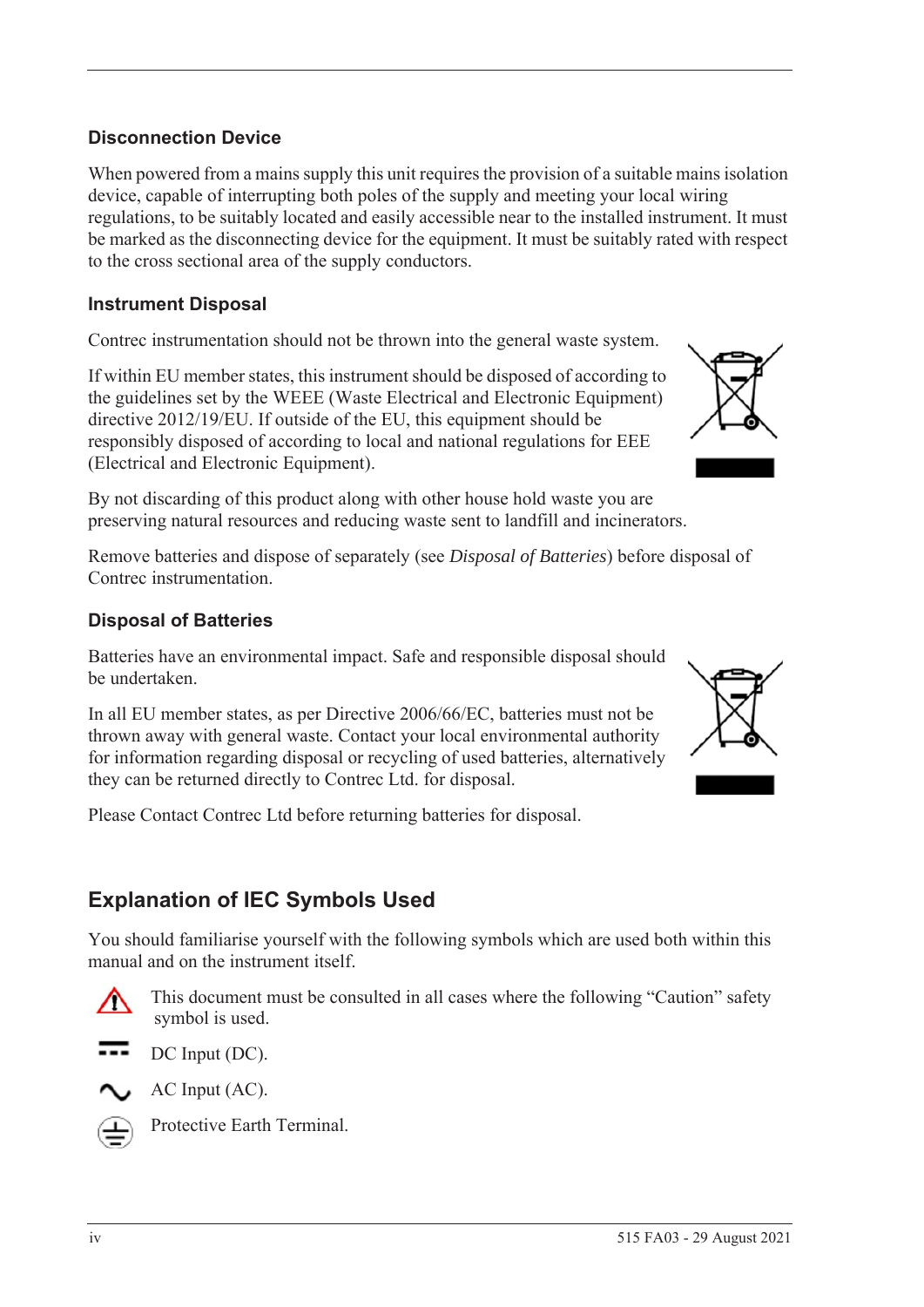| 1 Introduction                                                                                                                                                                                                                                               |  |  |  |  |  |  |  |  |                 |
|--------------------------------------------------------------------------------------------------------------------------------------------------------------------------------------------------------------------------------------------------------------|--|--|--|--|--|--|--|--|-----------------|
| Features<br>. The contract of the contract of the contract of the contract of the contract of the $\,1\,$                                                                                                                                                    |  |  |  |  |  |  |  |  |                 |
|                                                                                                                                                                                                                                                              |  |  |  |  |  |  |  |  |                 |
| Calculation Modes residence in the contract of the contract of the contract of the 1                                                                                                                                                                         |  |  |  |  |  |  |  |  |                 |
| Calculations experience in the contract of the contract of the contract of the contract of the 2                                                                                                                                                             |  |  |  |  |  |  |  |  |                 |
| Analog Input Scaling <b>Executive Contract Contract Contract Contract Contract Contract Contract Contract Contract Contract Contract Contract Contract Contract Contract Contract Contract Contract Contract Contract Contract C</b>                         |  |  |  |  |  |  |  |  |                 |
| Displayed Information and the contract of the contract of the contract of the contract of the contract of the contract of the contract of the contract of the contract of the contract of the contract of the contract of the                                |  |  |  |  |  |  |  |  |                 |
|                                                                                                                                                                                                                                                              |  |  |  |  |  |  |  |  |                 |
| Communications research and contract the contract of the contract of the contract of the 4                                                                                                                                                                   |  |  |  |  |  |  |  |  |                 |
| Isolated Outputs and a subsequently served by the contract of the served of the served of the served of the served of the served of the served of the served of the served of the served of the served of the served of the se                               |  |  |  |  |  |  |  |  |                 |
| Relay Outputs and a contract the contract of the contract of the contract of the 4                                                                                                                                                                           |  |  |  |  |  |  |  |  |                 |
| Software Configuration entering the contract of the contract of the contract of the 4                                                                                                                                                                        |  |  |  |  |  |  |  |  |                 |
| Limitations of Use the community of the community of the community of the state of the state of the S                                                                                                                                                        |  |  |  |  |  |  |  |  |                 |
| Approvals received a conservation of the conservation of the conservation of 5                                                                                                                                                                               |  |  |  |  |  |  |  |  |                 |
|                                                                                                                                                                                                                                                              |  |  |  |  |  |  |  |  |                 |
| 2 Specifications                                                                                                                                                                                                                                             |  |  |  |  |  |  |  |  |                 |
|                                                                                                                                                                                                                                                              |  |  |  |  |  |  |  |  | $7\phantom{.0}$ |
|                                                                                                                                                                                                                                                              |  |  |  |  |  |  |  |  |                 |
| 3 Installation & Maintenance                                                                                                                                                                                                                                 |  |  |  |  |  |  |  |  |                 |
| Installation Instructions                                                                                                                                                                                                                                    |  |  |  |  |  |  |  |  |                 |
| Cleaning and Decontamination and a substitution of the contract of the set of the set of the Second Press, and $9$                                                                                                                                           |  |  |  |  |  |  |  |  |                 |
| Panel Mounting research and contract the contract of the contract of the contract of the 9                                                                                                                                                                   |  |  |  |  |  |  |  |  |                 |
| Electrical Connection and a constant of the contract of the contract of the contract of the contract of the contract of the contract of the contract of the contract of the contract of the contract of the contract of the co                               |  |  |  |  |  |  |  |  | 10              |
| <b>Rear Panel Connections <i>Rear Panel Connections Rear Panel Connections</i></b>                                                                                                                                                                           |  |  |  |  |  |  |  |  | 10              |
| Terminal Designations and a contract the contract of the contract of the contract of the contract of the contract of the contract of the contract of the contract of the contract of the contract of the contract of the contr                               |  |  |  |  |  |  |  |  | 11              |
| Terminal Wiring Insulation and a contract of the contract of the contract of the contract of the contract of the contract of the contract of the contract of the contract of the contract of the contract of the contract of t                               |  |  |  |  |  |  |  |  | 12              |
|                                                                                                                                                                                                                                                              |  |  |  |  |  |  |  |  | 12              |
| Mains Power Wiring Theory of the company of the company of the company of the company of the company of the company of the company of the company of the company of the company of the company of the company of the company o                               |  |  |  |  |  |  |  |  | 12              |
| a de la caractería de la caractería de la caractería de la caractería de la caractería de la caractería de la<br>Inputs                                                                                                                                      |  |  |  |  |  |  |  |  | 13              |
| Frequency Input Connection and a construction of the contract of the contract of the contract of the contract of the contract of the contract of the contract of the contract of the contract of the contract of the contract                                |  |  |  |  |  |  |  |  | 13              |
| Analog Input Connections and a contract the contract of the contract of the contract of the contract of the contract of the contract of the contract of the contract of the contract of the contract of the contract of the co                               |  |  |  |  |  |  |  |  | 14              |
| Logic Input Connection and a contract the contract of the contract of the contract of the contract of the contract of the contract of the contract of the contract of the contract of the contract of the contract of the cont                               |  |  |  |  |  |  |  |  | 15              |
|                                                                                                                                                                                                                                                              |  |  |  |  |  |  |  |  | 16              |
| 4-20 mA Output Connection and a contract of the contract of the contract of the contract of the contract of the contract of the contract of the contract of the contract of the contract of the contract of the contract of th                               |  |  |  |  |  |  |  |  | 16              |
| Pulse Output Connection and and a connection of the connection of the connection of the connection of the connection                                                                                                                                         |  |  |  |  |  |  |  |  | 17              |
| Control Relays (Alarms) and the contract the contract of the contract of the contract of the contract of the contract of the contract of the contract of the contract of the contract of the contract of the contract of the c                               |  |  |  |  |  |  |  |  | 18              |
| RC Network for Interference Suppression and a contract to the contract of the contract of                                                                                                                                                                    |  |  |  |  |  |  |  |  | 19              |
| Communications<br>.<br>In the second complete state of the second complete state of the second complete state of the second complete                                                                                                                         |  |  |  |  |  |  |  |  | 20              |
| COM-1 RS-232 Port<br>.<br>In the second contract of the second contract of the second contract of the second contract of the second cont                                                                                                                     |  |  |  |  |  |  |  |  | 20              |
| <b>COM-2 RS-485 Port Option</b>                                                                                                                                                                                                                              |  |  |  |  |  |  |  |  | 20              |
| COM-2 Ethernet Port Option<br>.<br>The contract of the contract of the contract of the contract of the contract of the contract of the contract of                                                                                                           |  |  |  |  |  |  |  |  | 21              |
| Mains Connection                                                                                                                                                                                                                                             |  |  |  |  |  |  |  |  | 21              |
| .<br>In the second contract of the second contract of the second contract of the second contract of the second cont                                                                                                                                          |  |  |  |  |  |  |  |  | 21              |
| Earthing and Shielding Theory of the contract of the contract of the contract of the contract of the contract of the contract of the contract of the contract of the contract of the contract of the contract of the contract<br><b>Disconnection Device</b> |  |  |  |  |  |  |  |  | 21              |
| de la caractería de la caractería de la caractería de la caractería de la caractería de la caractería                                                                                                                                                        |  |  |  |  |  |  |  |  |                 |
| Maintenance Instructions<br>.<br>In the second complete state of the second complete state of the second complete state of the second complete                                                                                                               |  |  |  |  |  |  |  |  | 21              |
| <b>Battery Replacement</b>                                                                                                                                                                                                                                   |  |  |  |  |  |  |  |  | 22              |
| Battery Type and a subsequently served as a server of the server of the server of the server of the server of the server of the server of the server of the server of the server of the server of the server of the server of                                |  |  |  |  |  |  |  |  | 22              |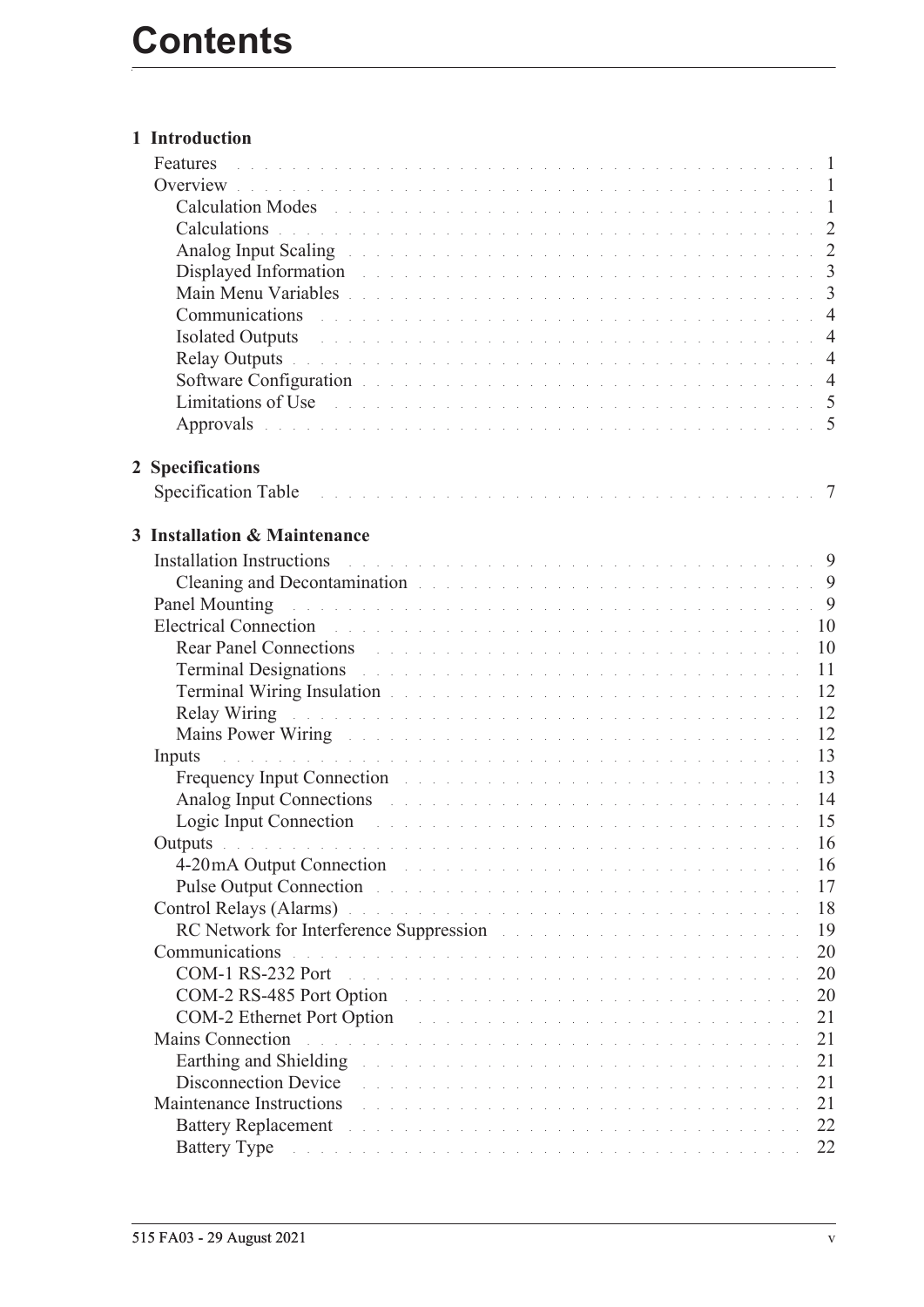# **[4 Operation](#page-32-0)**

| Normal Operation and a construction of the contract of the contract of the contract of the 23                                                                                                                                                                                                                                                |  |  |  |  |  |  |  |  |    |
|----------------------------------------------------------------------------------------------------------------------------------------------------------------------------------------------------------------------------------------------------------------------------------------------------------------------------------------------|--|--|--|--|--|--|--|--|----|
| Default Total de la commune de la commune de la commune de la commune de la commune de 23                                                                                                                                                                                                                                                    |  |  |  |  |  |  |  |  |    |
| Status LEDs <b>And Alternative Contract Contract Contract Contract Contract Contract Contract Contract Contract Contract Contract Contract Contract Contract Contract Contract Contract Contract Contract Contract Contract Cont</b>                                                                                                         |  |  |  |  |  |  |  |  |    |
| Front Panel Keys And All Albert Hans and Albert Hans and Albert Hans and Albert 24                                                                                                                                                                                                                                                           |  |  |  |  |  |  |  |  |    |
|                                                                                                                                                                                                                                                                                                                                              |  |  |  |  |  |  |  |  |    |
| Main Menu Items de la component de la component de la component de la component de 25                                                                                                                                                                                                                                                        |  |  |  |  |  |  |  |  |    |
|                                                                                                                                                                                                                                                                                                                                              |  |  |  |  |  |  |  |  |    |
|                                                                                                                                                                                                                                                                                                                                              |  |  |  |  |  |  |  |  |    |
| Data Logs de la componentación de la componentación de la componentación de 26                                                                                                                                                                                                                                                               |  |  |  |  |  |  |  |  |    |
| Model Information and a contract the contract of the contract of the contract of the 28                                                                                                                                                                                                                                                      |  |  |  |  |  |  |  |  |    |
|                                                                                                                                                                                                                                                                                                                                              |  |  |  |  |  |  |  |  |    |
| <b>5 Instrument Calibration</b>                                                                                                                                                                                                                                                                                                              |  |  |  |  |  |  |  |  |    |
| Introduction                                                                                                                                                                                                                                                                                                                                 |  |  |  |  |  |  |  |  |    |
| Calibration View Mode                                                                                                                                                                                                                                                                                                                        |  |  |  |  |  |  |  |  |    |
|                                                                                                                                                                                                                                                                                                                                              |  |  |  |  |  |  |  |  |    |
| Changing the Instrument Settings and a contract of the contract of the settings of the contract of the contract of the contract of the contract of the contract of the contract of the contract of the contract of the contrac                                                                                                               |  |  |  |  |  |  |  |  |    |
| Program Backup & Reports and a contract the contract of the contract of the 23                                                                                                                                                                                                                                                               |  |  |  |  |  |  |  |  |    |
|                                                                                                                                                                                                                                                                                                                                              |  |  |  |  |  |  |  |  |    |
|                                                                                                                                                                                                                                                                                                                                              |  |  |  |  |  |  |  |  |    |
|                                                                                                                                                                                                                                                                                                                                              |  |  |  |  |  |  |  |  |    |
| Calibration Menu Tree Albert and Albert and Albert and Albert and Albert and Albert 34                                                                                                                                                                                                                                                       |  |  |  |  |  |  |  |  |    |
|                                                                                                                                                                                                                                                                                                                                              |  |  |  |  |  |  |  |  |    |
| Units of Measurement entry the contract of the contract of the contract of the state of the state of the 36                                                                                                                                                                                                                                  |  |  |  |  |  |  |  |  |    |
| Parameters and a construction of the construction of the construction of the 37                                                                                                                                                                                                                                                              |  |  |  |  |  |  |  |  |    |
| Inputs and a construction of the construction of the construction of the construction of $37$                                                                                                                                                                                                                                                |  |  |  |  |  |  |  |  |    |
| Outputs and a construction of the construction of the construction of the construction of the construction of the construction of the construction of the construction of the construction of the construction of the construc                                                                                                               |  |  |  |  |  |  |  |  | 43 |
| Alarms<br>.<br>In the company of the company of the company of the company of the company of the company of the company of th                                                                                                                                                                                                                |  |  |  |  |  |  |  |  | 45 |
| Communications de la communication de la communication de la communication de la communication de la communication de la communication de la communication de la communication de la communication de la communication de la c                                                                                                               |  |  |  |  |  |  |  |  |    |
| Time Settings and Data Logging The Contract of the Contract of the Settings and Data Logging                                                                                                                                                                                                                                                 |  |  |  |  |  |  |  |  | 48 |
| General Setup Parameters and a construction of the construction of the set of the S1                                                                                                                                                                                                                                                         |  |  |  |  |  |  |  |  |    |
|                                                                                                                                                                                                                                                                                                                                              |  |  |  |  |  |  |  |  |    |
|                                                                                                                                                                                                                                                                                                                                              |  |  |  |  |  |  |  |  |    |
| <b>Error Messages</b><br>and the contract of the contract of the contract of the contract of the contract of the contract of the                                                                                                                                                                                                             |  |  |  |  |  |  |  |  | 55 |
| Warning Messages and a contract the contract of the contract of the contract of the contract of the contract of                                                                                                                                                                                                                              |  |  |  |  |  |  |  |  | 56 |
| <b>6 Communications</b>                                                                                                                                                                                                                                                                                                                      |  |  |  |  |  |  |  |  |    |
| Overview<br>and a complete that the complete complete the complete the complete theory of the complete the complete the co                                                                                                                                                                                                                   |  |  |  |  |  |  |  |  | 57 |
| Hardware Interconnection<br>.<br>In de la casa de la casa de la casa de la casa de la casa de la casa de la casa de la casa de la casa de la ca                                                                                                                                                                                              |  |  |  |  |  |  |  |  | 57 |
| Protocols<br>a constitution de la constitución de la constitución de la constitución de la constitución de la constitución                                                                                                                                                                                                                   |  |  |  |  |  |  |  |  | 59 |
| Simple ASCII Protocol<br>.<br>In decrease and a carried and a carried and a carried and a carried and a carried and a carried and a carried                                                                                                                                                                                                  |  |  |  |  |  |  |  |  | 59 |
| Requests Format                                                                                                                                                                                                                                                                                                                              |  |  |  |  |  |  |  |  | 59 |
| Instrument Responses and a construction of the construction of the construction of the construction of the construction of the construction of the construction of the construction of the construction of the construction of                                                                                                               |  |  |  |  |  |  |  |  | 61 |
| Corrupted or Invalid Requests and the contract of the contract of the contract of the contract of the contract of the contract of the contract of the contract of the contract of the contract of the contract of the contract                                                                                                               |  |  |  |  |  |  |  |  | 64 |
| Modbus RTU Protocol                                                                                                                                                                                                                                                                                                                          |  |  |  |  |  |  |  |  | 65 |
| والمتعاون والمتعاون والمتعاون والمتعاونة والمتعاونة والمتعاونة والمتعاونة والمتعاونة والمتعاونة والمتعاونات<br>List of Data Registers and a conservation of the conservation of the conservation of the conservation of the conservation of the conservation of the conservation of the conservation of the conservation of the conservation |  |  |  |  |  |  |  |  | 67 |
| Printer Protocol<br><u>. In the second contract of the second contract of the second contract of the second contract of the second contract of the second contract of the second contract of the second contract of the second contract of the secon</u>                                                                                     |  |  |  |  |  |  |  |  | 71 |
|                                                                                                                                                                                                                                                                                                                                              |  |  |  |  |  |  |  |  | 72 |
| Types of Printouts and a companion of the companion of the companion of the companion of the companion of the companion of the companion of the companion of the companion of the companion of the companion of the companion                                                                                                                |  |  |  |  |  |  |  |  |    |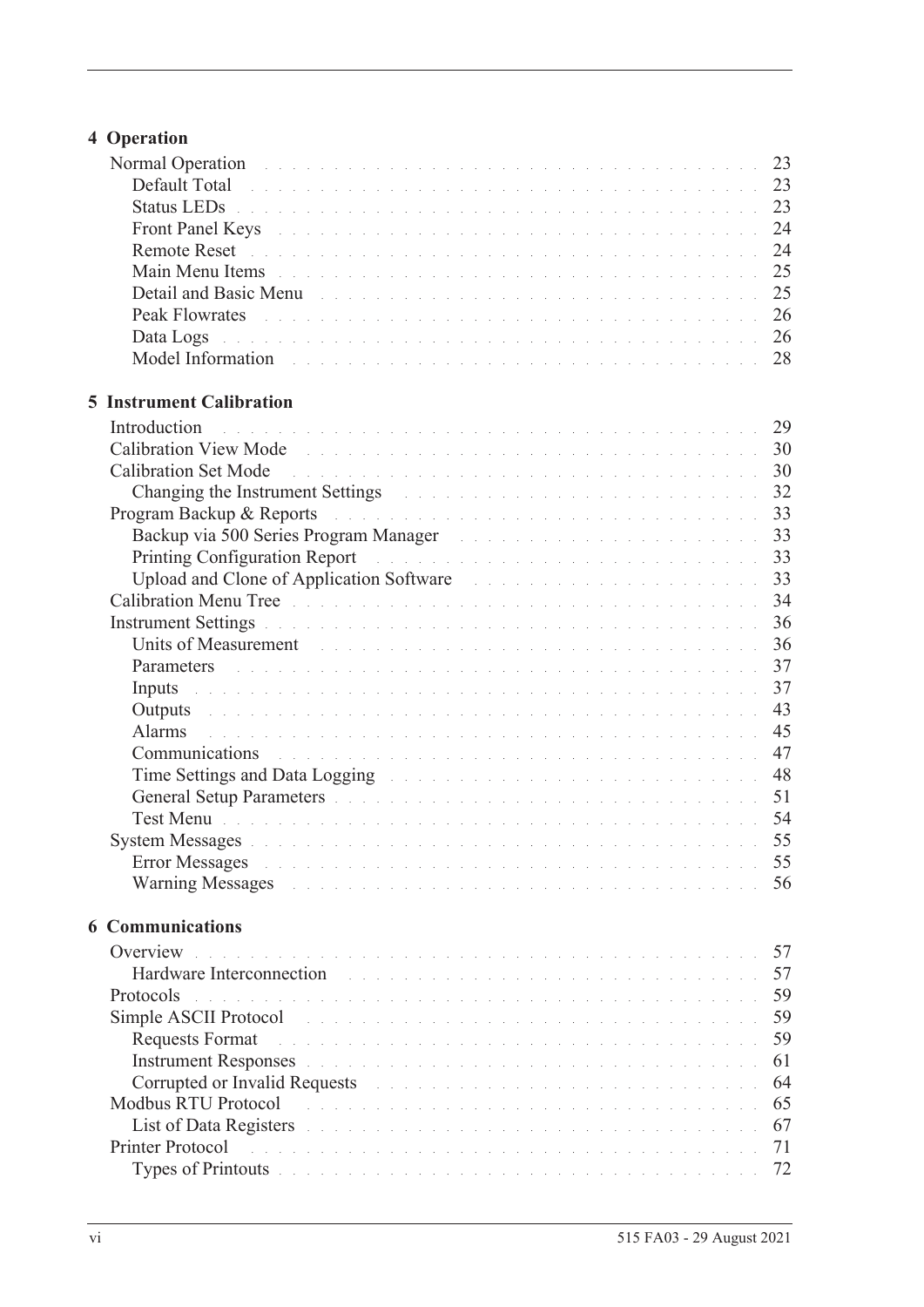| Printer Data Control entrepreneur and the control of the control of the control of the control of the control of the control of the control of the control of the control of the control of the control of the control of the  |  |
|--------------------------------------------------------------------------------------------------------------------------------------------------------------------------------------------------------------------------------|--|
| <b>Appendix A Glossary</b>                                                                                                                                                                                                     |  |
| Glossary and the contract of the contract of the contract of the contract of the contract of the contract of the contract of the contract of the contract of the contract of the contract of the contract of the contract of t |  |
| <b>Appendix B Model Numbers</b>                                                                                                                                                                                                |  |
|                                                                                                                                                                                                                                |  |
| <b>Custom Version Codes Contract Codes Codes Codes Code Reserves Additional Codes Code Reserves Additional Codes Codes Codes Codes Codes Codes Codes Codes Codes Codes Codes Codes Codes Cod</b>                               |  |
| Application Information Code experience and a series and a series and a series of 80                                                                                                                                           |  |
| Appendix C Ethernet Port & Setup                                                                                                                                                                                               |  |
| Ethernet Port de la communication de la communication de la communication de la S2                                                                                                                                             |  |
| Connecting 515 Ethernet to Networks/Routers and the connection of the 1982                                                                                                                                                     |  |
|                                                                                                                                                                                                                                |  |
| Index <b>Executive Contract Contract Contract Contract Contract Contract Contract Contract RS</b>                                                                                                                              |  |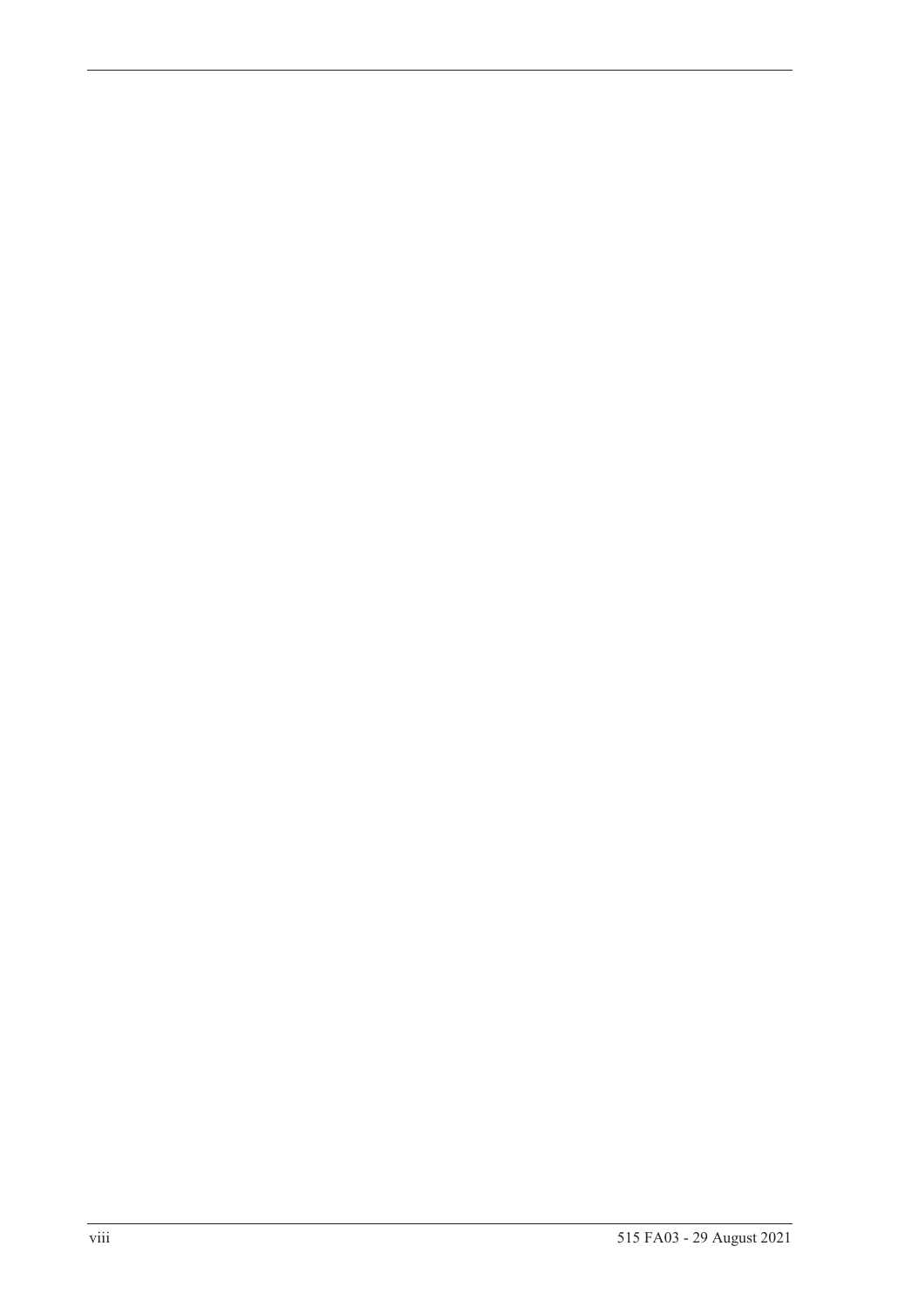# **List of Figures**

| L  | <b>Typical Application Diagram</b> and the substitution of the substitution of the substitution of the substitution of the substitution of the substitution of the substitution of the substitution of the substitution of the subs  |  |
|----|--------------------------------------------------------------------------------------------------------------------------------------------------------------------------------------------------------------------------------------|--|
| 2  | 500 Series Instrument Panel Mounting and a contract of the contract of the 19                                                                                                                                                        |  |
| 3  | Rear Panel Connections - Original and a substitution of the contract of the 10                                                                                                                                                       |  |
| 4  | Rear Panel Connections - New RS485 Version<br>10                                                                                                                                                                                     |  |
| 5  | Rear Panel Connections - New Ethernet Version<br>11                                                                                                                                                                                  |  |
| 6  | Externally Powered Voltage Transmitter and a contract to the contract of 14                                                                                                                                                          |  |
| 7  | 14<br>Internally Powered Voltage Transmitter March 2014 and State and State and State and                                                                                                                                            |  |
| 8  | 15                                                                                                                                                                                                                                   |  |
| 9  | 15<br>Internally Powered Current Loops and a substitution of the state of the state of the state of the state of the                                                                                                                 |  |
| 10 | Logic Inputs Connection Diagram and a connection of the Connection of the Connection of the Connection of the Connection of the Connection of the Connection of the Connection of the Connection of the Connection of the Conn<br>16 |  |
| 11 | 17                                                                                                                                                                                                                                   |  |
| 12 | 17<br>Output Pulse Connection Diagram and a connection of the Connection of the Connection of the Connection of the Connection of the Connection of the Connection of the Connection of the Connection of the Connection of the Conn |  |
| 13 | 18<br>Relay Connection Diagram and a connection of the connection of the connection of the connection of the connection of the connection of the connection of the connection of the connection of the connection of the connection  |  |
| 14 | 20                                                                                                                                                                                                                                   |  |
| 15 | 27<br>Logged Data Display Methods and a contract the contract of the contract of the contract of the contract of the contract of the contract of the contract of the contract of the contract of the contract of the contract of the |  |
| 16 | Calibration Menu Tree Sheet 1 and the contract of the contract of the contract of the contract of the contract of the contract of the contract of the contract of the contract of the contract of the contract of the contract<br>34 |  |
| 17 | 35<br>Calibration Menu Tree Sheet 2 and the contract of the contract of the contract of the contract of the contract of the contract of the contract of the contract of the contract of the contract of the contract of the contract |  |
| 18 | 57<br>RS-232 Cable Connections to a Computer and the substantial contract the set of the set of the set of the set of the set of the set of the set of the set of the set of the set of the set of the set of the set of the set of  |  |
| 19 | 58                                                                                                                                                                                                                                   |  |
| 20 | 83<br>DataMod - Modbus Connection Settings and the connection of the connection of the settings of the connection of the connection of the connection of the connection of the connection of the connection of the connection of the |  |
|    |                                                                                                                                                                                                                                      |  |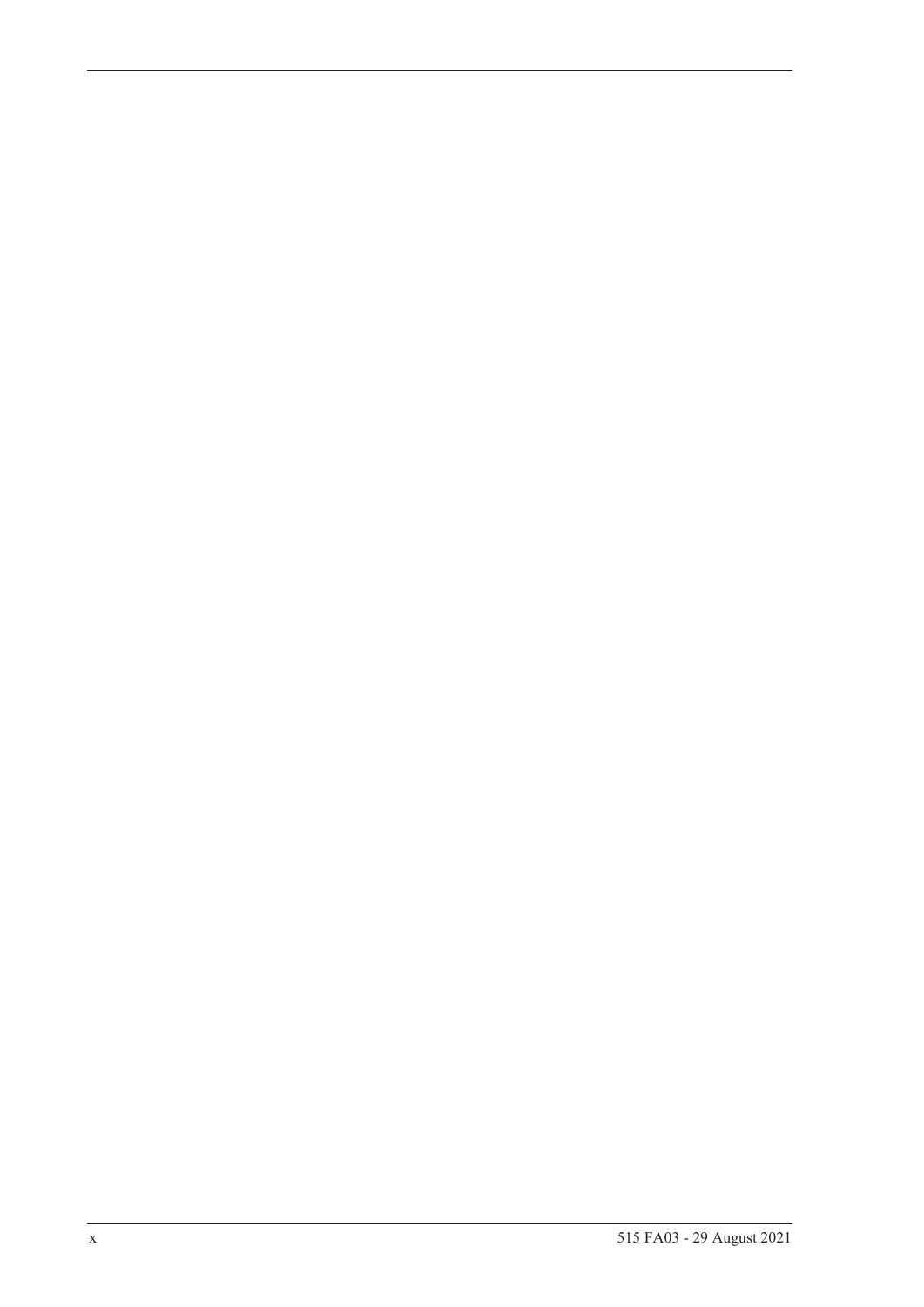# <span id="page-10-0"></span>**Chapter 1 Introduction**

# <span id="page-10-1"></span>**Features**

- **•** Programmable for either frequency or analog flow inputs
- **•** Tailored for energy units of measure
- **•** Freely assignable alarms for high or low levels
- **•** Selection of Detail or Basic main menu to suit operator and application
- **•** Selection of second language and user tags
- RTC logging with over 1000 entries.
- **•** Programmable pulse width and scaling of pulse output
- **•** 4-20 mA retransmission
- **•** RS232 and RS485 or Ethernet (optional) serial ports
- **•** Modbus RTU, Printer and other serial port protocols
- **•** Front panel adjustment of 8-24 V DC output voltage
- **•** Backlit display

# <span id="page-10-2"></span>**Overview**

The 515 FA03 application pack is an add or subtract flow computer that is tailored specifically for energy measurement. It can perform either addition or subtraction on two frequency inputs or on two analog inputs.

The flow computer is suitable for collecting re-transmitted signals from other flow computers providing a resultant rate and total. The instrument displays the flow rate and total for each channel as well as the result.

The frequency input is compatible with a wide range of frequency signals, including millivolt signals, reed switches, Namur proximity switches and pulse trains via its smart front-panel program selection. The analog input can be scaled and have filtering, non-linear correction and cutoff points applied to the signal.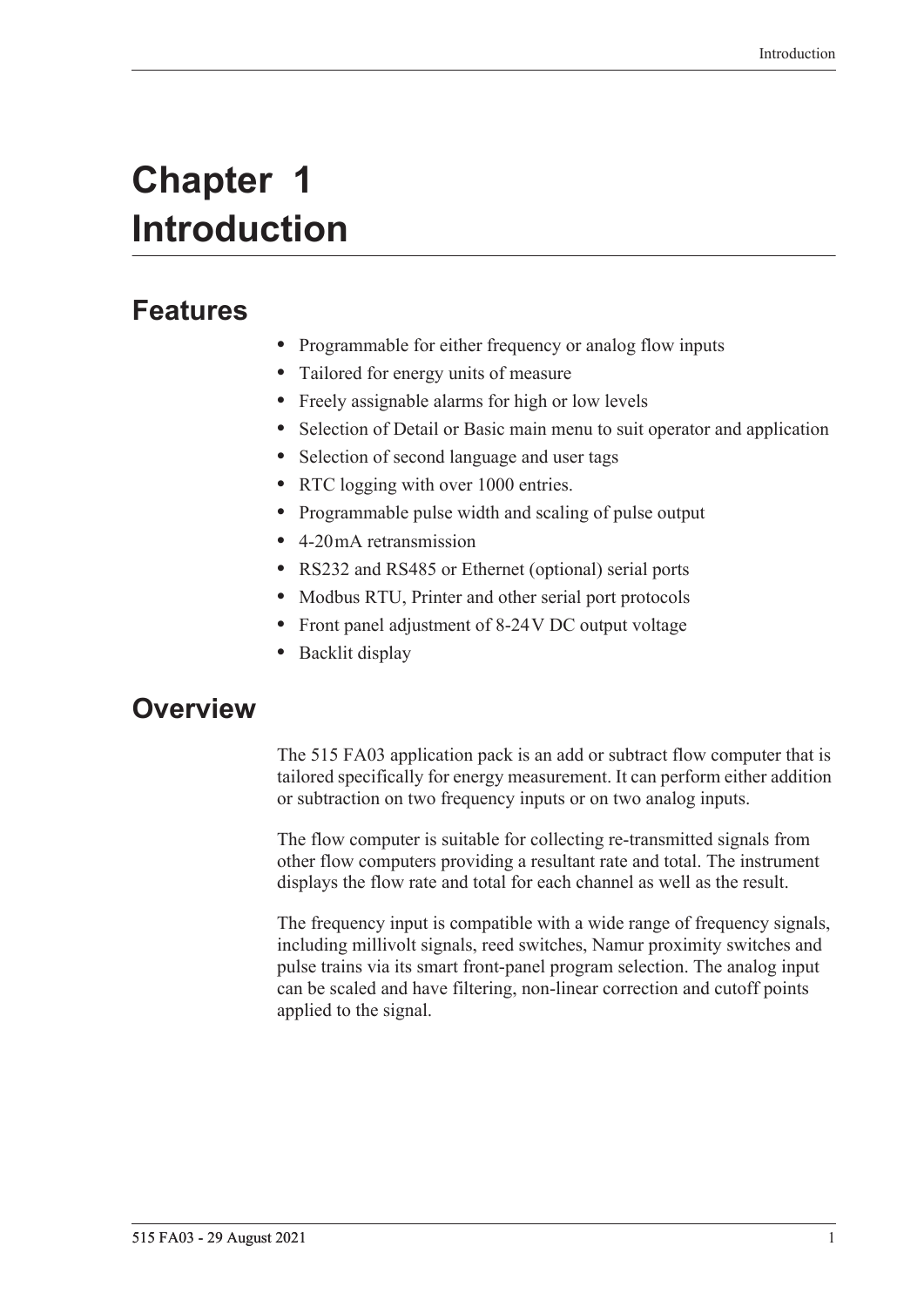### <span id="page-11-0"></span>**Calculation Modes**

This instrument is capable of operating in the following modes:

- Addition (Channel  $1 +$ Channel 2)
- Subtraction (Channel 1 Channel 2)

When subtraction mode is selected the larger flow should be connected to channel 1. The instrument can also be programmed to perform the calculation on either the frequency inputs (FINP1 and FINP2) or the analog inputs (AINP3 and AINP4).

The operation mode can be observed via Modbus RTU communications. Please refer to **[Instrument Control and I/O](#page-78-0)** on page 69 for further details.

### <span id="page-11-1"></span>**Calculations**

The following equations identify the derivation of some of the displayed variables. If your interest is more in the operation of the instrument, you can skip this section and allow the instrument to take care of the calculations.

For frequency inputs the calculation of totals are exact as the instrument collects all pulses detected on each channel.

```
channel total = pulses / k-factor
```
The flow rates are derived from an accurately measured frequency:

*channel flow = frequency / k-factor*

For analog inputs, to derive the flow rate, the analog input is normalised to a value (A) between 0 and 1.

*channel flow =*  $(V_f max - V_f min)A + V_f min$ 

*channeltotal* =  $\int (channelflow \cdot \Delta t)$ 

The resultant values are then:

*ADD result = channel 1 + channel 2 SUB result = channel 1 - channel 2*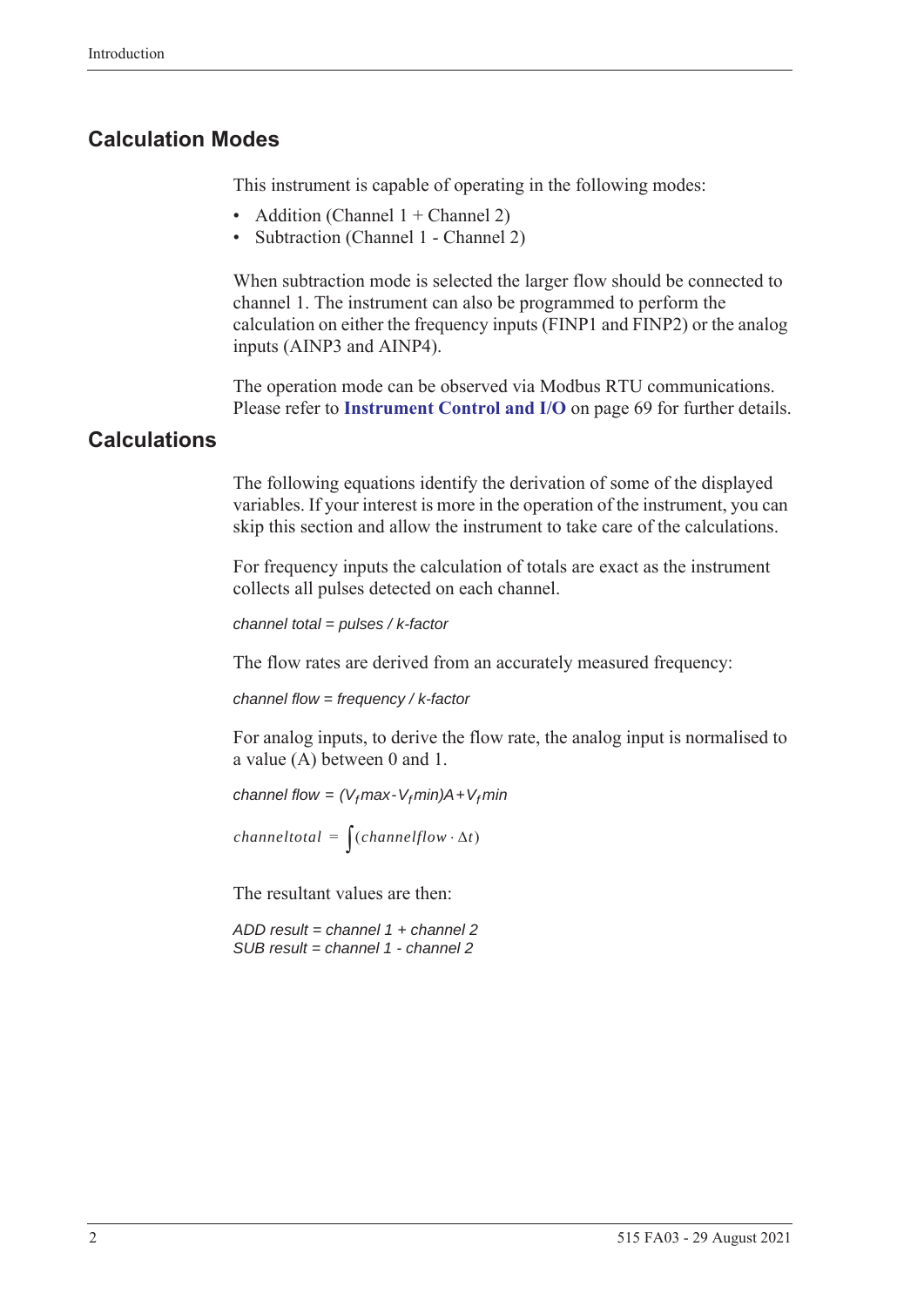# <span id="page-12-0"></span>**Analog Input Scaling**

The analog inputs in this instrument are scaled by the following general formula:

$$
f(A) = P_{min} + (P_{max} - P_{min}) \cdot A^*
$$

where:

*Pmin* = minimum point (equivalent to offset)

- $P_{max}$  = maximum point ( $P_{max} P_{min}$  is equivalent to span)
- *A\** = normalised signal (0 to 1) with correction applied for a flow input

#### **Correction Type**

- LINEAR:  $A^* = A$  when the instrument is not required to apply correction
- NON-LINEAR:  $A^* = A_c$  when the instrument applies correction from the points in the correction table

### <span id="page-12-1"></span>**Displayed Information**

The front panel display shows the current values of the input variables and the results of the calculations.

The instrument can be supplied with a real-time clock for data logging of over 1000 entries of the variables as displayed on the main menu.

### <span id="page-12-2"></span>**Main Menu Variables**

| <b>Main Menu</b><br><b>Variables</b> | <b>Default</b><br><b>Units</b> | Variable<br><b>Type</b> |
|--------------------------------------|--------------------------------|-------------------------|
| Total 1                              | <b>MWh</b>                     | Total                   |
| Flowrate 1                           | <b>MW</b>                      | Rate                    |
| Total 2                              | <b>MWh</b>                     | Total                   |
| Flowrate 2                           | <b>MW</b>                      | Rate                    |
| ResultingTotal                       | <b>MWh</b>                     | Total                   |
| <b>Resulting Flowrate</b>            | <b>MW</b>                      | Rate                    |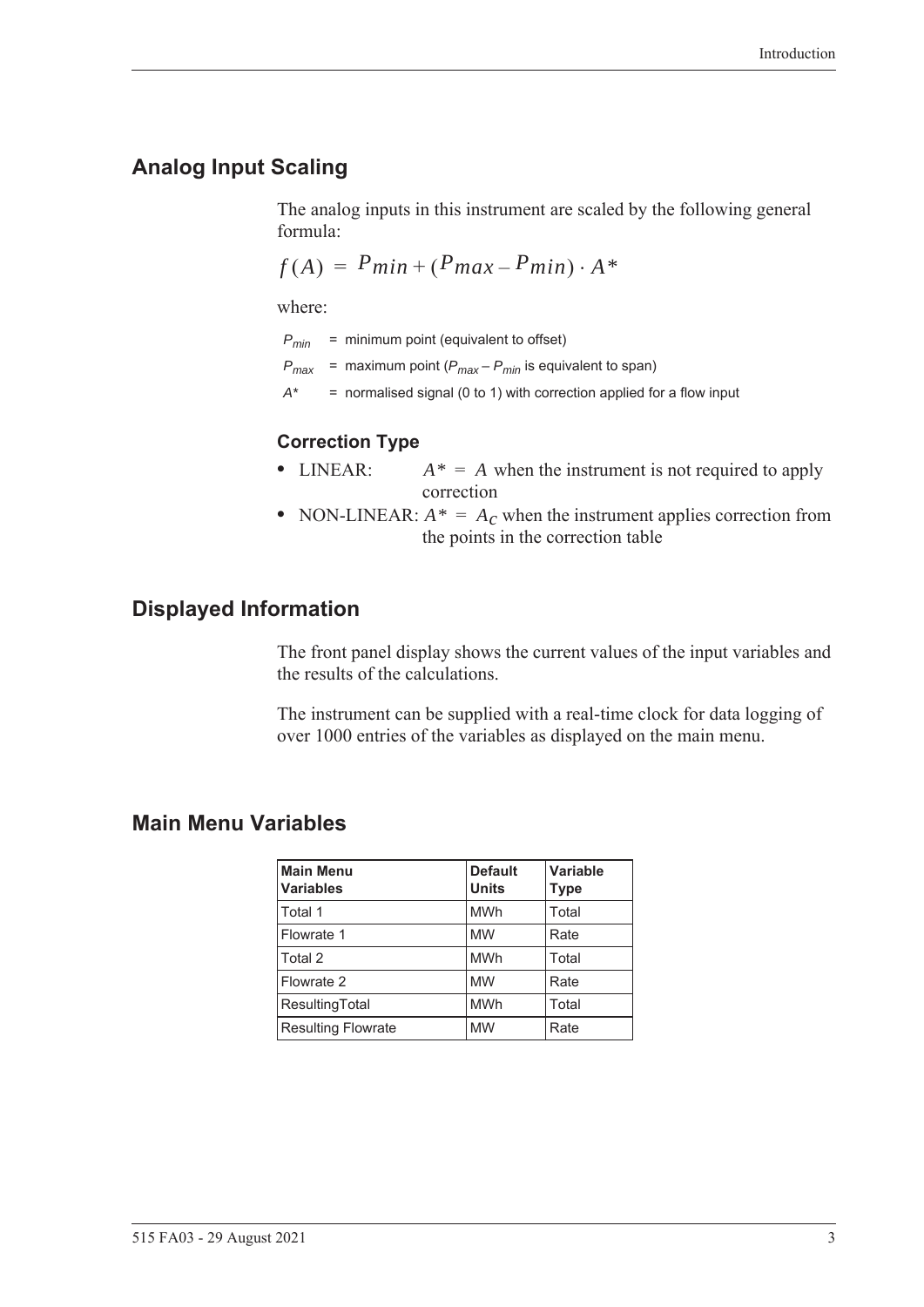#### **Units of Measurement**

In the 500 Series instruments there is a wide range of available units of measurement to be selected from. These can be viewed and selected either during initial Software Configuration via the 500 Series Program Manager (see below) or from within the instrument's calibration settings (if access has been granted) as per **[Units of Measurement](#page-45-2)** on page 36.

### <span id="page-13-0"></span>**Communications**

There are two communication ports available as follows:

- **•** COM-1 RS-232 port
- **•** COM-2 RS-485 port (optional) or Ethernet (optional)

All types of ports can be used for remote data reading, while RS-232 and RS-485 serial ports can be used for printouts and for uploading and downloading of the application software to the instrument.

### <span id="page-13-1"></span>**Isolated Outputs**

The opto-isolated outputs can re-transmit any main menu variable. The type of output is determined by the nature of the assigned variable. Totals are output as pulses and rates are output as 4-20 mA signals. One output is standard, a second output is available as an option.

### <span id="page-13-2"></span>**Relay Outputs**

The relay alarms can be assigned to any of the main menu variables of a rate type. The alarms can be fully configured including hysteresis. Two relays are standard with two additional relays available as an option.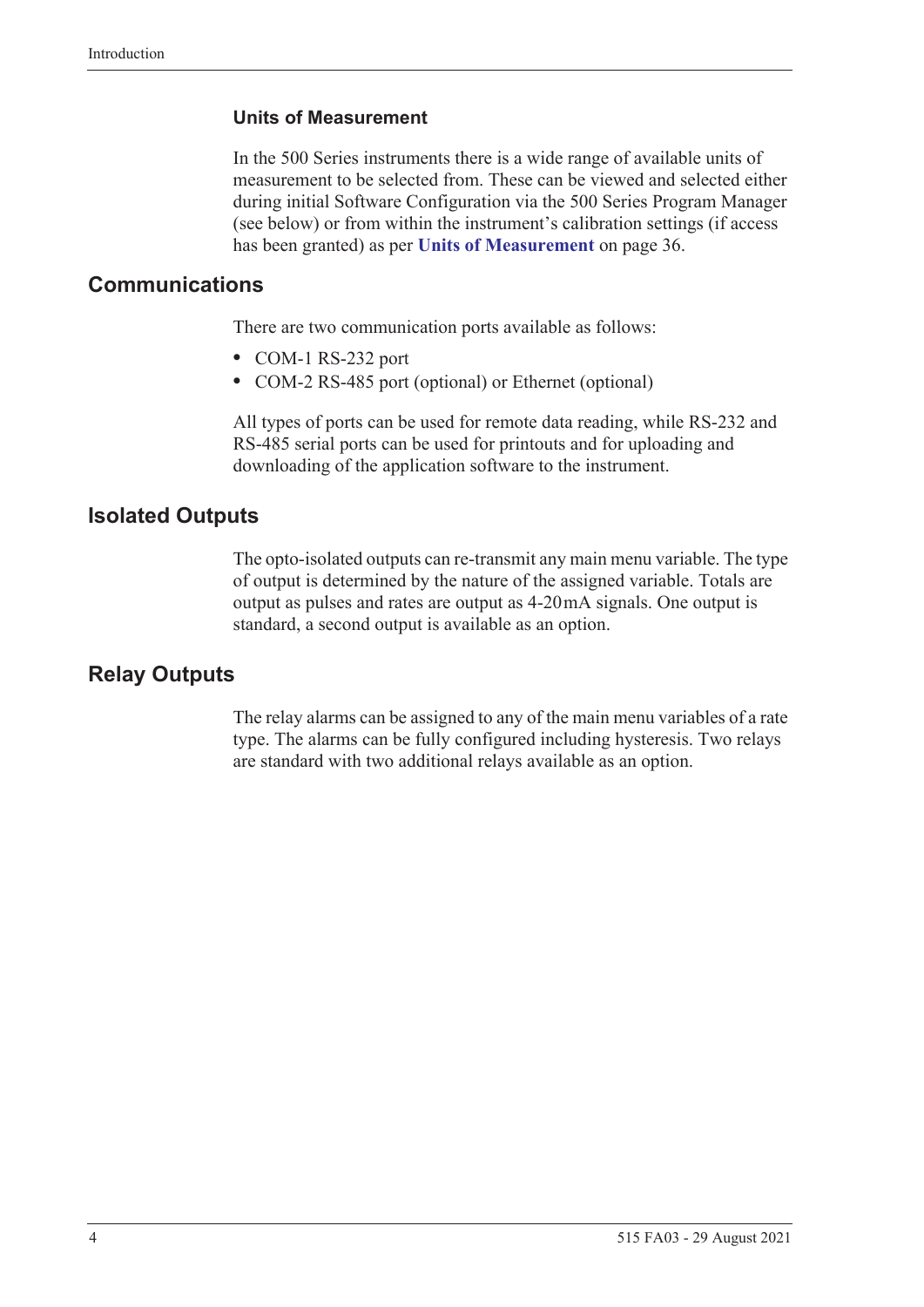### <span id="page-14-0"></span>**Software Configuration**

The instrument can be programmed to suit the particular application needs and the flexible I/O can be assigned as required. Program settings can be changed either via the front panel (depending on assigned access levels) or via the 500 Series Program Manager (500-PM software).

The 500-PM software is a free comprehensive configuration tool and resource centre that can be used to further tailor an instrument to suit specific application needs including units of measurement, custom tags and text, access levels and more.

The software is a Windows based program that is freely available from the download section of the Contrec website. The program can be used to create a custom version of an existing application to be saved for backup purposes and/or to generate a PDF of configuration report for record keeping.

The instrument stores all set-up parameters, totals and logged data in nonvolatile memory with at least 30 years retention.



*Figure 1 Typical Application Diagram*

### <span id="page-14-1"></span>**Limitations of Use**

### <span id="page-14-2"></span>**Negative Resultant Flow**

In subtraction mode the instrument is capable of calculating and displaying a negative resultant flow when Flow 2 is greater than Flow 1. However it can not represent this with a retransmission output pulse. The pulse output will only represent positive resultant flow, i.e. Flow  $1 >$  Flow 2.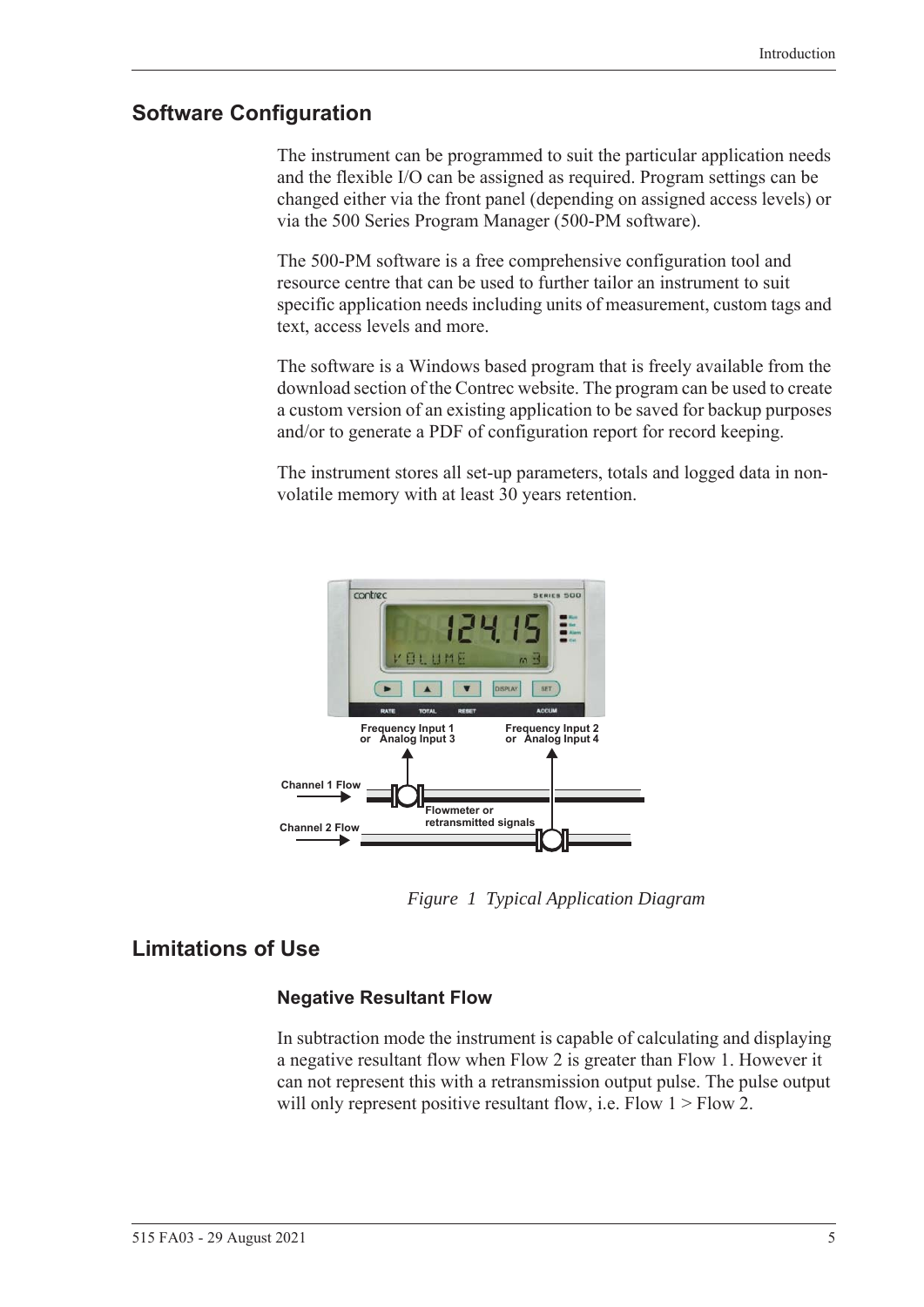# <span id="page-15-0"></span>**Approvals**

This instrument conforms to the EMC-Directive of the Council of European Communities 2014/30/EU, the LVD safety directive 2014/35/EU and the following standards:

- **•** *EN61326:2013* Electrical equipment for measurement, control and laboratory use – EMC requirements: Industrial Environment.
- **•** *EN61010:2010* Safety requirements for electrical equipment for measurement, control, and laboratory use.

In order to comply with these standards, the wiring instructions in **[Chapter](#page-18-5)  [3 - Installation & Maintenance](#page-18-5)** must be followed.

### **FCC Declaration**

This equipment has been tested and found to comply with the limits for a Class A digital device, pursuant to Part 15 of the FCC Rules. These limits are designed to provide reasonable protection against harmful interference when the equipment is operated in a commercial environment. This equipment generates, uses, and can radiate radio frequency energy and, if not installed and used in accordance with the instruction manual, might cause harmful interference to radio communications. Operation of this equipment in a residential area is likely to cause harmful interference, in which case the user will be required to correct the interference at his own expense.

Properly shielded and grounded cables and connectors must be used in order to meet FCC emission limits. Contrec Ltd is not responsible for any radio or television interference caused by using other than recommended cables and connectors or by unauthorized changes or modifications to this equipment. Unauthorized changes or modifications could void the user's authority to operate the equipment.

This device complies with Part 15 of the FCC Rules. Operation is subject to the following two conditions: (1) this device might not cause harmful interference, and (2) this device must accept any interference received, including interference that might cause undesired operation.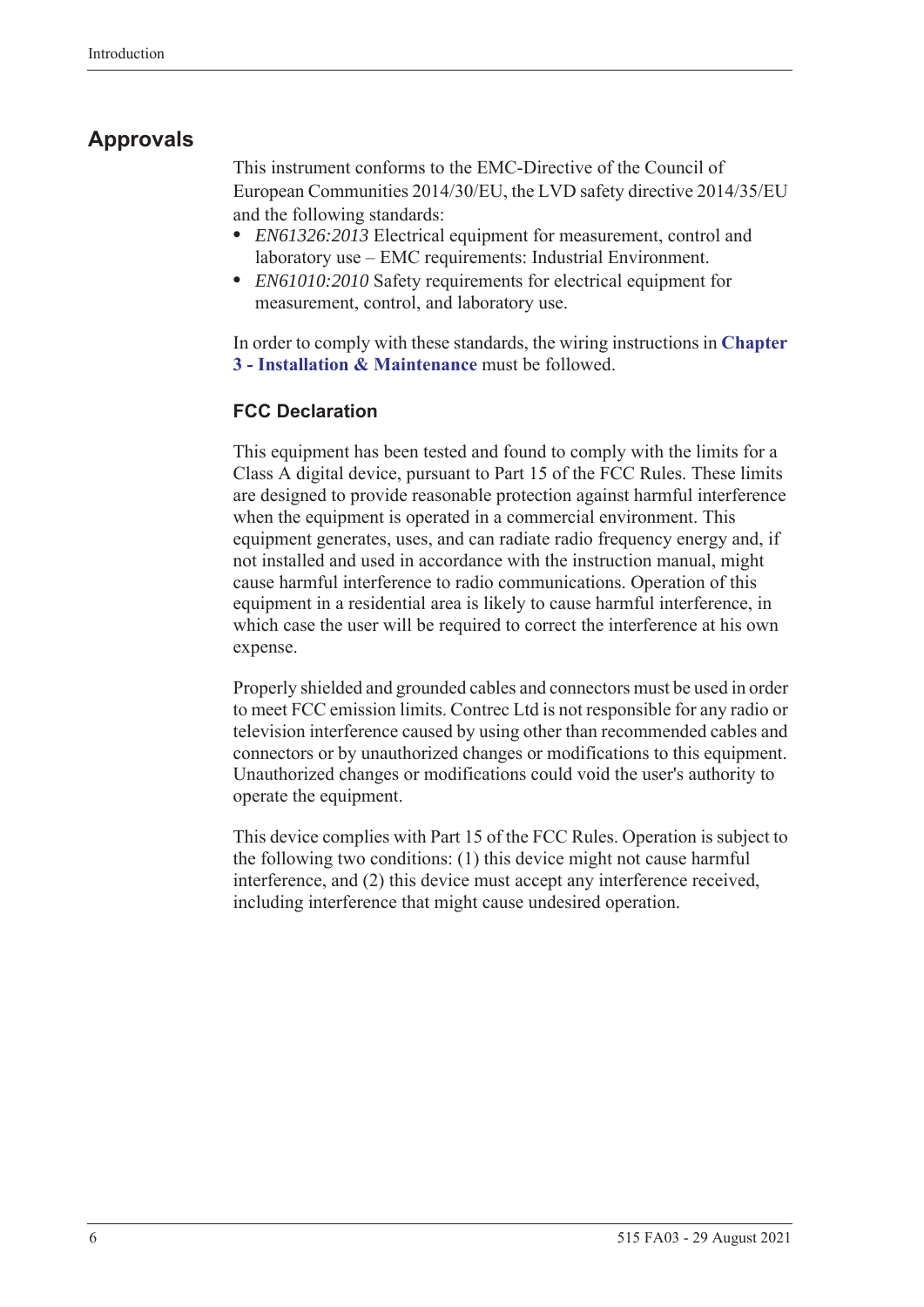# <span id="page-16-0"></span>**Chapter 2 Specifications**

# <span id="page-16-1"></span>**Specification Table**

# **Operating Environment**

| <b>Temperature</b>                  | +5°C to +40°C (standard - no coating)<br>-20 $\degree$ C to +60 $\degree$ C (with conformal coating)<br>-30°C to +60°C (ExD housing with heater) |
|-------------------------------------|--------------------------------------------------------------------------------------------------------------------------------------------------|
| <b>Humidity</b>                     | 0 to 95% non condensing (conformal<br>coating)<br>5% to 85% non condensing (no coating)                                                          |
| <b>Power Supply</b>                 | 100-240 V AC (+/-10%) 50-60 Hz (+/-<br>10%) or 12-28 V DC                                                                                        |
| <b>Consumption</b>                  | 10W (max) Overvoltage category II                                                                                                                |
| <b>Protection</b>                   | Sealed to IP65 (Nema 4X) when panel<br>mounted                                                                                                   |
| <b>Dimensions</b><br>(panel option) | 147 mm (5.8") width<br>74 mm (2.9") height<br>170mm (6.6") depth (behind the panel)                                                              |

# **Display**

| <b>Type</b>        | Backlit LCD with 7-digit numeric display<br>and 11-character alphanumeric display |
|--------------------|-----------------------------------------------------------------------------------|
| <b>Digits</b>      | 15.5mm (0.6") high                                                                |
| <b>Characters</b>  | 6 $mm(0.24")$ high                                                                |
| <b>LCD Backup</b>  | Last data visible for 15 min after power<br>down                                  |
| <b>Update Rate</b> | 0.3 second                                                                        |

### **Non-volatile Memory**

**Retention** > 30 years **Data Stored** Setup, Totals and Logs

### **Approvals**

| <b>Interference</b> | $C \in \mathbb{C}$ compliance                                            |
|---------------------|--------------------------------------------------------------------------|
| <b>Enclosure</b>    | IECEX, ATEX and CSA approved<br>enclosures available for hazardous areas |

# **Real Time Clock (Optional)**

| <b>Battery Type</b> | 3 volts Lithium button cell<br>- For Issue 7 option card, type CR2450N<br>manufactured by Renata only<br>- For conformal coated 'C' version, type<br>BR2032 manufactured by Panasonic only<br>- For non-conformal coated versions, type<br>BR2032 and CR2032 manufactured by<br>Panasonic or Sony |
|---------------------|---------------------------------------------------------------------------------------------------------------------------------------------------------------------------------------------------------------------------------------------------------------------------------------------------|
| <b>Battery Life</b> | 5 years (typical)                                                                                                                                                                                                                                                                                 |

|                               | <b>Frequency Input (General)</b>         |
|-------------------------------|------------------------------------------|
| Range                         | 0 to 10kHz for Pulse input type          |
|                               | 0 to 5 kHz for Coil & NPS input types    |
| Overvoltage                   | 30V maximum                              |
| <b>Update Time</b>            | 0.3 <sub>sec</sub>                       |
| <b>Cutoff frequency</b>       | Programmable                             |
| Configuration                 | Pulse, coil or NPS input                 |
| <b>Non-linearity</b>          | Up to 10 correction points               |
|                               |                                          |
| <b>Pulse</b>                  |                                          |
| <b>Signal Type</b>            | CMOS, TTL, open collector, reed switch   |
| <b>Threshold</b>              | Signals switch below 1.3 & above 2 volts |
|                               |                                          |
| Coil                          |                                          |
| <b>Signal Type</b>            | Turbine and sine wave                    |
| <b>Sensitivity</b>            | 15mV minimum amplitude (typical)         |
| <b>NPS</b>                    |                                          |
| <b>Signal Type</b>            | NPS sensor to Namur standard             |
|                               |                                          |
| <b>Analog Input (General)</b> |                                          |
| Overcurrent                   | 100mA absolute maximum rating            |
|                               | (30mA for 4-20mA inputs)                 |
| <b>Update Time</b>            | $< 1.0$ sec                              |
| Configuration                 | 4-20 mA, 0-5V and 1-5V input             |
| <b>Non-linearity</b>          | Up to 20 correction points (some inputs) |
|                               |                                          |
| 4-20mA Input                  |                                          |
| Impedance                     | 100 Ohms (to common signal ground)       |
| <b>Accuracy</b>               | 0.05% full scale $(20^{\circ}C)$         |
|                               | 0.1% (full temperature range, typical)   |
| 0-5 or 1-5 Volts Input        |                                          |
| Impedance                     | 10 MOhms (to common signal ground)       |
| <b>Accuracy</b>               | 0.05% full scale $(20^{\circ}C)$         |
|                               | 0.1% (full temperature range, typical)   |
|                               |                                          |
| <b>Logic Inputs</b>           |                                          |
| <b>Signal Type</b>            | CMOS, TTL, open collector, reed switch   |

**Overvoltage** 30V maximum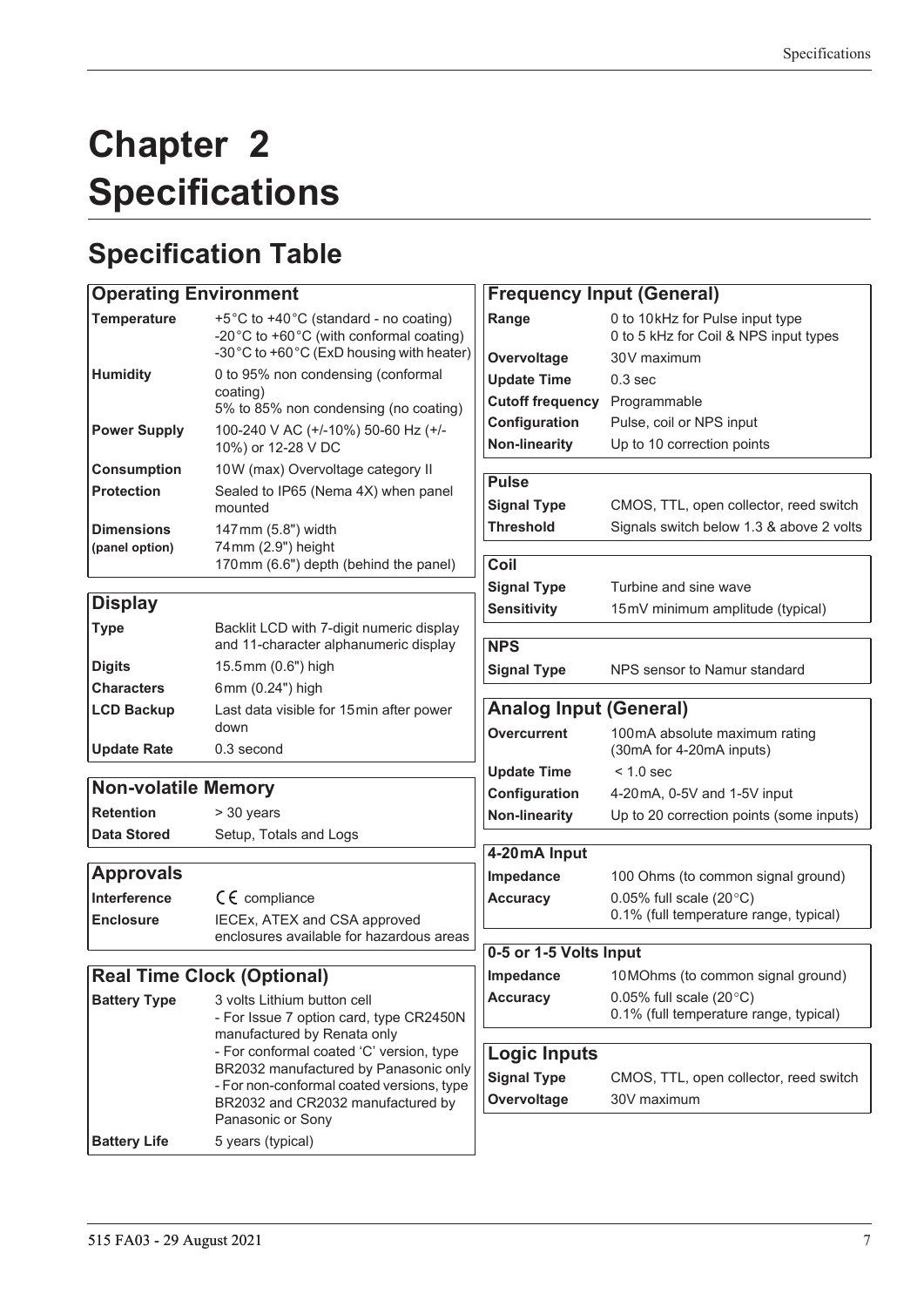# **Relay Output**

| <b>No. of Outputs</b> | 2 relays plus 2 optional relays                                       |
|-----------------------|-----------------------------------------------------------------------|
| Voltage               | 250 volts AC, 30 volts DC maximum<br>(solid state relays use AC only) |
| l Current l           | 3A maximum - mechanical relays<br>1.5A maximum - solid state relays   |

### **Communication Ports**

| ∣ Ports          | COM-1 RS-232 port<br>COM-2 RS-485 or Ethernet port (optional) |
|------------------|---------------------------------------------------------------|
| <b>Baud Rate</b> | 2400 to 19200 baud                                            |
| Parity           | Odd, even or none                                             |
| <b>Stop Bits</b> | 1 or 2                                                        |
| Data Bits        | 8                                                             |
| <b>Protocols</b> | ASCII, Modbus RTU, Modbus TCP/IP<br>(Ethernet Port), Printer  |

# **Transducer Supply**

| Voltage    | 8 to 24 volts DC, programmable  |
|------------|---------------------------------|
| ∣Current   | 70mA @ 24V, 120mA @ 12V maximum |
| Protection | Power limited output            |

# **Isolated Output**

| <b>No. of Outputs</b> | 2 configurable outputs         |
|-----------------------|--------------------------------|
| <b>Configuration</b>  | Pulse/Digital or 4-20mA output |

### **Pulse/Digital Output**

| Signal Type | Open collector                                             |
|-------------|------------------------------------------------------------|
| Switching   | 200 mA, 30 volts DC maximum                                |
| Saturation  | 0.8 volts maximum                                          |
| Pulse Width | Programmable: 10, 20, 50, 100, 200 or<br>500 <sub>ms</sub> |
|             |                                                            |

### **4-20 mA Output**

| <b>Supply</b>     | 9 to 30 volts DC external                                                  |  |  |
|-------------------|----------------------------------------------------------------------------|--|--|
| <b>Resolution</b> | $0.05\%$ full scale                                                        |  |  |
| <b>Accuracy</b>   | 0.05% full scale $(20^{\circ}C)$<br>0.1% (full temperature range, typical) |  |  |

*Important: Specifications are subject to change without notice.*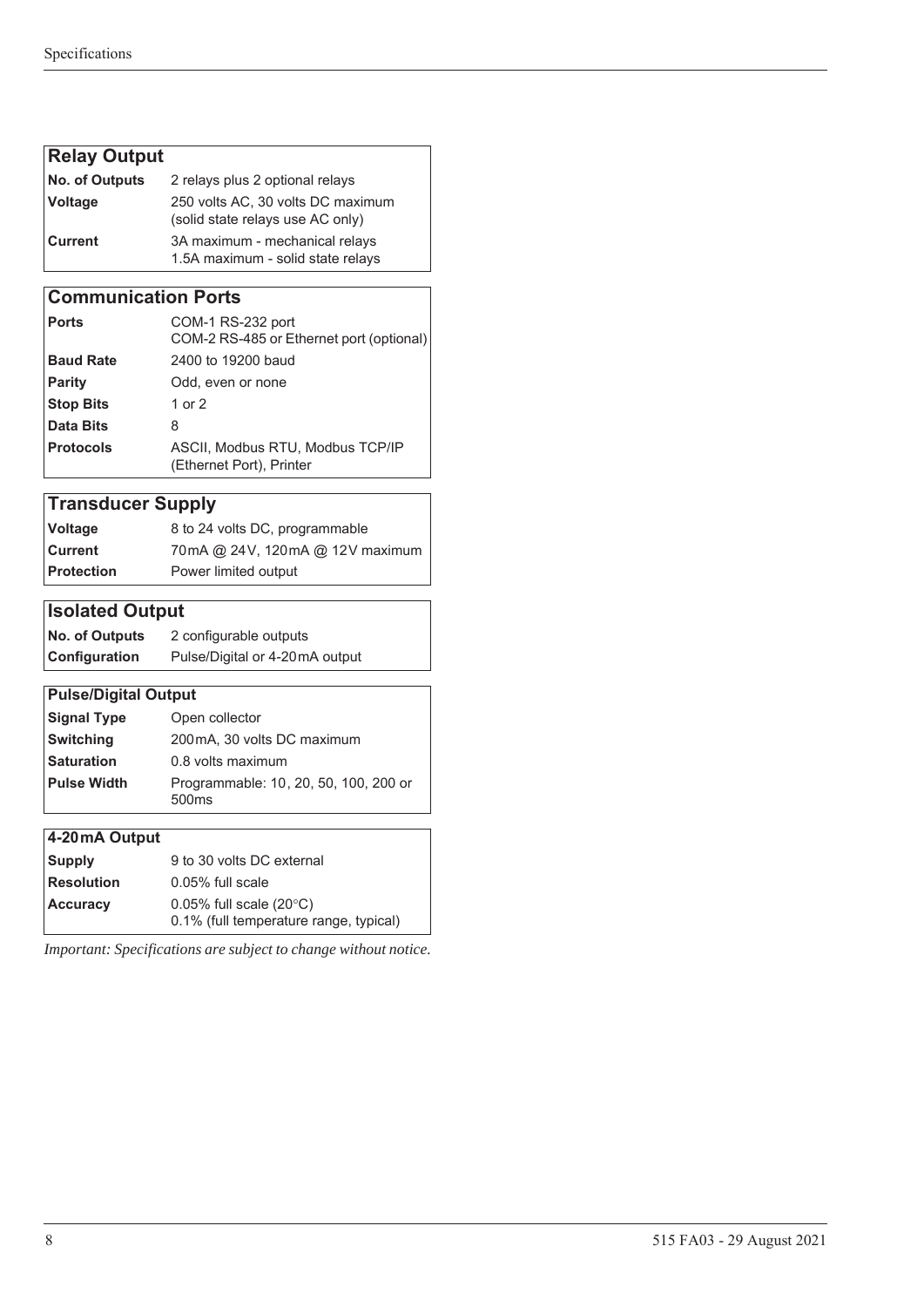# <span id="page-18-5"></span><span id="page-18-0"></span>**Chapter 3 Installation & Maintenance**

# <span id="page-18-1"></span>**Installation Instructions**



The safety of any system incorporating the equipment is the responsibility of the assembler of the system and should be installed such that there is no risk of impact damage.

This instrument is intended for fixed installation only, e.g. within a panel or cabinet, and is not intended for desktop use. It is not suitable for outdoor use unless fitted into an appropriate outdoor enclosure with a minimum type 3, IP54, rating. The instrument has a 'Pollution degree II' rating.

# <span id="page-18-2"></span>**Cleaning and Decontamination**

For general maintenance or to clean an instrument suitable for return to a service centre for repair or inspection, use only a damp cloth and mild detergent. Do not use abrasive cleaners or high pressure water jets. An instrument must be decontaminated before returning.

# <span id="page-18-3"></span>**Panel Mounting**

The instrument should be located in an area with a clean, dry atmosphere that is also relatively free of shock and vibration.

The standard mounting procedure is panel mounting in a cutout that is 139 mm wide by 67 mm high. Two side clips secure the unit into the panel.

[Figure 2](#page-18-4) shows the panel mounting requirements for the 500 Series Instrument.



<span id="page-18-4"></span>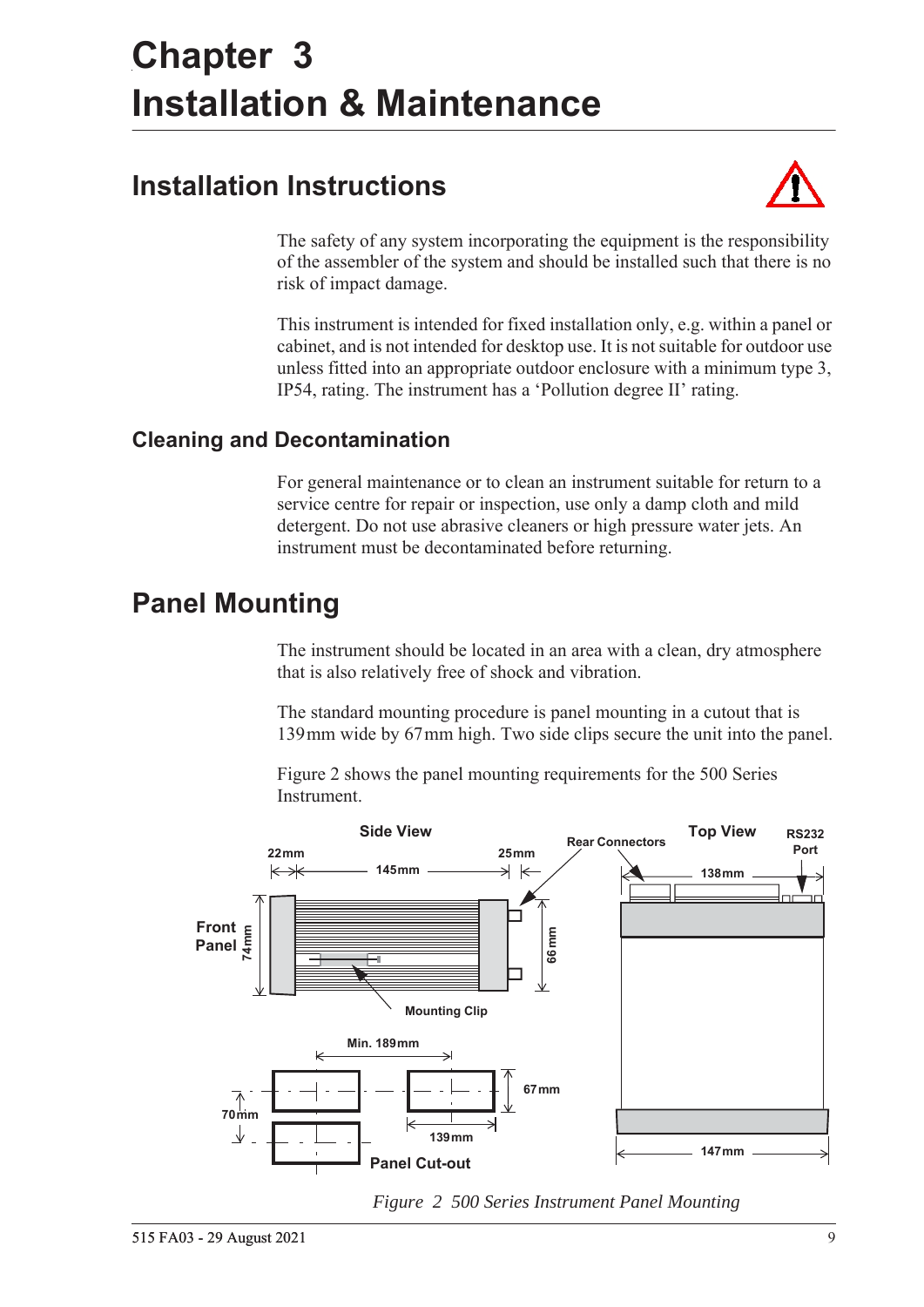# <span id="page-19-0"></span>**Electrical Connection**

# <span id="page-19-1"></span>**Rear Panel Connections**

N.B. Depending on the specification and age of the instrument, there are different versions of the upper output card. Ensure the instrument is wired as per the correct terminal designation printed on the rear of the instrument bezel and below.

[Figure 3](#page-19-2) shows the connections on the rear panel of the instrument where relays 1 to 4 (terminals 32-35) share a single Relay Common (terminal 31).



N.B. The 5 way relay terminal block is GREEN.

*Figure 3 Rear Panel Connections - Original*

<span id="page-19-2"></span>[Figure 4](#page-19-3) shows the connections on the rear panel of the instrument where relays 1 and 2 (terminals 32-33) share Relay Common 1-2 (terminal 31) and relays 3 and 4 (terminals 34-35) share Relay Common 3-4 (terminal 36.

N.B. The 6 way relay terminal block is ORANGE.



<span id="page-19-3"></span>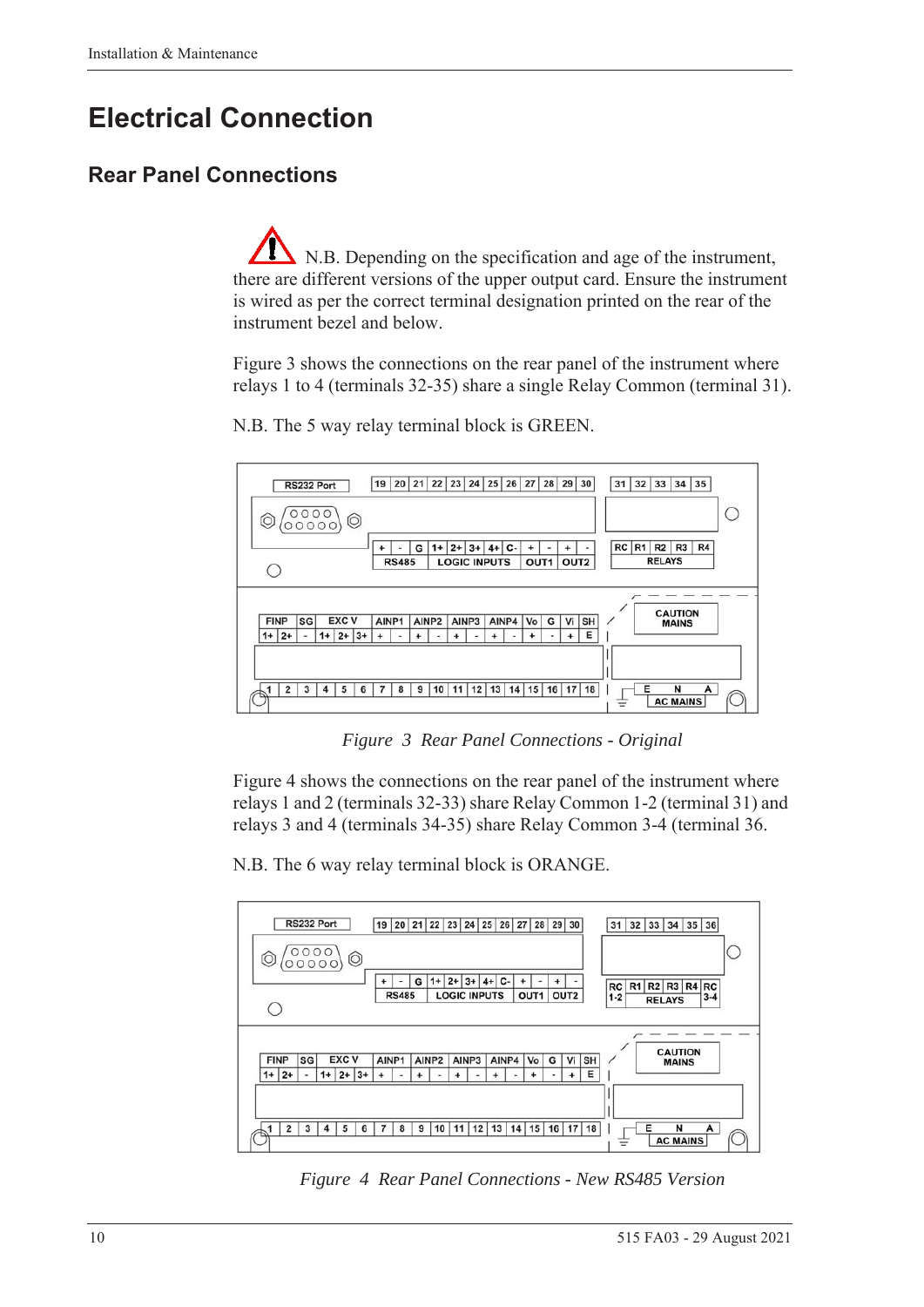[Figure 5](#page-20-1) shows the new option card with the optional Ethernet port in place of RS-485 port (terminals 19-21).



<span id="page-20-1"></span>*Figure 5 Rear Panel Connections - New Ethernet Version*

# <span id="page-20-0"></span>**Terminal Designations**

|                 | <b>Terminal Label</b> |                          | Designation               | <b>Comment</b>                    | <b>Terminal Label</b> |                  |                | Designation                        | <b>Comment</b>                                |
|-----------------|-----------------------|--------------------------|---------------------------|-----------------------------------|-----------------------|------------------|----------------|------------------------------------|-----------------------------------------------|
| 1               | <b>FINP</b>           | $1+$                     | Frequency Input 1+        | Channel 1 Flow Input              | 19                    | <b>RS485</b>     | $\ddot{}$      | RS485 (+)                          | Optional RS485 port may                       |
| 2               | <b>FINP</b>           | $2+$                     | Frequency Input 2+        | Channel 2 Flow Input              | 20 <sub>1</sub>       | COM-2<br>port    |                | RS485 (-)                          | be replaced by Ethernet                       |
| 3               | SG                    | $\overline{\phantom{a}}$ | Signal ground             |                                   | 21                    |                  | G              | RS485 ground                       | port.                                         |
| 4               | EXC V                 | $1+$                     | <b>Excitation Term 1+</b> | Not used                          | 22                    |                  | $1+$           | Switch 1                           |                                               |
| 5               | EXC V                 | $2+$                     | <b>Excitation Term 2+</b> | Not used                          | 23                    |                  | $2+$           | Switch 2                           |                                               |
| 6               | <b>EXC V</b>          | $3+$                     | Excitation Term 3+        | Not used                          | 24                    | <b>LOGIC</b>     | $3+$           | Switch 3                           | <b>Remote Reset</b>                           |
| $\overline{7}$  | AINP1                 | $\ddot{}$                | Analog Input ch $1 (+)$   | Not used                          |                       | <b>INPUTS</b>    | $4+$           | Switch 4                           | CAL Switch - In field                         |
| 8               |                       |                          | Analog Input ch 1 (-)     |                                   |                       |                  |                |                                    | access protection                             |
| 9               | AINP <sub>2</sub>     | $\ddot{}$                | Analog Input ch $2 (+)$   | Not used                          |                       |                  | $C-$           | Signal ground                      |                                               |
| 10              |                       |                          | Analog Input ch 2 (-)     |                                   |                       | OUT <sub>1</sub> | $+$            | Output ch $1 (+)$                  |                                               |
| 11              |                       | $\ddot{}$                | Analog Input ch $3 (+)$   |                                   | 28<br>29              |                  |                | Output $ch 1$ (-)                  |                                               |
| 12              | AINP3                 | $\overline{\phantom{a}}$ | Analog Input ch 3 (-)     | Channel 1 Flow Input              |                       | OUT <sub>2</sub> | $\ddot{}$      | Output ch $2 (+)$                  |                                               |
| $\overline{13}$ |                       | $\ddot{}$                | Analog Input ch $4 (+)$   |                                   |                       |                  |                | Output $ch 2$ (-)                  |                                               |
| 14              | AINP4                 |                          | Analog Input ch 4 (-)     | Channel 2 Flow Input              | 31                    |                  | <b>RC</b>      | Relay Common 1-2                   | Term 31 - Common 1-4<br>on legacy option card |
| 15              | Vo                    | $\ddot{}$                | 8-24 volts DC output      | Overload protected                | 32                    |                  | R <sub>1</sub> | Relay 1                            |                                               |
| 16              | G                     | $\overline{\phantom{a}}$ | <b>DC</b> Ground          |                                   | 33                    |                  | R2             | Relay 2                            |                                               |
| 17              | Vi                    | $\ddot{}$                | DC power input            | DC power in 12-28V                | $\overline{34}$       | <b>RELAYS</b>    | R3             | Relay 3                            |                                               |
| 18              | <b>SH</b>             | E                        | Shield terminal           |                                   |                       | 35               | R4             | Relay 4                            |                                               |
| Ε               |                       | Ε                        | Mains ground              | AC power in 100-<br><b>240VAC</b> |                       |                  |                |                                    | Term 36 only available on                     |
| N               | AC<br><b>MAINS</b>    | N                        | Mains neutral             |                                   |                       | 36               | RC             | Relay common 3-4                   | new style option card                         |
| A               |                       | Α                        | Mains active              |                                   |                       |                  |                | RS232 COM-1 port 9-pin serial port |                                               |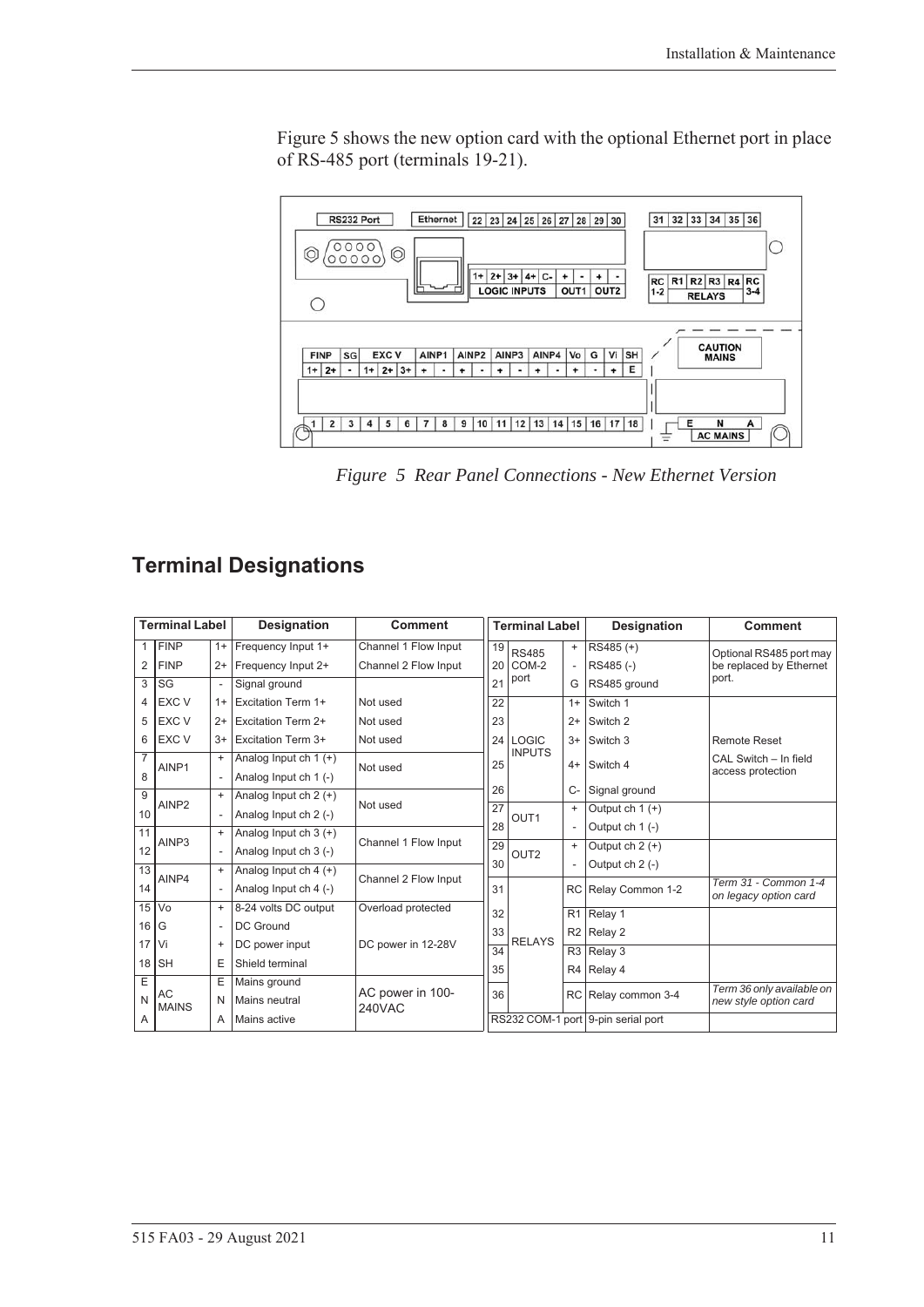# <span id="page-21-0"></span>**Terminal Wiring Insulation**

Terminals 1-30 are all rated at <35Vdc and wiring with basic insulation is adequate.

Use copper conductors only.

# <span id="page-21-1"></span>**Relay Wiring**

Relay terminals are 31-35 or 31-36 depending on the version of option card fitted. When controlling circuits operate at mains voltages, or voltages >35Vdc, it is necessary to use UL/CSA approved cabling with supplementary insulation and a current capacity suitable for the connected circuit. Use copper conductors only. The maximum current must be <5A as stated in sec 2.

Where circuits >35Vdc are connected UL/CSA approved cabling with supplementary insulation. 0.75mm<sup>2</sup>, 6A current capacity is sufficient.

### <span id="page-21-2"></span>**Mains Power Wiring**

Only use UL/CSA approved cabling with supplementary insulation and copper conductors. A minimum cable cross section area of 0.75mm² (18 AWG) is required. However, this must be selected with respect to the installed over-current protection device and in accordance with the local relevant Electrical Code of Practice as dictated by the Authority Having Jurisdiction (AHJ).

The terminal designations (L/N/E) are clearly indicated just above the mains input connector on the rear panel of the instrument.





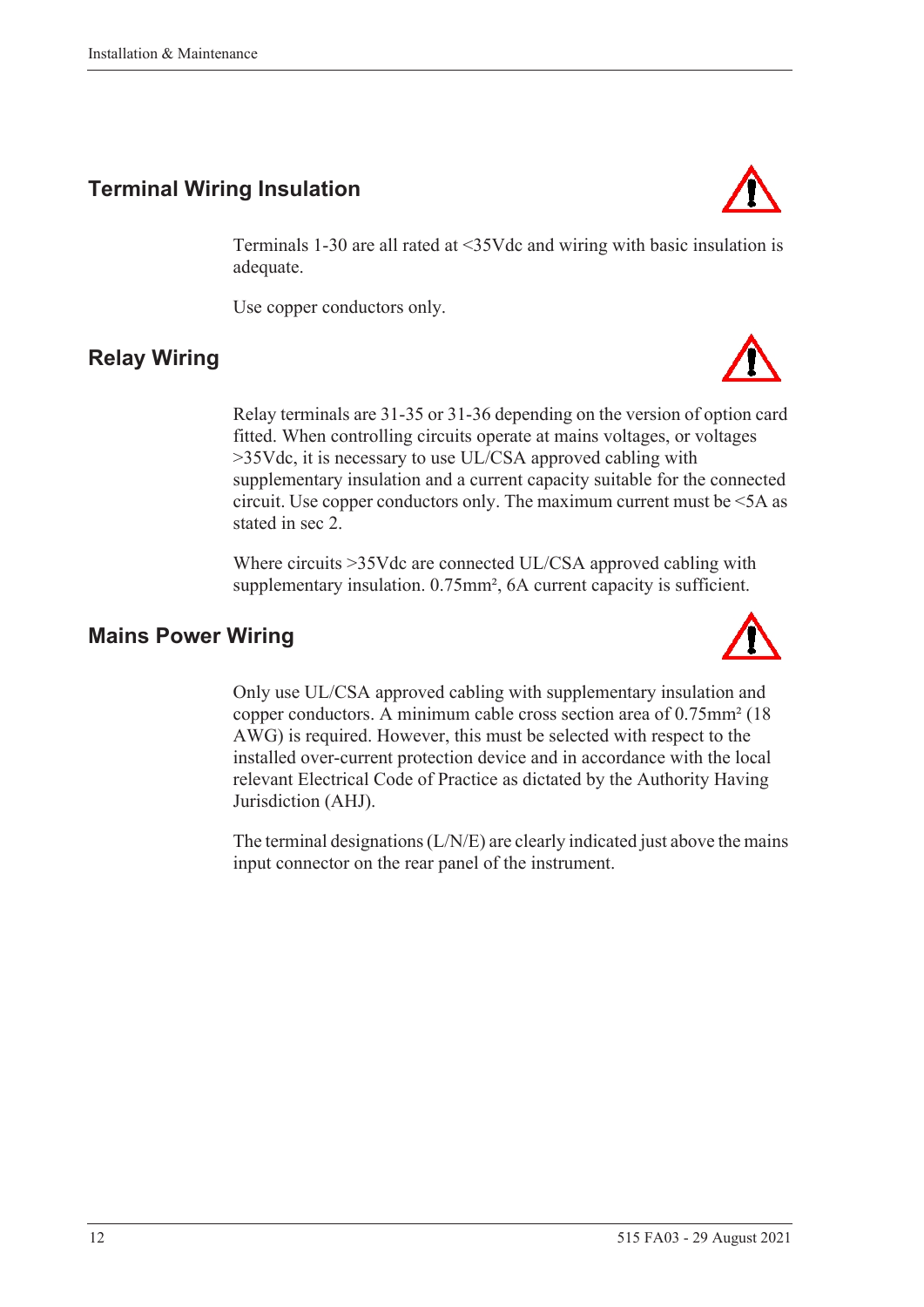# <span id="page-22-0"></span>**Inputs**

### <span id="page-22-1"></span>**Frequency Input Connection**

Connect pulse or frequency input signals from devices such as: TTL, CMOS, open collector, reed relay switch, coil and Namur proximity switch, as shown below. For better signal integrity, it is recommended to use shielded cable. Refer to **[Terminal Designations](#page-20-0)** on page 11 for specific terminal numbers for this application.

Squarewave, CMOS or TTL



Open Collector





Reed Relay Switch



Coils - with 15 mV minimum amplitude (typical).



Namur Proximity Switch

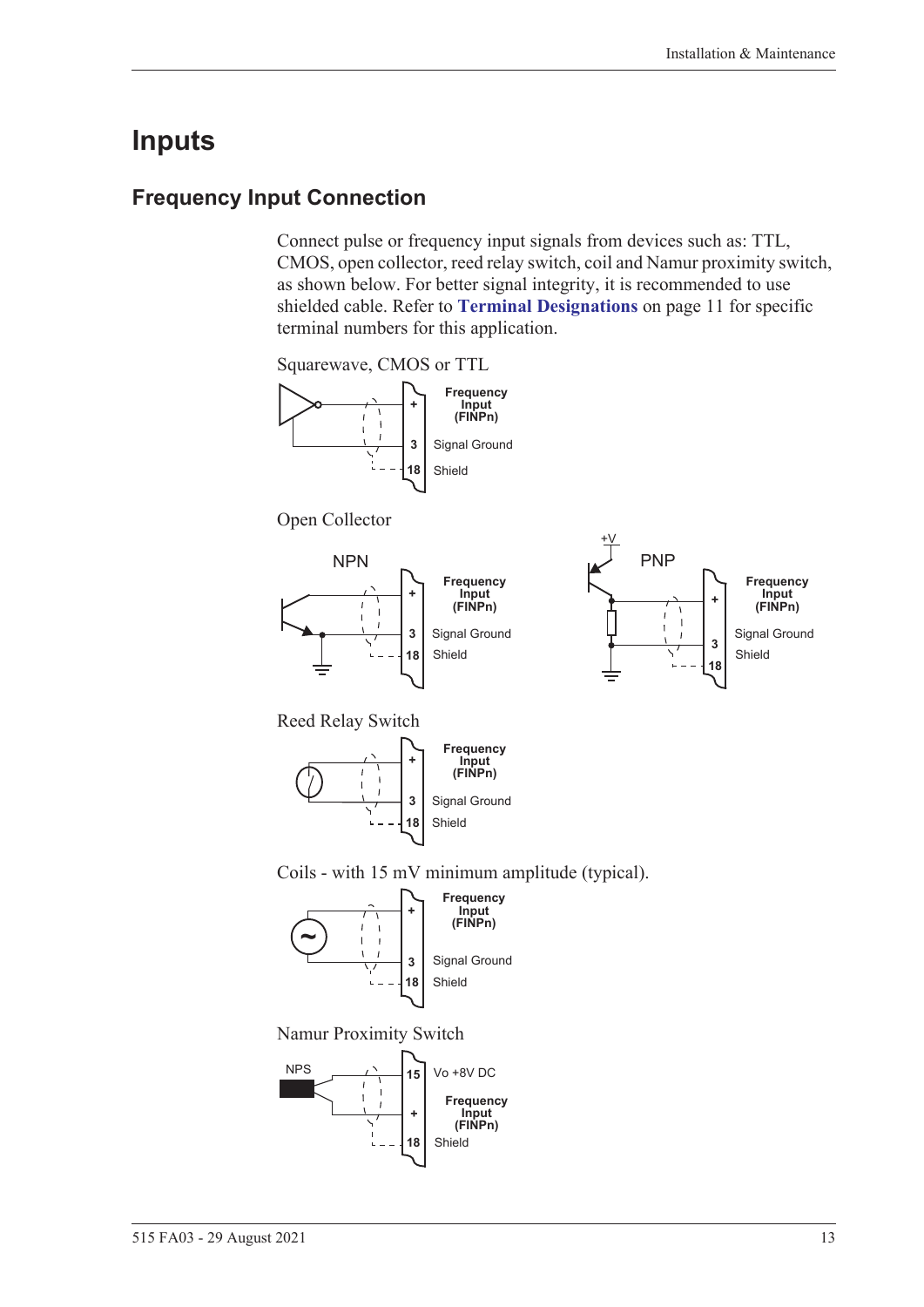# <span id="page-23-0"></span>**Analog Input Connections**

All analog inputs can accept DC signals ranging from 0-5V, 1-5V and current signals from 4 to 20 mA.

### **CAUTION**

Applying levels of input current above the absolute maximum rating (100mA or 30mA for 4-20mA inputs) may cause permanent damage to the input circuitry.

### **0-5 and 1-5 Volt Inputs**

For externally powered voltage transmitters, connect each transmitter to a pair of input terminals as shown in [Figure 6](#page-23-1). Refer to **[Terminal](#page-20-0)  [Designations](#page-20-0)** on page 11 for specific terminal numbers for this application.





<span id="page-23-1"></span>Connect internally powered voltage transmitters as shown in [Figure 7.](#page-23-2)



<span id="page-23-2"></span>*Figure 7 Internally Powered Voltage Transmitter*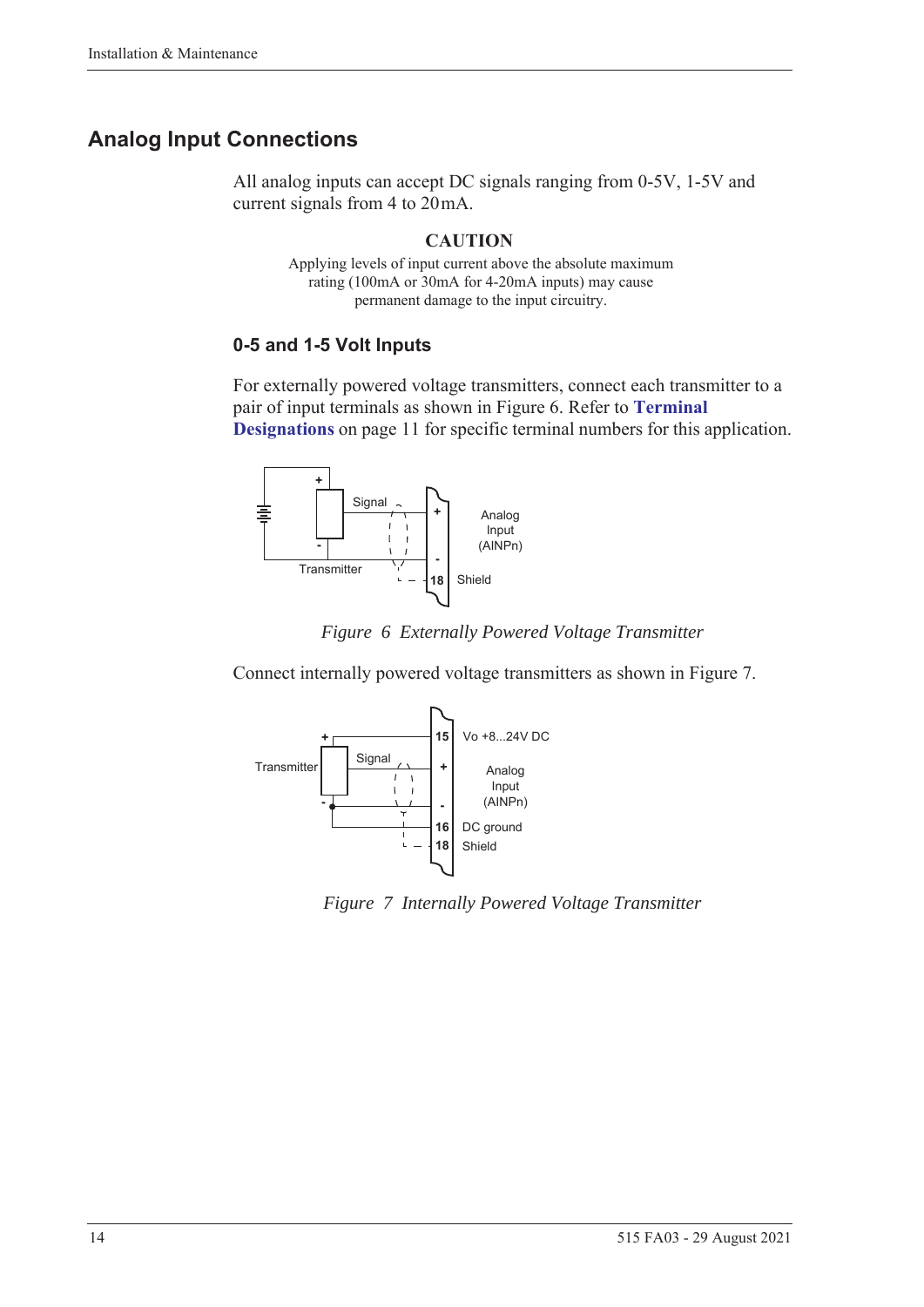#### **4-20 mA Inputs**

For an externally powered current loop, connect the transmitter to the input terminals as shown in [Figure 8.](#page-24-1) Refer to **[Terminal Designations](#page-20-0)** on page 11 for specific terminal numbers for this application.



*Figure 8 Externally Powered Current Loop*

<span id="page-24-1"></span>The internal overload-protected power supply has sufficient power for three current loops at 24 V DC (more current loops can be supplied by using a reduced voltage setting). Connect internally powered current loops as shown in [Figure 9.](#page-24-2)



*Figure 9 Internally Powered Current Loops*

### <span id="page-24-0"></span>**Logic Input Connection**

<span id="page-24-2"></span>These input(s) are designed to be connected to CMOS, TTL, open collector signals or a voltage free contact switch. A minimum activation time of 300ms is required to guarantee reading of an input.

It is possible to read the status of all the logic inputs via a Modbus register even if they are not used for a control purpose in the application.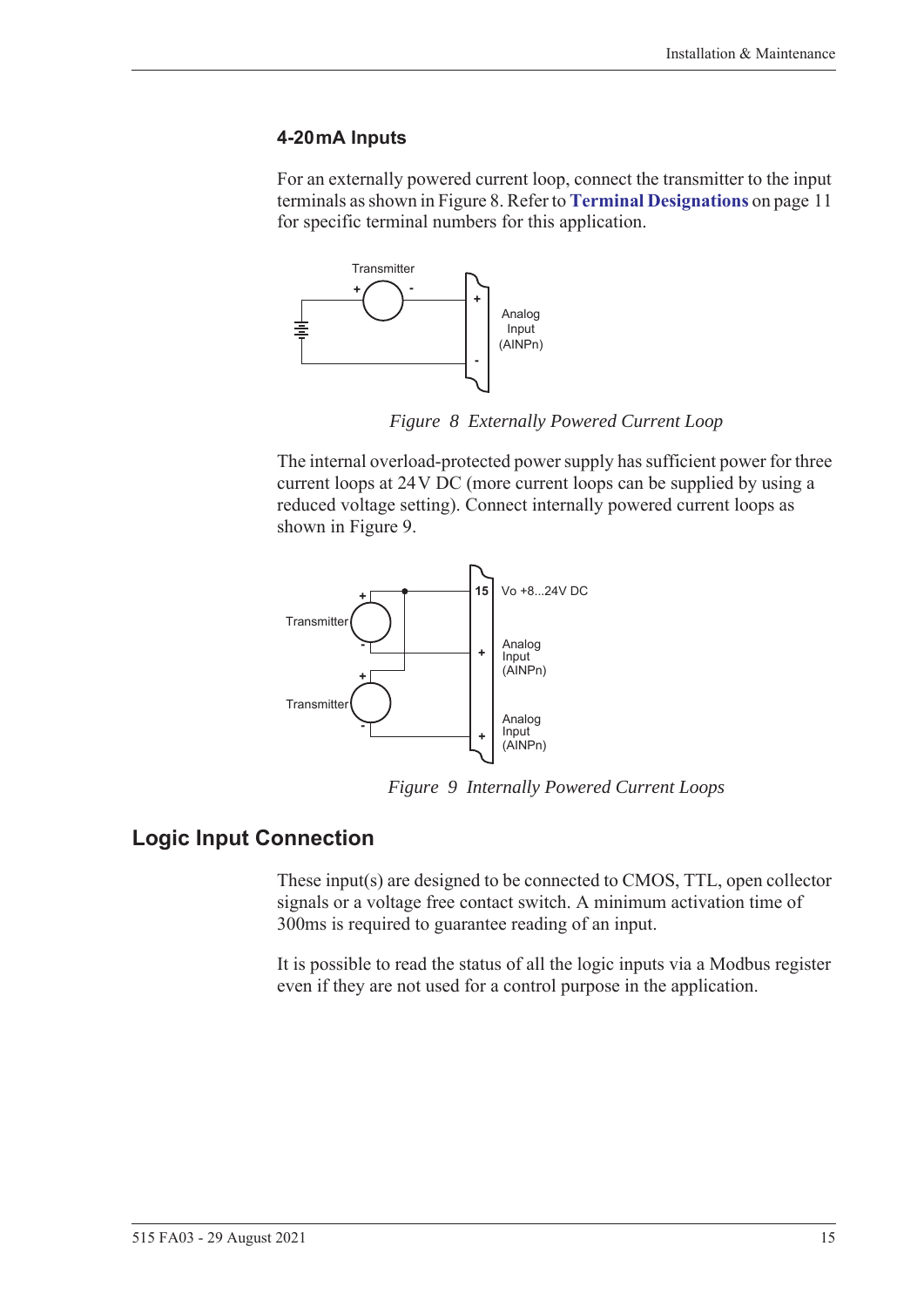A remote push-button key can be connected to the Logic Inputs as shown below in [Figure 10](#page-25-2).



<span id="page-25-2"></span>*Figure 10 Logic Inputs Connection Diagram*

# <span id="page-25-0"></span>**Outputs**

The advanced option for the instrument provides two opto-isolated output ports. Either or both can be used for 4-20 mA or pulse outputs.

#### **CAUTION**

Due to the dual-purpose nature of the outputs, take care not to set the output as an open collector pulse type signal when connected to a 4-20 mA loop circuit.

# <span id="page-25-1"></span>**4-20 mA Output Connection**

[Figure 11](#page-26-1) shows the connections for a 4-20 mA output. Output channel 1 uses terminals  $27$  (+) and  $28$  (-), output channel 2 uses terminals  $29$  (+) and 30 (-).

Maximum Load Resistance =  $(Supply-9) / 0.02$  ohms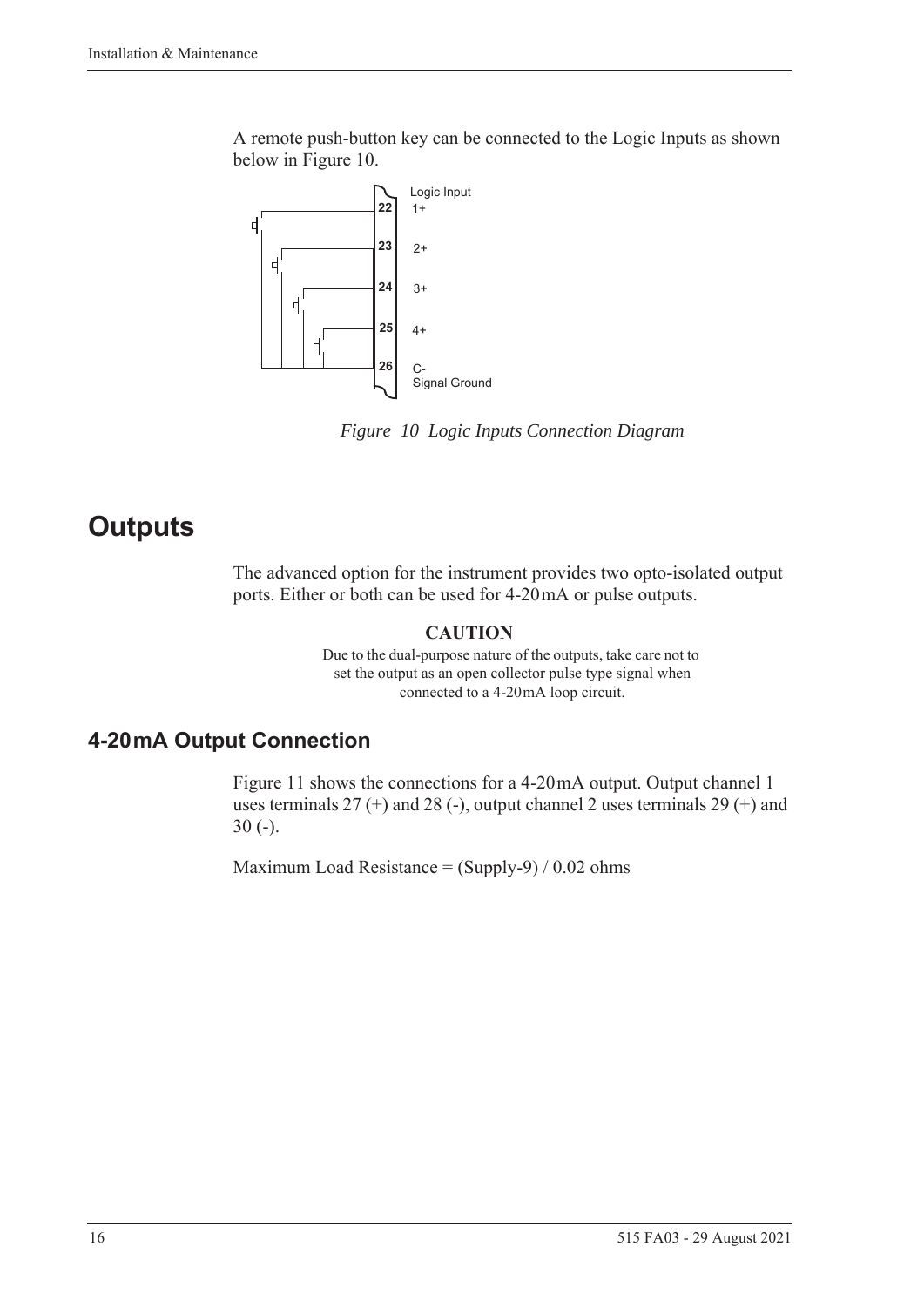

*Figure 11 Output 4-20 mA Connection Diagram*

# <span id="page-26-0"></span>**Pulse Output Connection**

<span id="page-26-1"></span>[Figure 12](#page-26-2) shows a connection example for a pulse output. Output channel 1 uses terminals 27 (+) and 28 (-). Output channel 2 uses terminals 29 (+) and 30 (-).



<span id="page-26-2"></span>*Figure 12 Output Pulse Connection Diagram*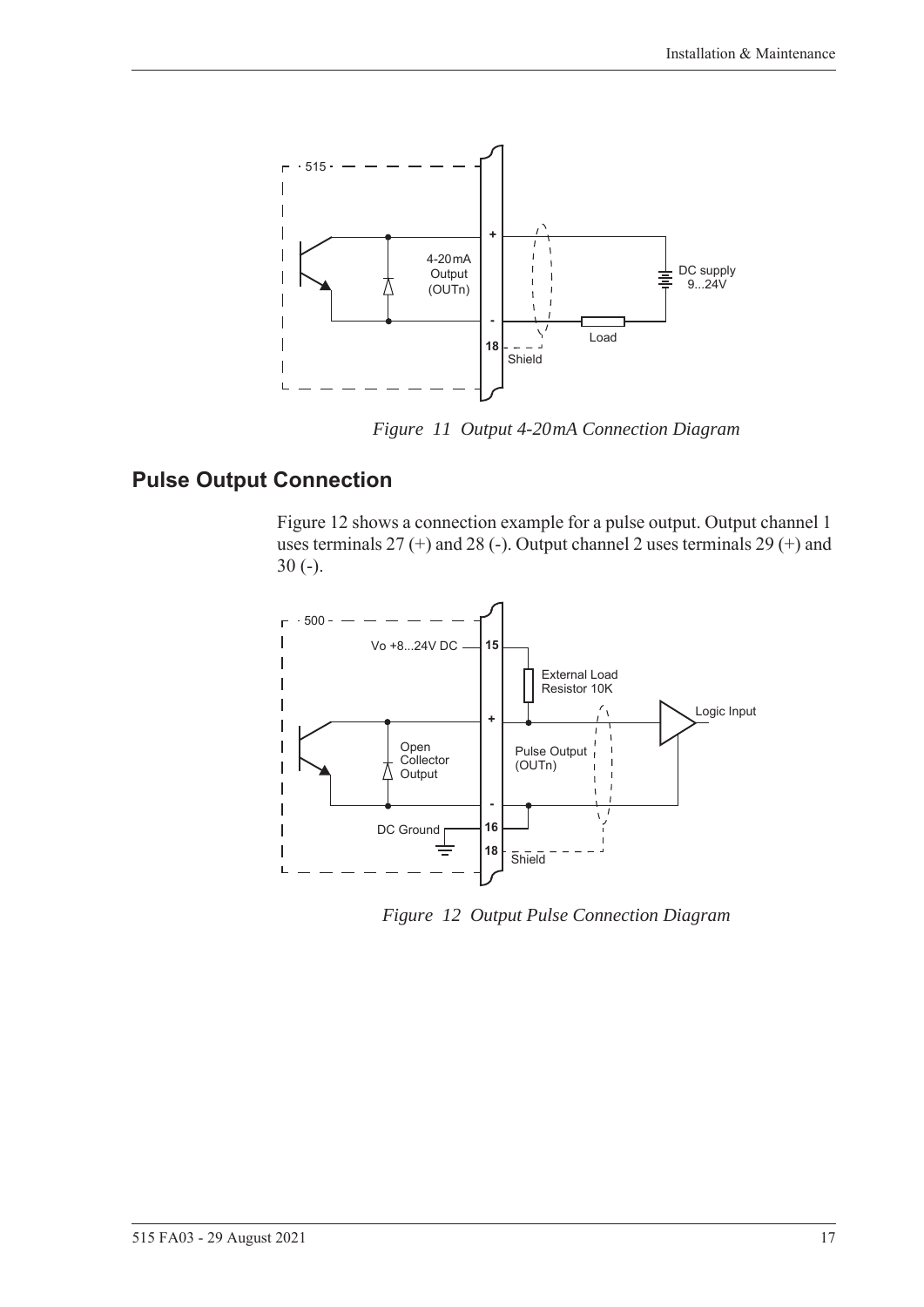# <span id="page-27-0"></span>**Control Relays (Alarms)**

The standard instrument has two alarm relays, which can be used to drive external devices such as external relays, LEDs, and audible alarms. The advanced option has four alarm relays.

The operation of each alarm relay can be set to various modes as described in **Alarms** [on page 45](#page-54-1). On the newer option card the separate common terminal for relays 1 and 2 and another common terminal for relays 3 and 4 allow for different signal or supply types to be connected to the control or alarm devices, as shown in [Figure 13.](#page-27-1)

There is also an equipment failure alarm option. This alarm can have normally closed (open) contacts which open (close) when the instrument displays any error message as listed in **[Error Messages](#page-64-2)** on page 55, or if there is a loss of power to the instrument.

The output characteristics of the relays are:

| Maximum Voltage | 30 volts DC or 250 volts AC |
|-----------------|-----------------------------|
| Maximum Current | 3A for EMR, 1.5A for SSR    |

**Note:** Solid state relays (SSR) use AC voltage only.



<span id="page-27-1"></span>*Figure 13 Relay Connection Diagram*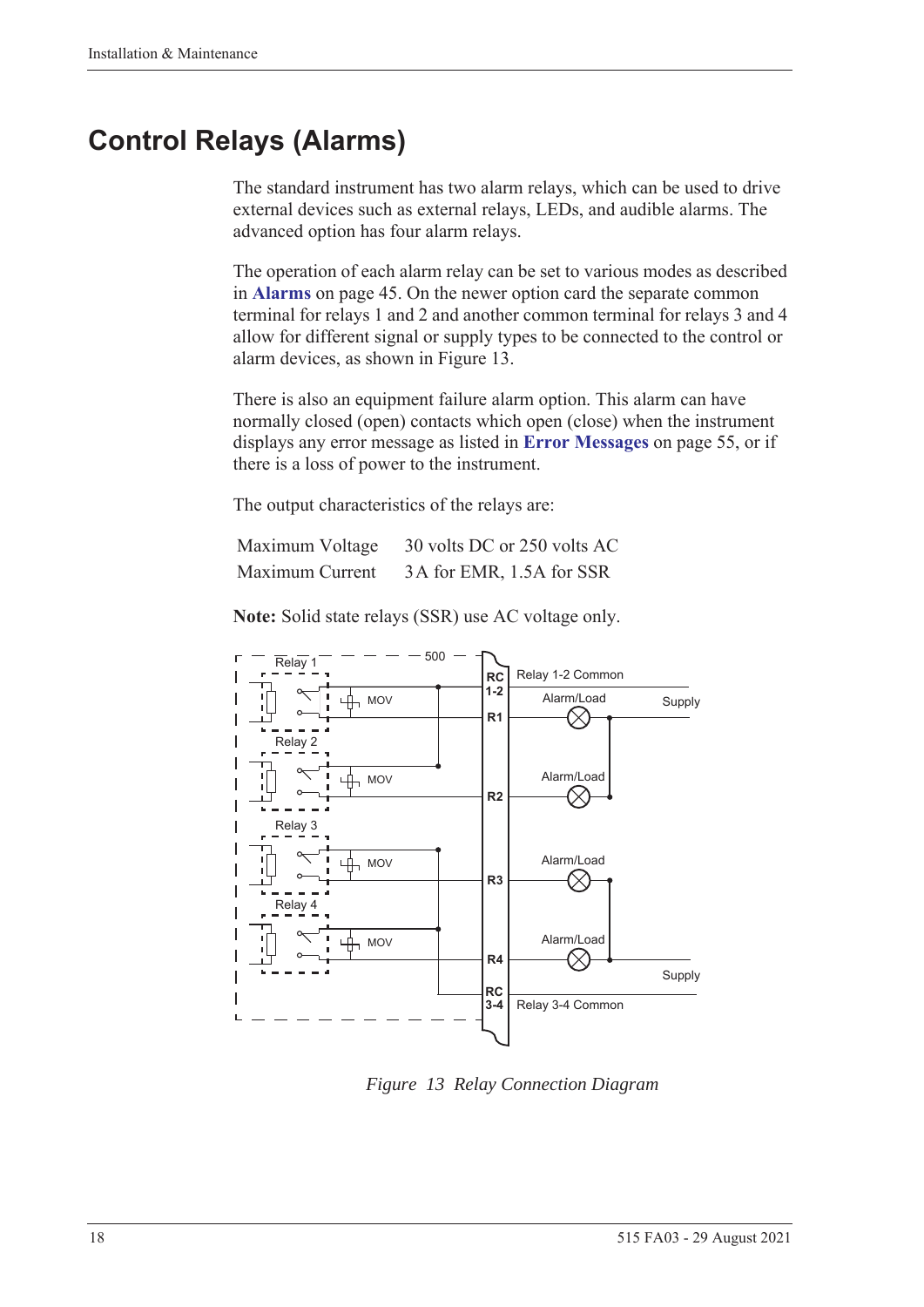### <span id="page-28-0"></span>**RC Network for Interference Suppression**

When driving inductive loads with the relay outputs, it is recommended to use RC suppression networks (often called "Snubbers"), fitted at the load end, for the following reasons:

- **•** To limit the amount of electrical noise caused by arcing across the contacts, which may, in extreme cases, cause the microprocessor to act erratically or cause other unwanted interference with connected signals.
- **•** To protect the relay contacts against premature wear through pitting or SSR (where specified) against premature failure.

RC suppression networks consist of a capacitor and series resistor and are commonly available in the electrical industry. The values of R and C are dependent entirely on the load. However, if the user is unsure of the type of snubber to use, values of  $0.25 \mu$ F and  $100 \Omega$  will usually suffice. Note that only UL and mains approved RC suppression networks should be used.

The basic principle of the operation is that the capacitor prevents a series of sparks arcing across the contact as the contact breaks. The series resistor limits the current through the contact when the contact first makes.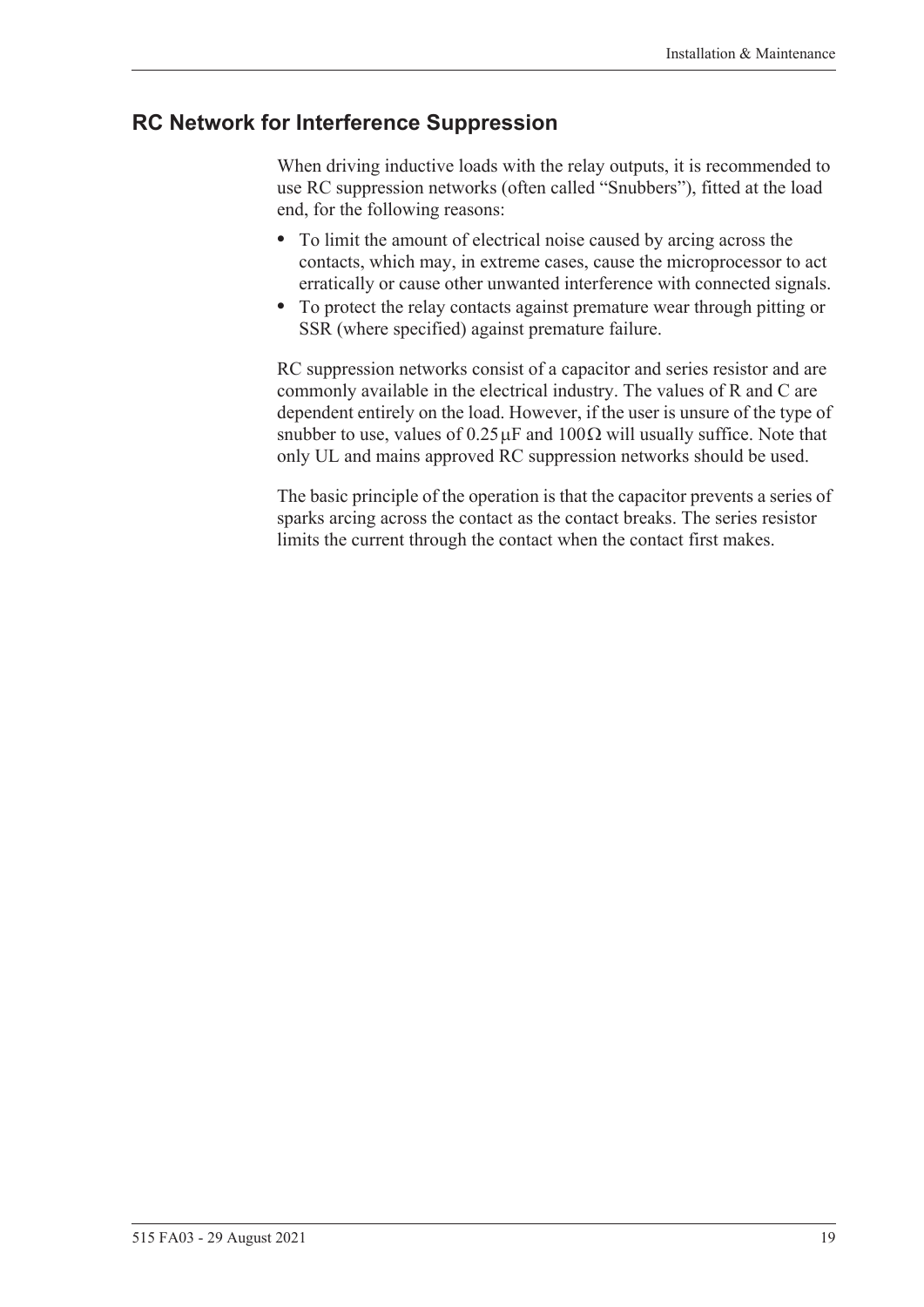# <span id="page-29-0"></span>**Communications**

The communication protocols are described in **Protocols** [on page 59.](#page-68-3)

### <span id="page-29-1"></span>**COM-1 RS-232 Port**

The COM-1 RS-232 port has a 9-pin DB female connector and has the following pinout:



**Note:** The instrument does not require a null-modem cable for connection to a personal computer. Refer to **[Hardware Interconnection](#page-66-4)** on [page 57](#page-66-4) for cable termination requirements.

# <span id="page-29-2"></span>**COM-2 RS-485 Port Option**

Up to 32 units can be connected to a common RS-485 bus. Each unit has a unique address that the host computer uses to identify each instrument. [Figure 14](#page-29-3) shows the connection of several instruments to a computer using the RS-485 port.



<span id="page-29-3"></span>*Figure 14 RS-485 Interface Connections*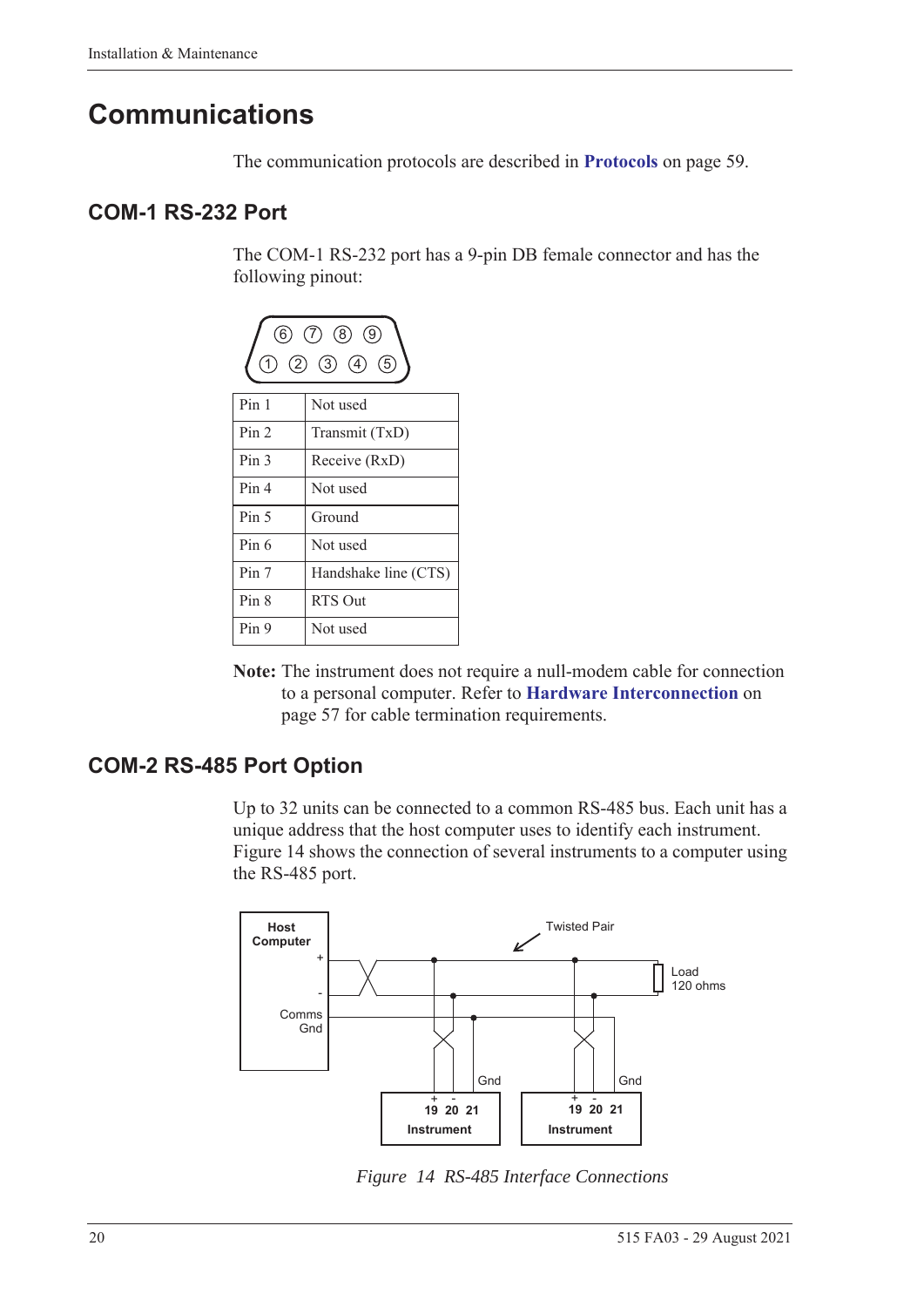### <span id="page-30-0"></span>**COM-2 Ethernet Port Option**

An Ethernet module is an available option, in place of the RS-485 port, if Modbus TCP/IP connection is required. In the programming communication settings, COM-2 should be set to RTU (Modbus), 19200 Baud rate, even parity and 1 stop bit.

# <span id="page-30-1"></span>**Mains Connection**

### <span id="page-30-2"></span>**Earthing and Shielding**

A case earthing point is provided via the mains inlet. Note that this earthing point is for the case only and there is electrical isolation between this point and all electronic circuits. For EMC purposes, or when the instrument is connected to mains, this point must be connected to a good earth.

It is a good practice to use shielded cable for all signal connections to the instrument. Care must be taken to separate signal cables from power cables to minimize interference.

Overall earth should be connected at the instrument end only. This connection should be as short as possible and connected to the earthing point on the rear terminal at pin 18.

### <span id="page-30-3"></span>**Disconnection Device**

When powered from a mains supply this unit requires the provision of a suitable mains isolation device, capable of interrupting both poles of the supply and meeting your local wiring regulations, to be suitably located and easily accessible near to the installed instrument. It must be marked as the disconnecting device for the equipment. It must be suitably rated with respect to the cross sectional area of the supply conductors.

# <span id="page-30-4"></span>**Maintenance Instructions**

Occasionally it may be necessary to open the unit in order to change the Real Time Clock battery. No other service operations are permitted. In order to perform these operations and maintain safety it is essential to follow the instructions below. If mounted in an ExD enclosure, before proceeding, refer to the ExD manual for further information. This work may need to be scheduled and carried out in accordance with the local electrical Code of Practice.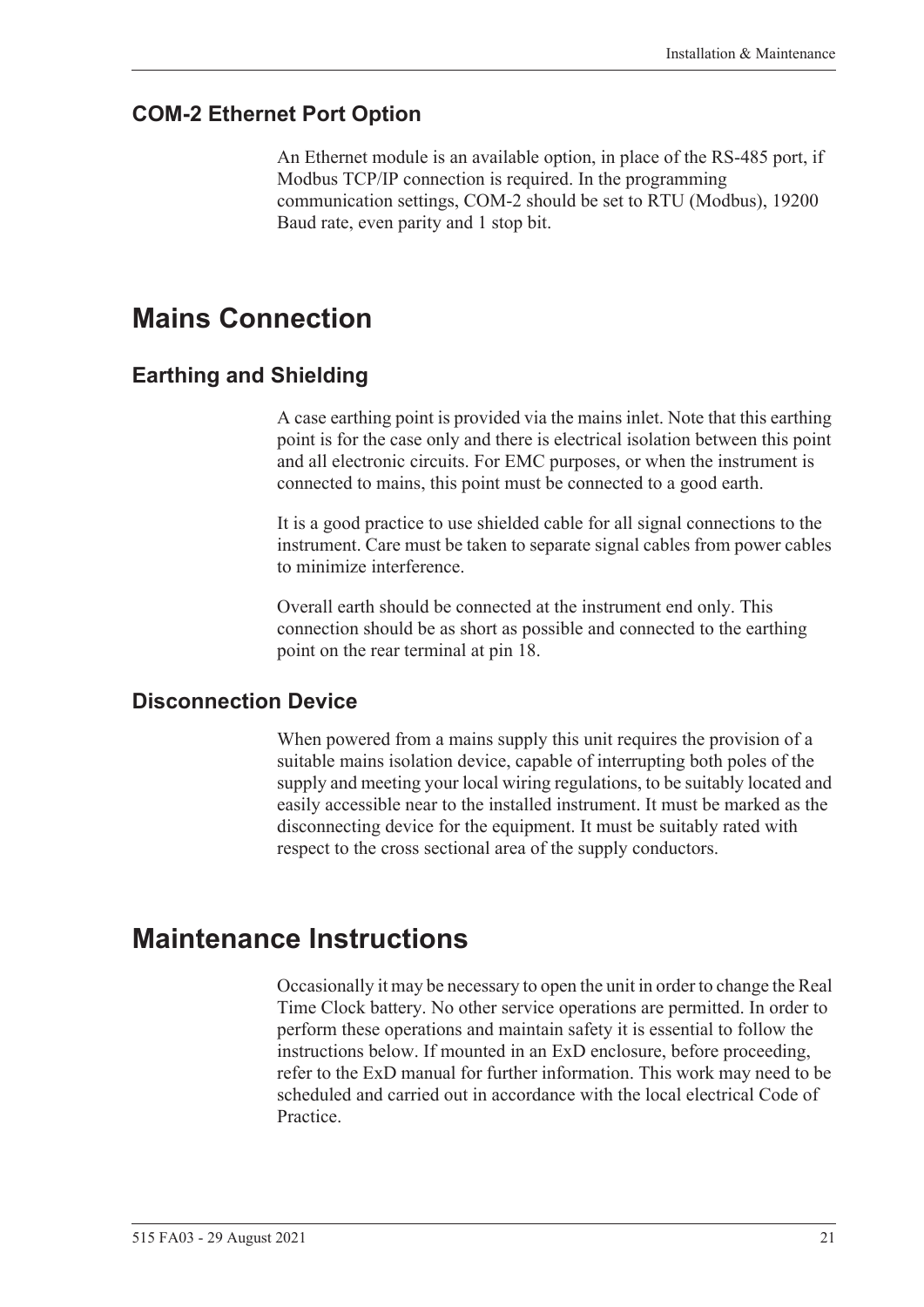# <span id="page-31-0"></span>**Battery Replacement**

#### **INSTRUMENT MUST BE POWERED DOWN**



1. Remove the top row of terminal blocks (19-36) Ethernet and RS232 cables if applicable.

2. Remove the two pan head machine screws on each side of the rear panel.

3. Withdraw the option card from the instrument.

4. Firmly press the battery holder tab to release the coin cell battery.

5. Identify the part number of the coin cell which is clearly marked on one side of the cell.

6. Firmly press the replacement coin cell into the holder

7. Reverse steps 1-3 for re assembly.

# <span id="page-31-1"></span>**Battery Type**

### **Only the battery type and manufacturer stated below should be used.**



1. Instruments manufactured with issue 7 option card – CR2450N, Manufacturer RENATA ONLY\*

2. Conformal coated "C" version - Type BR2032, manufacturer Panasonic ONLY.

3. Non Conformally coated versions :- BR2032, CR2032, Sony or Panasonic ONLY.

\*Issue 7 option card can be identified with 6 way (31-36) ORANGE relay connector.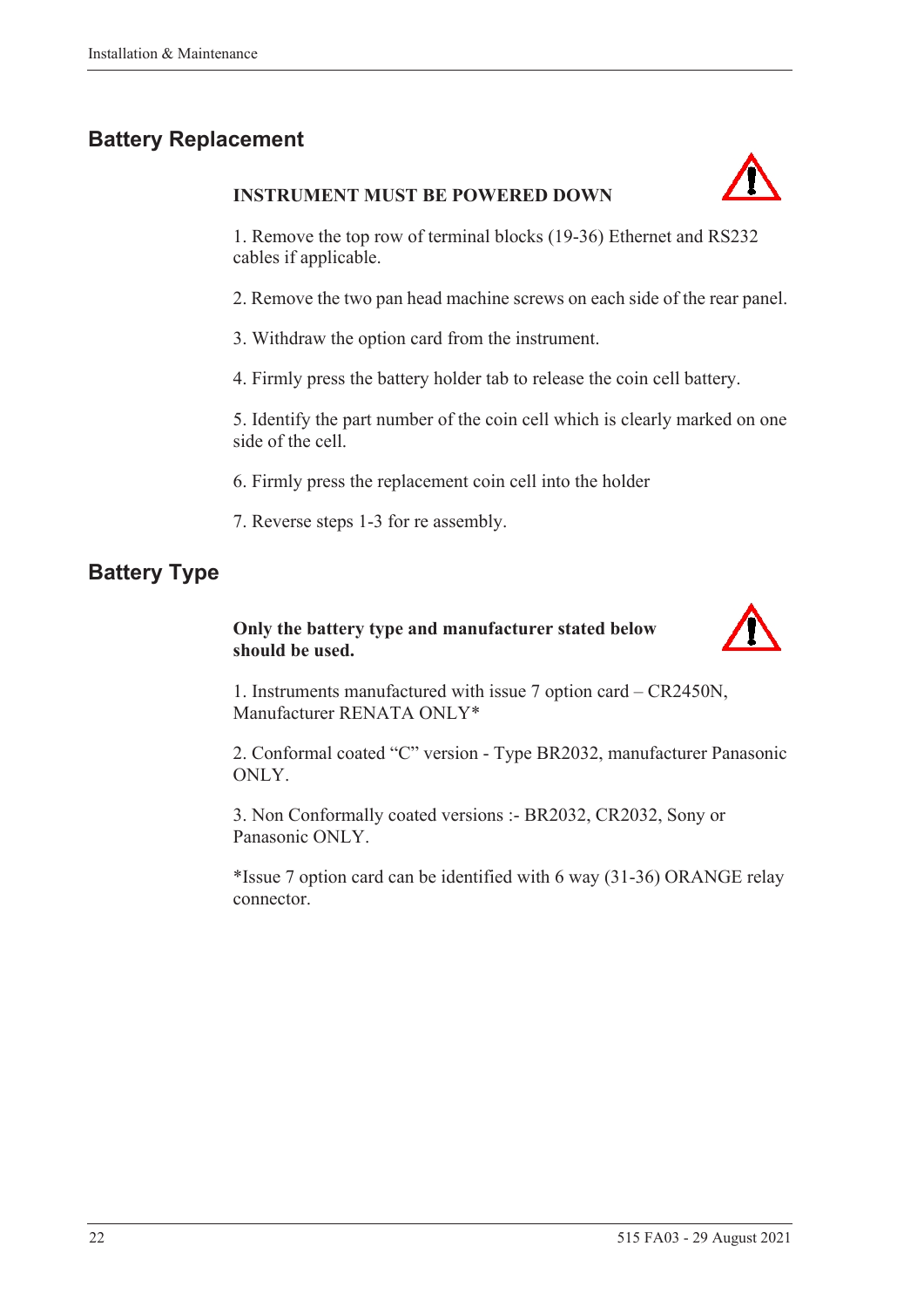# <span id="page-32-0"></span>**Chapter 4 Operation**

# <span id="page-32-1"></span>**Normal Operation**

In normal operation mode, you press the buttons on the front panel to display the values recorded and calculated by the instrument. There are four categories of information that the instrument can display:

- **•** Totals
- **•** Rates
- **•** Process variables
- **•** Instrument settings

For each total, there is an associated rate as follows:

| Total                  | Rate                      |
|------------------------|---------------------------|
| Total 1                | Flowrate 1                |
| Total 2                | Flowrate 2                |
| <b>Resulting Total</b> | <b>Resulting Flowrate</b> |

# <span id="page-32-2"></span>**Default Total**

In some applications, one set of variables is of more interest than others, and for this reason a default total and its associated rate can be assigned during instrument calibration. This default total can be used in two ways:

- **•** The default variables come first in the sequence of totals and rates that are displayed with the front panel keys.
- **•** If the display timeout option is enabled and no buttons are pressed for the selected period (usually 30 seconds) the display returns to the default total.

### <span id="page-32-3"></span>**Status LEDs**

The status LEDs illuminate to show the following conditions:

| Run   |
|-------|
| Set   |
| Alarm |
| Cal   |

- **Run** The host computer is downloading the application software.
- **Set** The instrument is in Calibrate Set mode.
- **Alarm** The instrument has an error, as indicated on the display panel.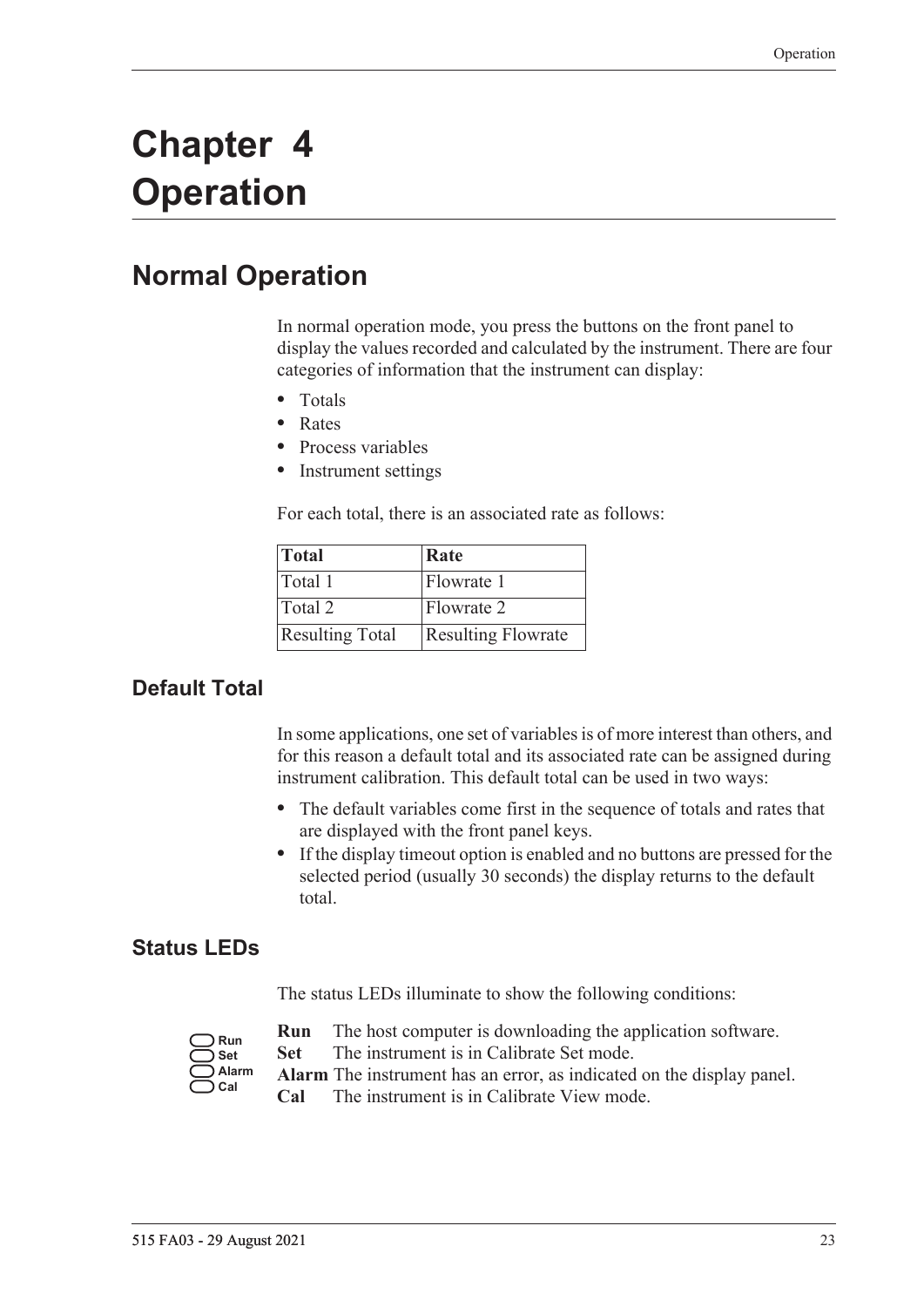# <span id="page-33-0"></span>**Front Panel Keys**

For most actions with the front panel keys, you can hold a key to scroll through the values or options, instead of repeatedly pressing the key.

**RATE** Press the **RATE** key to display the rate that is associated with the currently displayed total. If an item other than a rate or total is displayed, press the RATE key to display the "default rate". When a rate is displayed, press or hold the **RATE** key to display the other rate variables in turn.

**TOTAL** Press the TOTAL key to display the total that is associated with the currently displayed rate. If an item other than a rate or total is displayed, press the **TOTAL** key to display the "default total". When a total is displayed, press or hold the **TOTAL** key to display the other total variables in turn.

**RESET** Use the **RESET** key to clear all resettable totals or to initiate a printout if the printer option has been selected. The printout is activated with a single press while the Total Reset function has different operation modes that are selectable during instrument calibration as follows:

- NONE The user cannot reset the non-accumulated totals.
- INSTANT When the user presses the **RESET** key, the instrument resets all non-accumulated totals.
- DELAYED When the user holds the **RESET** key for two seconds, the instrument resets all non-accumulated totals.

The instrument makes three beeps when it resets the totals and two beeps when a printout is started.

**DISPLAY** Press the **DISPLAY** key to step or scroll through the main menu items.

**ACCUM** Hold the **ACCUM** key to display the accumulated value for the currently displayed total or to display the peak value for the currently displayed flowrate. See below for further details of peak flowrates.

### <span id="page-33-1"></span>**Remote Reset**

The Remote Reset on logic input 3 (LINP3) has the same function as the front **RESET** key, as described above.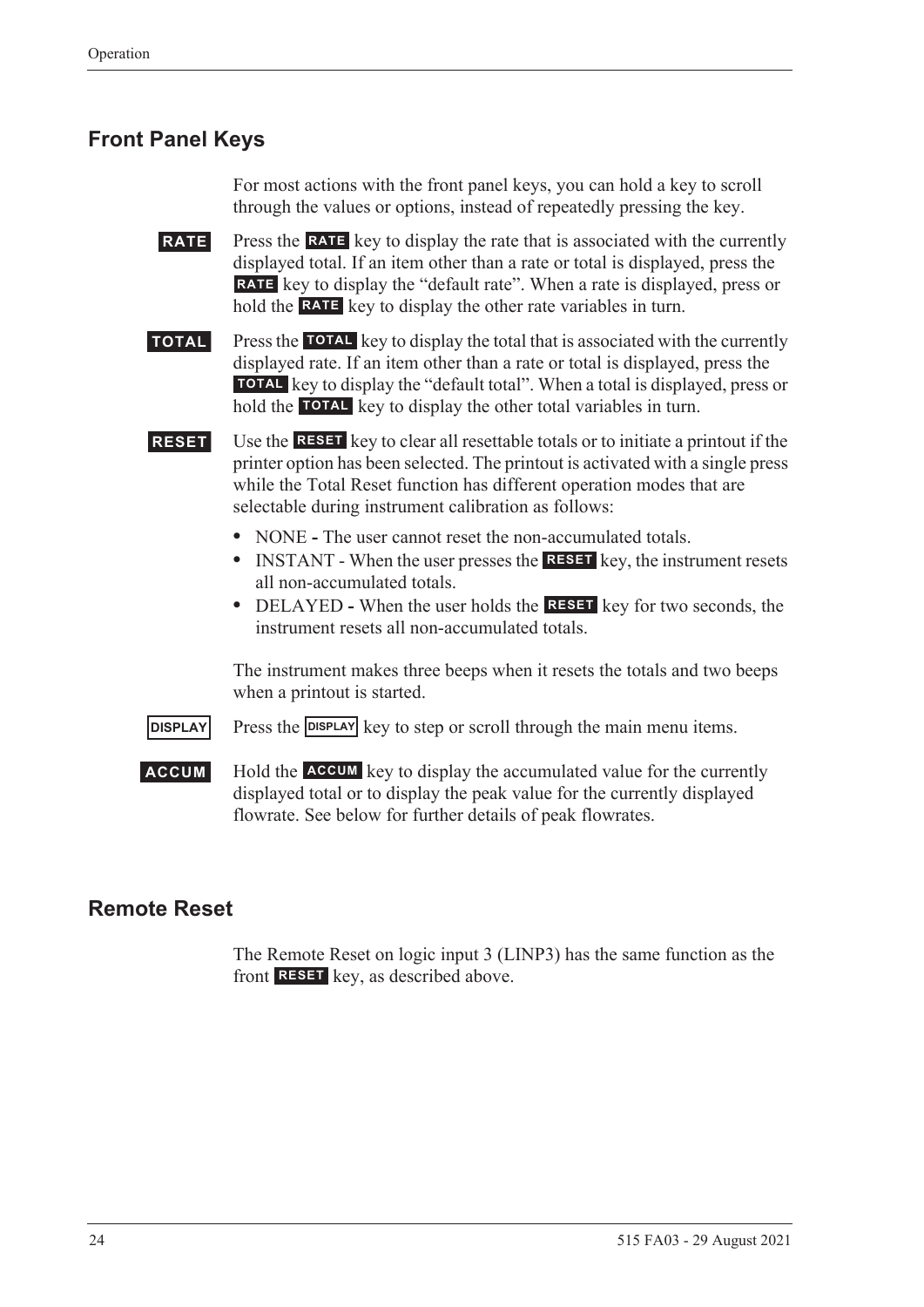### <span id="page-34-0"></span>**Main Menu Items**

| <b>DISPLAY</b>         | <b>Description</b>                                                     | <b>Options</b>                                                                                                 |
|------------------------|------------------------------------------------------------------------|----------------------------------------------------------------------------------------------------------------|
| TOTAL1                 | Channel 1 total                                                        | Hold the ACCUM key to display accumulated total                                                                |
| <b>FLOW1</b>           | Channel 1 flowrate                                                     | Hold the ACCUM key to display peak value                                                                       |
| TOTAL2                 | Channel 2 total                                                        | Hold the ACCUM key to display accumulated total                                                                |
| <b>FLOW2</b>           | Channel 2 flowrate                                                     | Hold the <b>ACCUM</b> key to display peak value                                                                |
| $RSLT-T$               | Resulting total                                                        | Hold the ACCUM key to display accumulated total                                                                |
| RSLT-F                 | Resulting flowrate                                                     | Hold the ACCUM key to display peak value                                                                       |
| REPORT PRINT           | Only shown in Detail<br>Menu if a printer<br>protocol is used          | Hold the SET) key to print log report as defined in<br>the TM/LOG section of calibration.                      |
| <b>LOGGE D</b><br>IRTR | Only shown in Detail<br>Menu if real-time clock<br>option is installed | Hold the $\text{SET}$ key to display data logs as<br>described in Data Logs on page 26.                        |
| MODEL<br>INFO          | Only shown in Detail<br>Menu                                           | Hold the $\text{SET}$ key to display the Model<br>information as described in Model Information<br>on page 28. |
| <b>CAL MENU</b>        | Only shown in Detail<br>Menu                                           | Hold the <b>SET</b> key to enter Calibration View<br>mode as described in Calibration View Mode on<br>page 30. |

The main menu in this instrument consists of the following items. The **DISPLAY** key is used to step or scroll through the list.

# <span id="page-34-1"></span>**Detail and Basic Menu**

The 515 instrument has the option to switch the main menu from the full Detail menu to a Basic menu. The Detail menu includes all of the main menu variables and the HOLD SET sub menu items as listed above. In the Basic menu only the application or operator essential main menu variables are shown. The main menu variables to be shown in the basic menu need to be selected in the 500 Series Program Manager (500-PM Software) prior to the application software being downloaded to the instrument. The 500-PM Software is Windows based configuration and resource tool for the 500 Series and is freely available from the www.contrec.co.uk website.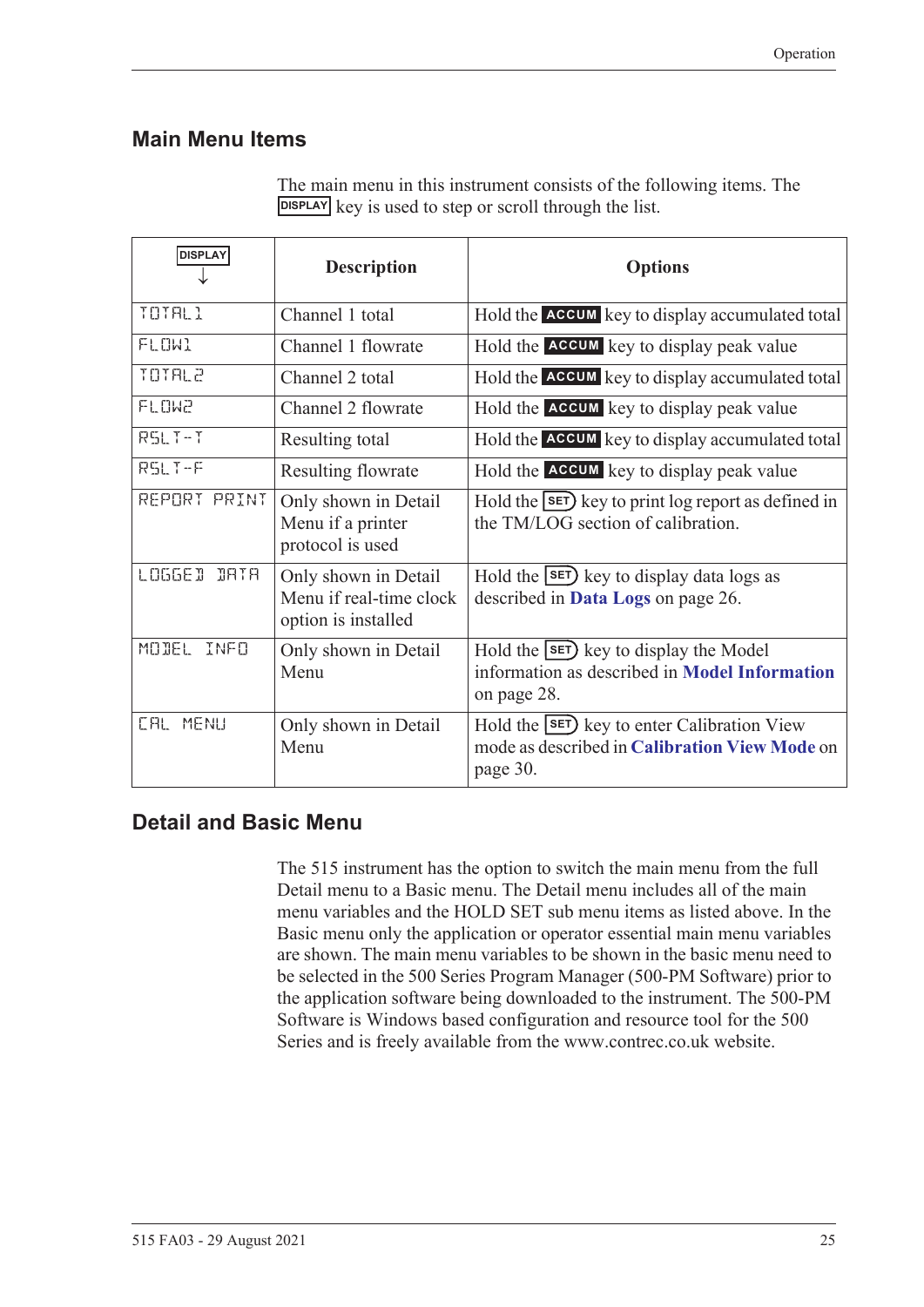To switch between the Detail and Basic menu, while in the main menu, press and hold the **DISPLAY** and **SET**) keys together for 5 seconds. When switching to the Detail menu the display will briefly show: d 15 PL A Y DETAIL MENU. When switching to the Basic menu the display will briefly show: d 15PLAY BASIC MENU.

When the application software is first installed, the default is the Detail menu. From that point, the menu type is saved and restored on power cycle. The menu type will need to be Detail to access the CAL MENU

### <span id="page-35-0"></span>**Peak Flowrates**

The peak value for the currently displayed flowrate can be viewed by holding the **ACCUM** key. The peak value is the average over a 15 minute period since the last reset of totals or powering on of the instrument. Dashes are shown for this value after a reset or power on until the first averaging period has passed.

### <span id="page-35-1"></span>**Data Logs**

The instrument will log the main-menu variables if real-time clock option is installed. The logs are at fixed intervals of hours, days, weeks, months and years. The instrument can store a total of more than 1000 log entries.

If the number of log entries exceeds the programmed number for a particular time interval, the oldest log entry is overwritten by the newest one for that time interval.

Also note that the totals are saved as accumulated totals.

The log entries are recorded at the following times:

| HOUR | 00 minutes each hour                                        |
|------|-------------------------------------------------------------|
| DAY  | 00 hours and 00 minutes each day                            |
| WEEK | 00 hours and 00 minutes each Monday                         |
|      | MONTH 00 hours and 00 minutes on the first day of the month |
| YEAR | 00 hours and 00 minutes on the first day of the year.       |

#### **View Data Logs**

Use the following procedure to view the data that has been logged by the instrument:

**1.** Press the **DISPLAY** key to scroll through the menu to the LOGGE D DATA prompt.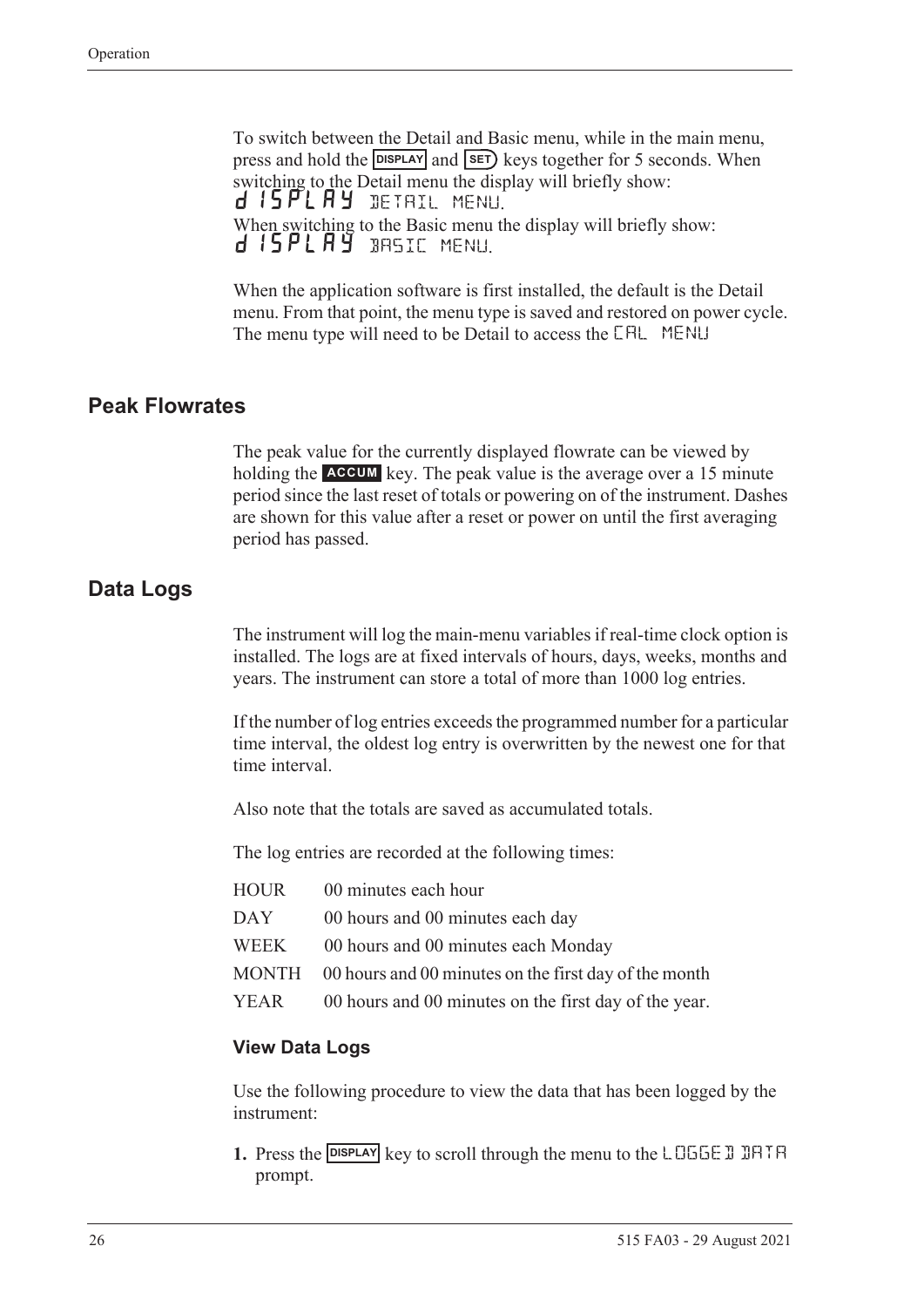**2.** Hold the  $\overline{\text{SET}}$  key.

The system displays the hourly log. The timebase and number of the log are shown, for example LH-001.

**3.** While holding the **DISPLAY** key use the **RESET** key to print the data for the displayed log if the printer option has been selected.

The following example shows the hourly log number 006 at 15:00 (3:00 pm) on 16 January 2019. The day and month alternate with the year in the bottom right hand corner.



[Figure 15](#page-36-0) shows how to display the logged data.



<span id="page-36-0"></span>*Figure 15 Logged Data Display Methods*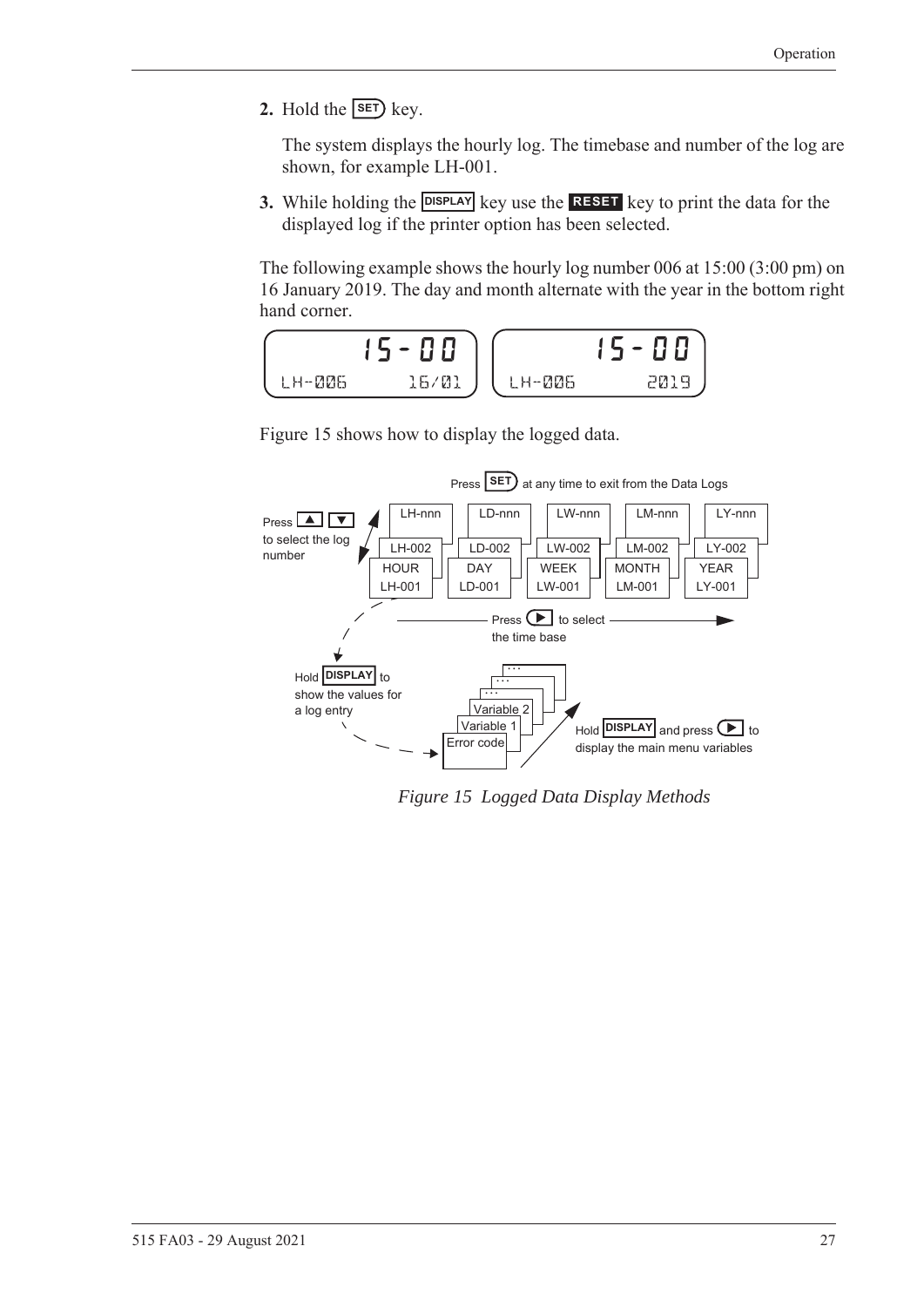### <span id="page-37-0"></span>**Model Information**

The model information items display the hardware, software and application versions of the instrument. This information is mainly for service personnel.

| <b>DISPLAY</b>                     | <b>Description</b>                                                                                                                                                                                                                                                                                                      |
|------------------------------------|-------------------------------------------------------------------------------------------------------------------------------------------------------------------------------------------------------------------------------------------------------------------------------------------------------------------------|
| $2 - 1 - 5 -$<br>SIS MODEL         | The hardware model code. Refer to Product Codes on<br>page 79 for more information.                                                                                                                                                                                                                                     |
| $FF--FF$<br>FA03 INPUT             | The Application number and the assignment of the inputs.<br>Refer to Application Information Code on page 80 for<br>more information.                                                                                                                                                                                   |
| $3 - 0 - 000$<br>SØØ-PM VERS       | The version of 500-Series Program Manager from which<br>the application software was compiled.                                                                                                                                                                                                                          |
| 026357<br>CUSTOM VERS              | The Customer version code for this installation. Refer to<br>Custom Version Codes on page 80 for more information.                                                                                                                                                                                                      |
| 123456<br>RBE123 5/N               | The instrument serial number and unit tag. The serial<br>number is on the top line and unit tag is on the bottom left.<br>Both items are entered when the instrument application<br>software is initially loaded. If the unit tag is not used the<br>default tag, UNIT, will be used.                                   |
| $15 - 15$<br>EDITED 27/08<br>2019  | The time and date when the calibration of the instrument<br>was last edited. The format of the time and date is the same<br>as for the data logs. This example shows $16:15$ (4:15pm)<br>on the 27th August 2019. This function is available only if<br>the instrument has the real time clock option.                  |
| [LA55-3<br>FLASH V-019             | The instrument Class and Flash (bootloader) version.                                                                                                                                                                                                                                                                    |
| 5<br>POWER EYELE                   | The number of power cycles that have occurred since the<br>application software was installed.                                                                                                                                                                                                                          |
| RESET<br>WIT                       | The number of 'watchdog timer' (WDT) resets that have<br>occurred since the application software was installed. The<br>WDT Reset count is only shown if a WDT Reset has<br>occurred.                                                                                                                                    |
| HOLd.PSE<br><b>CONFIG</b><br>PRINT | If the printer protocol is assigned to one of the<br>communication ports, the prompt to print the full program<br>configuration report will be shown. Hold Reset to start the<br>printing of the configuration report. The report will be in<br>a similar format to the report generated by the 500<br>Program Manager. |

Press **SET**) at any time to exit from the Model information.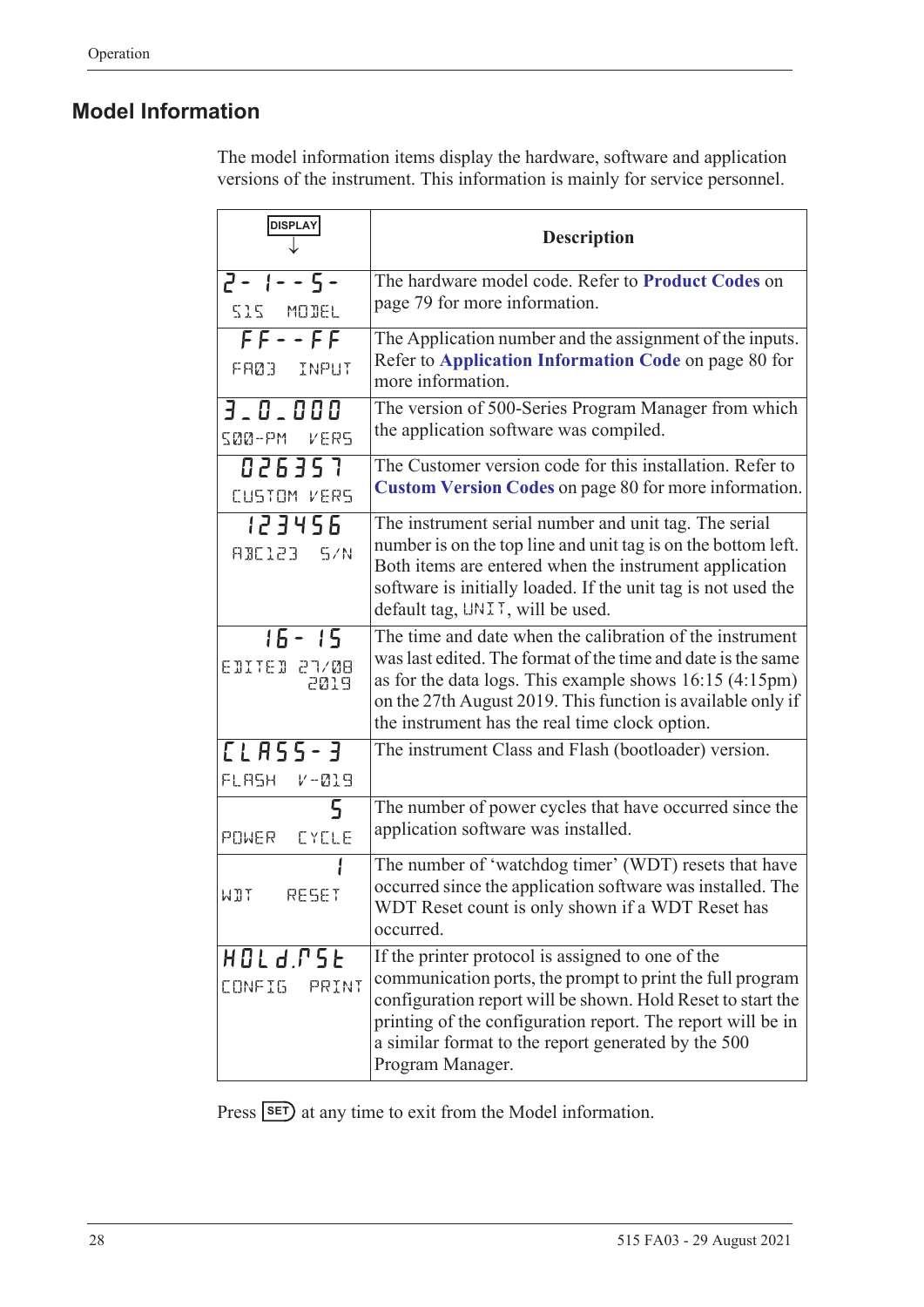# **Chapter 5 Instrument Calibration**

# **Introduction**

The 500 Series instrument calibration settings can be programmed via the front panel, according to program access levels explained below, or via the 500 Series Program Manager - a freely available Windows based configuration and resource tool.

After an instrument has been configured by either means to suit the application requirements, the settings can be recorded or application software backups or instrument clones created as explained further in **[Program Backup & Reports](#page-42-0)** on page 33.

You can view or change the settings of the instrument according to the access level for each parameter, as set by the 500 Series Program Manager. There are five levels of access to the parameters as follows:

- **• Not visible** you cannot display or edit the parameter.
- **• Display only** you can display the parameter, but you cannot change the setting.
- **• Programmable** you can change the setting of the parameter in Calibration Set mode.
- **• Password protected** you can change the setting of the parameter in Calibration Set mode only if you enter the correct password.
- **• CAL switch protected**  you can change the setting of the parameter in Calibration Set mode only if you enter by using the CAL switch on Logic Input 4 to accept the password.
- **Note:** When you enter Calibration Set mode, the instrument prompts to enter a password. Any value will allow to change the settings of the "programmable" parameters, but the correct password must be entered to change the password-protected parameters. Likewise, the CAL switch (Logic Input 4) must be used to accept the password to change the CAL switch protected parameters.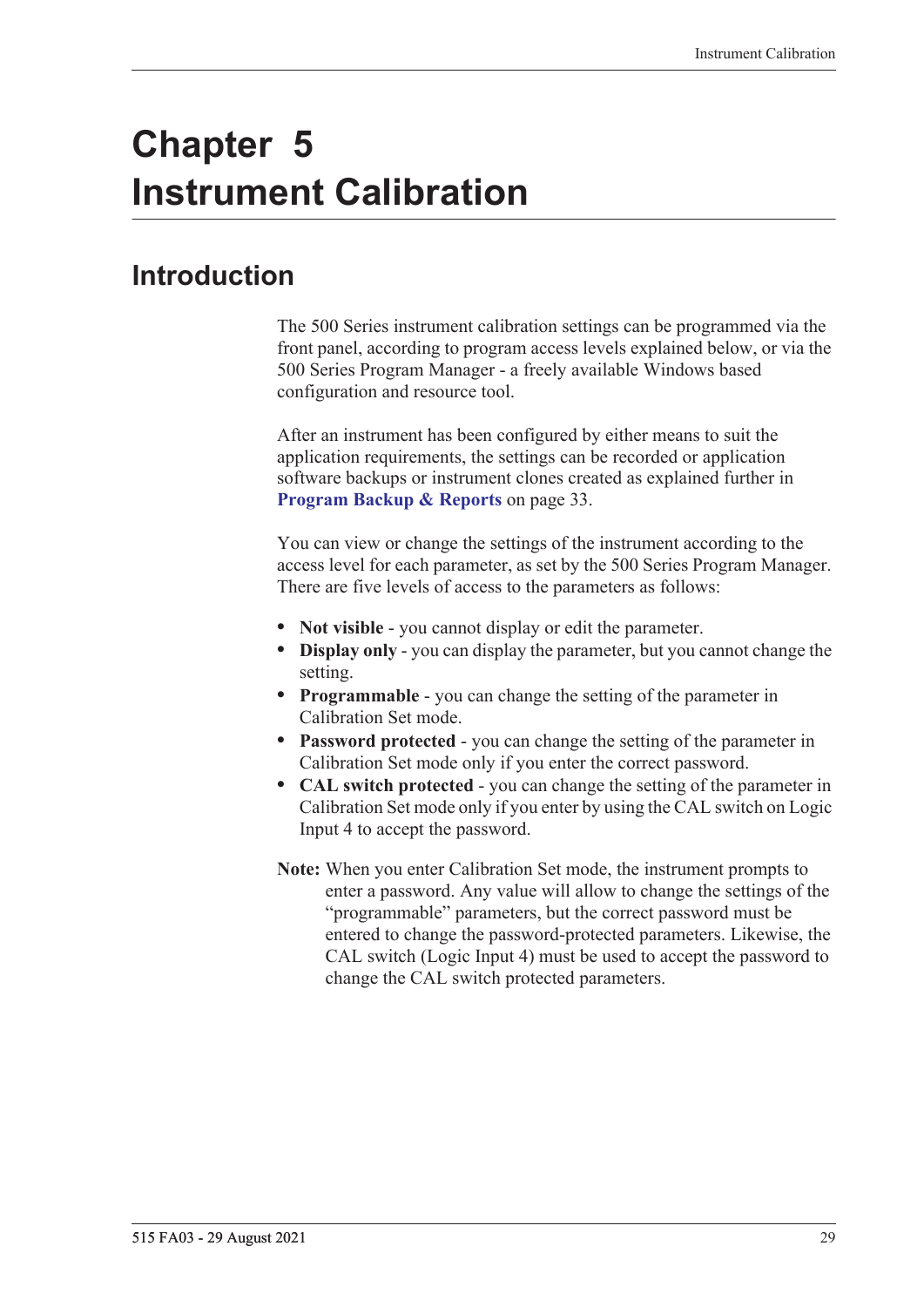# **Calibration View Mode**

Use the following procedure to view the calibration settings of the instrument:

- 1. Press **DISPLAY** to scroll to the **CAL** MENLI prompt.
- **2.** Hold the  $\overline{\text{SET}}$  key.

| Run   |
|-------|
| Set   |
| Alarm |
| Cal   |

The instrument beeps once, illuminates the **Cal** indicator and shows CAL on the display panel.

- Press  $\left( \blacktriangleright \right)$  to scroll through the flashing menu headings.
- Press **SET** to scroll through submenu items.
- Hold **DISPLAY** to return to the main calibration menu.
- **3.** To exit from the Calibration View mode, press  $\Box$  to scroll to the END option and press **SET**).

The instrument returns to Normal Operation mode.

# **Calibration Set Mode**

In Calibration Set mode, you can change the settings of the "programmable" parameters. You must enter the system password to change the setting of the "password-protected" parameters and you must use the CAL switch on Logic Input 4 to access the "Cal switch protected" parameters.

Use the following procedure to enter Calibration Set mode:

- **1.** Press **DISPLAY** to scroll to the **CAL** MENLI prompt.
- **2.** Hold the  $\overline{\text{SET}}$  key.



The instrument beeps once, illuminates the **Cal** indicator and shows CAL on the display panel.

- **3.** Press  $\left( \blacktriangleright \right)$  to select any flashing menu heading except END.
- **4.** Hold the **SET** key for two seconds, or if "Cal switch protected" items exist the CAL switch can be closed for two seconds.

The instrument prompts for a password to be entered if the password is non-zero, otherwise the password prompt is skipped.

- **5.** If the password prompt is shown, press  $\boxed{\blacktriangle}$  or  $\boxed{\blacktriangledown}$  to change the value of the current digit. To select the next digit, press  $\left( \blacktriangleright \right)$ .
- **6.** Press **SET** or use the CAL switch on Logic Input 4 (if "Cal switch protected" items exist) to accept the password and proceed.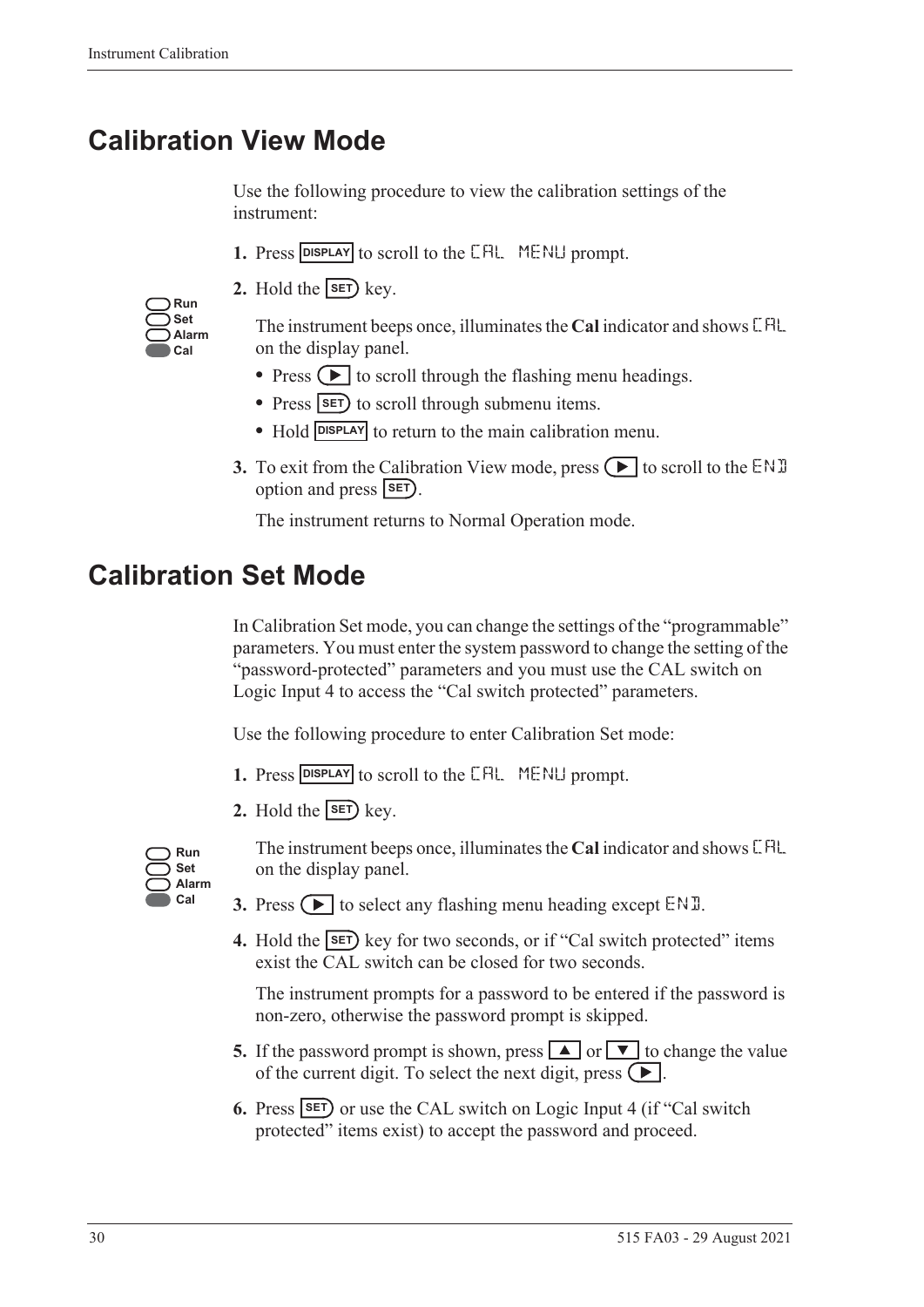- **7.** Proceed and observe the access confirmations.
	- **•** If the CAL switch is used and the password is correct, the instrument makes two beeps and displays message: - Ed IL - CS\_PW MODE

and enables you to change "programmable", "password protected" and "CAL switch protected" parameters.

**•** If the CAL switch is used but the password has been skipped or is incorrect, the instrument makes one beep and displays message: -EDIT- CAL\_SW MODE

and enables you to change "programmable" and "CAL switch protected" parameters.

• If the **SET**) key is pressed and the password is correct the instrument makes two beeps and displays the message:

 $-Ed$  it - PASSW MODE

and enables you to change the "programmable" and "passwordprotected" parameters.

• If the **SET**) key is pressed but the password has been skipped or is incorrect, the instrument makes one beep and displays the message: -EDIT- PROG MODE

and enables you to change only the "programmable" parameters.



The instrument illuminates both the **Cal** and **Set** indicators.

- **8.** Edit the instrument parameters as required. The programmable values are indicated by the flashing display.
	- To change a numerical value, press **A** to increase a value, or press  $\blacktriangledown$  to decrease a value. Press a key momentarily to change the value one number at a time. Hold a key to scroll through the numbers. To proceed to next digit, press  $( \blacktriangleright ).$
	- To change an option setting, press **A** or **V** to scroll through the options.
- **9.** Press **SET** to accept the currently displayed value and proceed to the next parameter. You can press **DISPLAY** to briefly view the current edit mode:  $\div$  E d I E – XXXXXX MODE, as described in step 6 above. Continue to hold the **DISPLAY** key to return to the main calibration menu.
- **10.**To exit from Calibrate Set mode, press  $\left( \blacktriangleright \right)$  to scroll through the main calibration menu to  $ENI$ , then press  $SET$ . Otherwise, to quick exit from any menu, you can press and hold **SET** for two seconds or, if "Cal switch protected" items exist, the CAL switch can be closed for two seconds.

**Run Set Alarm Cal**

The instrument makes two beeps and cancels the **Cal** and **Set** indicators.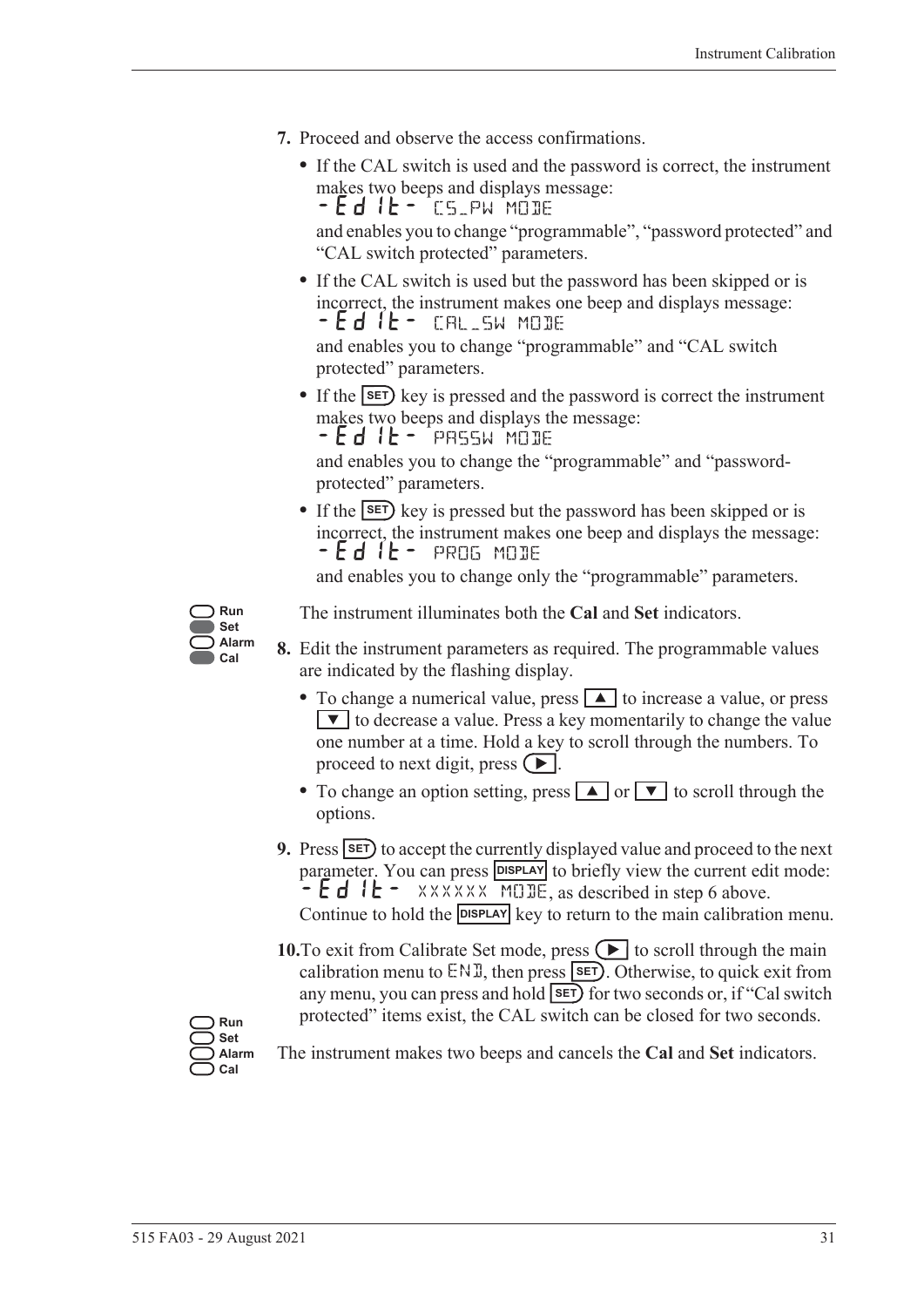### **Changing the Instrument Settings**

In Calibration Set mode, the display flashes the item that can be changed. For option settings, the display flashes the complete option. For a numeric parameter, the display flashes one digit at a time, you can change the value of the flashing digit as required, then move the flashing cursor to change another digit.

**Note:** When you change the setting of a parameter, the instrument records the result as soon as you move to another parameter, or exit from the Calibration Set mode.

#### **Changing Option Settings**

When you display an option that can be changed, the entire option flashes on the display, such as the choices of ODD, EVEN or NONE for the communications parity bit checking. Press  $\boxed{\blacktriangle}$  or  $\boxed{\blacktriangledown}$  to change the option. You can "scroll" through the options in either direction to make a selection as shown below.



#### **Changing Numeric Settings**

The display flashes the digit that can be changed.

6789.123

Press  $\left( \blacktriangleright \right)$  to select the digit that you wish to change.

Press  $\boxed{\blacktriangle}$  or  $\boxed{\blacktriangledown}$  to increase or decrease the value of the selected digit.

#### **Changing the Decimal Point**

To change the position of the decimal point, press  $\Box$  to move the flashing selection until the decimal point flashes. Press  $\boxed{\blacktriangle}$  or  $\boxed{\blacktriangledown}$  to move the decimal point to the right or left as required.

#### **Units of Measurement**

The calibration of some parameters is based on the units that are defined for the relevant variables. These units of measurement can been viewed in the UNITS menu in the Instrument Settings section below.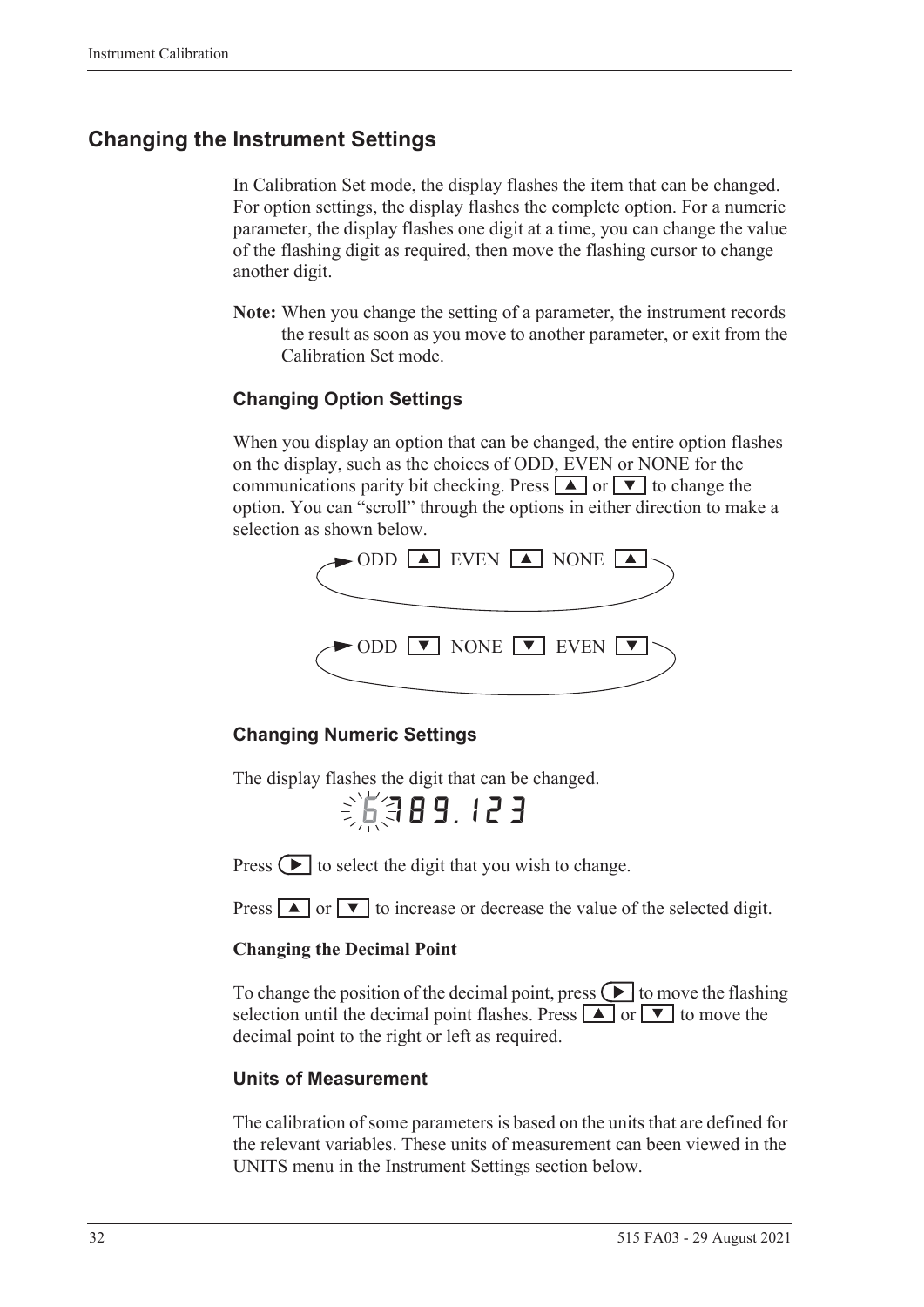# <span id="page-42-0"></span>**Program Backup & Reports**

### **Backup via 500 Series Program Manager**

As well as programming the 500 Series instruments via the front panel (according to program access levels), the 500 Series Program Manager (500- PM) can be used to create a custom version of the application software and program parameters preset prior to downloading the application software. Backups of customised applications can be saved as download-able APX or APL files and the full configuration reports printed or saved as PDF. The 500- PM is a Windows based programming tool and resource centre and is freely available from the Contrec www.contrec.co.uk website.

Instruments are often supplied from the factory with the default application software, but it is by using 500-PM software that program access levels are set, USER text and messages customised and print headers and footers entered.

### **Printing Configuration Report**

To assist in keeping an audit trail of the program settings and changes made via the front panel, the 515 instrument provides the ability to print the configuration to a local printer if one has been connected and assigned to one of the 515 communication ports.

The prompt to hold the Reset key to print the configuration report HOLd:P5E config print is found at the end of the Model Info menu, described in **[Model Information](#page-37-0)** [on page 28](#page-37-0). The report can be lengthy and adequate printer paper must be available (Note: This feature is available starting from version 3.0.377).

### **Upload and Clone of Application Software**

To assist in maintaining a backup for important applications and installations, the 500-Series Program Utility software (500-LT, version 3.0.377 or higher) can be used to upload the instruments application software with all of the current program settings.

The 500-LT (PM Lite) program is a Windows based computer program which can be downloaded for free from the Contrec www.contrec.co.uk website and is part of the package when the Contrec 500 Series Program Manager is installed. The 500-LT provides the option to 'Upload Application' or 'Upload Report Only'. To use either upload functionality, the 515 port being used must have printer (PRN) protocol assigned to it.

Once uploaded to the 500-LT, the report can be viewed or printed. The Upload Application is automatically saved as an APL file. The file can be used then or reopened later to download to another 515 instrument (of the same or higher class) to create a clone of the original instrument.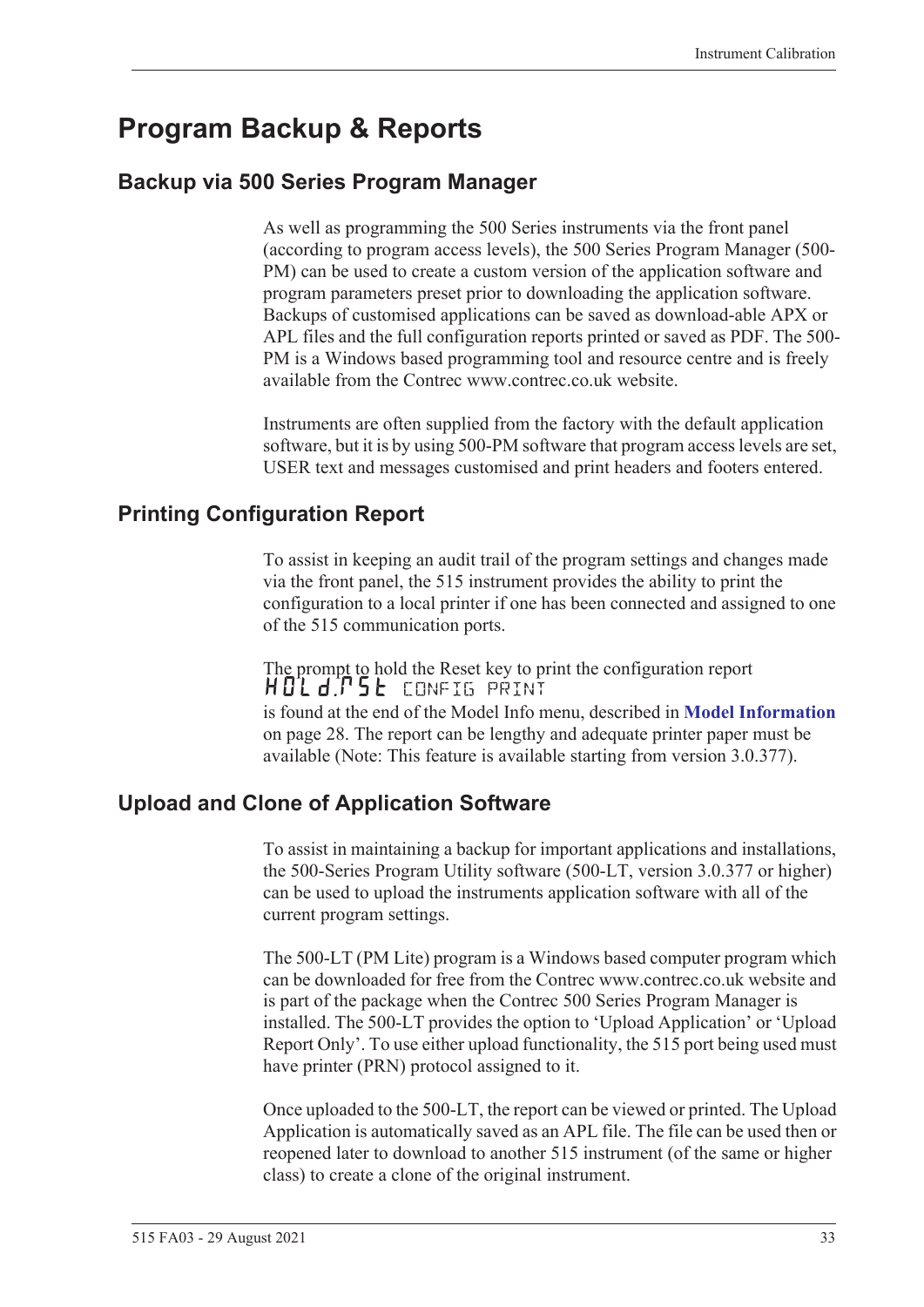# **Calibration Menu Tree**

[Figure 16](#page-43-0) and [Figure 17](#page-44-0) show the keys for moving around the calibration menu tree in Calibration View or Set mode.



<span id="page-43-0"></span>*Figure 16 Calibration Menu Tree Sheet 1*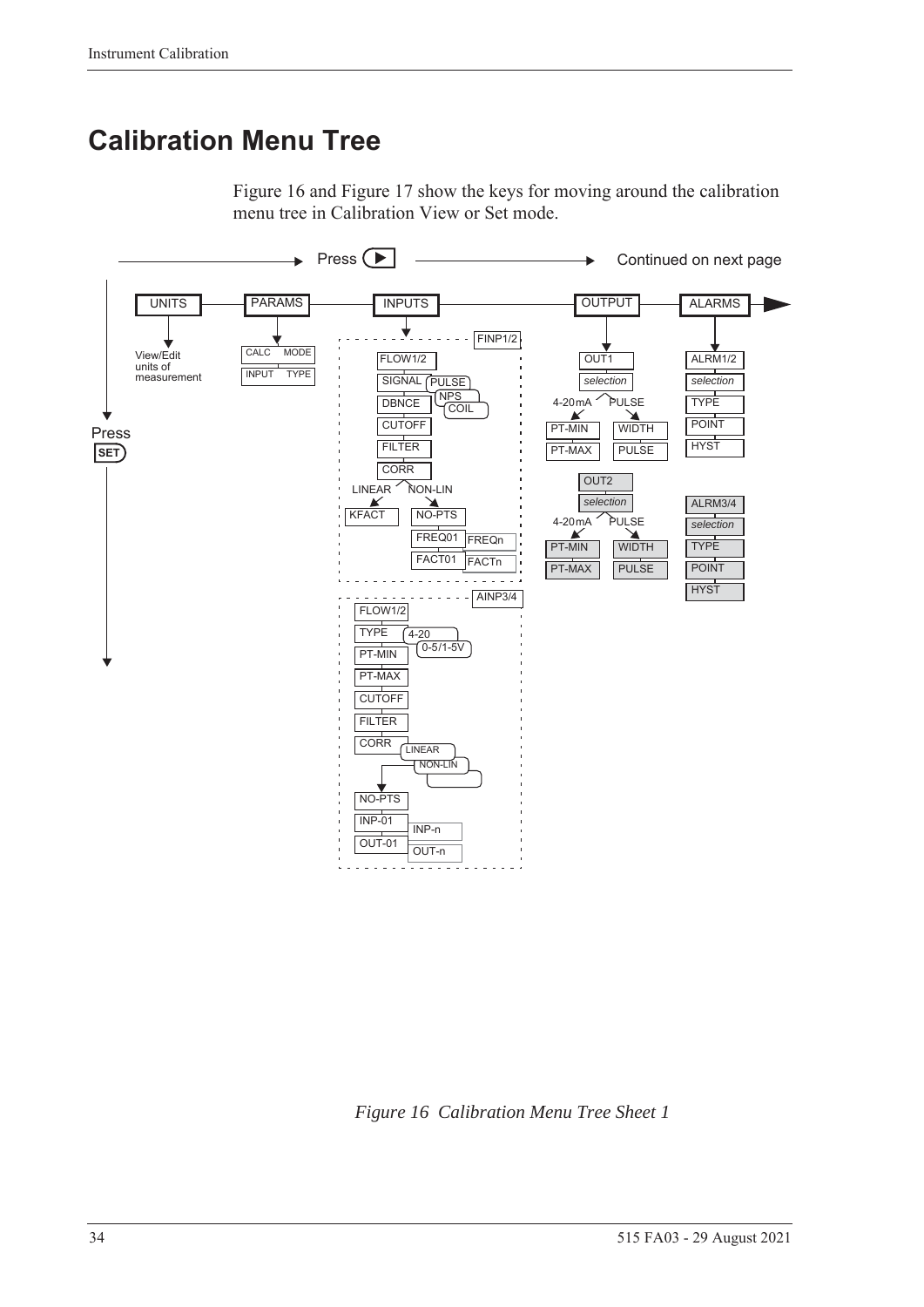

The shaded boxes indicate hardware options

Hold **DISPLAY** at any point to return to the main calibration menu.

Press  $\Box$  at any I/O assignment position to move to the next I/O assignment in the submenu (eg pressing  $\left( \blacktriangleright \right)$  on ALRM1 will move you to ALRM2 if it exists)

<span id="page-44-0"></span>*Figure 17 Calibration Menu Tree Sheet 2*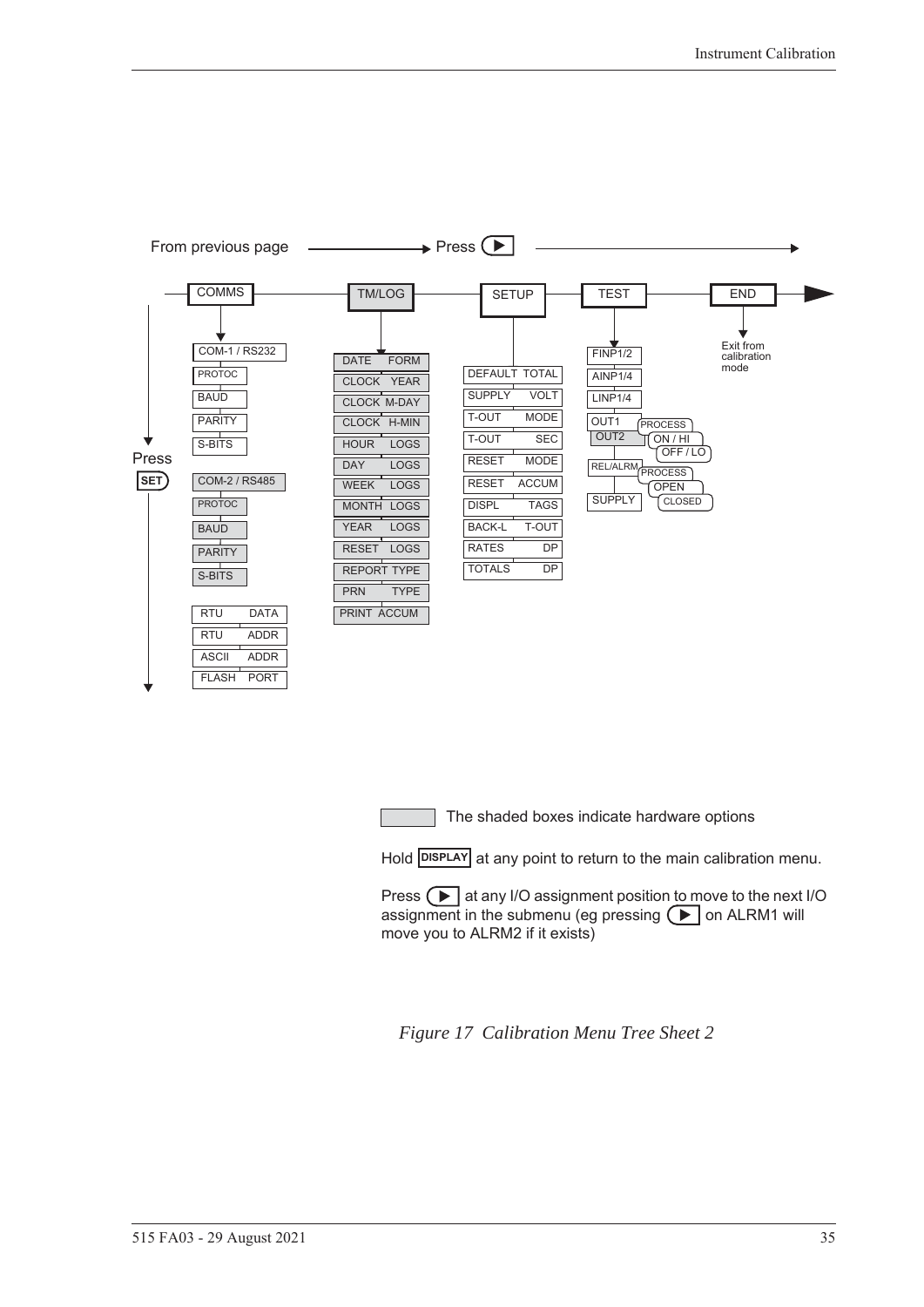# **Instrument Settings**

### **Units of Measurement**

The Units menu allows the units to be viewed and edited, if accessibility has previously been selected/enabled, without the reloading of new application software. Any change in units will result in a full reset to initially downloaded settings. Therefore, any required changes to units of measurement should be made before changing any other settings.

| <b>SET</b>              | $\blacktriangleright$ $\rightarrow$ UNITS params inputs outputs alarms comms tm/log setup test end                                                                                                                                                                              |  |
|-------------------------|---------------------------------------------------------------------------------------------------------------------------------------------------------------------------------------------------------------------------------------------------------------------------------|--|
| ITEMn<br>unit           | The units for main menu or calibration items can be viewed by pressing<br>the $s$ $F$ $k$ ey.                                                                                                                                                                                   |  |
|                         | The units of measurement are password protected or will be protected by<br>the CAL switch if any instrument setting has an access level of 'CAL<br>Switch Protected'. To edit the units the correct password must be entered<br>or CAL switch used on entry to EDIT mode.       |  |
|                         | Press $\boxed{\blacktriangle}$ or $\boxed{\blacktriangledown}$ to select the required units.                                                                                                                                                                                    |  |
| <b>ACCEPT</b><br>LINIT5 | The Accept Units prompt will only appear if one or more of the units<br>have been changed.                                                                                                                                                                                      |  |
|                         | <b>IMPORTANT:</b> Accepting the change of units will initiate a master<br>reset. All calibration parameters will revert to their default value (i.e.<br>those values included in the downloaded instrument software). All totals<br>and any logged information will be cleared. |  |
|                         | Press $\Box$ or $\nabla$ to select YES, then press the <b>SET</b> ) key. The instrument<br>makes three beeps to confirm the reset command.                                                                                                                                      |  |
|                         | The message -RESET- PLEASE WAIT will be displayed as the<br>instrument exits calibration mode and completes a full re-boot sequence.                                                                                                                                            |  |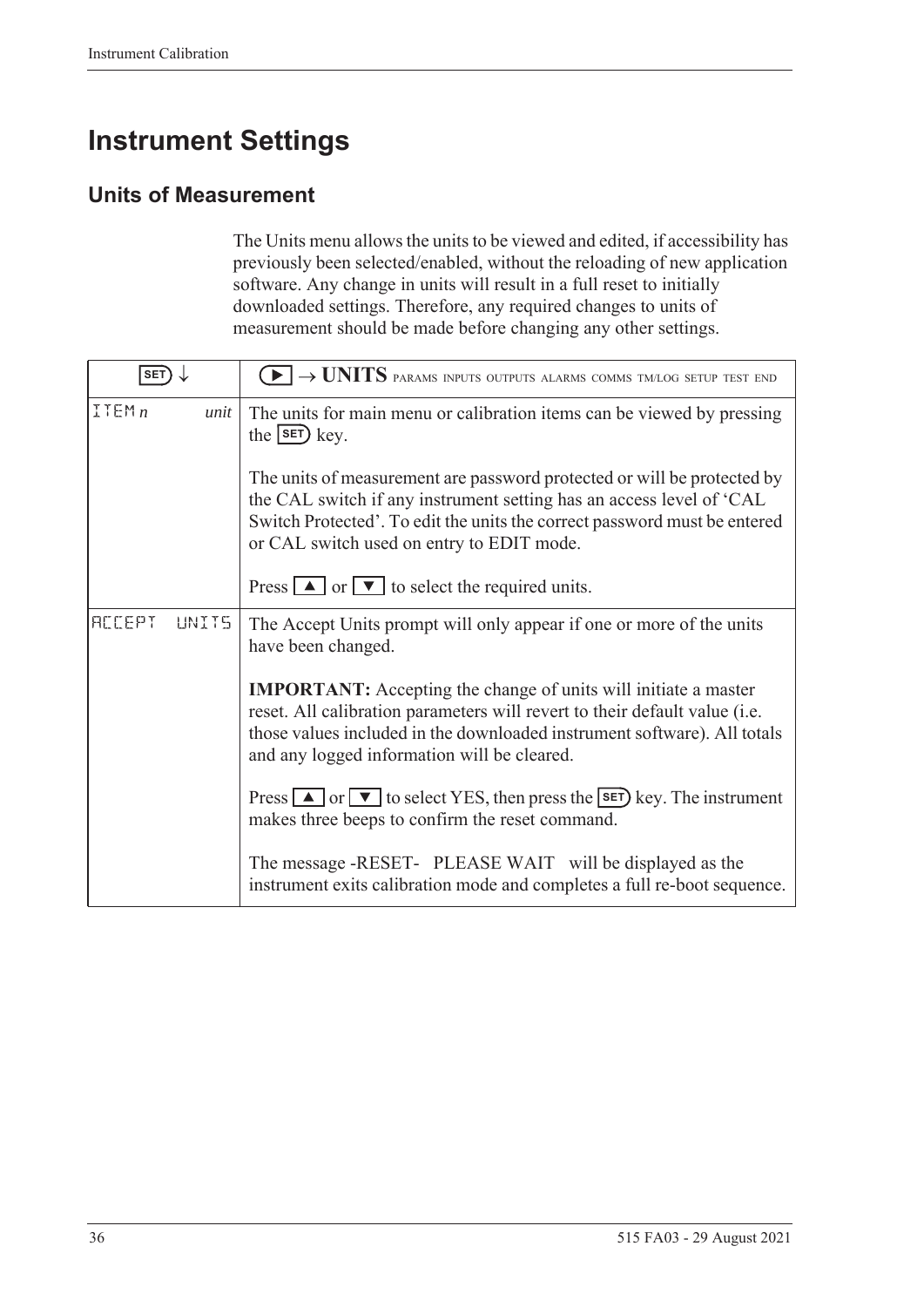### **Parameters**

| <b>SET</b> |             | $\blacktriangleright$ $\rightarrow$ units PARAMS inputs outputs alarms comms tm/log setup test end                                 |
|------------|-------------|------------------------------------------------------------------------------------------------------------------------------------|
| LALL       | MODE        | The resulting flow can be calculated in different ways.                                                                            |
|            |             | ADD - addition: channel $1 +$ channel 2<br><b>SUB</b> - subtraction: channel 1 - channel 2                                         |
|            |             | Select the calculation mode required.                                                                                              |
|            |             | Press $\boxed{\blacktriangle}$ or $\boxed{\blacktriangledown}$ to select ADD or SUB.                                               |
| INPUT      | <b>TYPE</b> | The addition or subtraction calculation can be performed on either the<br>two frequency flow inputs or the two analog flow inputs. |
|            |             | <b>FREQ</b> - frequency inputs using FINP1 & FINP2<br>• ANALOG - analog inputs using AINP3 & AINP4                                 |
|            |             | Select the input type as required.                                                                                                 |
|            |             | Press $\boxed{\blacktriangle}$ or $\boxed{\blacktriangledown}$ to select FREQ or ANALOG.                                           |

# **Inputs**

| SET <sup>'</sup>        |                | $\rightarrow$ UNITS PARAMS INPUTS OUTPUTS ALARMS COMMS TM/LOG SETUP TEST END                                                                                                                                                  |
|-------------------------|----------------|-------------------------------------------------------------------------------------------------------------------------------------------------------------------------------------------------------------------------------|
|                         |                | <b>Frequency Input 1 and 2 - only applicable when Input Type is set to Frequency</b>                                                                                                                                          |
| INPUE<br>FLOWl<br>FLOW2 | FINP1<br>FINP2 | Frequency Input Channels 1 and 2 are assigned as the flowrate 1 and<br>flowrate 2 input respectively. When used in subtraction calculation mode<br>channel 1 should be used for the larger flow.                              |
| SIGNAL                  | FINPl<br>FINP2 | Frequency input $1/\bar{c}$ signal type.<br>Press $\Box$ or $\nabla$ to select COIL, NPS or PULSE.                                                                                                                            |
| <b>JANCE</b>            | FINP1<br>FINP2 | Switches and relays have metal contacts to make and break circuits. The<br>contact bounce introduces random signals into the circuit. The instrument<br>has a debounce circuit to eliminate this problem.                     |
|                         |                | Note: When the debounce circuit is enabled, the maximum input<br>frequency for large amplitude signals is limited to approximately<br>500 Hz. For low amplitude signals, the maximum frequency can be<br>approximately 200Hz. |
|                         |                | Press $\Box$ or $\nabla$ to select ENABLE or DISABLE.                                                                                                                                                                         |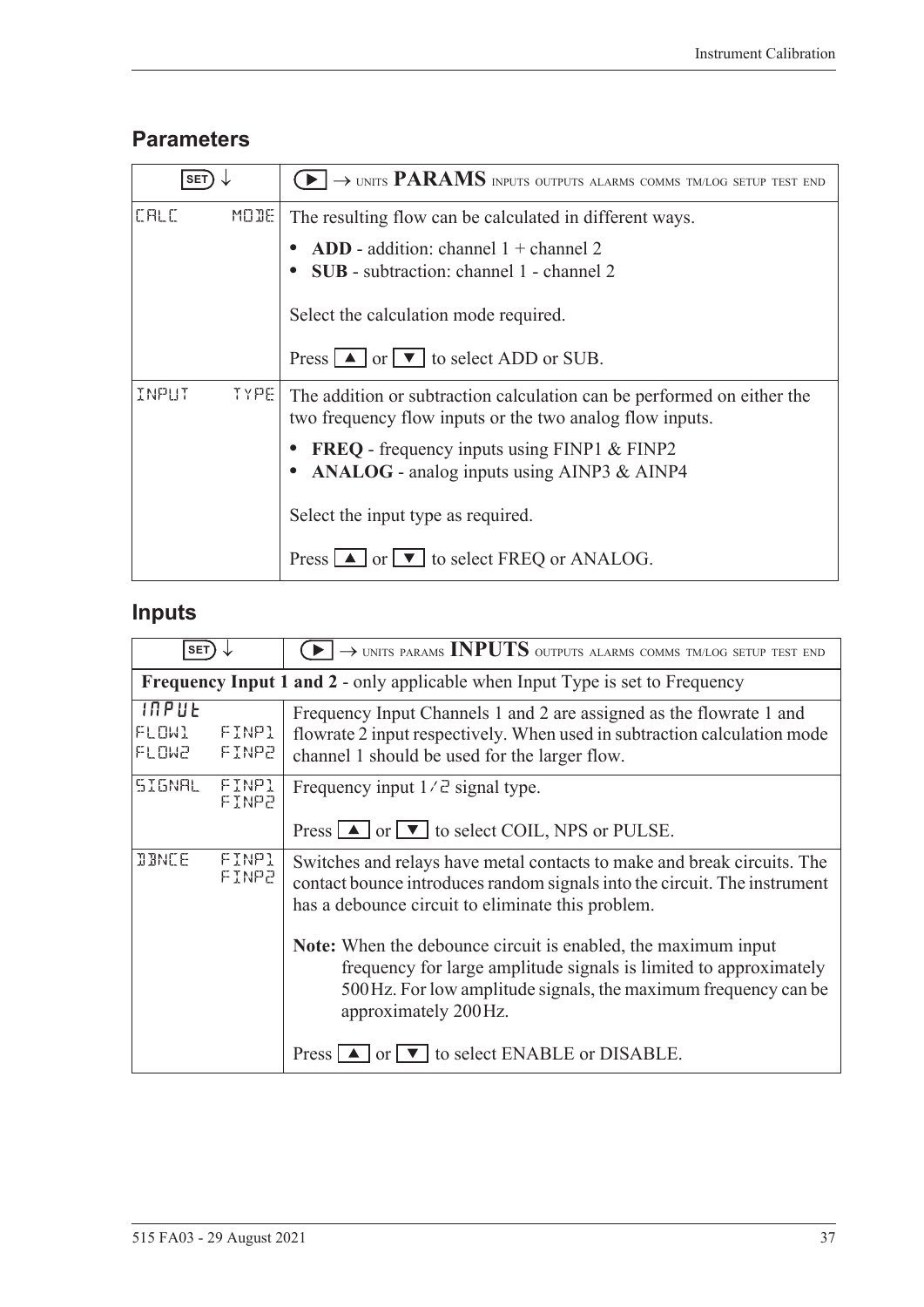| SET)          |                |                                                                                                                   | $\blacktriangleright$ $\rightarrow$ units params <b>INPUTS</b> outputs alarms comms tm/log setup test end                                                                                                                                                                                                   |                                       |
|---------------|----------------|-------------------------------------------------------------------------------------------------------------------|-------------------------------------------------------------------------------------------------------------------------------------------------------------------------------------------------------------------------------------------------------------------------------------------------------------|---------------------------------------|
| <b>CUTOFF</b> | FINP1<br>FINP2 | The Cut-off is the lowest frequency for which the instrument continues<br>to calculate a rate from the flowmeter. |                                                                                                                                                                                                                                                                                                             |                                       |
|               |                | Hertz.                                                                                                            | The value for the cut-off is specified as the frequency of the flowmeter in                                                                                                                                                                                                                                 |                                       |
|               |                | has actually stopped.                                                                                             | Be careful when setting low cut-off values because the display update<br>time for the flow rate becomes very long. For example if the cut-off is set<br>to 0.01 Hz, and the measured flow stops, the instrument continues to<br>display the flow rate for 100 seconds before it can determine that the flow |                                       |
| FILTER        | FINP1<br>FINP2 | out these fluctuations.                                                                                           | Input fluctuations caused by pulsating flow tend to create distortion in the<br>input readings of the rate. The instrument has a digital filter that averages                                                                                                                                               |                                       |
|               |                | input.                                                                                                            | As a guide to the degree of filtering to use, the following table shows the<br>response time (in seconds) to reach 90% and 99% of a step change in                                                                                                                                                          |                                       |
|               |                |                                                                                                                   | The value A is the filter constant that the user can set.                                                                                                                                                                                                                                                   |                                       |
|               |                | Filter setting A                                                                                                  | Seconds to reach 90%<br>of full swing                                                                                                                                                                                                                                                                       | Seconds to reach 99%<br>of full swing |
|               |                | $\boldsymbol{0}$                                                                                                  | $\boldsymbol{0}$                                                                                                                                                                                                                                                                                            | $\boldsymbol{0}$                      |
|               |                | $\overline{2}$                                                                                                    | $\overline{2}$                                                                                                                                                                                                                                                                                              | $\overline{4}$                        |
|               |                | 4                                                                                                                 | $\overline{4}$                                                                                                                                                                                                                                                                                              | 8                                     |
|               |                | 6                                                                                                                 | $\overline{5}$                                                                                                                                                                                                                                                                                              | 10                                    |
|               |                | 10                                                                                                                | $\overline{8}$                                                                                                                                                                                                                                                                                              | 15                                    |
|               |                | 15                                                                                                                | 12                                                                                                                                                                                                                                                                                                          | 23                                    |
|               |                | 20                                                                                                                | 14                                                                                                                                                                                                                                                                                                          | 27                                    |
|               |                | $\overline{25}$                                                                                                   | 18                                                                                                                                                                                                                                                                                                          | 34                                    |
|               |                | 35                                                                                                                | $\overline{25}$                                                                                                                                                                                                                                                                                             | 48                                    |
|               |                | $\overline{45}$                                                                                                   | 32                                                                                                                                                                                                                                                                                                          | 62                                    |
|               |                | $\overline{60}$                                                                                                   | $\overline{42}$                                                                                                                                                                                                                                                                                             | 82                                    |
|               |                | $\overline{75}$                                                                                                   | $\overline{52}$                                                                                                                                                                                                                                                                                             | 102                                   |
|               |                | 90                                                                                                                | 62                                                                                                                                                                                                                                                                                                          | 122                                   |
|               |                | 99                                                                                                                | $\overline{68}$                                                                                                                                                                                                                                                                                             | 134                                   |
|               |                | there is no filtering.                                                                                            | The input filter range is from 0 to 99. A setting of $0$ (zero) means that                                                                                                                                                                                                                                  |                                       |
| <b>CORR</b>   | FINP1<br>FINP2 | to apply correction factors to the input signal.                                                                  | If the input sensor has non-linear characteristics, select NON-LINEAR                                                                                                                                                                                                                                       |                                       |
|               |                |                                                                                                                   | Use $\Box$ or $\Box$ to select LINEAR or NON-LINEAR.                                                                                                                                                                                                                                                        |                                       |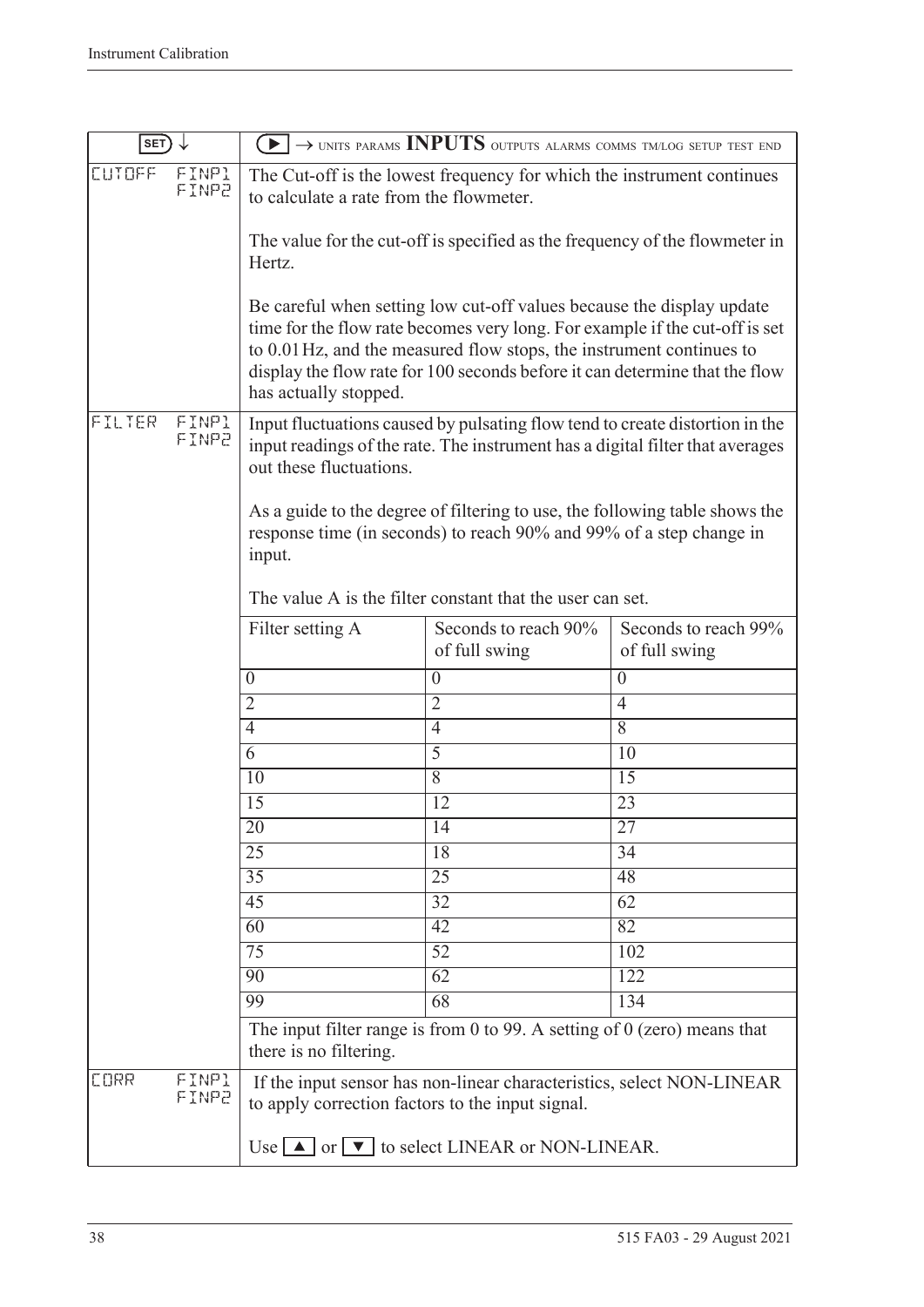| $SET) \downarrow$           |                | $\rightarrow$ UNITS PARAMS INPUTS OUTPUTS ALARMS COMMS TM/LOG SETUP TEST END                                                                                                                                                                                                                       |  |
|-----------------------------|----------------|----------------------------------------------------------------------------------------------------------------------------------------------------------------------------------------------------------------------------------------------------------------------------------------------------|--|
| KFACT1<br><b>KFACT2</b>     | unit<br>unit   | This parameter is available for viewing and editing only when the<br>correction type is set to Linear.                                                                                                                                                                                             |  |
|                             |                | The K-factor of the flowmeter is the number of pulses from the flowmeter<br>per unit of energy. The K-factor cannot be 0 (zero).                                                                                                                                                                   |  |
| NO-PIS                      | FINP1<br>FINP2 | This parameter is available for viewing and editing only when the<br>correction type is set to Non-linear.                                                                                                                                                                                         |  |
|                             |                | Enter the number of non-linearity correction points.                                                                                                                                                                                                                                               |  |
|                             |                | Press $\boxed{\blacktriangle}$ or $\boxed{\blacktriangledown}$ to select a number between 1 and 10 for the number<br>of correction points.                                                                                                                                                         |  |
| FRED01<br>to<br>$F$ REQ $n$ | FINP1          | This parameter is available for viewing and editing only when the<br>correction type is set to Non-linear.                                                                                                                                                                                         |  |
| FRED01                      | FINP2          | Enter the frequency for this correction point.                                                                                                                                                                                                                                                     |  |
| to<br>$F$ RE $\mathbb{G}_n$ |                | The instrument uses linear interpolation between the correction points<br>except that the correction factor for FREQ01 is used from 0Hz up to<br>FREQ01. Similarly, the instrument maintains the correction factor for the<br>highest frequency setting up to the maximum input frequency.         |  |
|                             |                | The following diagram shows the scaling factors at different frequencies<br>for a hypothetical flowmeter. The heavy black line represents the actual<br>scaling factor of the flowmeter. The light black line is the approximation<br>that the instrument uses.<br><b>Scaling</b><br><b>Factor</b> |  |
|                             |                |                                                                                                                                                                                                                                                                                                    |  |
|                             |                | FACT02<br>FACT03                                                                                                                                                                                                                                                                                   |  |
|                             |                | FACT01<br>FACT05<br>FACT04                                                                                                                                                                                                                                                                         |  |
|                             |                |                                                                                                                                                                                                                                                                                                    |  |
|                             |                |                                                                                                                                                                                                                                                                                                    |  |
|                             |                | Frequency<br>FREQ01<br>FREQ02<br>FREQ03<br>FREQ04<br>FREQ05                                                                                                                                                                                                                                        |  |
|                             |                | Enter the lowest correction factor frequency as FREQ01 and proceed up<br>to the highest frequency. You can hold the DISPLAY key to skip the<br>non-linear points and go to the next item.                                                                                                          |  |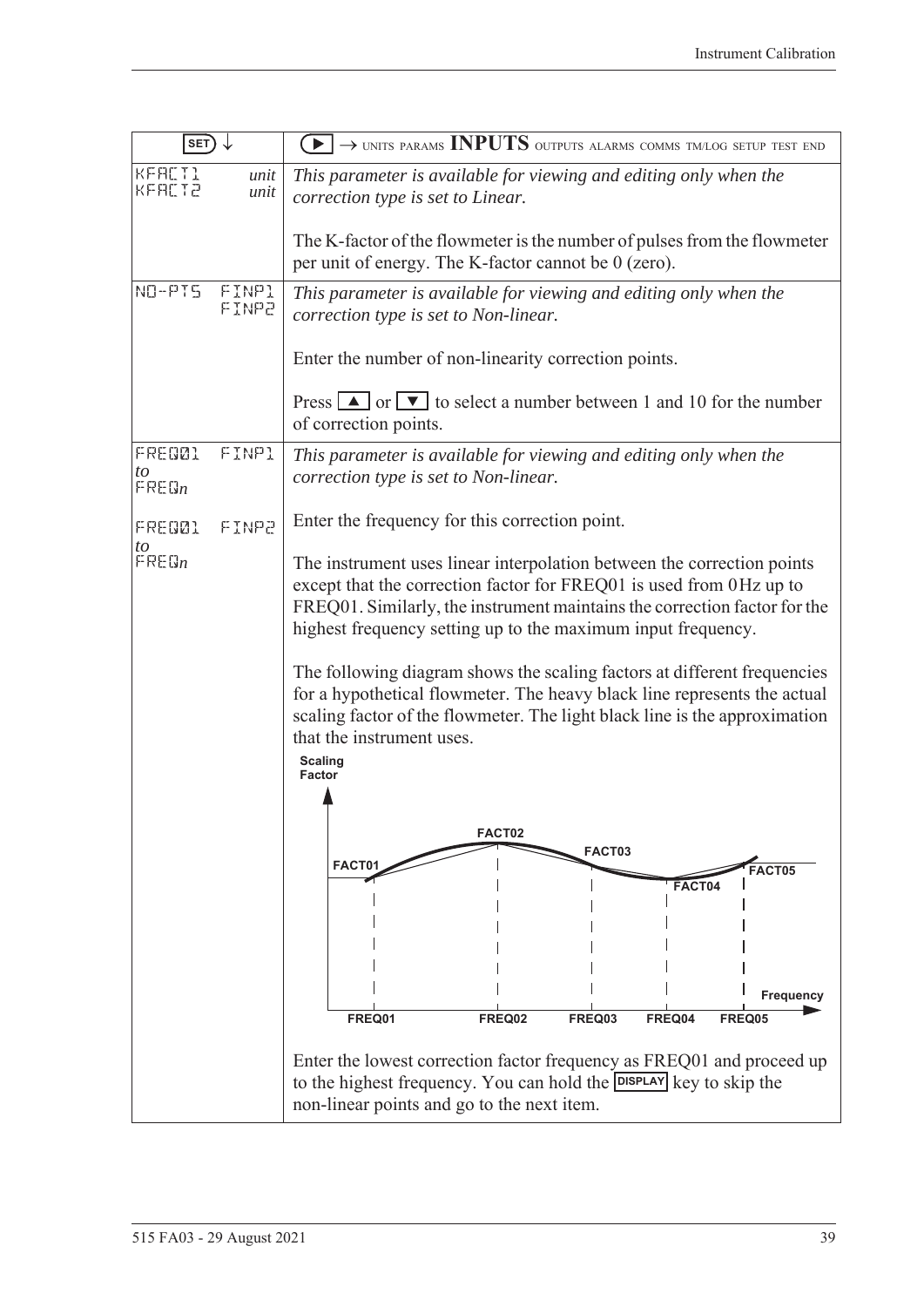| SET                              |                              | $\left\lceil\blacktriangleright\right\rceil\to$ units params INPUTS outputs alarms comms tmlog setup test end                                                                                                                              |
|----------------------------------|------------------------------|--------------------------------------------------------------------------------------------------------------------------------------------------------------------------------------------------------------------------------------------|
| <b>FACT01</b><br>to<br>F H C T n | FIMP1                        | This parameter is available for viewing and editing only when the<br>correction type is set to Non-linear.                                                                                                                                 |
| FACT01<br>to<br>F H L T n        | FINP2                        | Enter the scaling factor for this correction point in the same units of<br>measure as the single K-factor above.                                                                                                                           |
|                                  |                              | The correction factor cannot be $0$ (zero).                                                                                                                                                                                                |
|                                  |                              | Analog Input 3 and Analog Input 4 - only applicable when Input Type is set to Analog                                                                                                                                                       |
| INPUE<br>FLOW1<br><b>FLOW2</b>   | <b>AINP3</b><br><b>AINP4</b> | Analog Input Channels 3 and 4 are assigned as the flowrate 1 and<br>flowrate 2 input respectively. When used in subtraction calculation mode<br>channel 1 should be used for the larger flow.                                              |
| TYPE                             | <b>AINP3</b><br><b>AINP4</b> | Select the type of analog input source.                                                                                                                                                                                                    |
|                                  |                              | Press $\boxed{\triangle}$ or $\boxed{\triangledown}$ to select 0-5V, 1-5V or 4-20mA.                                                                                                                                                       |
| PT-MIN<br>PT-MAX                 | <b>AINP3</b><br><b>AINP4</b> | Enter the value of the measured parameter (in the assigned engineering<br>units) that corresponds to the minimum input signal level. The minimum<br>point is commonly set at a base flowrate of 0.0.                                       |
|                                  |                              | Enter the value of the measured parameter (in the assigned engineering<br>units) that corresponds to the maximum input signal level. The maximum<br>point is the same as the base value (set at the minimum point) plus the<br>span value. |
|                                  |                              | For example, if the source signal is 4mA at a minimum, enter as the<br>minimum point. If the source signal is 20mA at a maximum, enter as the<br>maximum point.                                                                            |
| CUIDEE                           | <b>AINP3</b><br><b>AINP4</b> | The Cut-off is the lowest value that the instrument reads from the input<br>sensor. The cut-off setting is the percentage of the span of the input<br>values.                                                                              |
|                                  |                              | All inputs at or below the cut-off value are considered negligible to the<br>instrument and are ignored. In this case, the instrument uses the minimum<br>value (set at PT-MIN).                                                           |
| FILTER                           | <b>AINP3</b><br><b>AINP4</b> | Input fluctuations caused by pulsating flow tend to create distortion in the<br>input readings of the rate. The instrument has a digital filter that averages<br>out these fluctuations.                                                   |
|                                  |                              | As a guide to the degree of filtering to use, the following table shows the<br>response time (in seconds) to reach 90% and 99% of a step change in<br>input.                                                                               |
|                                  |                              | The value A is the filter constant that the user can set.                                                                                                                                                                                  |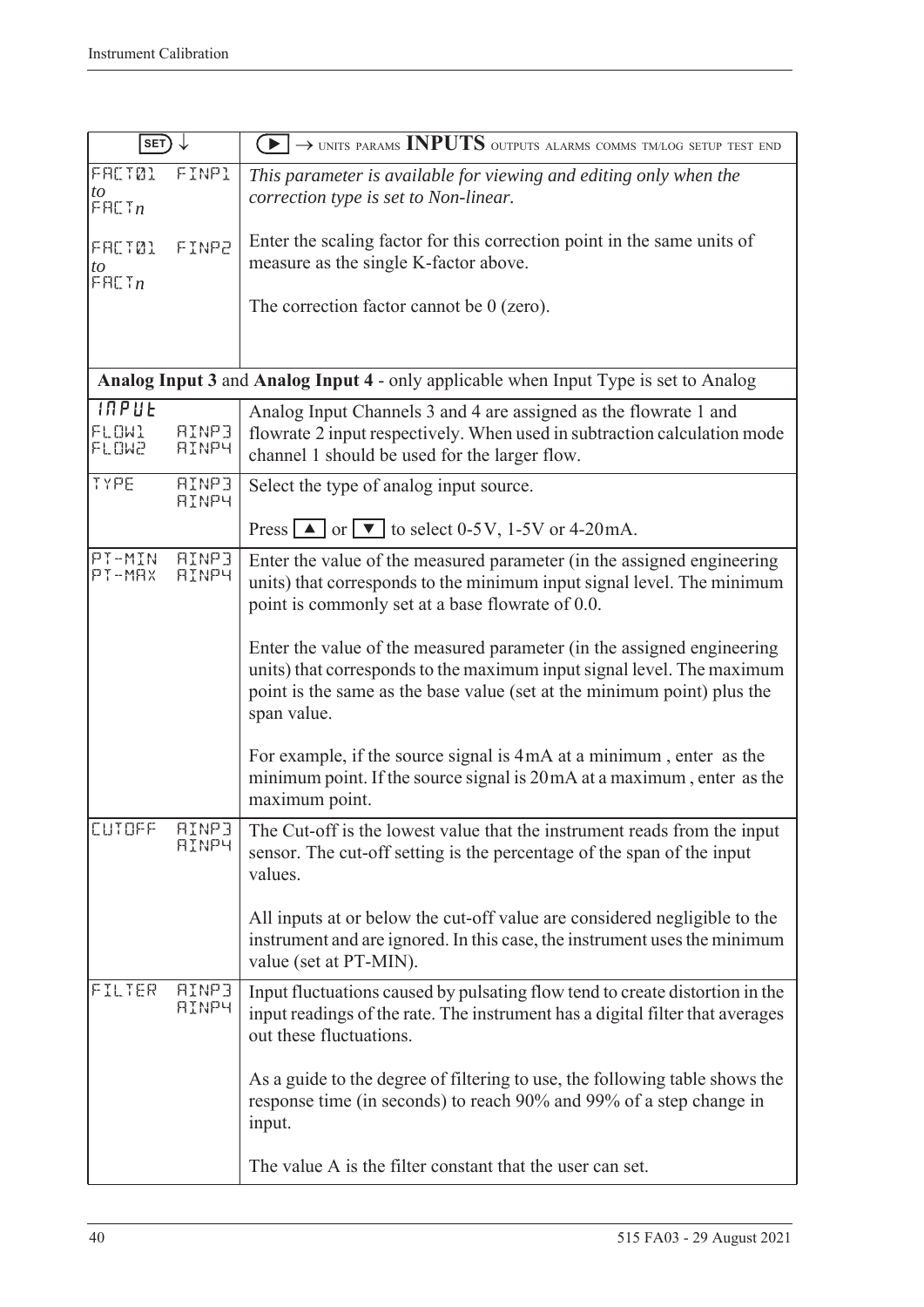| $\ket{\texttt{SET}} \downarrow$             |                                       | $\blacktriangleright$ $\rightarrow$ units params INPUTS outputs alarms comms tm/log setup test end                |                                       |
|---------------------------------------------|---------------------------------------|-------------------------------------------------------------------------------------------------------------------|---------------------------------------|
|                                             | <b>Filter setting A</b>               | Seconds to reach 90%<br>of full swing                                                                             | Seconds to reach 99%<br>of full swing |
|                                             | $\overline{0}$                        | $\theta$                                                                                                          | $\theta$                              |
|                                             | $\overline{2}$                        | $\overline{2}$                                                                                                    | $\overline{4}$                        |
|                                             | 4                                     | $\overline{4}$                                                                                                    | 8                                     |
|                                             | 6                                     | 5                                                                                                                 | 10                                    |
|                                             | 10                                    | 8                                                                                                                 | 15                                    |
|                                             | 15                                    | 12                                                                                                                | 23                                    |
|                                             | 20                                    | 14                                                                                                                | 27                                    |
|                                             | 25                                    | 18                                                                                                                | 34                                    |
|                                             | 35                                    | 25                                                                                                                | 48                                    |
|                                             | 45                                    | 32                                                                                                                | 62                                    |
|                                             | 60                                    | 42                                                                                                                | 82                                    |
|                                             | 75                                    | 52                                                                                                                | 102                                   |
|                                             | 90                                    | 62                                                                                                                | 122                                   |
|                                             | 99                                    | 68                                                                                                                | 134                                   |
|                                             | there is no filtering.                | The input filter range is from 0 to 99. A setting of $0$ (zero) means that                                        |                                       |
| <b>AINP3</b><br><b>CORR</b><br><b>AINP4</b> |                                       | Analog input non-linearity can be corrected as follows:                                                           |                                       |
|                                             | <b>LINEAR</b>                         |                                                                                                                   |                                       |
|                                             |                                       | NON-LINEAR to use the following linearity correction parameters                                                   |                                       |
|                                             |                                       | Use $\Box$ or $\nabla$ to select LINEAR or NON-LINEAR.                                                            |                                       |
| NO-PIS<br><b>AINP3</b><br><b>AINP4</b>      | correction type is set to Non-linear. | This parameter is available for viewing and editing only when the                                                 |                                       |
|                                             |                                       | Enter the number of non-linearity correction points.                                                              |                                       |
|                                             | of correction points.                 | Press $\boxed{\blacktriangle}$ or $\boxed{\blacktriangledown}$ to select a number between 1 and 20 for the number |                                       |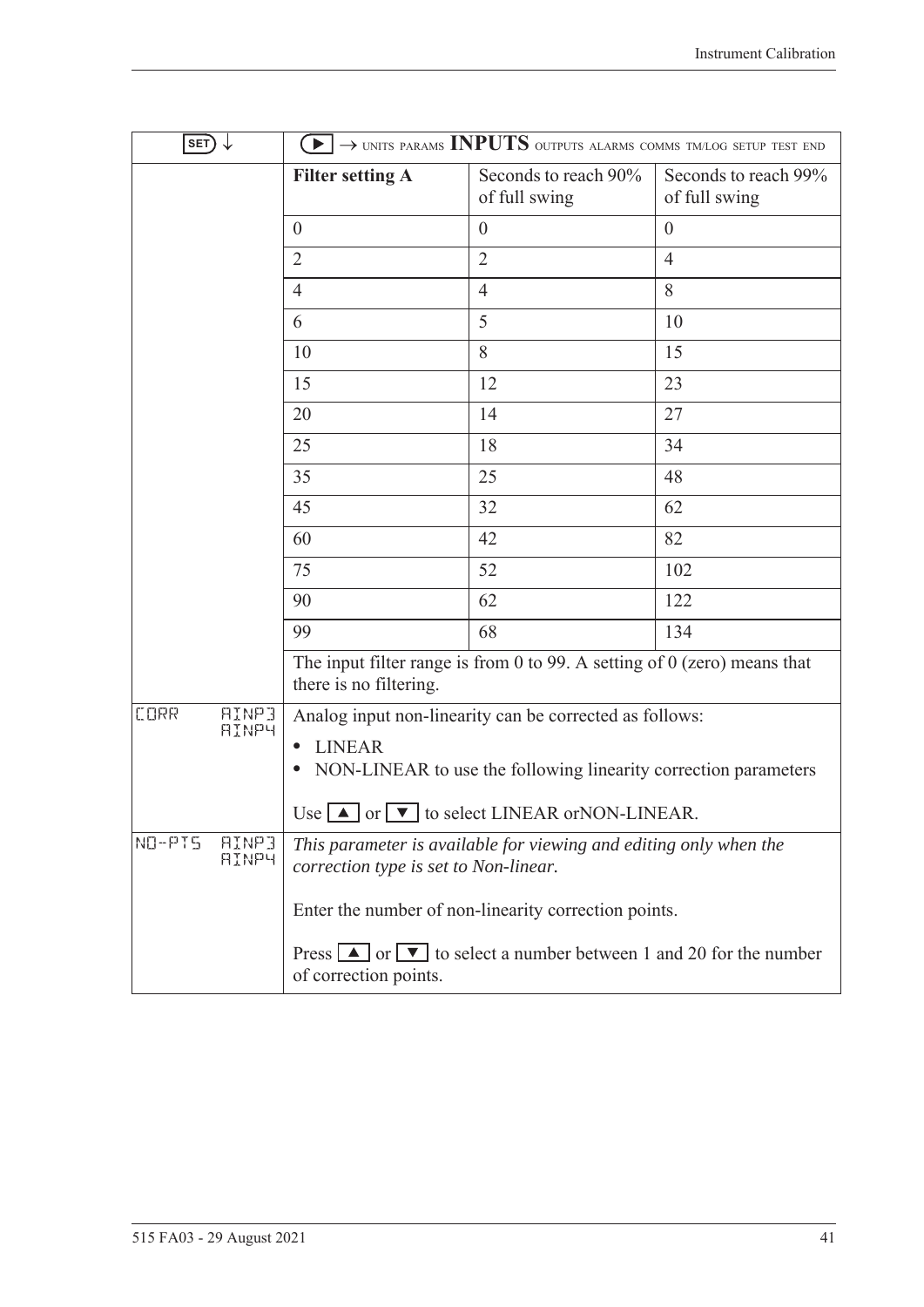| <b>SET</b>                                                    | $\rightarrow$ units params INPUTS outputs alarms comms tm/log setup test end                                                                                                                                                                                                                                                                             |  |  |
|---------------------------------------------------------------|----------------------------------------------------------------------------------------------------------------------------------------------------------------------------------------------------------------------------------------------------------------------------------------------------------------------------------------------------------|--|--|
| INP-01<br><b>AINP3</b><br>AINP4<br>to<br>$INP - n$            | This parameter is available for viewing and editing only when the<br>correction type is set to Non-linear.                                                                                                                                                                                                                                               |  |  |
|                                                               | Enter the normalised input value for the correction point.                                                                                                                                                                                                                                                                                               |  |  |
|                                                               | The instrument uses linear interpolation between the correction points.<br>An input and an output value are entered for each correction point. The<br>values are normalised between the minimum point $(0.0)$ and the<br>maximum point $(1.0)$ . Only the points between 0 and 1 are required to be<br>entered and should be entered in ascending order. |  |  |
|                                                               | The following diagram shows a 5 point linearised representation of the<br>input for a hypothetical flowmeter. The heavy black line represents the<br>actual input from the flowmeter. The light black line is the approximation<br>that the instrument uses.                                                                                             |  |  |
|                                                               | Normalised<br>Output<br>1.0<br>Value                                                                                                                                                                                                                                                                                                                     |  |  |
|                                                               | <b>OUT-05</b><br>OUT-04<br><b>OUT-03</b><br><b>OUT-02</b>                                                                                                                                                                                                                                                                                                |  |  |
|                                                               | <b>OUT-01</b>                                                                                                                                                                                                                                                                                                                                            |  |  |
|                                                               | <b>Normalised</b><br>Input<br><b>INP-01</b><br><b>INP-02 INP-03</b><br>$INP-04$<br><b>INP-05</b><br>1.0<br>0.0                                                                                                                                                                                                                                           |  |  |
|                                                               | You can hold the DISPLAY key to skip the non-linear points and go to the<br>next item.                                                                                                                                                                                                                                                                   |  |  |
| $UUT - QL$<br><b>AINP3</b><br><b>AINP4</b><br>to<br>$QUT - n$ | This parameter is available for viewing and editing only when the<br>correction type is set to Non-linear.                                                                                                                                                                                                                                               |  |  |
|                                                               | Enter the normalised output value for the correction point.                                                                                                                                                                                                                                                                                              |  |  |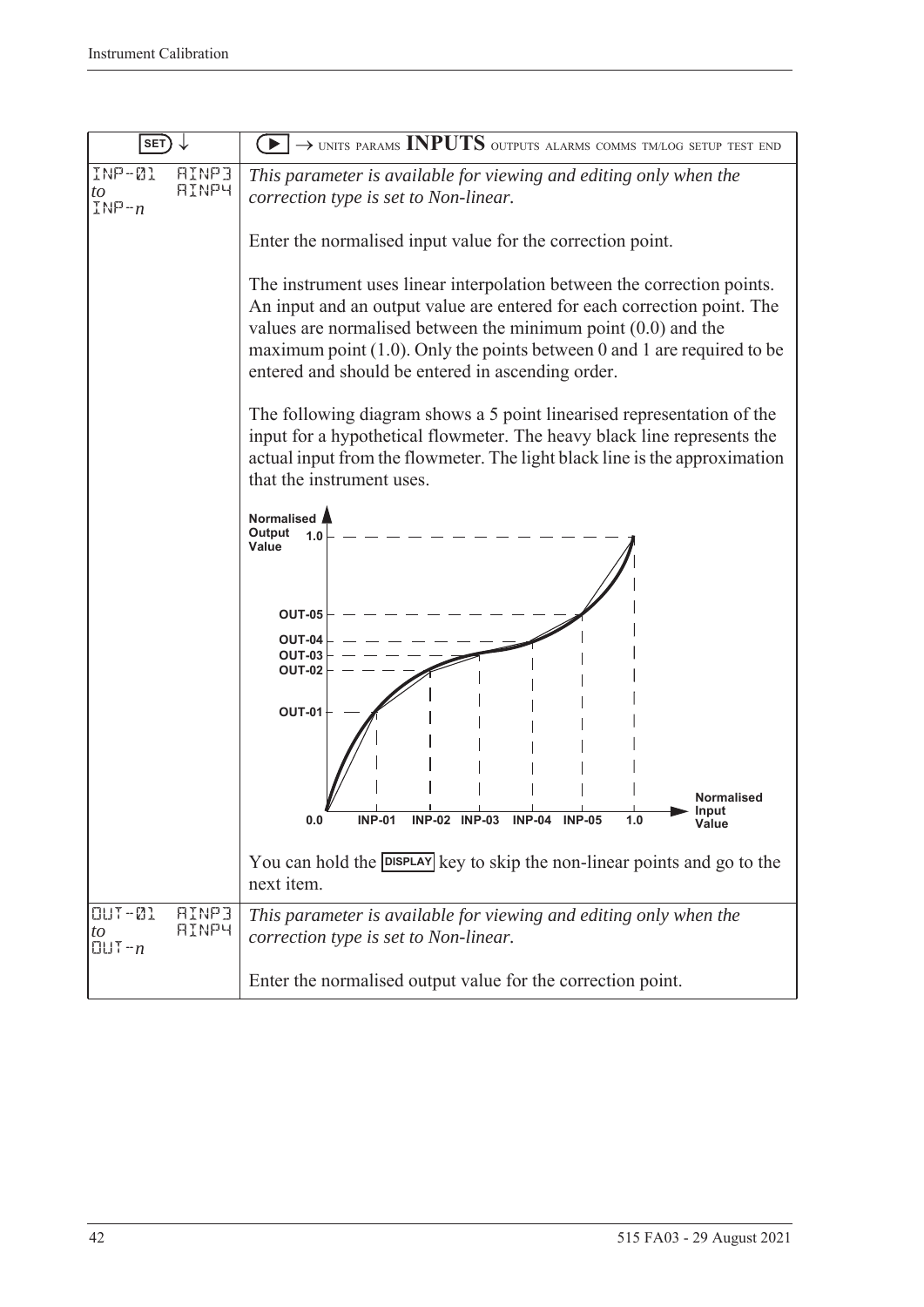# **Outputs**

| $\overline{\ket{\texttt{SET}}} \downarrow$ |                 | $\left(\blacktriangleright\right)\rightarrow$ units params inputs $\text{OUTPUTS}$ alarms comms tm/log setup test end                                                                                                                  |
|--------------------------------------------|-----------------|----------------------------------------------------------------------------------------------------------------------------------------------------------------------------------------------------------------------------------------|
| PULSE<br>or<br>4-20                        | [[]]            | You can assign any of the "main menu" variables to an output. The nature<br>of the output depends on the assigned variable. Totals are output as pulses<br>and rates are output as 4-20mA passive signals.                             |
|                                            |                 | Press $\Delta$ or $\nabla$ to select the variable that is required as an output. The<br>top of the display shows the type of output signal that is assigned to the<br>variable.                                                        |
|                                            |                 | <b>CAUTION</b>                                                                                                                                                                                                                         |
|                                            |                 | Due to the dual-purpose nature of the outputs, take care not to<br>set the output as an open collector pulse type signal when<br>connected to a 4-20mA loop circuit.                                                                   |
| WIDTH                                      | $\Box \Box T_n$ | The Output Pulse Width is available for viewing and editing only when<br>the assigned variable is a total (pulse output) type.                                                                                                         |
|                                            |                 | Pulse output is usually used to drive remote counters. Set the pulse width<br>(in milliseconds) as required by the remote counter.                                                                                                     |
|                                            |                 | Press $\blacksquare$ or $\blacksquare$ to set to: 10, 20, 50, 100, 200 or 500 ms.                                                                                                                                                      |
| PULSE                                      | QUTn            | The Output Pulse Factor is available for viewing and editing only when<br>the assigned variable is a total (pulse output) type.                                                                                                        |
|                                            |                 | The Output Pulse Factor is the scaling factor for the retransmission of the<br>measured total quantity.                                                                                                                                |
|                                            |                 | For example, if "volume" is chosen as an output variable and engineering<br>unit is cubic metres, then a pulse factor of 1.000 generates one pulse for<br>$1 m3$ . Similarly, a pulse factor of 3.000 generates one pulse for $3 m3$ . |
|                                            |                 | For more information, see Output Pulse Factor on page 44.                                                                                                                                                                              |
|                                            |                 | The output pulse factor cannot be $0$ (zero).                                                                                                                                                                                          |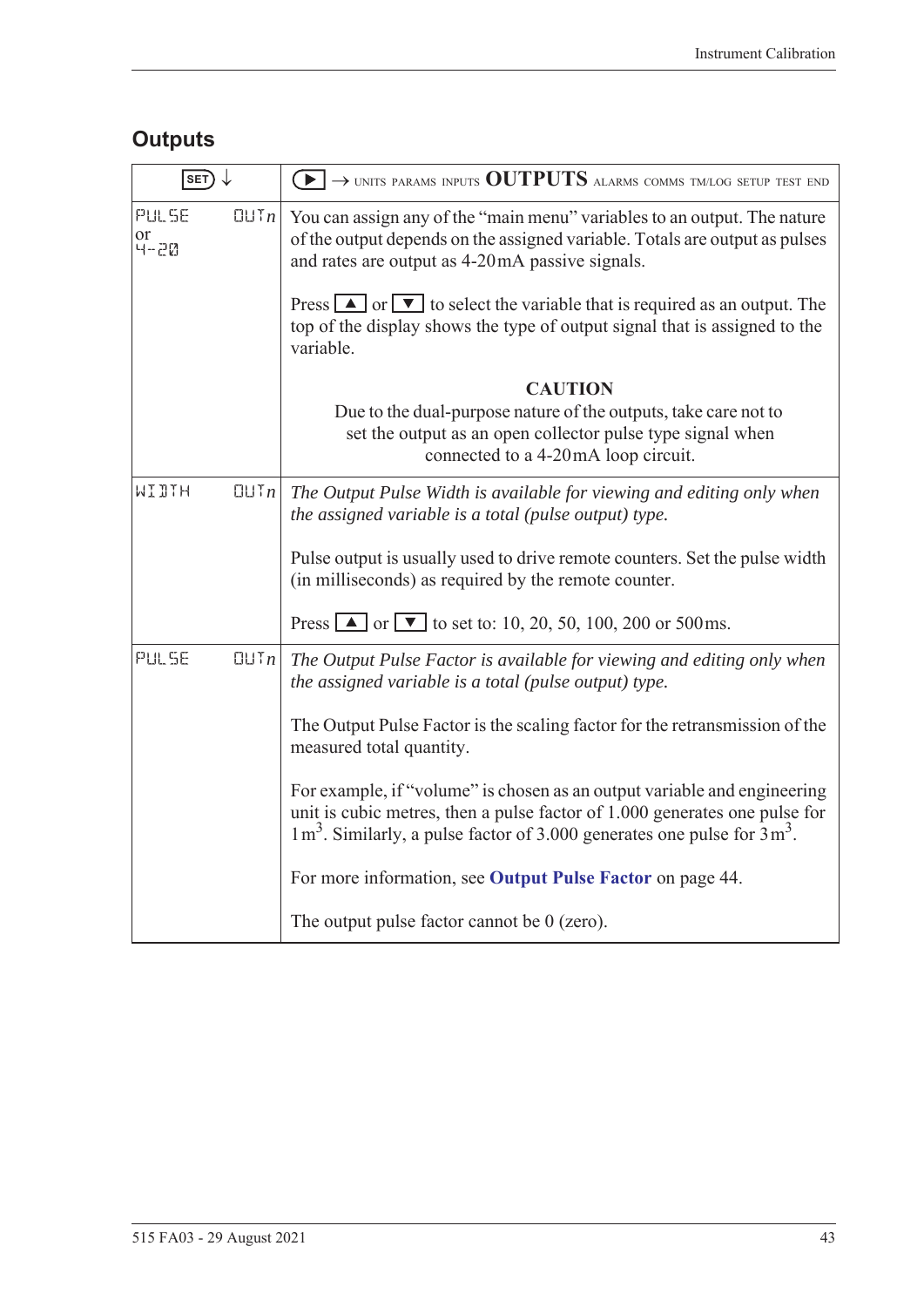| <b>SET</b>       |                                  | $\rightarrow$ units params inputs OUTPUTS alarms comms tmlog setup test end                                                                                                                                                                                                                                                                                                                     |
|------------------|----------------------------------|-------------------------------------------------------------------------------------------------------------------------------------------------------------------------------------------------------------------------------------------------------------------------------------------------------------------------------------------------------------------------------------------------|
| PT-MIN<br>PT-MAX | $\Box \Box Tn$<br>$\Box \Box Tn$ | The Output Minimum Point and Maximum Point are available for<br>viewing and editing only when the assigned variable is a rate (4-20mA<br>output) type.                                                                                                                                                                                                                                          |
|                  |                                  | The output minimum value corresponds to the 4mA point and the output<br>maximum value corresponds to the 20mA point.                                                                                                                                                                                                                                                                            |
|                  |                                  | Setting the output range differently from the input range enables the<br>instrument to amplify the input signal. You can drive a chart recorder that<br>"zooms in" on a specified range of values instead of displaying the full<br>operating range of the transducer.                                                                                                                          |
|                  |                                  | For example, if "volume flow" is chosen as an output variable and<br>engineering unit is cubic metres per minute, then setting the minimum<br>point to 30 and the maximum point to 100 would reflect the volumetric<br>flow rate range of 30 to $100 \text{m}^3/\text{min}$ . At rates above the maximum and<br>below the minimum points, the output remains at 20 mA and 4 mA<br>respectively. |

#### <span id="page-53-0"></span>**Output Pulse Factor**

Increasing the output pulse width reduces the maximum frequency at which a total variable can be retransmitted. Pulses will be missed if the output cannot "keep up" with the rate of total counts. You can use the output pulse factor to ensure that this maximum is not reached.

The maximum pulse output frequency is determined by:

 $\frac{1000}{(2 \times \text{pulse width in ms})} \text{Hz}$ 

The minimum pulse factor required is determined by:

max rate of total max rate of total<br>max pulse output frequency

For example: To calculate the required pulse factor to avoid losing counts in retransmission if a total counts at a maximum rate of 75 units/sec (Hz) and the required pulse width of a remote counter is at least 50ms:

The maximum pulse output frequency is:  $\frac{1000}{2 \times 50}$  = 10Hz The minimum pulse factor for that frequency is:  $\frac{75}{10}$  $\frac{75}{10}$  = 7.5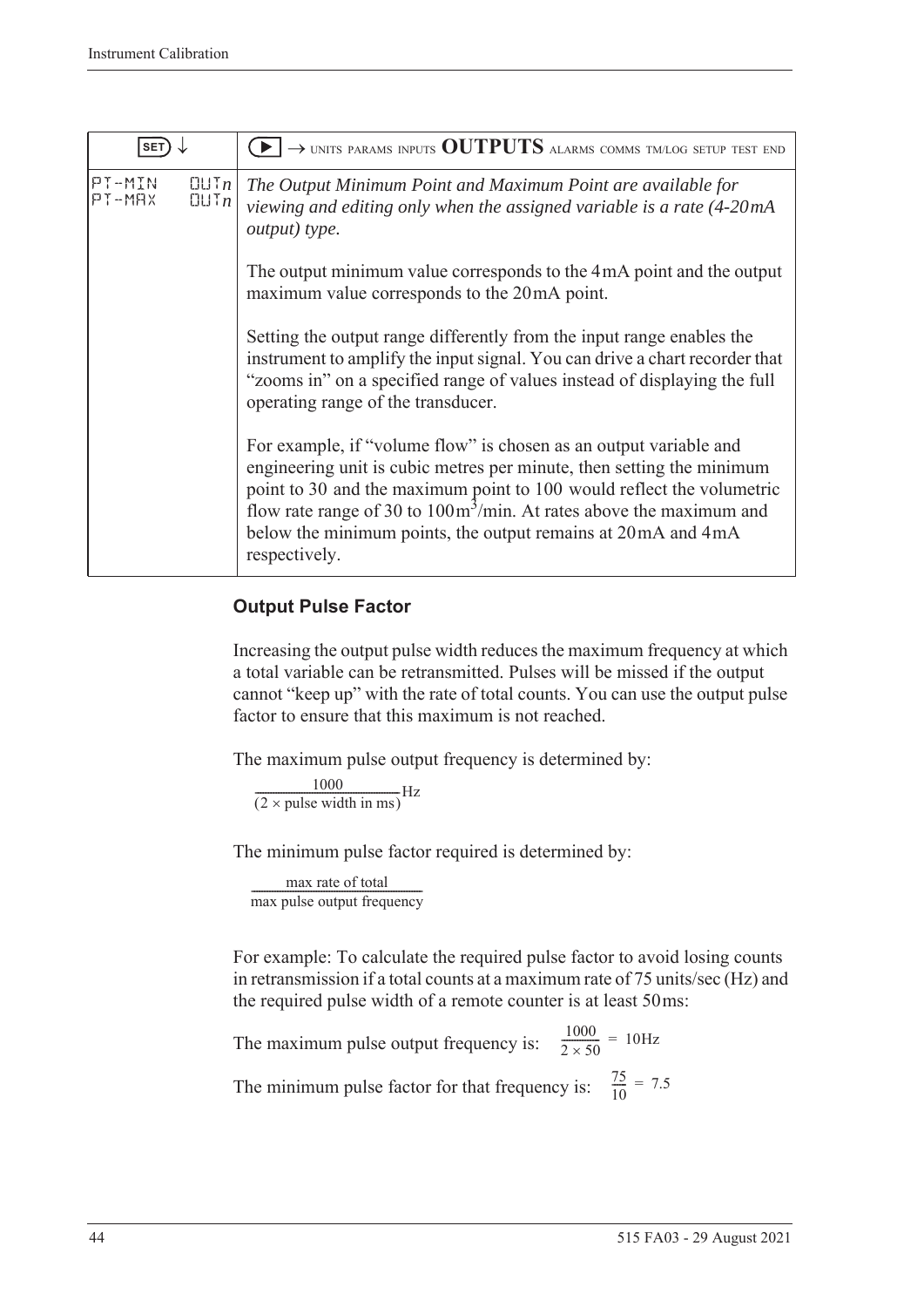### **Alarms**

The alarm relay(s) can be assigned to rate variables such as flowrate, or set as an equipment failure alarm.

The alarm switches "on" whenever an alarm condition exists. The alarm switches "off" when the alarm condition no longer exists. However, you may need to configure external alarm devices that require acknowledgement for cancelling an alarm.

#### **Equipment Failure Alarm**

Any alarm relay can be assigned as an equipment failure alarm. This alarm setting can have normally closed (open) contacts that open (close) when the instrument displays any error message as listed in **[Error Messages](#page-64-0)** on page [55.](#page-64-0)

| SET)  |       | $\rightarrow$ units params inputs outputs $ALARMS$ comms tm/log setup test end                                                                                                                                                                                                                                                                                                                                                                                                                                                                                                                                                              |
|-------|-------|---------------------------------------------------------------------------------------------------------------------------------------------------------------------------------------------------------------------------------------------------------------------------------------------------------------------------------------------------------------------------------------------------------------------------------------------------------------------------------------------------------------------------------------------------------------------------------------------------------------------------------------------|
| RELAY | FLRMn | Select a rate variable to assign to the alarm relay.<br>Note: If the alarm type is set to "equipment alarm", this relay assignment<br>setting is ignored.                                                                                                                                                                                                                                                                                                                                                                                                                                                                                   |
|       |       | Press $\boxed{\blacktriangle}$ or $\boxed{\blacktriangledown}$ to select the variable that is required as an alarm.                                                                                                                                                                                                                                                                                                                                                                                                                                                                                                                         |
| TYPE  | HLRMn | The options available for alarm types are as follows:<br>HI-NO — High Alarm, Normally Open contacts<br>$\bullet$<br>HI-NC — High Alarm, Normally Closed contacts<br>LO-NO — Low Alarm, Normally Open contacts<br>$\bullet$<br>LO-NC — Low Alarm, Normally Closed contacts<br>$\bullet$<br>BD-NO — Band Alarm, Normally Open contacts<br>$\bullet$<br>BD-NC — Band Alarm, Normally Closed contacts<br>$\bullet$<br>AL-NO — Equipment Alarm, Normally Open contacts<br>$\bullet$<br>AL-NC — Equipment Alarm, Normally Closed contacts<br>Press $\boxed{\blacktriangle}$ or $\boxed{\blacktriangledown}$ to select the type of alarm required. |
| POINT | HLRMn | The Alarm Setpoint is available for viewing and editing for any alarm<br>type except 'equipment alarms'.<br>The Alarm Setpoint is the value (in engineering units of assigned<br>variable) at which the alarm condition occurs and therefore the alarm is<br>on.<br>Each alarm is completely independent, e.g. a High alarm does NOT need<br>to have a higher setpoint than the a Low alarm.                                                                                                                                                                                                                                                |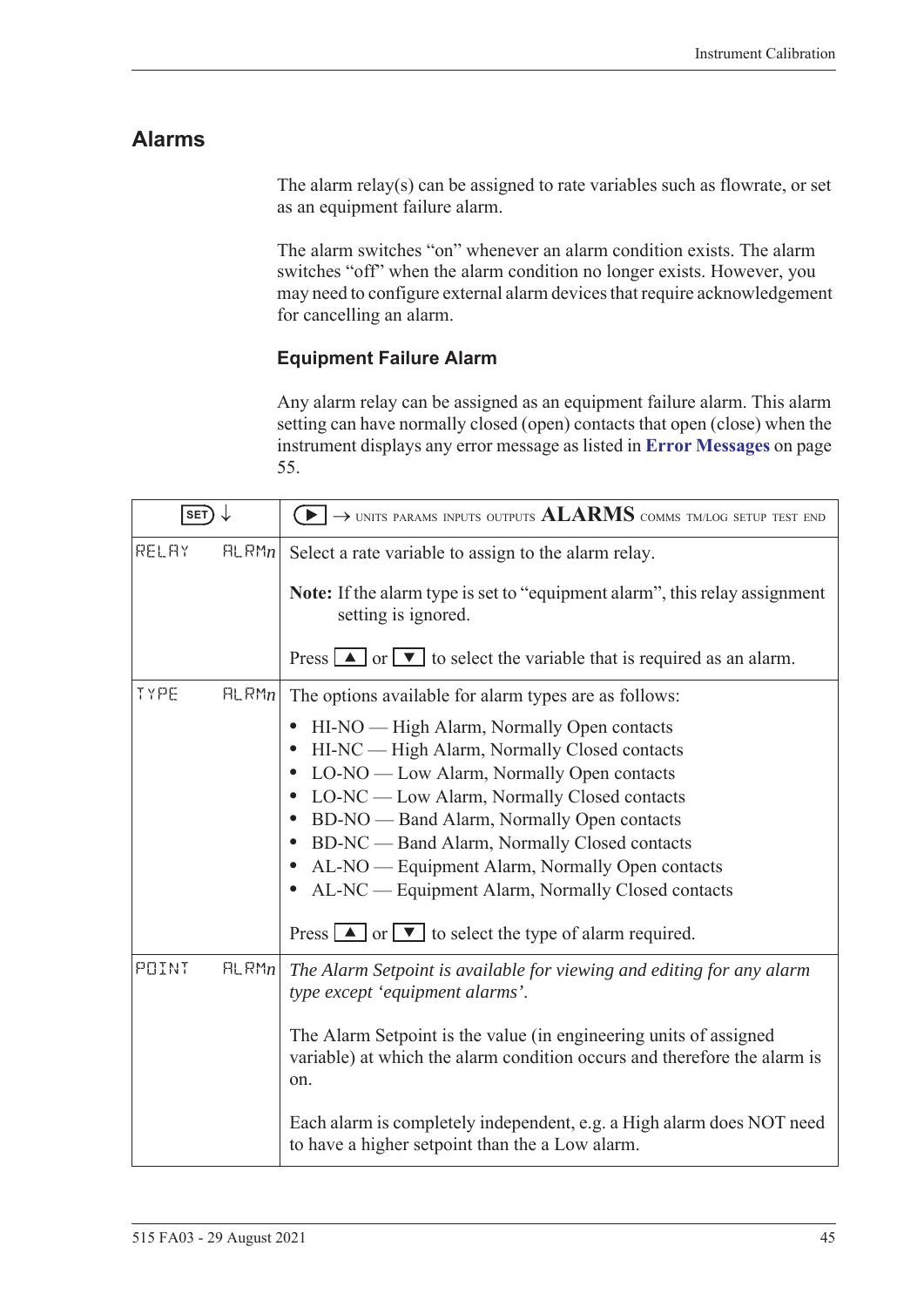| SET                  | $\rightarrow$ units params inputs outputs $ALARNING$ comms tm/log setup test end                                                                                                                                                                                                                                                                                                         |
|----------------------|------------------------------------------------------------------------------------------------------------------------------------------------------------------------------------------------------------------------------------------------------------------------------------------------------------------------------------------------------------------------------------------|
| <b>HY5T</b><br>FLRMn | The Alarm Hysteresis is available for viewing and editing for any alarm<br>type except 'equipment alarms'.                                                                                                                                                                                                                                                                               |
|                      | Alarm hysteresis loops occur when the alarm toggles continuously on and<br>off when the process variable is close to the setpoint.                                                                                                                                                                                                                                                       |
|                      | For a high alarm, the alarm activates when the value of the variable rises<br>above the alarm setpoint and deactivates when the value falls below the<br>alarm setpoint minus the amount of the hysteresis setting (if any).                                                                                                                                                             |
|                      | For a low alarm, the alarm activates when the value of the variable falls<br>below the alarm setpoint and deactivates when the value rises above the<br>alarm setpoint plus the amount of the hysteresis setting (if any).                                                                                                                                                               |
|                      | For a band alarm, the alarm activates whenever the value of the variable<br>is outside the setpoint plus or minus the amount of the hysteresis.                                                                                                                                                                                                                                          |
|                      | For example, with a high alarm setpoint of 200, and a hysteresis setting<br>of zero, a value oscillating between 197 and 202 will cause the alarm to<br>toggle on at 200 and toggle off below 200. However, if the hysteresis is<br>set to 5, the value of the variable must fall below 195 to cancel the alarm.<br>The alarm will reactivate only when the value again rises above 200. |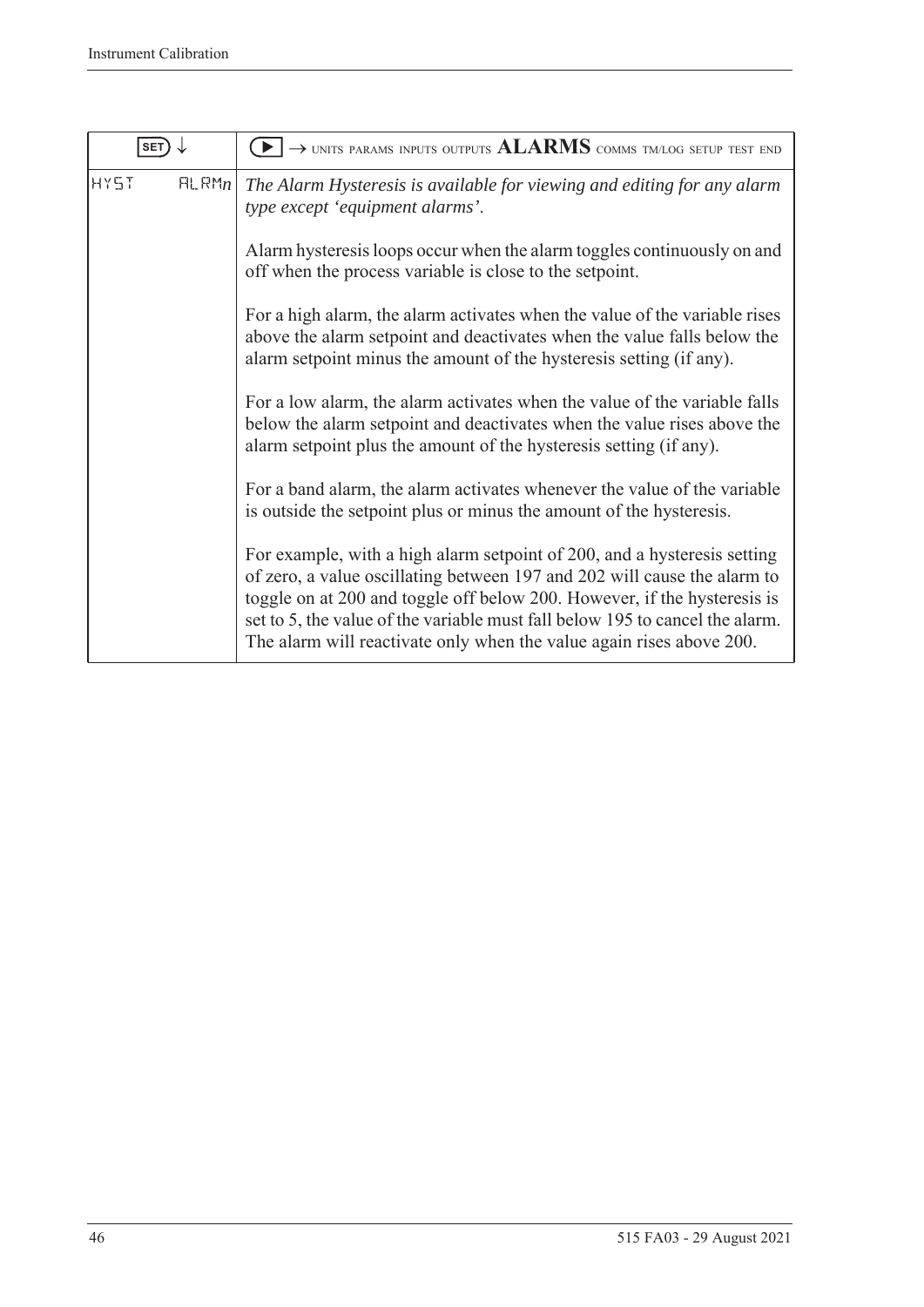### <span id="page-56-0"></span>**Communications**

The instrument has the following communication ports:

- **• COM-1 RS-232 Port** A 9-pin female connector on the rear panel of the instrument.
- **• COM-2 RS-485 or Ethernet Port** (optional) Terminals or socket on the rear panel. Ethernet connection requires COM-2 setting to be: RTU (Modbus), 19200 Baud rate, even parity and 1 stop bit.
- **• COM-3 Port** A special communications port that is only applicable to some applications.

| SET)        |           | $\textcolor{blue}{\blacktriangleright} \rightarrow$ units params inputs outputs alarms $\textcolor{blue}{\mathbf{COMMS}}$ tmlog setup test end                                                                                                    |  |  |  |  |
|-------------|-----------|---------------------------------------------------------------------------------------------------------------------------------------------------------------------------------------------------------------------------------------------------|--|--|--|--|
| PROTOC      | $CDM - n$ | The Communications Protocols can be assigned to the communication<br>ports as follows (a protocol cannot be assigned to more than one port at<br>a time):                                                                                         |  |  |  |  |
|             |           | <b>ASCII</b><br>- Simple ASCII<br>- Modbus RTU<br><b>RTU</b>                                                                                                                                                                                      |  |  |  |  |
|             |           | - Printer Protocol<br><b>PRN</b>                                                                                                                                                                                                                  |  |  |  |  |
|             |           | <b>NONE</b><br>- If a port is not being used, set the protocol to NONE.                                                                                                                                                                           |  |  |  |  |
|             |           | Printer Protocol (PRN) is only available if the option with Real Time<br>Clock is installed.                                                                                                                                                      |  |  |  |  |
|             |           | For the selected port, press $\boxed{\blacktriangle}$ or $\boxed{\blacktriangledown}$ to select the desired protocol.                                                                                                                             |  |  |  |  |
| <b>BRUD</b> | $CDM - n$ | The Baud setting is the speed of the communication port in data bits per<br>second.                                                                                                                                                               |  |  |  |  |
|             |           | The baud rate of the instrument must match the baud rate of the<br>communication device that the instrument is connected to.                                                                                                                      |  |  |  |  |
|             |           | Use $\blacksquare$ or $\blacksquare$ to select 2400, 4800, 9600 or 19200 baud.                                                                                                                                                                    |  |  |  |  |
| PARITY      | $CDM - n$ | The Parity bit helps to detect data corruption that might occur during<br>transmission.                                                                                                                                                           |  |  |  |  |
|             |           | The parity bit setting of the instrument must match the parity bit setting<br>of the communication device that the instrument is connected to.                                                                                                    |  |  |  |  |
|             |           | Press $\Box$ or $\nabla$ to select EVEN, ODD, or NONE.                                                                                                                                                                                            |  |  |  |  |
| $5 - B115$  | $CDM - n$ | The Stop bit indicates the end of a transmission. Stop bits can be 1 or 2<br>bit periods in length. The stop bit setting of the instrument must match<br>the stop bit setting of the communication device that the instrument is<br>connected to. |  |  |  |  |
|             |           | Press $\boxed{\blacktriangle}$ or $\boxed{\blacktriangledown}$ to select 1 or 2 stop bits.                                                                                                                                                        |  |  |  |  |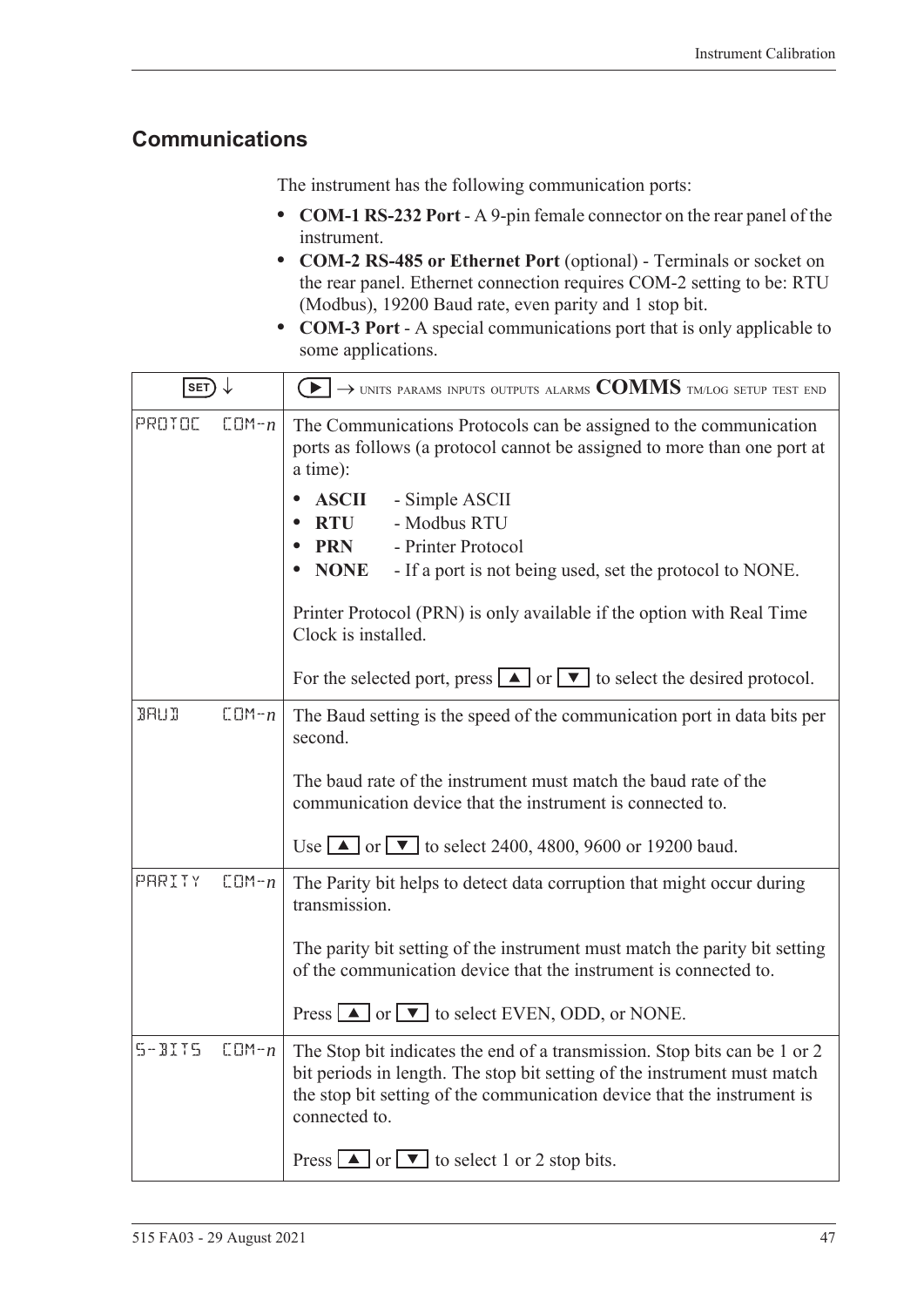| SET)         |             | $\rightarrow$ units params inputs outputs alarms $\text{COMMS}$ tm/log setup test end                                                                                                                |
|--------------|-------------|------------------------------------------------------------------------------------------------------------------------------------------------------------------------------------------------------|
| RTU          | <b>IRTR</b> | The Modbus RTU data format for the 2-register (4-byte) values can be<br>set as either floating point or long integer values.                                                                         |
|              |             | Use $\Box$ or $\nabla$ to select FLOAT or INTEGER.                                                                                                                                                   |
| RTU          | <b>AIIR</b> | The Modbus RTU protocol address must be in the range of 1 to 247.<br>When multiple instruments (slaves) are connected to one communication<br>device (master), each assigned address must be unique. |
|              |             | <b>Note:</b> The master device uses the RTU address $0$ (zero) for broadcasting<br>to all connected slave units.                                                                                     |
| <b>RSCII</b> | AIIR        | The ASCII protocol address identifies each communicating device.                                                                                                                                     |
|              |             | The address must be in the range of 1 to 255. When multiple instruments<br>(slaves) are connected to one computer (master), each assigned address<br>must be unique.                                 |
| FLASH        | PORT        | The Flash Driver Port assignment defines the communication port for<br>downloading software into the instrument.                                                                                     |
|              |             | The default setting of this assignment is the RS-232 port. The Ethernet<br>port, if fitted, can not be used as the Flash port.                                                                       |
|              |             | Press $\Box$ or $\nabla$ to select RS-232 (COM-1), RS-485 (COM-2) or<br>NONE.                                                                                                                        |

### **Time Settings and Data Logging**

#### **Instrument Clock**

**Note:** The real-time clock is part of the advanced option package.

The instrument has a real-time clock for recording logged events. The clock displays the time and the date. The date format can be set to European format (day/month/year) or American format (month/day/year). The time clock uses the 24-hour format.

The clock will continue to operate for up to 5 years (typically) on the internal battery if there is no power connected to the instrument. Therefore, after an interruption to the power supply, the instrument recommences normal operation although there will be no data recorded during the period without a power supply.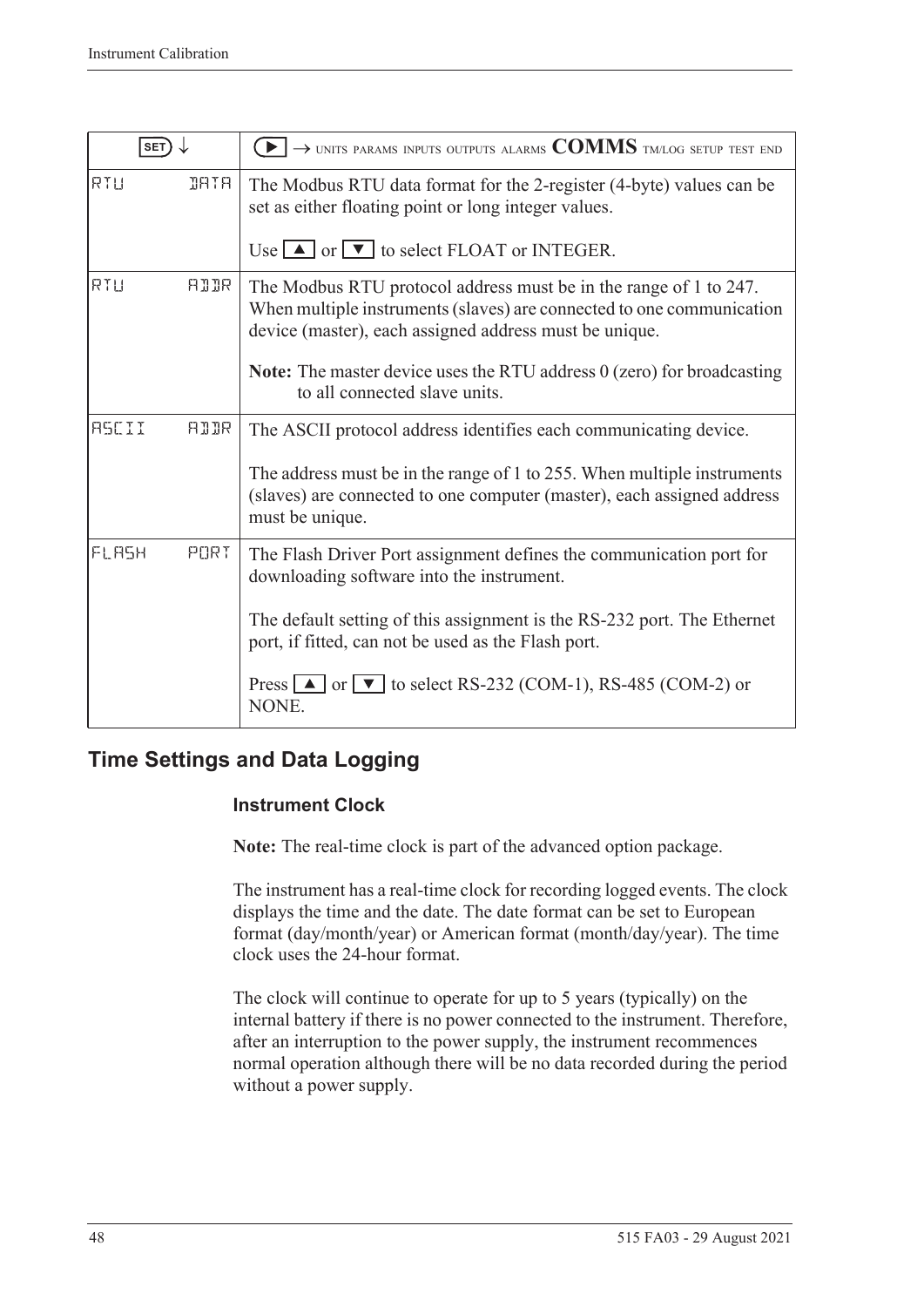**Note:** If there is an interruption to the power supply and the battery has failed, the instrument displays an error message when the power supply is restored. In this case, you should set the current time and date so that the instrument continues to log data at the correct times.

#### **Data Logging**

The instrument will log the main-menu variables if real-time clock option is installed. The logs are at fixed intervals of hours, days, weeks, months and years. The instrument can store a total of 1530 log entries which are distributed over the log intervals as follows:

- 800 hourly logs
- 400 daily logs
- **•** 200 weekly logs
- 100 monthly logs
- **•** 30 yearly logs

If the number of log entries exceeds the programmed number for a particular time interval, the oldest log entry is overwritten by the newest one for that time interval.

Also note that the totals are saved as accumulated totals.

The log parameters (below) also determine the number of records to be included in a report printout if the printing option is used.

| <b>SET</b>   |           | $\rightarrow$ units params inputs outputs alarms comms $\text{TM/LOG}$ setup test end                                                                                                   |  |  |
|--------------|-----------|-----------------------------------------------------------------------------------------------------------------------------------------------------------------------------------------|--|--|
| <b>JRTE</b>  | FORM      | <b>Clock Date Format</b>                                                                                                                                                                |  |  |
|              |           | The European date format is: dd/mm/yyyy or (Day-Month).                                                                                                                                 |  |  |
|              |           | The American date format is: mm/dd/yyyy or (Month-Day).                                                                                                                                 |  |  |
|              |           | Press $\boxed{\blacktriangle}$ or $\boxed{\blacktriangledown}$ to select DAY-M or M-DAY                                                                                                 |  |  |
| <b>CLOCK</b> | YEAR      | The Clock Year defines the current year for the real-time clock.                                                                                                                        |  |  |
| <b>CLOCK</b> | $M - JHY$ | The Clock M-DAY setting defines the current month and date for the<br>real-time clock. This parameter is programmed in Month-Day format for<br>both European and American date formats. |  |  |
| <b>CLOCK</b> | H-MIN     | The Clock H-MIN setting is the current time in hours and minutes for the<br>real-time clock.                                                                                            |  |  |
| HOUR         | LOGS.     | Set the number of Hourly Logs to appear on the printed log report.                                                                                                                      |  |  |
|              |           | The hourly log entry occurs at 00 minutes each hour.                                                                                                                                    |  |  |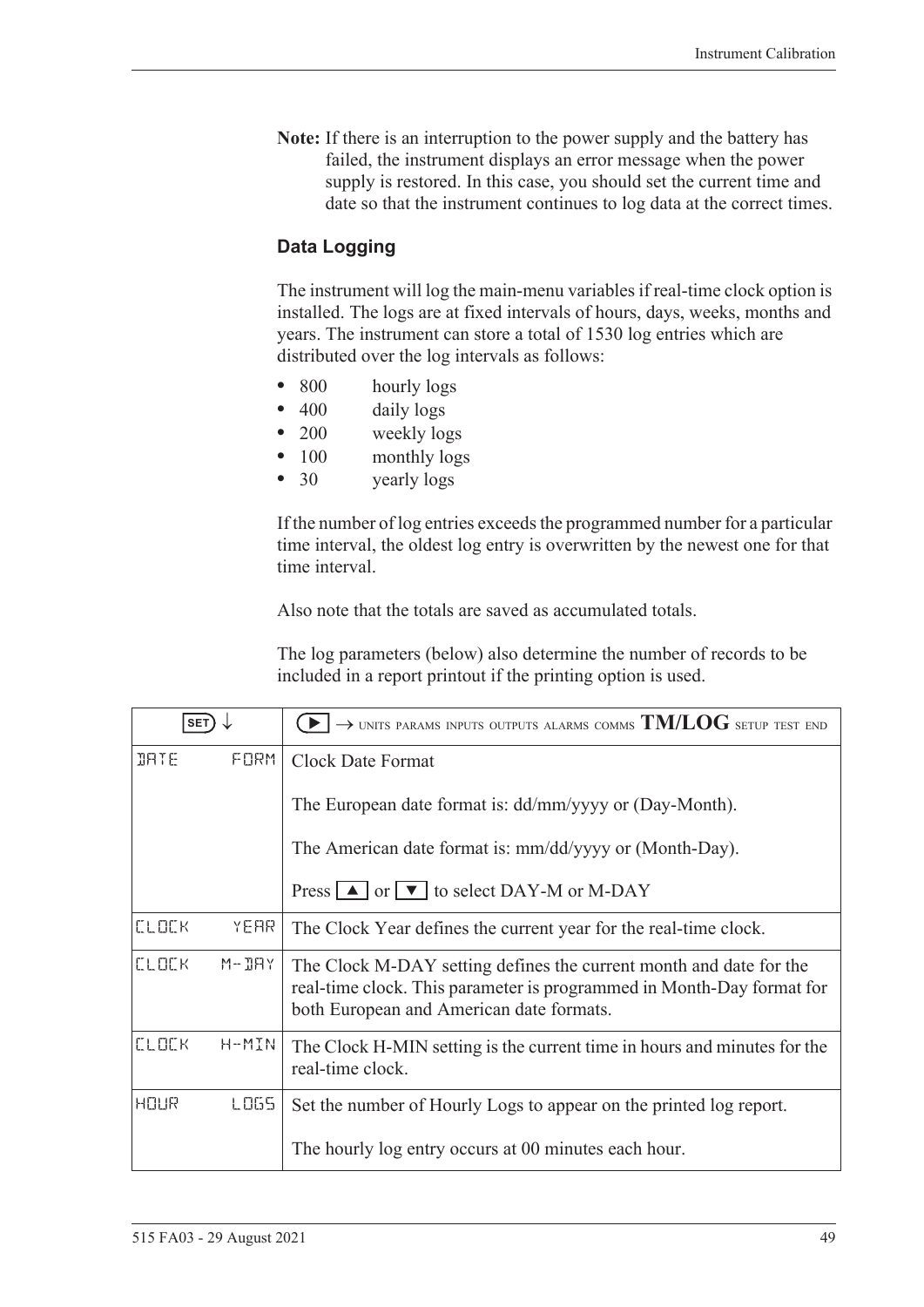| SET)         |             | $\rightarrow$ units params inputs outputs alarms comms $TM/LOG$ setup test end                                                                                                                                                                                                                                        |  |  |  |
|--------------|-------------|-----------------------------------------------------------------------------------------------------------------------------------------------------------------------------------------------------------------------------------------------------------------------------------------------------------------------|--|--|--|
| <b>IRY</b>   | LOG5        | Set the number of Daily Logs to appear on the printed log report.                                                                                                                                                                                                                                                     |  |  |  |
|              |             | The daily log entry occurs at 00 hours and 00 minutes each day.                                                                                                                                                                                                                                                       |  |  |  |
| MEEK         | <b>LOGS</b> | Set the number of Weekly Logs to appear on the printed log report.                                                                                                                                                                                                                                                    |  |  |  |
|              |             | The weekly log entry occurs at 00 hours and 00 minutes each Monday.                                                                                                                                                                                                                                                   |  |  |  |
| <b>MONTH</b> | LO65        | Set the number of Monthly Logs to appear on the printed log report.                                                                                                                                                                                                                                                   |  |  |  |
|              |             | The monthly log entry occurs at 00 hours and 00 minutes on the first day<br>of the month.                                                                                                                                                                                                                             |  |  |  |
| YEAR         | LO65        | Set the number of Yearly Logs to appear on the printed log report.                                                                                                                                                                                                                                                    |  |  |  |
|              |             | The yearly log entry occurs at 00 hours and 00 minutes on the first day of<br>the year.                                                                                                                                                                                                                               |  |  |  |
| RESET        | <b>LOGS</b> | Reset the logged data. You may need to reset (clear) the logged data if<br>you change the time/log settings.                                                                                                                                                                                                          |  |  |  |
|              |             | Press $\Box$ or $\nabla$ to select YES, then press the <b>SET</b> ) key. The instrument<br>makes three beeps to confirm the reset command.                                                                                                                                                                            |  |  |  |
| REPORT       | TYPE        | The Printer Protocol Report Type determines the nature of the printout<br>from the REPORT PRINT - HOLD.SET prompt in the main menu. The<br>following report types available in this instrument are:                                                                                                                   |  |  |  |
|              |             | <b>REP-01</b><br><b>Hourly Logs Report</b><br>Daily Logs Report<br><b>REP-02</b><br>Weekly Logs Report<br><b>REP-03</b><br>$REP-04$<br>Monthly Logs Report<br><b>REP-05</b><br><b>Yearly Logs Report</b><br><b>REP-06</b><br>Previous Day's 24 Hour Report $(0Hr - 23Hr, \text{minimum})$<br>48 hourly logs required) |  |  |  |
|              |             | Press $\boxed{\blacktriangle}$ or $\boxed{\blacktriangledown}$ to select Report Type.                                                                                                                                                                                                                                 |  |  |  |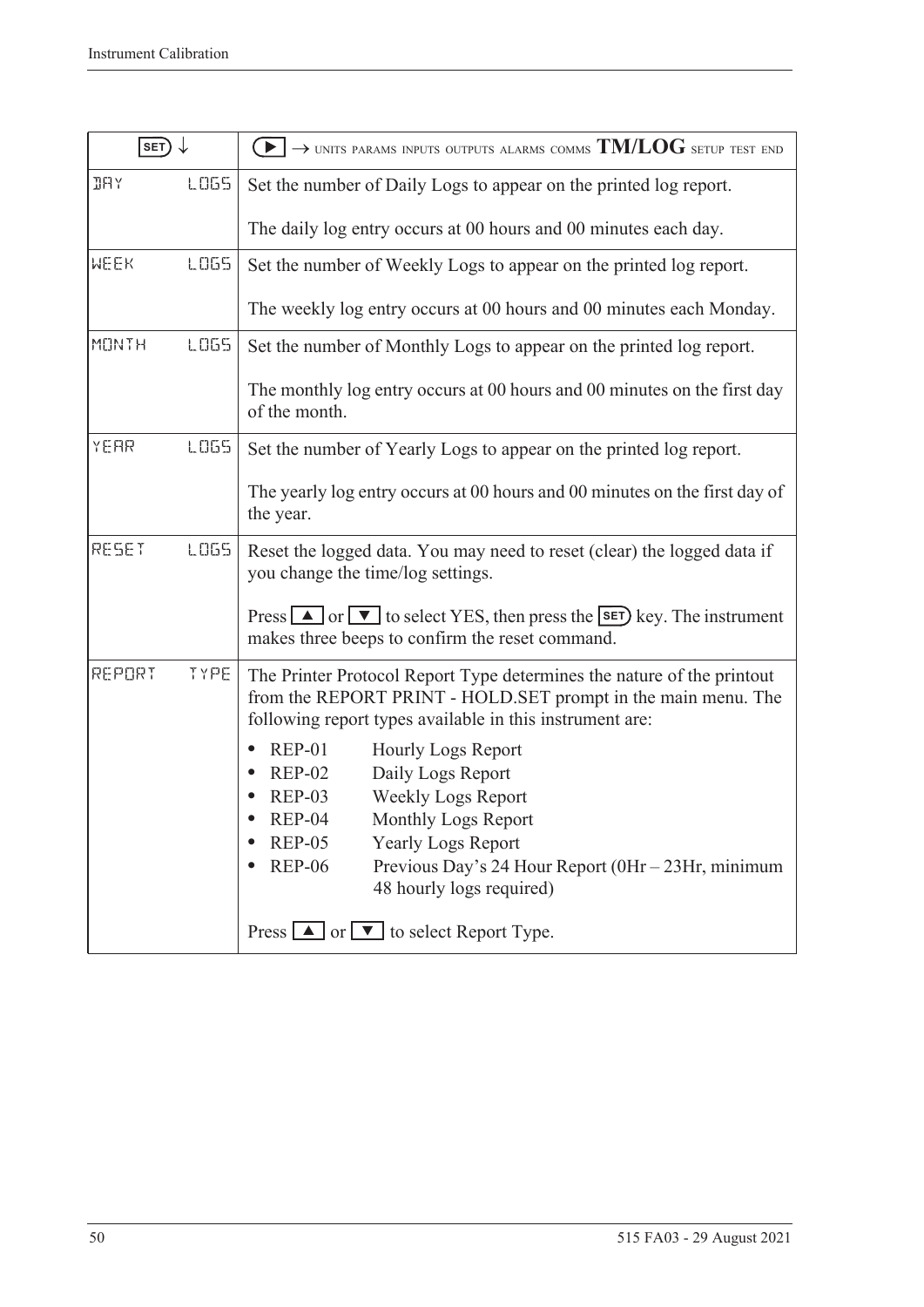| <b>SET</b> |                   | $\rightarrow$ units params inputs outputs alarms comms $\mathrm{TM/LOG}$ setup test end                                                                            |  |  |  |
|------------|-------------------|--------------------------------------------------------------------------------------------------------------------------------------------------------------------|--|--|--|
| PRN        | TYPE <sup>1</sup> | The Printer Protocol Printer Type allows the nature of the printer being<br>used to be specified. The following printer types available in this<br>instrument are: |  |  |  |
|            |                   | <b>PRN-01</b><br>Generic computer printer                                                                                                                          |  |  |  |
|            |                   | <b>PRN-02</b><br>Generic roll printer (prints first line first)                                                                                                    |  |  |  |
|            |                   | Slip printer TM295<br><b>PRN-03</b><br>$\bullet$                                                                                                                   |  |  |  |
|            |                   | <b>PRN-04</b><br>Label (roll) printer - Citizen CMP30L<br>٠                                                                                                        |  |  |  |
|            |                   | Press $\boxed{\blacktriangle}$ or $\boxed{\blacktriangledown}$ to select Printer Type.                                                                             |  |  |  |
| PRINT      | <b>REEUM</b>      | Select whether the accumulated totals are printed in addition to the non-<br>accumulated totals for printer protocol.                                              |  |  |  |

# <span id="page-60-0"></span>**General Setup Parameters**

| <b>SET</b>                   | $\rightarrow$ units params inputs outputs alarms comms tm/log SETUP test end                                                                                 |
|------------------------------|--------------------------------------------------------------------------------------------------------------------------------------------------------------|
| DEFAULT TOTAL                | The instrument displays the default Total when the user presses the<br>TOTAL key.                                                                            |
|                              | If the display time out is enabled, the instrument displays the default Total<br>when there is no user action for the period of the display time out period. |
|                              | Press $\Box$ or $\Box$ to select the default total display.                                                                                                  |
| <b>SUPPLY</b><br><b>VOLT</b> | The instrument provides a power-limited supply for external transducers.                                                                                     |
|                              | Press $\boxed{\blacktriangle}$ or $\boxed{\blacktriangledown}$ to set the transducer supply voltage between 8 and 24<br>volts DC as required.                |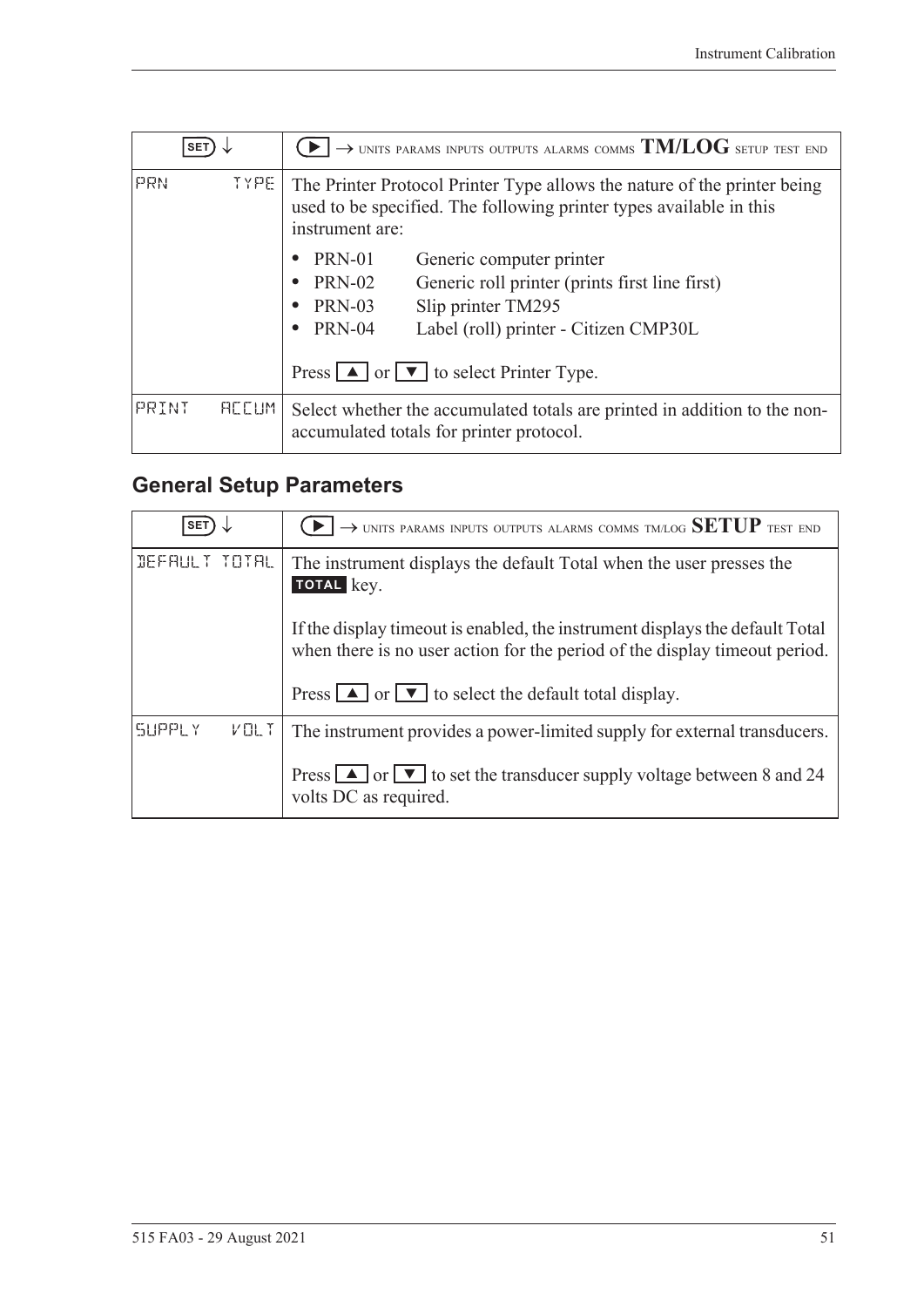| SET)                    | $\rightarrow$ units params inputs outputs alarms comms tm/log SETUP test end                                                                                                         |
|-------------------------|--------------------------------------------------------------------------------------------------------------------------------------------------------------------------------------|
| $T - 11T$<br>MODE       | If the Display Timeout mode is enabled, and there is no user activity for<br>the defined timeout period, the display panel returns to the default<br>display.                        |
|                         | This function is useful for the following reasons:                                                                                                                                   |
|                         | to return the display to a preferred variable after the user has finished<br>$\bullet$<br>reading other information,                                                                 |
|                         | to cancel the calibration mode and return to the default display if the<br>$\bullet$<br>user does not exit from the calibration mode for any reason.                                 |
|                         | Press $\Box$ or $\nabla$ to select the display timeout function as follows:                                                                                                          |
|                         | <b>DISABLE</b> - Timeout is completely disabled.<br>$\bullet$<br><b>EN DISP</b> - Timeout is enabled during Normal mode and Calibration<br>View mode.                                |
|                         | <b>EN EDIT</b> - Timeout is enabled during Calibration Set mode.<br>$\bullet$<br><b>EN ALL</b> - Timeout is enabled for all modes.                                                   |
| $T - 11T$<br><b>SEC</b> | The Display Timeout period defines the delay for the Display Timeout<br>mode if it is enabled.                                                                                       |
|                         | The display timeout period can be from 5 to 99 seconds.                                                                                                                              |
| MODE<br>RESET           | The Totals Reset mode can be configured to reset the non-accumulated<br>totals to zero.                                                                                              |
|                         | Press $\boxed{\blacktriangle}$ or $\boxed{\blacktriangledown}$ to select the reset mode as follows:                                                                                  |
|                         | <b>NONE</b> - The user cannot reset the non-accumulated totals.<br><b>INSTANT</b> - When the user presses the <b>RESET</b> key, the instrument<br>resets all non-accumulated totals. |
|                         | <b>DELAYED</b> - When the user presses the <b>RESET</b> key and holds it for<br>two seconds, the instrument resets all non-accumulated totals.                                       |
| RESET<br><b>REEUM</b>   | The Reset Accumulated Totals function clears all of the accumulated<br>totals and the non-accumulated totals.                                                                        |
|                         | Press $\Box$ or $\nabla$ to select YES, then press the SET key. The instrument<br>makes three beeps to confirm the reset command.                                                    |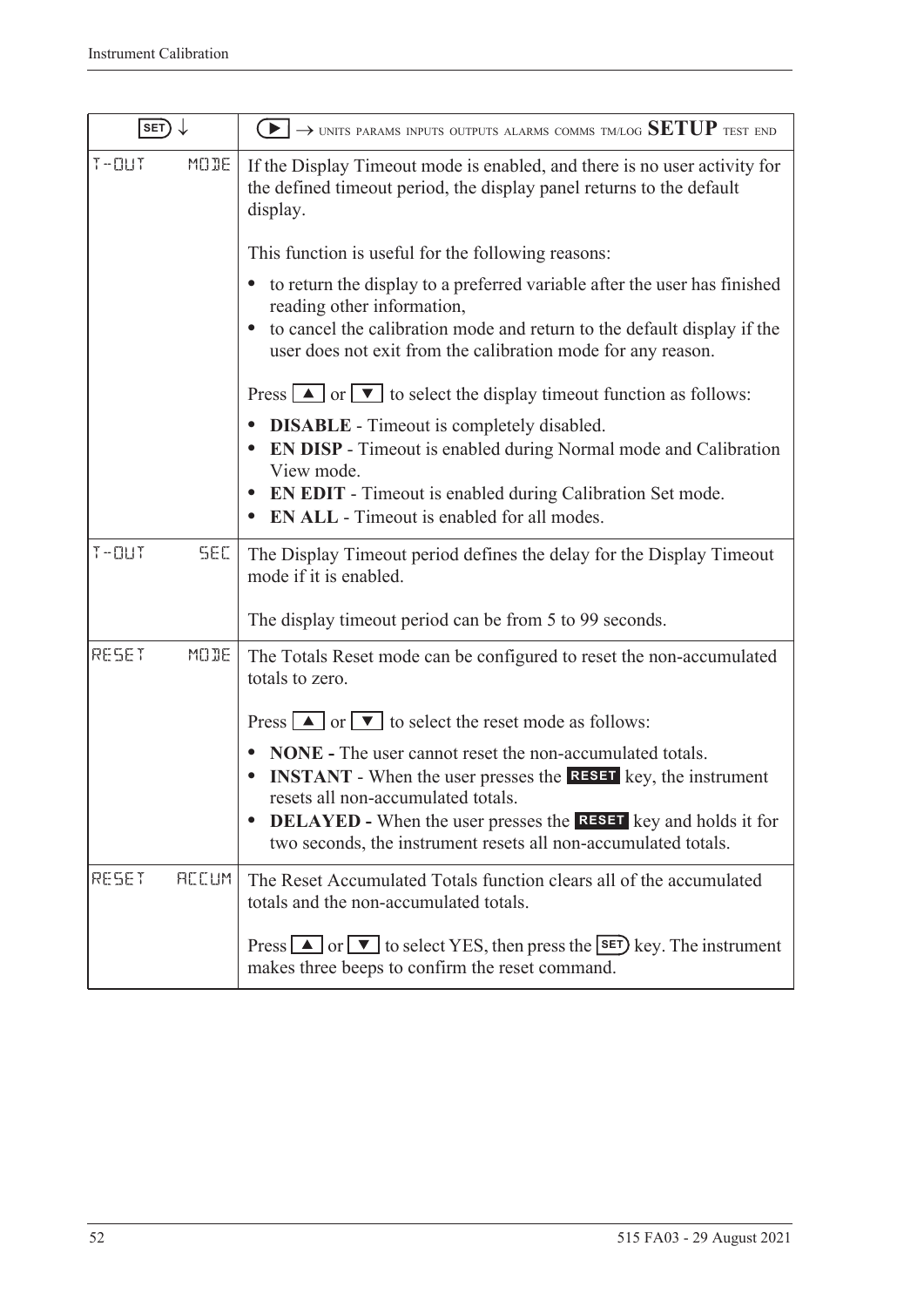| <b>SET</b>   |      | $\rightarrow$ units params inputs outputs alarms comms tm/log SETUP test end                                                                                                                                                                                                                                                                                                                       |
|--------------|------|----------------------------------------------------------------------------------------------------------------------------------------------------------------------------------------------------------------------------------------------------------------------------------------------------------------------------------------------------------------------------------------------------|
| <b>IISPL</b> | TRG5 | The Display Tags option determines whether the instrument displays the<br>default display tags or the user-defined tags. The display tag setting also<br>defines whether the instrument displays the default error and warning<br>messages, or the user-defined messages.<br><b>Note:</b> The user-defined tags can be entered into the instrument only by<br>the manufacturer or the distributor. |
|              |      | Press $\Box$ or $\nabla$ to select the Display Tags option as follows:                                                                                                                                                                                                                                                                                                                             |
|              |      | <b>DEFAULT</b> - the instrument displays the default (English) tags<br><b>USER</b> - the instrument displays the user-defined tags.                                                                                                                                                                                                                                                                |
| BACK-L T-OUT |      | If the backlight timeout is enabled, and there is no user activity (any keys<br>pressed) for a period of 10 seconds, the display backlight switches off to<br>save power. The backlight switches on when a key is pressed. Select the<br>backlight timeout mode as required.<br>Press $\Box$ or $\nabla$ to select ENABLE or DISABLE.                                                              |
|              |      |                                                                                                                                                                                                                                                                                                                                                                                                    |
| RATES        | ηp   | This parameter sets the maximum number of decimal places for<br>displaying or printing main menu rates.                                                                                                                                                                                                                                                                                            |
| TOTALS       | ηp   | This parameter sets the maximum number of decimal places for<br>displaying or printing main menu totals.                                                                                                                                                                                                                                                                                           |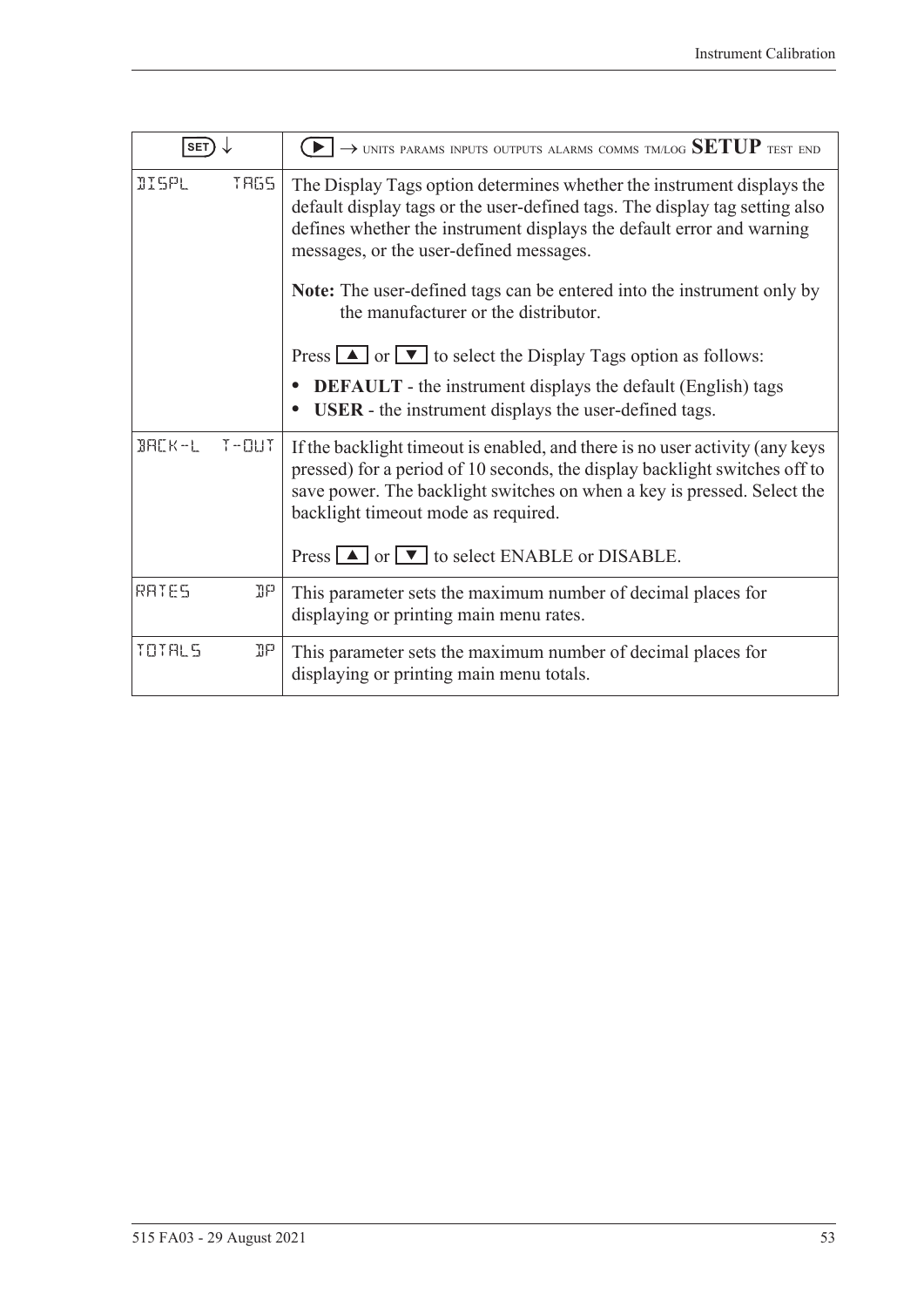### **Test Menu**

The Test menu enables you to view the inputs and outputs to and from the instrument.

In Calibration Set mode, (by entering the system password) you can control the outputs and the alarms as described in the table below.

| SET)                     |              | $\rightarrow$ units params inputs outputs alarms comms tm/log setup $\mathrm{TEST}$ end                                                                                                                                                                                                           |
|--------------------------|--------------|---------------------------------------------------------------------------------------------------------------------------------------------------------------------------------------------------------------------------------------------------------------------------------------------------|
| FINPn                    | Hz           | The frequency of the input to $FINPn$ is displayed in Hertz.                                                                                                                                                                                                                                      |
| $\text{HIMP}_n$          | units        | The units are displayed according to the calibration setup for the analog<br>input. If unused or set to Default the input is 4-20mA and displayed in<br>mA.                                                                                                                                       |
| $L$ INP $n$              | STATE        | You can view the state of the logic inputs. If the input is an open contact<br>or inactive it will display HI. If the input is a closed contact or active it<br>will display LO.                                                                                                                  |
| $Q$ $U$ $T$ $n$          | <b>STRTE</b> | You can control the state of the outputs. Press the $\Box$ or $\neg$ keys to set<br>the output state as follows:                                                                                                                                                                                  |
|                          |              | <b>PROCESS</b> - the output depends on the current values of the inputs<br>and the calculations that the instrument performs.                                                                                                                                                                     |
|                          |              | For a pulse output, such as a total, the output produces a pulse train as<br>follows:                                                                                                                                                                                                             |
|                          |              | ON - a pulse train with a pulse width as set in the Outputs menu.<br>OFF - no output.                                                                                                                                                                                                             |
|                          |              | For a 4-20 mA output, such as a rate, the output is as follows:                                                                                                                                                                                                                                   |
|                          |              | $HI$ - the output is set to $20mA$ .                                                                                                                                                                                                                                                              |
|                          |              | $LO$ - the output is set to 4mA.                                                                                                                                                                                                                                                                  |
| HLRMn<br>or<br>$REL - n$ | <b>STATE</b> | You can control the state of the relays (alarms). Press the $\Box$ or $\nabla$<br>keys to set the selected relay as follows:                                                                                                                                                                      |
|                          |              | <b>PROCESS</b> - the relay operates according to the current values of the<br>$\bullet$<br>inputs and the relay settings as programmed.<br><b>OPEN</b> - the relay output contacts are set to "open".<br>$\bullet$<br><b>CLOSED</b> - the relay output contacts are set to "closed".<br>$\bullet$ |
| <b>SUPPLY</b>            | V            | You can display the actual DC output supply voltage, which may help<br>with troubleshooting.                                                                                                                                                                                                      |
|                          |              | If the actual supply voltage is lower than the preset value (refer to<br>General Setup Parameters on page 51) it may indicate that the output is<br>overloaded.                                                                                                                                   |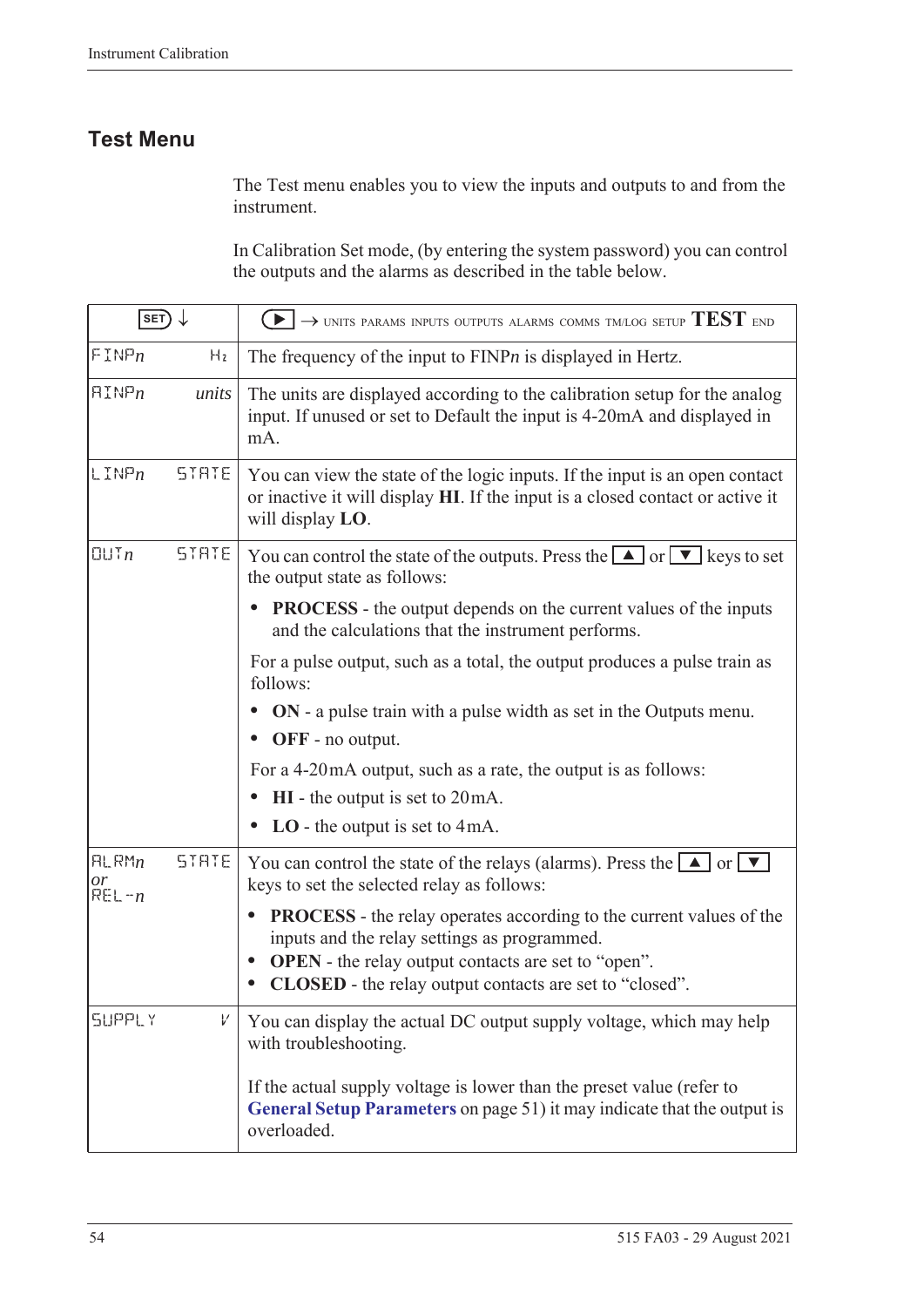# **System Messages**

The instrument displays messages for defined events and fault conditions.

The manufacturer or distributor can enter user-defined text for the messages. This user-defined text is displayed, instead of the default (English) messages, when the Display Tags option in the Setup menu is set to USER.

### <span id="page-64-0"></span>**Error Messages**

| <b>Error</b><br><b>Messages</b>     | <b>Status</b><br>Code | <b>Description</b>                                                                                                                                                                                                                                 |
|-------------------------------------|-----------------------|----------------------------------------------------------------------------------------------------------------------------------------------------------------------------------------------------------------------------------------------------|
| CPU Card<br>Failure                 | 20                    | There are failed components on the CPU card and technical support<br>is required.                                                                                                                                                                  |
| Power Supply<br>is Low              | 21                    | The input and/or output power supply voltage is too low, ensure<br>that:<br>(a) input power supply voltage is within the specified range<br>(b) output power supply is not overloaded.                                                             |
| New/Failed<br>Battery - Set<br>Time | 22                    | The real-time clock has lost the correct time because the battery has<br>failed, or there is a new battery. Set the current time and date (in the<br>TM/LOG menu) to clear the error message and to continue data<br>logging at the correct times. |
|                                     |                       | Note: The instrument can continue operating with a failed battery,<br>but the correct time will be lost if there are interruptions to<br>the power supply.                                                                                         |
| Flowrate Input<br>1 Failure         | 03                    | The channel 1 flowrate input transmitter (analog input 3) has failed.                                                                                                                                                                              |
| Flowrate Input<br>2 Failure         | 04                    | The channel 2 flowrate input transmitter (analog input 4) has failed.                                                                                                                                                                              |

The system displays error messages as described in the following table: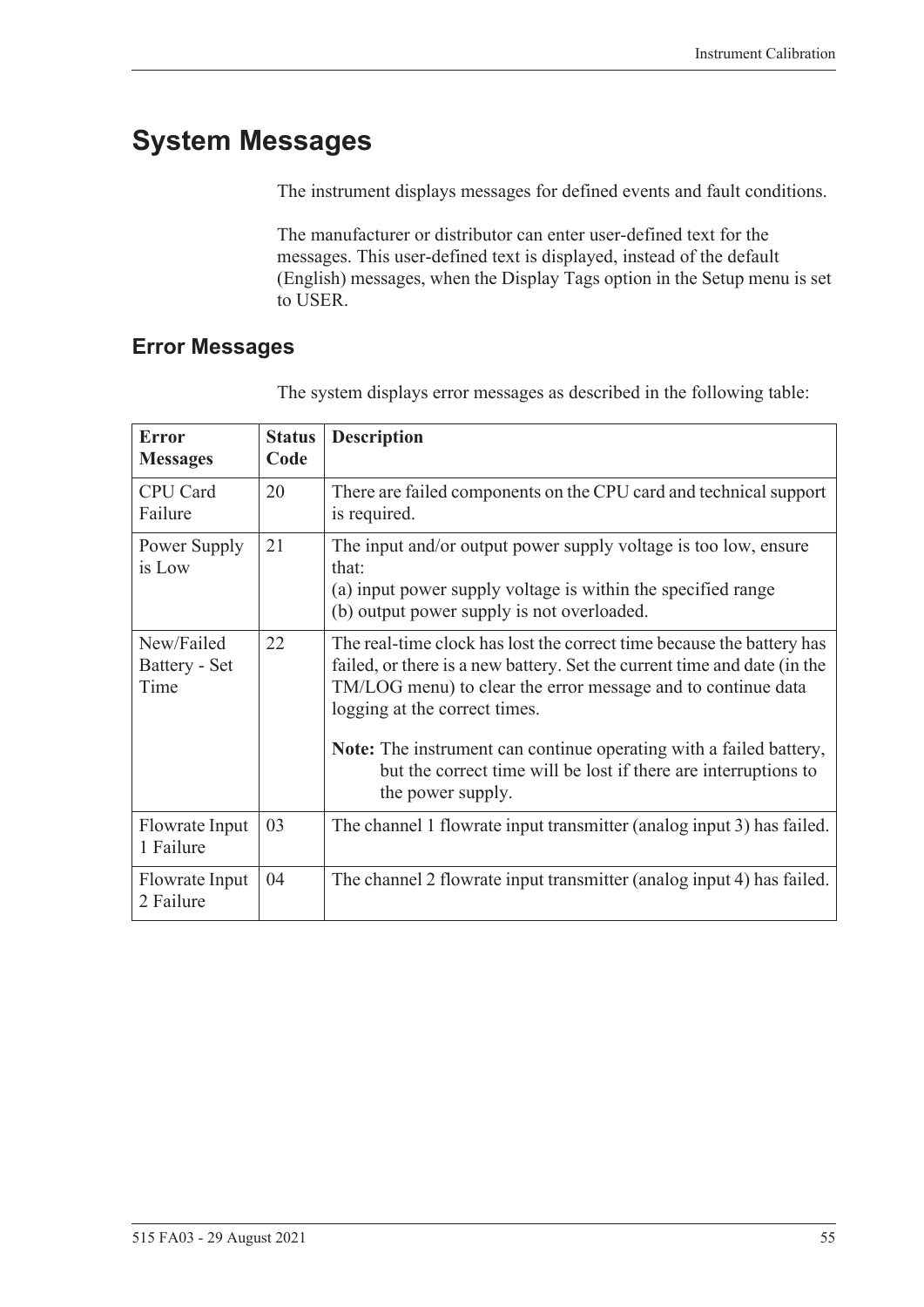# **Warning Messages**

| <b>Warning Messages</b>           | <b>Description</b>                                                                                                                                                         |  |  |  |  |  |  |  |  |  |
|-----------------------------------|----------------------------------------------------------------------------------------------------------------------------------------------------------------------------|--|--|--|--|--|--|--|--|--|
| Value Has Been Set to<br>Default  | You have entered an invalid value for a parameter. Therefore, the<br>instrument has set the default value.                                                                 |  |  |  |  |  |  |  |  |  |
| Over Total Limit -<br>Maximum Set | You have exceeded the maximum number of logging entries for the<br>combined time bases. The instrument has set the current log setting to<br>the remaining maximum number. |  |  |  |  |  |  |  |  |  |
| Already Assigned to<br>Other Port | You have tried to assign a particular protocol type to more than one<br>serial communication port. The instrument has set the protocol to<br>NONE.                         |  |  |  |  |  |  |  |  |  |

The system displays warning messages as described in the following table: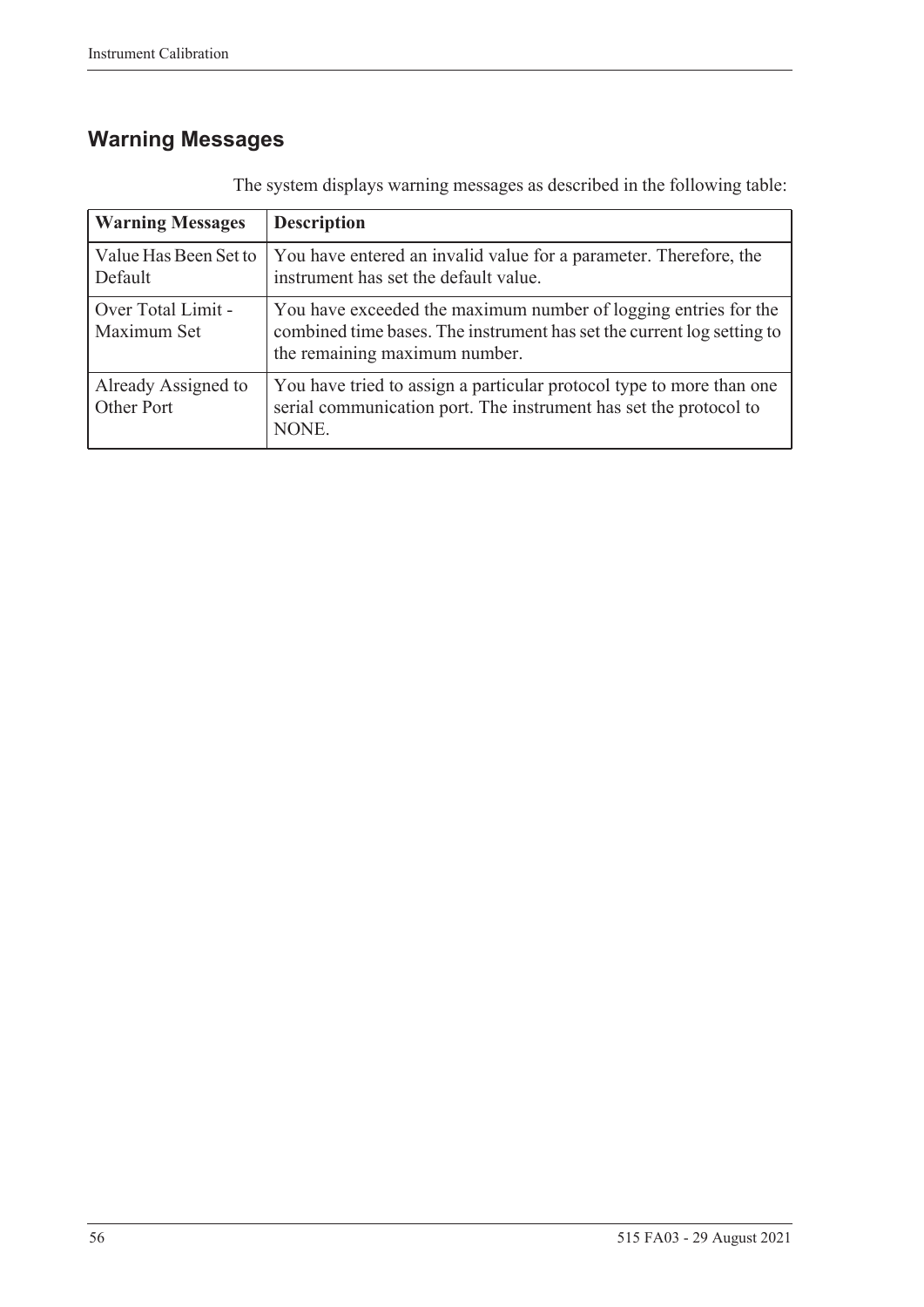# **Chapter 6 Communications**

# **Overview**

This chapter describes the communications between the instrument and another communicating device such as a computer or a printer. You should have relevant information about the devices to which the instrument will be connected. Some connection examples are included in this manual, however, the operation and connection of other devices is outside the scope of this manual.

#### **Hardware Interconnection**

The instrument has two communication ports:

- **•** COM-1 RS-232 port on the rear panel (DB9 female connector)
- **•** COM-2 RS-485 port on the rear panel (optional) or Ethernet (optional)

The appropriate interface and protocols are selected during calibration.

#### **COM-1 RS-232 Port**

The COM-1 RS-232 port provides communication between the instrument and one other device such as a host computer or a printer.

**Note:** A printer must have a serial port to be able to be directly connected to the flow computer. It is not possible to communicate directly with a printer via a parallel port.

Computers use either a DB9 or a DB25 connector, and the connections to each type are shown in [Figure 18.](#page-66-0)



<span id="page-66-0"></span>*Figure 18 RS-232 Cable Connections to a Computer*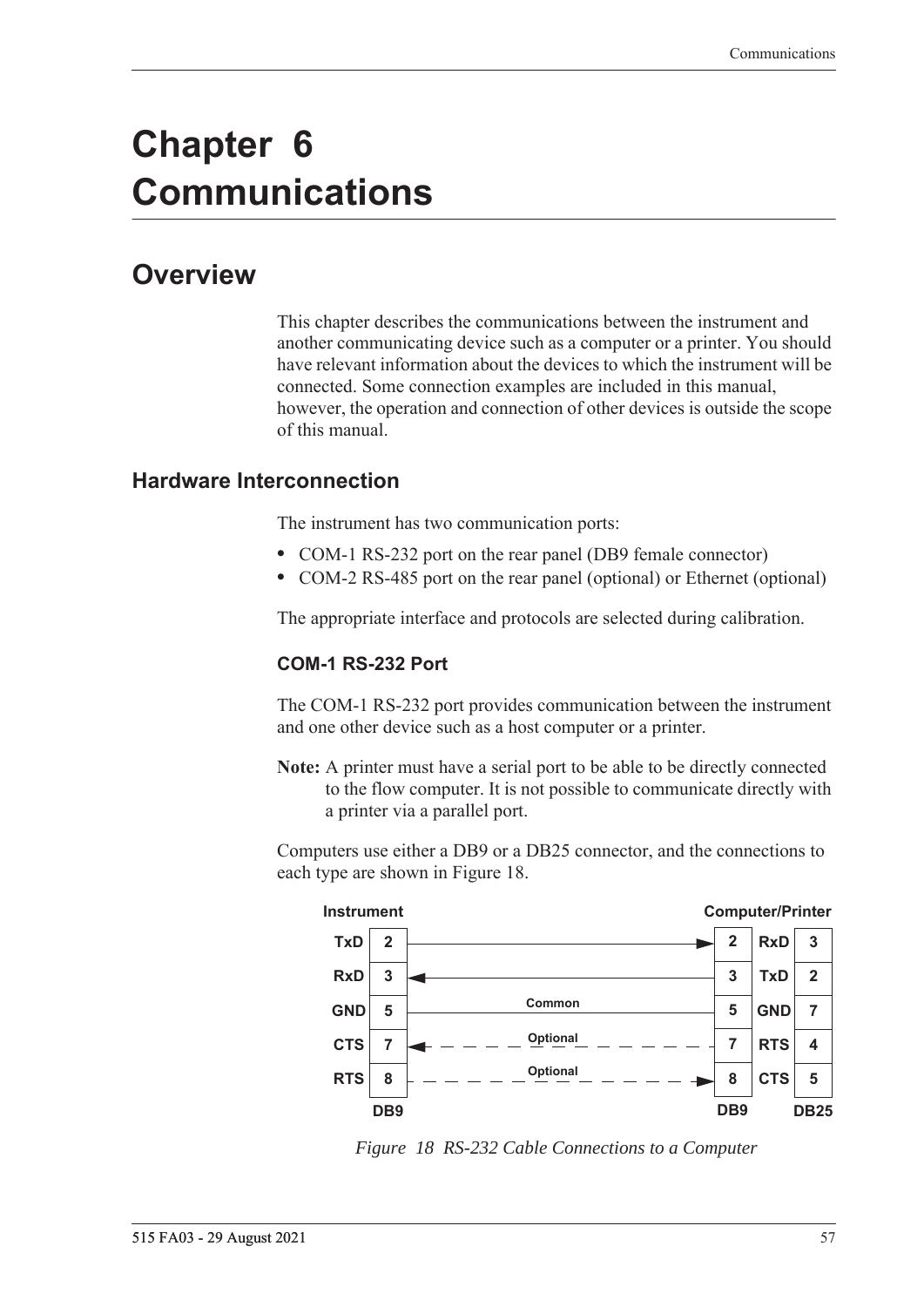**Note:** The instrument requires a cable with straight-through connections. Do not use a null modem cable for RS-232 connection to a computer.

#### **COM-2 RS-485 Port Option**

The COM-2 RS-485 port enables communication with multiple devices. Each device has a unique address so that the "master" device can communicate with specific "slave" devices.

On RS-485 links, an external terminating resistor must be connected at the furthest end of the cable. When multiple instruments are connected, they should be "daisy chained" in a multidrop configuration as shown in Figure [19](#page-67-0). Up to 32 units can be connected to the interface at a maximum distance of 1200 metres.



*Figure 19 RS-485 Connections*

#### <span id="page-67-0"></span>**COM-2 Ethernet Port Option**

An Ethernet module is an available option, in place of the RS-485 port, if Modbus TCP/IP connection is required. In the programming communication settings, COM-2 should be set to RTU (Modbus), 19200 Baud rate, even parity and 1 stop bit.

For further advice and example of Ethernet port usage and setup, refer to **[Ethernet Port & Setup](#page-91-0)** on page 82 in the Appendix.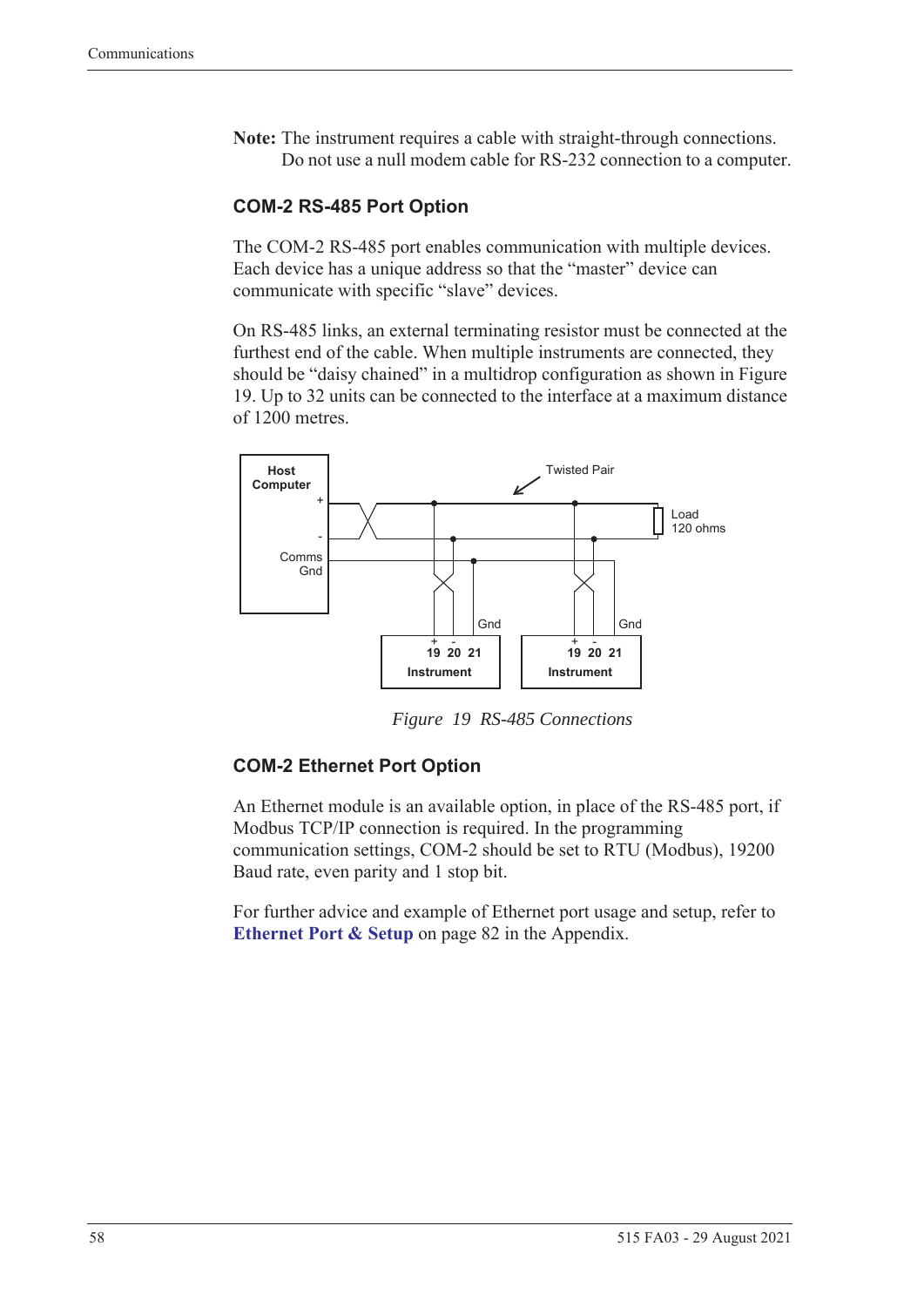## **Protocols**

The communications protocols can be assigned to the communication ports on the instrument as follows:

- **• ASCII** Simple ASCII
- **• RTU** Modbus RTU
- **• PRN** Printer Protocol
- **• NONE** If a port is not being used, set the protocol to NONE.
- **Note:** The Printer Protocol is only available if the option with Real Time Clock is installed. Also a protocol cannot be assigned to more than one port at a time as described in **[Communications](#page-56-0)** on page 47.
- **• ASCII** In this ASCII protocol each command and response is a string of ASCII characters. This proprietary protocol is developed by Contrec to allow for simple information interchange. The main advantages of this mode are that it allows extended time intervals to occur between characters without causing a timeout error and that messages can be sent and monitored easily with a simple ASCII terminal.
- **• Modbus RTU** Modbus RTU is an industry-standard protocol which allows the instrument to be easily connected to computers running supervisory software systems. The main advantage of this mode is that its greater character density allows better data throughput than ASCII mode, however each message must be transmitted in a continuous stream.
- **• Printer** In the Printer protocol there is a selection of printer types. Please refer to the **[Printer Protocol](#page-80-0)** on page 71 for full details.

# **Simple ASCII Protocol**

This simple ASCII protocol requires that all requests are initiated with a colon (:) and terminated with a carriage return  $\binom{C_R}{R}$ . The message termination can include a linefeed before the carriage-return  $(\mathsf{L}_\mathsf{F}^\mathsf{C}_{\mathsf{R}})$ , but it is the carriage-return that acts as the message termination.

All responses by the instrument are terminated with a linefeed and a carriage-return  $(L_F^C_R)$ .

### **Requests Format**

The format of a request to the instrument is as follows:

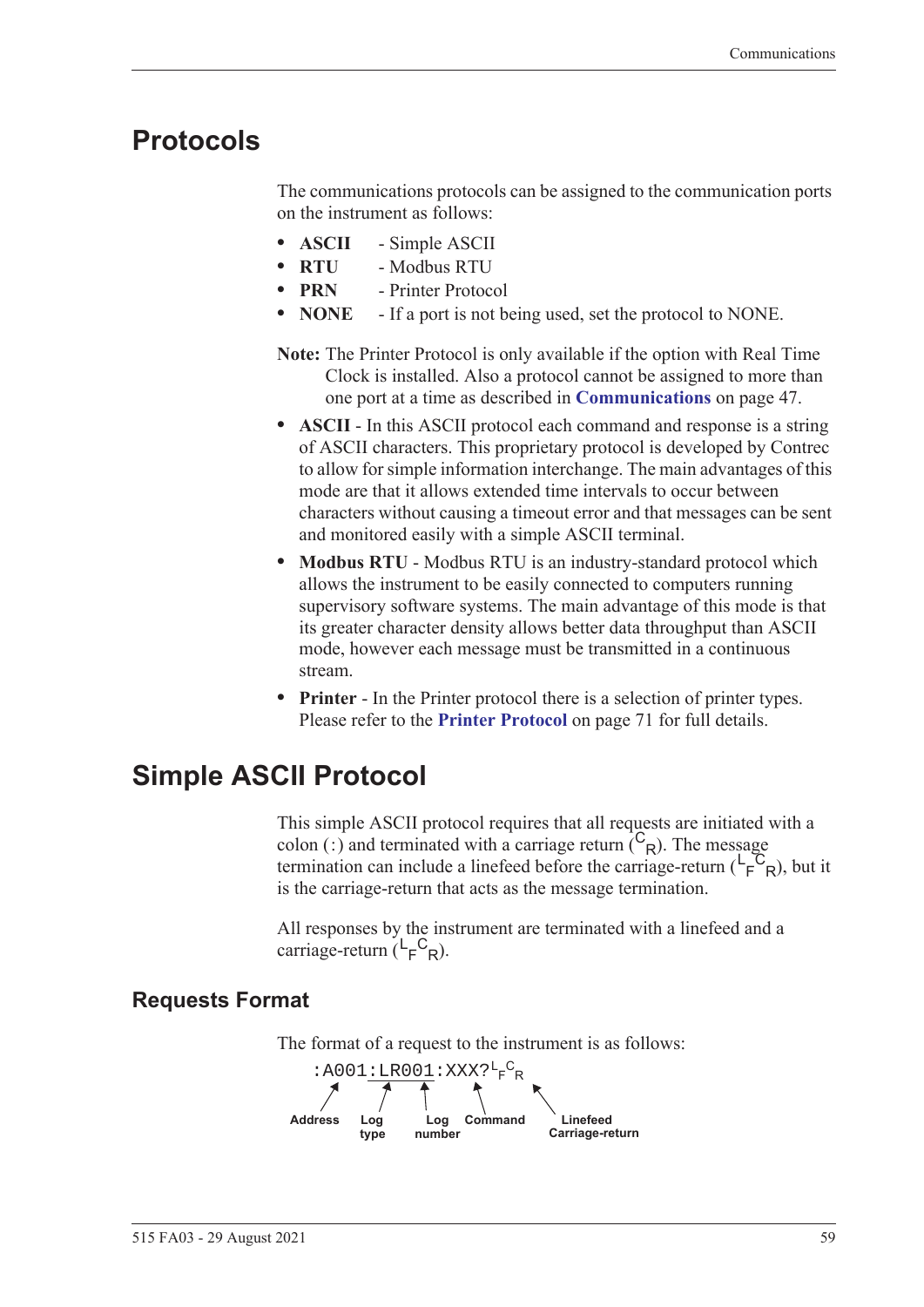Each request must include the address and command portions. The underlined section is an optional part of the request string.

#### **Address**

In multipoint communications, each instrument must have a unique address and it is essential in the request for identifying a particular instrument. However, it may be set to 000, for special broadcast commands.

For single-instrument communications, the address can also be set to 000 in the request.

Refer to **[Communications](#page-56-0)** on page 47 for setting the instrument address.

**Note:** The instrument always responds with its address in the header regardless of the type of request.

#### **Log Type and Number**

The log type and number enables a communicating device to retrieve data from the instrument. The data can be from timebased and/or event-based logs. Data can also be from the current process variables with the either accumulated or non-accumulated (resettable) totals.

All logged records of the process variables contain the accumulated totals.

The log request is optional. If the log request is not included, or the log number is set to 000, the instrument returns the current process variables. If the log request is included, the log number defines the specific log entry by counting backwards. The most recent log entry for a timebase is 001.

The "last edit" log records the process variables at the time of the last exit from the calibration edit mode. There is only one "last edit" log, therefore, if a number is included in the request, the instrument ignores the number and returns the data at the time of the last edit. Likewise, there is only one set of current process variables with "non-accumulated totals", therefore it also ignores any log number included in the request.

The types of logs applicable to this instrument are as follows:

| Log Type                                         |
|--------------------------------------------------|
| LH - hourly log                                  |
| LD - daily log                                   |
| LW - weekly log                                  |
| LM - monthly log                                 |
| $LY$ - yearly log                                |
| LE - last edit log                               |
| LN - current totals displayed as Non-accumulated |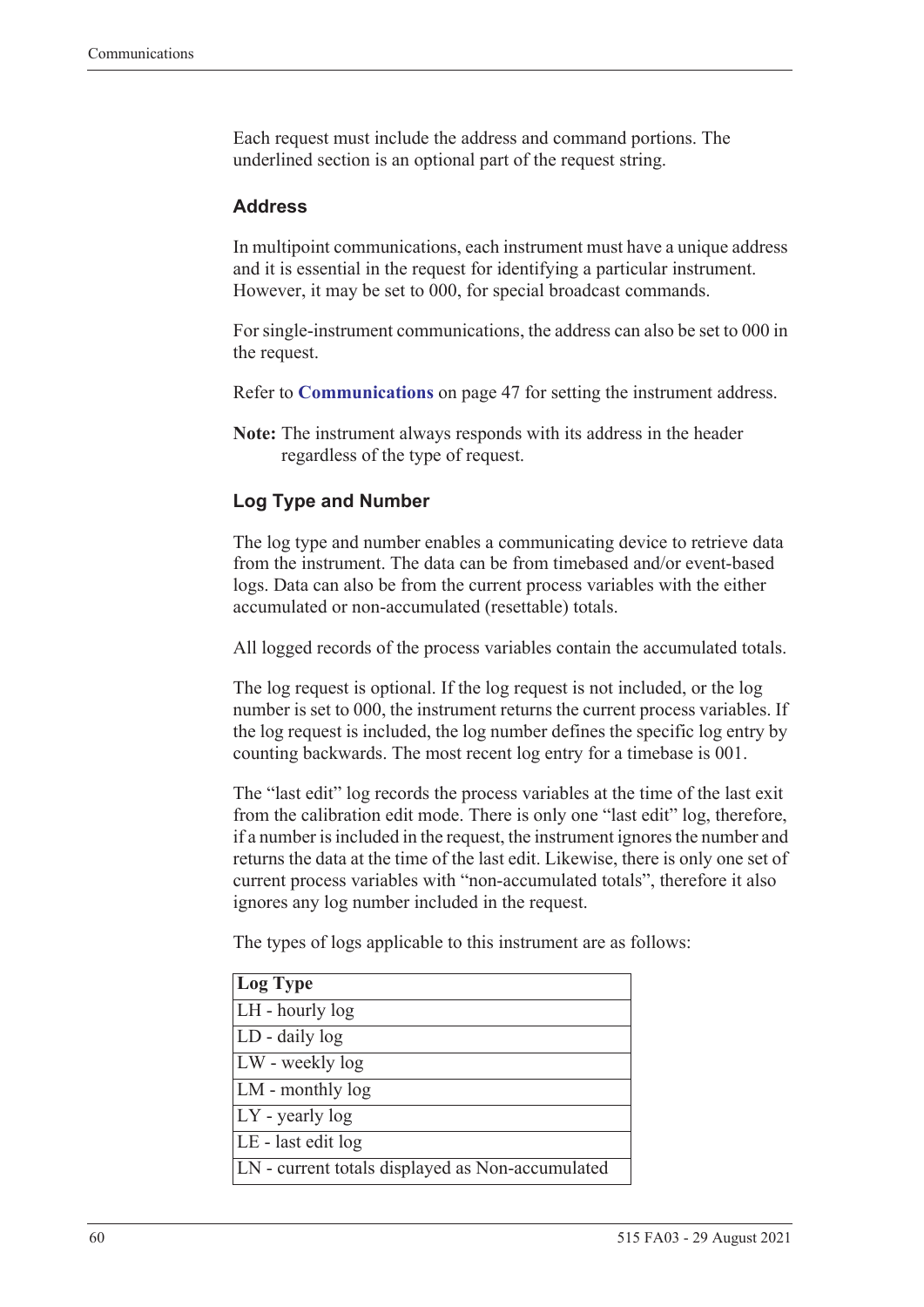The number of the log entry is the same as shown on the front panel of the instrument. For example, a request for LH003 would return the data for the log entry two hours prior to the most recent hourly log entry. If the current time is between 9:00 am and 10:00 am, the most recent hourly log LH001 was recorded at 9:00. Therefore, LH002 is for 8:00 and LH003 is for 7:00. After 10:00 am in this example, LH003 becomes the 8:00 log.

#### **Instrument Responses**

The instrument response time to any enquiry is not more than 300 ms. The responses from the instrument are in the following format:

```
HEADER<sup>L</sup>F<sup>C</sup>R
DATA<sup>L</sup>F<sup>C</sup>R
DATA<sup>L</sup>F<sup>C</sup>R
.
.
.
DATA<sup>L</sup>F<sup>C</sup>R
L_F^CR
```
The components of the response message are as follows:

#### **Header**

The format of the response header from the instrument is as follows:



The instrument **Exception Status** codes that the instrument returns for the ASCII protocol are the same as those described for the Modbus RTU protocol in **[Instrument Exception Status](#page-78-0)** on page 69.

#### **Data**

The format of the data variables from the instrument is as follows:

|                       |  |  |  |  |  | 89123.456 |  |  |  |  | MW h |  |  |  |  | E N E R G Y                                                                                                                                                        |  |  |
|-----------------------|--|--|--|--|--|-----------|--|--|--|--|------|--|--|--|--|--------------------------------------------------------------------------------------------------------------------------------------------------------------------|--|--|
|                       |  |  |  |  |  |           |  |  |  |  |      |  |  |  |  |                                                                                                                                                                    |  |  |
| Value (aligned right) |  |  |  |  |  |           |  |  |  |  |      |  |  |  |  | $\begin{bmatrix} \frac{8}{9} \\ \frac{8}{9} \end{bmatrix}$ Unit (aligned left) $\begin{bmatrix} 8 \\ \frac{8}{9} \\ \frac{8}{9} \end{bmatrix}$ Item (aligned left) |  |  |

**Note:** The decimal point in the Value is always at character position 8. Therefore whole numbers are aligned right at the decimal point, with trailing zeroes.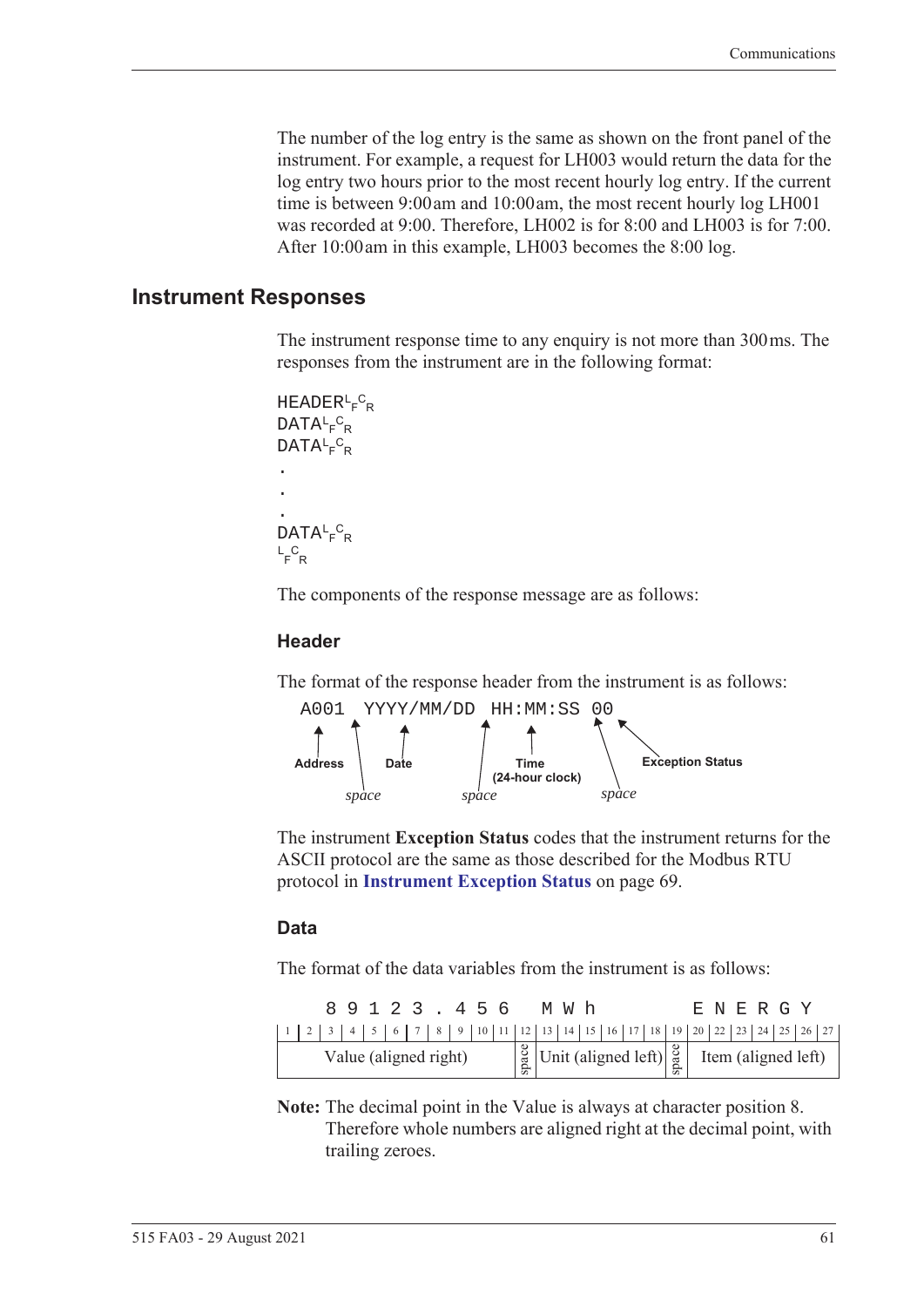#### **Variables Request**

The variables request asks the instrument to return the value of one or more requested variables. All totals are transmitted as accumulated totals.

|                  | <b>Command</b> Description                                                                                                                      |
|------------------|-------------------------------------------------------------------------------------------------------------------------------------------------|
| :RVA?            | Return all variables                                                                                                                            |
| :RVD?            | Return the default Total and Rate                                                                                                               |
| $:RV0?$<br>:RV9? | Return the specific variable. The numbers relate to the<br>position in the variables menu. For example, V0 is Energy,<br>V1 is Power and so on. |

#### **Variables Request and Response Example**

The following request is for the only instrument that is connected to the communication port to return the values of all main menu variables.

:  $A 0 0 1 : R V A ? \frac{C}{F} C_R$ 

The following is an example of a hypothetical instrument response. Refer to [on page 3](#page-12-0) for the list of variables that would be returned for this application.

|             |  |  |  |  |          |  |                  |  |       | $A\ 0\ 0\ 1\quad 2\ 0\ 0\ 2\ / \ 0\ 3\ / \ 1\ 4\quad 1\ 8:2\ 5:0\ 0\quad 0\ 0\ _{F}\ ^{c}{}_{R}$ |  |      |  |               |                                              |                                   |  |
|-------------|--|--|--|--|----------|--|------------------|--|-------|--------------------------------------------------------------------------------------------------|--|------|--|---------------|----------------------------------------------|-----------------------------------|--|
|             |  |  |  |  |          |  | 6.116 MWh        |  |       |                                                                                                  |  |      |  |               | ENERGY 'F <sup>c</sup> r                     |                                   |  |
|             |  |  |  |  |          |  | 16.573 MW        |  |       |                                                                                                  |  |      |  |               | POWER                                        | $L_{F}$ $C_{R}$                   |  |
|             |  |  |  |  |          |  | 1320.530 m 3     |  |       |                                                                                                  |  |      |  |               | VOLUME <sup>L<sub>E</sub>C<sub>R</sub></sup> |                                   |  |
|             |  |  |  |  |          |  |                  |  |       | 58.300 m 3/M                                                                                     |  |      |  |               | $V - F L O W \leftarrow c_R$                 |                                   |  |
|             |  |  |  |  | 7627.117 |  | КG               |  |       |                                                                                                  |  |      |  | MASS          |                                              | $L_F$ $C_R$                       |  |
|             |  |  |  |  | 344.460  |  |                  |  |       | K G / M                                                                                          |  |      |  |               | M – F L O W                                  | $L$ <sub>F</sub> $C$ <sub>R</sub> |  |
|             |  |  |  |  | 230.000  |  |                  |  | DEG C |                                                                                                  |  | TEMP |  |               |                                              | $L_F$ $C_R$                       |  |
|             |  |  |  |  | 1.260    |  | МРА              |  |       |                                                                                                  |  |      |  | PRESS         |                                              | $L_{F}$ $C_{R}$                   |  |
|             |  |  |  |  |          |  | $0.174$ m $3/KG$ |  |       |                                                                                                  |  |      |  | $S P - V O L$ |                                              | $L_{F}$ $C_{R}$                   |  |
|             |  |  |  |  |          |  |                  |  |       | 2886.760 KJ/KG SP-ENT FR                                                                         |  |      |  |               |                                              |                                   |  |
| $L_F$ $C_R$ |  |  |  |  |          |  |                  |  |       |                                                                                                  |  |      |  |               |                                              |                                   |  |

The following message to an instrument, requests the current values for the default rate and total:

: A 0 0 1 : R V D ?  $L_F$   $C_R$ 

The instrument response would be similar to the following:

A001 2002/03/14 18:25:00  $F$   $\circ$ <sub>R</sub>  $126.455 m3$ <sup>F</sup> <sup>C</sup> R  $20.437$  m  $3/M$  $F$   $\circ$ <sub>R</sub> L <sup>F</sup> <sup>C</sup> R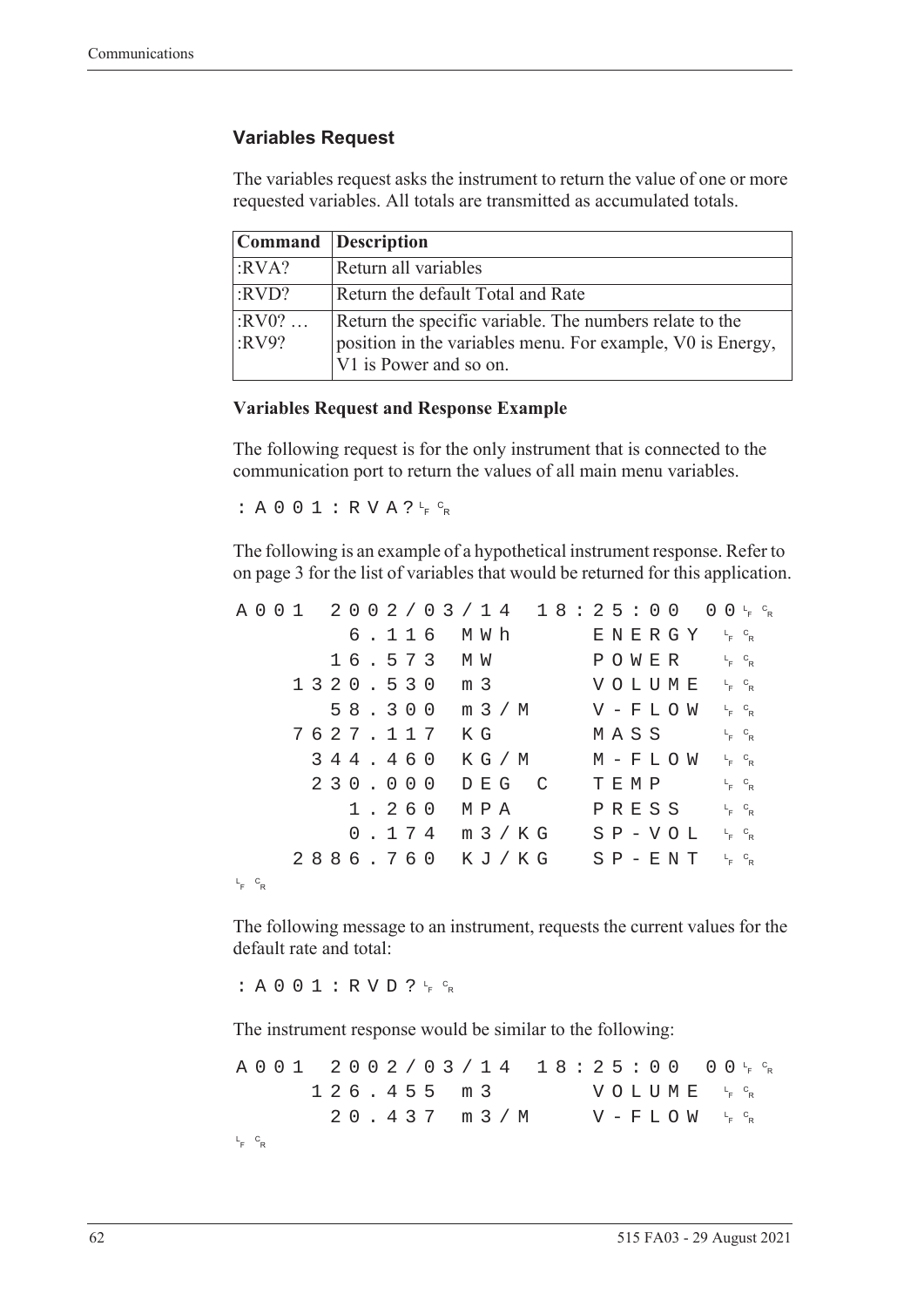### **Log Request**

The log request asks the instrument how many logs it stores in the particular timebase. These are the values described in **[Time Settings and Data](#page-57-0)  Logging** [on page 48](#page-57-0).

|       | Command Description                                      |
|-------|----------------------------------------------------------|
| :RLH? | Return the number of hourly logs                         |
| :RLD? | Return the number of daily logs                          |
| :RLW? | Return the number of weekly logs                         |
| :RLM? | Return the number of monthly logs                        |
| :RLY? | Return the number of yearly logs                         |
| :RLR? | Return the number of log records (non-timebased logging) |

#### **Log Response Example**

The following message asks the instrument with address 001 to return the number of logs that the instrument stores:

 $: A 0 0 1 : R L R ? \nmid R$ 

The instrument response would be similar to the following:

A001 2002/03/14 18:25:00  $F$   $\circ$ R  $24r$ <sub>F</sub>  $c_R$ L <sup>F</sup> <sup>C</sup> R

#### **Clear Data Request**

The clear data request asks the instrument to clear the data in the selected registers.

| Command Description |                                                 |
|---------------------|-------------------------------------------------|
| :RCN?               | Clear the non-accumulated (resettable) totals   |
| $ $ :RCA?           | Clear the accumulated totals                    |
| :RCL?               | Clear the logs except for the "last edited" log |

#### **Clear Data Request Example**

The following message asks the instrument with address 001 to clear the logged data that the instrument stores:

: A 0 0 1 : R C L ?  $L_F$   $c_R$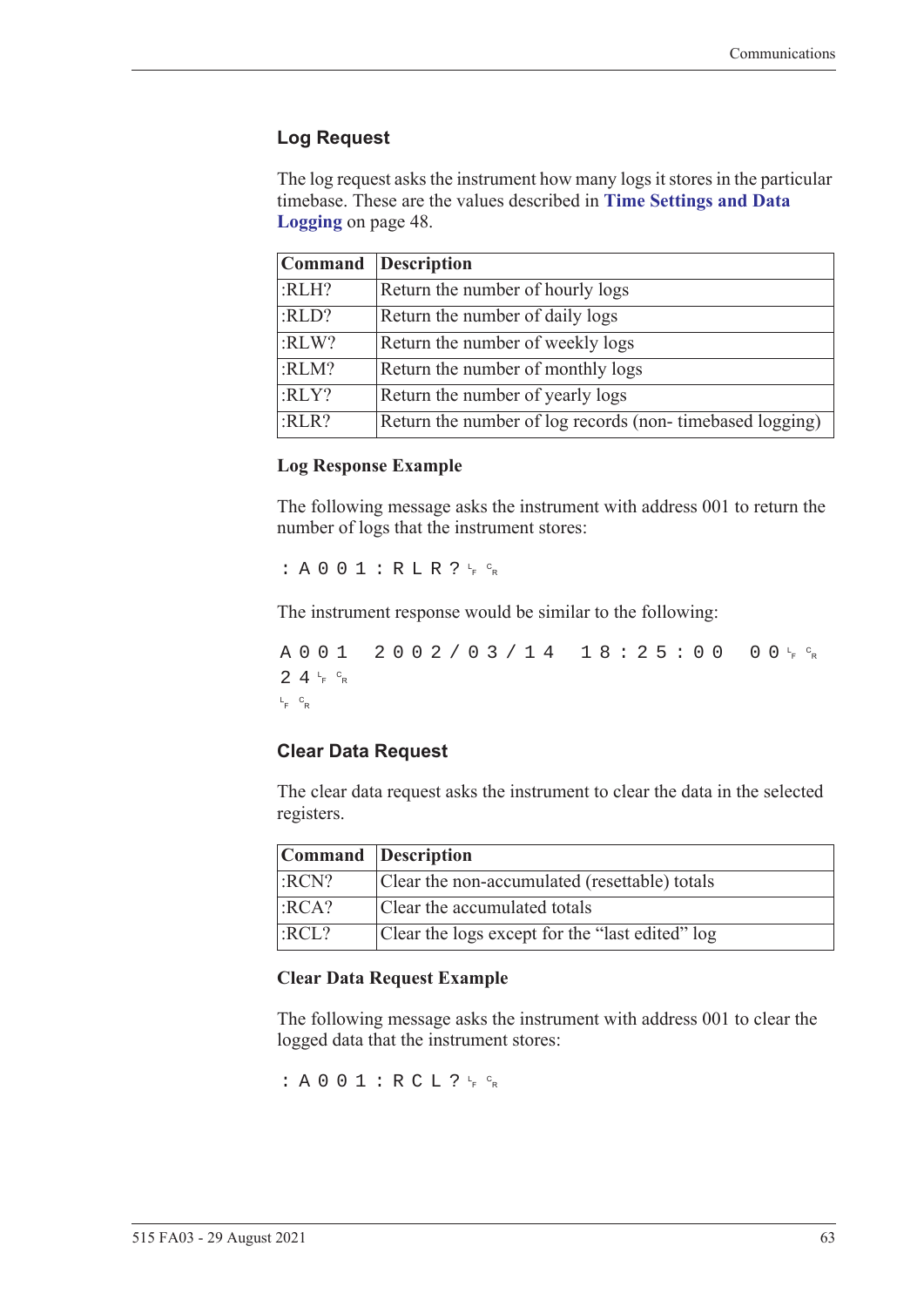The instrument response would be similar to the following:

A001 2002/03/14 18:25:00  $F$   $\circ$ <sub>R</sub> L <sup>F</sup> <sup>C</sup> R

### **Instrument Information Request**

The Instrument Information request asks the instrument to return the general information about the model and version codes. The instrument exception status is returned as a part of the header as it is with the header for all command responses.

|      | Command Description                                                                                                      |  |
|------|--------------------------------------------------------------------------------------------------------------------------|--|
| RIG? | Return the general information about the instrument such as                                                              |  |
|      | Model number, Application number, Version and Serial                                                                     |  |
|      | numbers etc. These items are returned as a block in the same<br>format as shown on the display in the "Model Info" menu. |  |

#### **Instrument Information Response Example**

The following message asks the instrument with address 001 to return the general information about the instrument:

: A 0 0 1 : R I G ?  $L_F$   $C_R$ 

The following is an example of a hypothetical instrument response:

A001 2002/03/14 18:25:00 <sup>F</sup> <sup>C</sup> R  $515$   $MODEL$   $-11-F-F_{R}^{c}$  $S$  C O  $1$  I N P U T F - T P - - <sup>L</sup><sub>F</sub> <sup>C</sup>R  $S$  C O  $1$  V E R S O  $1$  O  $1$  J  $1$  , O  $0$   $1$   $1$   $1$   $6$   $8$ CUSTOM VERS 000001<sup>t</sup>F<sup>c</sup>r  $\texttt{UNIT}$  S/N 123456<sup>L</sup>F <sup>C</sup>R L <sup>F</sup> <sup>C</sup> R 1 2 3 4 5 6 7 8 9 10 11 12 13 14 15 16 17 18 19 20 21 22 23 24 25 26 27 28 29

### **Corrupted or Invalid Requests**

If the instrument receives a corrupted or incomplete request, there is no response. The instrument discards any partial request and waits for the next enquiry.

If the instrument receives a request message in the correct format, but for a non-existent option, it returns only the message header. For example, if the instrument received the following request variables message :A001:RVT? it will return only the header because there is no T option for the 'Variables Request' message.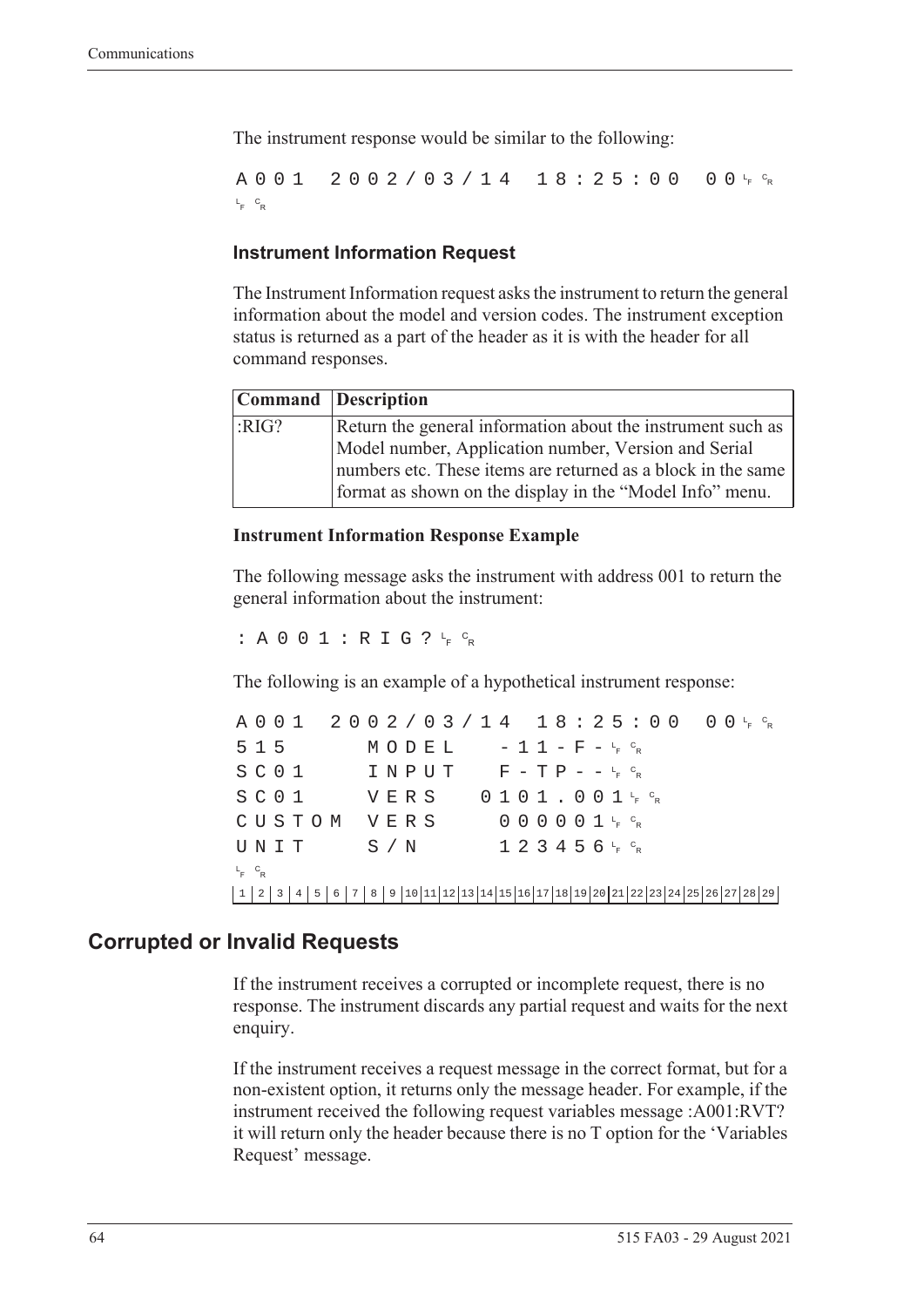# **Modbus RTU Protocol**

<span id="page-74-0"></span>Modbus RTU (remote terminal unit) is an industry standard protocol that allows the instrument to be easily interfaced to other communication devices.

The instrument implements the Modbus protocol as detailed in the *Modicon Modbus Protocol Reference Guide* PI-MBUS-300 Rev J (June 1996).

### **Message Format**

In RTU mode, messages start with a silent interval of at least 3.5 character times. The first field transmitted is the device address. Following the last transmitted character, a similar interval of at least 3.5 character times marks the end of the message. A new message can begin after this interval. The entire message frame must be transmitted as a continuous stream. A typical message frame is shown below:

| <b>Address</b> | <b>Function</b> | Data    | <b>CRC</b> Check |
|----------------|-----------------|---------|------------------|
| $ 1$ byte      | 1 byte          | n bytes | 2 bytes          |

Except for broadcast messages, when a master device sends a query to a slave device, it expects a normal response. One of four possible events can occur from the master's query:

- **•** If the slave device receives the query without a communication error, and can handle the query normally, it returns a normal response.
- **•** If the slave does not receive the query due to a communication error, no response is returned. The master program has to process a timeout condition for the query.
- **•** If the slave receives the query, but detects a communications error (parity or CRC), no response is returned. The master program has to process a timeout condition for the query.
- **•** If the slave receives the query without a communication error, but cannot handle it (for example, if the request is to read a nonexistent register), the slave will return an exception response informing the master of the nature of the error.

### **Instrument Address**

The address of the instrument is programmable in the range from 1 to 247. Some addresses are reserved according to PI-MBUS-300 and have a special meaning:

- 0 = Broadcast, no response required from slave devices
- **•** 248 to 255 Reserved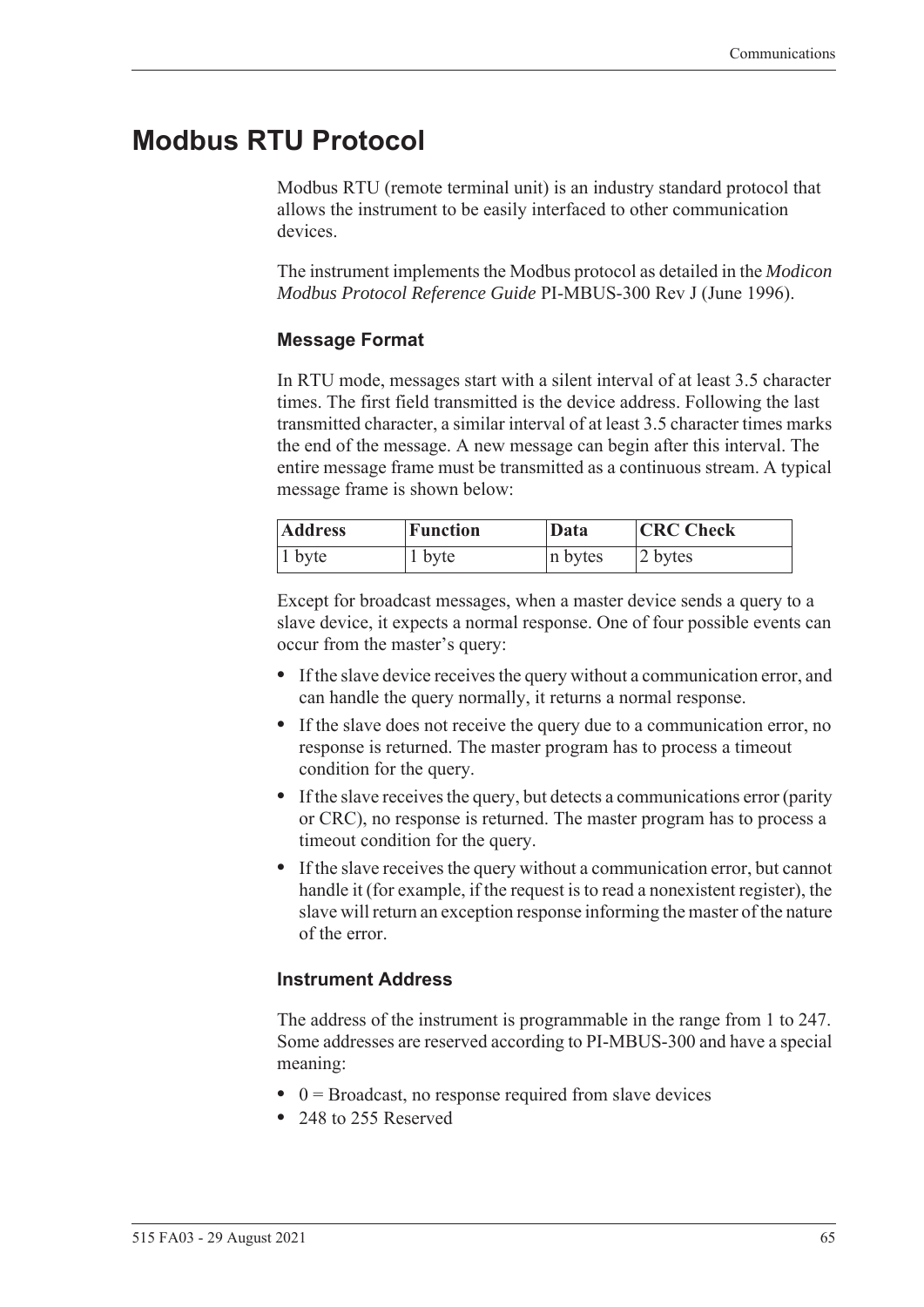### **Function Codes**

| Code            | <b>Name</b>           | <b>Description</b>                                                    |
|-----------------|-----------------------|-----------------------------------------------------------------------|
| 03              | Read data register(s) | Obtain the content of one or more 2-byte<br>data registers.           |
| 06              | Preset data register  | Preset one 2-byte data register.                                      |
| $\overline{07}$ | Read status register  | Obtain the content of 1-byte status register.                         |
| 16              |                       | $ $ Preset data register(s) Preset one or more 2-byte data registers. |

The instrument accepts the following function codes:

### **Exception Response**

The instrument forms an exception response by adding 80H to the function code and using an exception code as the 1-byte data field in the returned frame. Implemented exception codes are as follows:

| Code | Name                 | <b>Description</b>                                                                                                                                   |
|------|----------------------|------------------------------------------------------------------------------------------------------------------------------------------------------|
| 01   | Illegal function     | The function code is not a legal action for<br>the slave.                                                                                            |
| 02   | Illegal data address | The data address is not a legal address for<br>the slave.                                                                                            |
| 03   | Illegal data value   | The data value is not a legal value for the<br>slave.                                                                                                |
| 05   | Acknowledge          | The slave has accepted the request and is<br>processing it, but a long duration of time<br>will be required to do so.                                |
| 06   | Slave device busy    | The slave is engaged in processing a long<br>duration program command. The master<br>should re-transmit the message later when<br>the slave is free. |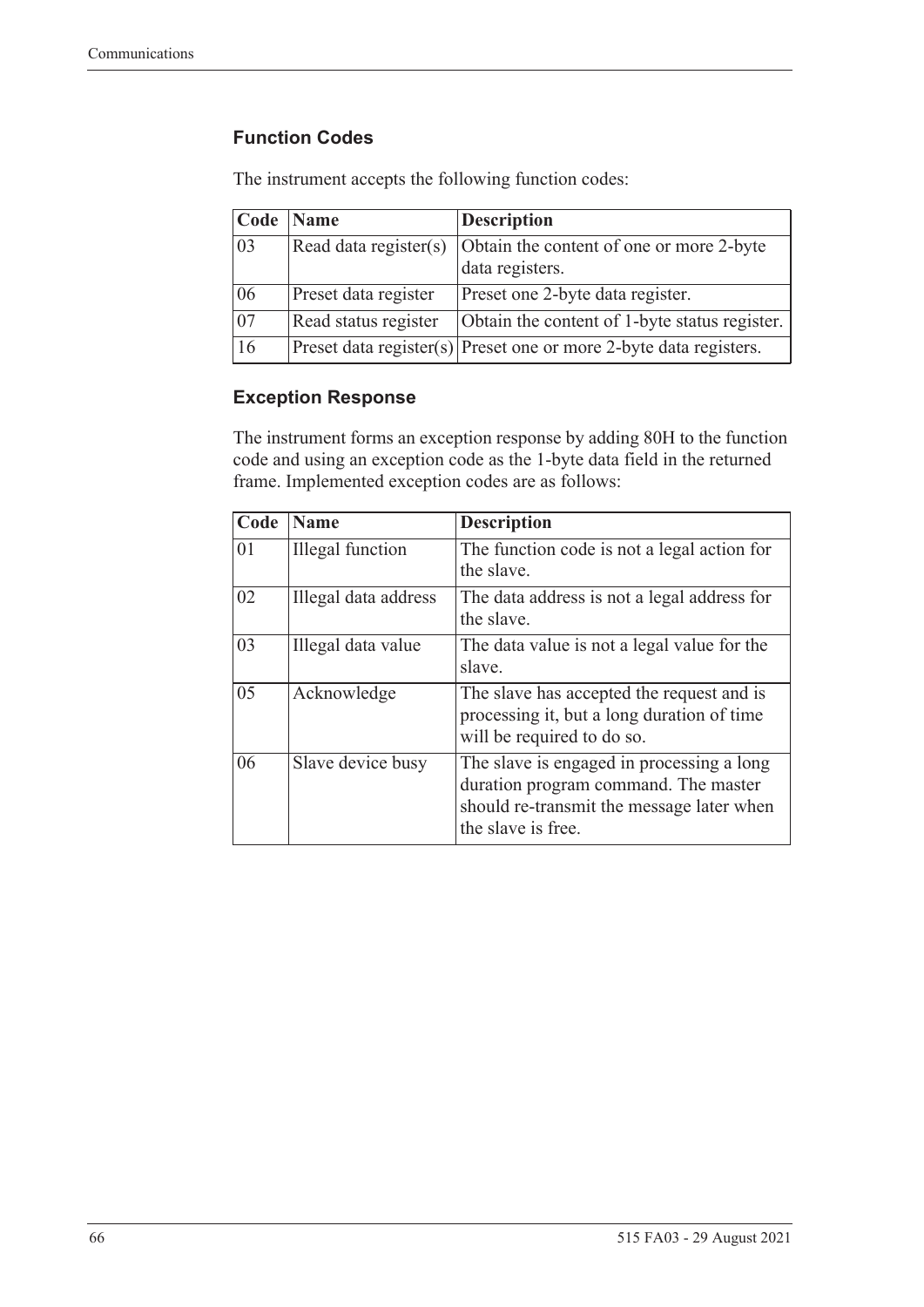# **List of Data Registers**

The following tables describe the addresses and meaning of the data registers in the instrument. The registers are grouped in blocks that relate to a particular function of the instrument. The data values are expressed in the engineering units that were selected for the variables when the instrument settings were configured.

**Note:** Conventional numbering of registers often starts from 1, therefore be aware that "register 1" in this case has "address 0" and so on.

The data registers represent different data types as specified in the tables:

- I Integer, 2 bytes (Holding Register)
- L Long Integer, 4 bytes (2 registers)
- P Programmable Format, 4 bytes (2 registers)

The "Programmable Format" data type for 4-byte (2 registers) data values can be set as either Floating Point or Long Integer via the "Data Type" program item as described in **[Communications](#page-56-0)** on page 47.

The Floating Point variable is represented in IEEE-754 Floating Point 4-byte format and requires two 2-byte data registers:

| <b>IEEE-754</b> | <b>Modicon Registers</b>                       |
|-----------------|------------------------------------------------|
| 1st byte        | low byte (register $X$ )                       |
| 2nd byte        | $\left  \text{high byte (register X)} \right $ |
| 3rd byte        | low byte (register $X+1$ )                     |
| 4th byte        | high byte (register $X+1$ )                    |

This means that two data registers must be read or written to obtain, or preset, one data value.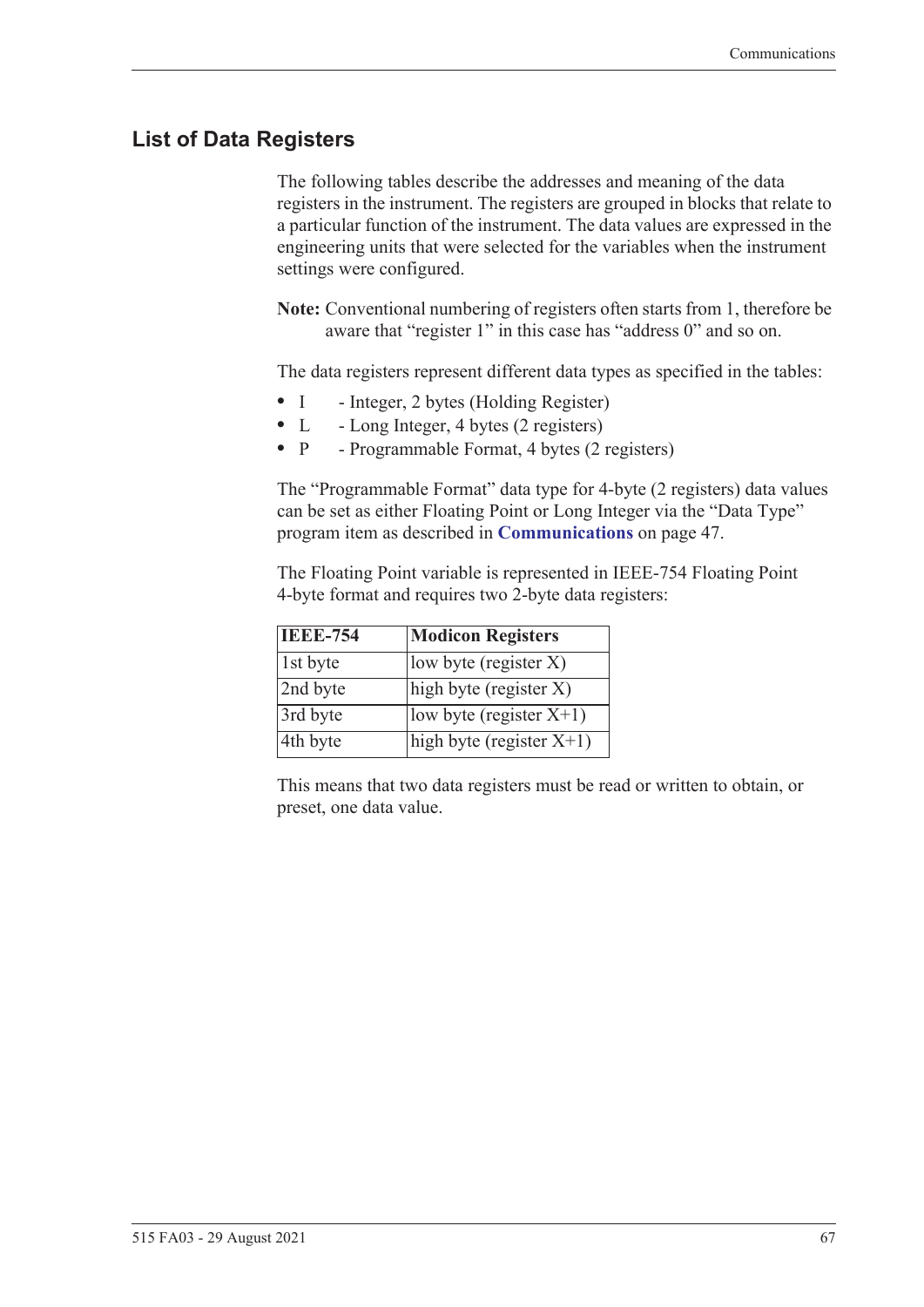### **Current and Logged Process Data**

This block of registers is available for the retrieval of current or logged process data with its matching time and date information.

Use the log type and log number to retrieve the logged information from the appropriate register. If a particular log number does not exist, or the instrument does not have the optional real-time clock, the time and date stamp and associated variables are set to zero.

| Register         | <b>Name</b>               | <b>Comments</b>                                                                                                                                                                                         | <b>Read Only or</b><br><b>Read/Write</b> | <b>Type</b>             |
|------------------|---------------------------|---------------------------------------------------------------------------------------------------------------------------------------------------------------------------------------------------------|------------------------------------------|-------------------------|
| $\overline{1}$   | Total 1                   |                                                                                                                                                                                                         | R                                        | P                       |
| $\overline{3}$   | Flowrate 1                |                                                                                                                                                                                                         | R                                        | P                       |
| $\overline{5}$   | Total <sub>2</sub>        |                                                                                                                                                                                                         | R                                        | P                       |
| $\overline{7}$   | Flowrate 2                |                                                                                                                                                                                                         | R                                        | P                       |
| $\boldsymbol{9}$ | <b>Resulting Total</b>    |                                                                                                                                                                                                         | R                                        | P                       |
| $\overline{11}$  | <b>Resulting Flowrate</b> | <b>Process Variables</b>                                                                                                                                                                                | R                                        | $\overline{P}$          |
| 13               |                           |                                                                                                                                                                                                         | $\overline{R}$                           | P                       |
| 15               |                           | By default totals are the Accumulated values. If<br>current Non-accumulated (resettable) totals are                                                                                                     | $\overline{R}$                           | $\overline{P}$          |
| $\overline{17}$  |                           | required, set register 37 to 06. All logged totals                                                                                                                                                      | $\overline{\mathsf{R}}$                  | $\overline{P}$          |
| $\overline{19}$  |                           | are the Accumulated values.                                                                                                                                                                             | R                                        | P                       |
| 21               |                           |                                                                                                                                                                                                         | $\overline{R}$                           | P                       |
| $\overline{23}$  |                           |                                                                                                                                                                                                         | R                                        | P                       |
| $\overline{25}$  |                           |                                                                                                                                                                                                         | R                                        | P                       |
| $\overline{27}$  |                           |                                                                                                                                                                                                         | R                                        | $\overline{\mathsf{P}}$ |
| 29               |                           |                                                                                                                                                                                                         | $\overline{R}$                           | P                       |
| $\overline{31}$  | Year                      |                                                                                                                                                                                                         | R/W                                      | L                       |
| $\overline{32}$  | Month                     | Current Date/Time or                                                                                                                                                                                    | $\overline{R/W}$                         | $\mathsf{I}$            |
| $\overline{33}$  | Date                      | Logged Date/Time Stamp                                                                                                                                                                                  | $\overline{R/W}$                         | $\overline{1}$          |
| $\overline{34}$  | Hour                      | (see register 38 Log Number).                                                                                                                                                                           | R/W                                      | $\overline{1}$          |
| $\overline{35}$  | Minute                    | Only current Date/Time can be edited                                                                                                                                                                    | $\overline{R/W}$                         | $\mathsf{I}$            |
| $\overline{36}$  | Second                    |                                                                                                                                                                                                         | $\overline{R}$                           | $\mathsf{I}$            |
| $\overline{37}$  | Log Type                  | 00 - hourly or log records<br>$01 -$ daily<br>02 - weekly<br>03 - monthly<br>04 - yearly<br>05 - last edit of calibration<br>06 - current totals are non-accumulated values,<br>register 38 is ignored. | R/W                                      | I                       |
| 38               | Log Number                | If set to 0, current variables and Date/Time are<br>retrieved                                                                                                                                           | R/W                                      | T                       |
| 39               | <b>Clear Data</b>         | 01 - clear logs<br>02 - clear accumulated totals<br>03 - clear non-accumulated totals                                                                                                                   | $\overline{W}$                           | T                       |
| 40               | Reserved                  |                                                                                                                                                                                                         |                                          |                         |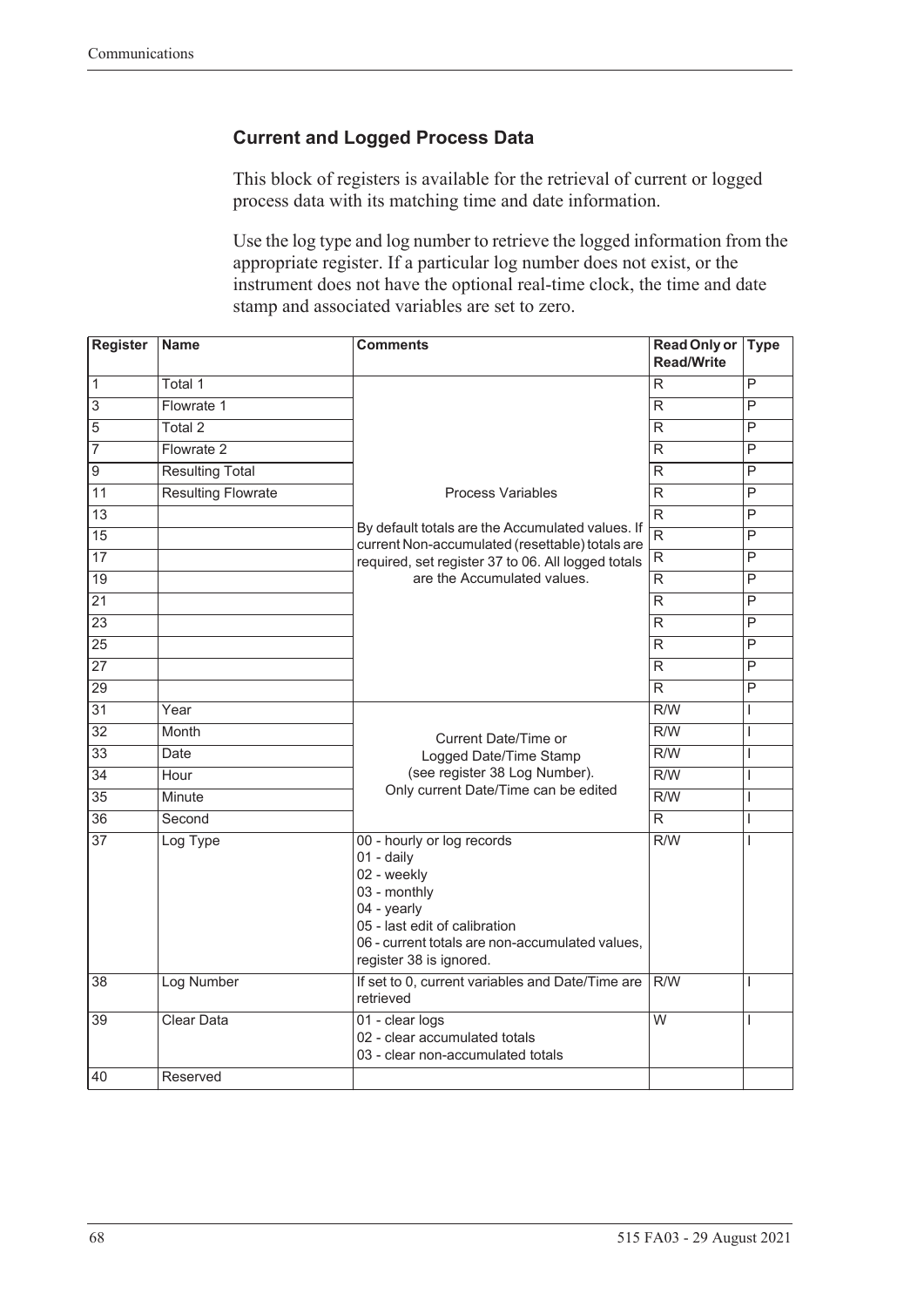### <span id="page-78-0"></span>**Instrument Exception Status**

This register is available to verify the status of the instrument.

| <b>Register</b> | <b>Name</b> | <b>Comments</b>                        | <b>Read Only or</b><br><b>Read/Write</b> | <b>Type</b> |
|-----------------|-------------|----------------------------------------|------------------------------------------|-------------|
| 41              | Exception   | $00 = no error$                        | R                                        |             |
|                 | Status      | $01$ = analog input 1 failure          |                                          |             |
|                 |             | 02 = analog input 2 failure            |                                          |             |
|                 |             | 03 = analog input 3 failure            |                                          |             |
|                 |             | $04$ = analog input 4 failure          |                                          |             |
|                 |             | 05 = invalid calibration parameter     |                                          |             |
|                 |             | 06 = invalid reference parameter       |                                          |             |
|                 |             | $07$ = invalid property                |                                          |             |
|                 |             | 08 to 09 reserved                      |                                          |             |
|                 |             | $10$ = process parameters out of range |                                          |             |
|                 |             | $11 =$ input is over limit             |                                          |             |
|                 |             | $12$ = flow error detected             |                                          |             |
|                 |             | $20 =$ system failure                  |                                          |             |
|                 |             | $21$ = power supply is low             |                                          |             |
|                 |             | $22$ = new or failed clock battery     |                                          |             |
|                 |             | 23 to 29 reserved                      |                                          |             |
|                 |             | $30 =$ alarm 1 active                  |                                          |             |
|                 |             | $31$ = alarm 2 active                  |                                          |             |
|                 |             | $32$ = alarm 3 active                  |                                          |             |
|                 |             | $33$ = alarm 4 active                  |                                          |             |

### **Instrument Control and I/O**

This block of registers is available in some applications to give access to monitor and/or control some of the instrument.

| <b>Register</b> | <b>Name</b>        | <b>Comments</b>                                                                                                                                          |                                                                                                                                  | <b>Read Only or</b><br><b>Read/Write</b> | <b>Type</b> |
|-----------------|--------------------|----------------------------------------------------------------------------------------------------------------------------------------------------------|----------------------------------------------------------------------------------------------------------------------------------|------------------------------------------|-------------|
| 42              | Reserved           |                                                                                                                                                          |                                                                                                                                  |                                          |             |
| 43              | Logic Inputs       |                                                                                                                                                          | 0 to 15 Binary representation of logic inputs                                                                                    | R                                        |             |
|                 |                    | $B0 = 0/1$ (LSB)<br>$B1 = 0/1$<br>$B2 = 0/1$<br>$B3 = 0/1$                                                                                               | input 1 activated/deactivated<br>input 2 activated/deactivated<br>input 3 activated/deactivated<br>input 4 activated/deactivated |                                          |             |
| 44              |                    | Operation Mode   Representation of operation mode<br>$0 =$ Idle/Local<br>$1 = Add$<br>$2 = Sub$                                                          | Idle state<br>Addition calculation used<br>Subtraction calculation used                                                          | R                                        |             |
| 45              | <b>Relay State</b> | 0 to 15 Binary representation of relay state.<br>$0 =$ open; $1 =$ closed.<br>$B0 =$ relay 1 (LSB)<br>$B1 =$ relay 2<br>$B2 =$ relay 3<br>$B3 =$ relay 4 |                                                                                                                                  | R                                        |             |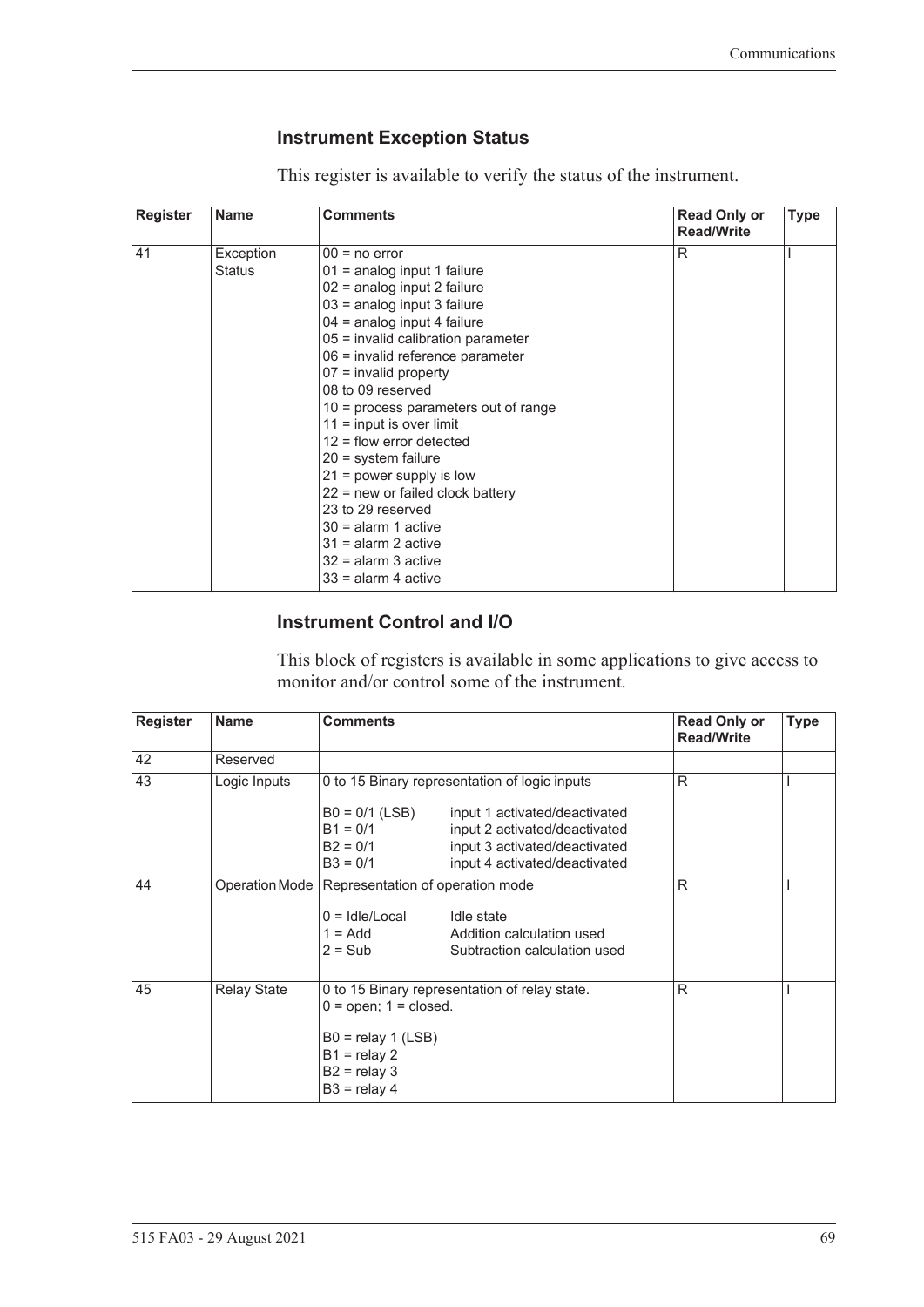| <b>Register</b> | <b>Name</b>                    | <b>Comments</b>                                                                                                                                                                                                                           | <b>Read Only or</b><br><b>Read/Write</b> | <b>Type</b> |
|-----------------|--------------------------------|-------------------------------------------------------------------------------------------------------------------------------------------------------------------------------------------------------------------------------------------|------------------------------------------|-------------|
| 46              | <b>Relay Control</b>           | 0 to 15 Binary representation of relay control.<br>$0 =$ open; $1 =$ close.<br>$B0 =$ relay 1 (LSB)<br>$B1 =$ relay 2<br>$B2 =$ relay 3<br>$B3 =$ relay 4                                                                                 | R/W                                      |             |
| 47              | <b>Relay Control</b><br>Source | 0 to 15 Binary representation of relay control source.<br>$0 =$ Local (controlled by instrument operation) $1 = RTU$<br>(controlled by Modbus register 46).<br>$B0 =$ relay 1 (LSB)<br>$B1 =$ relay 2<br>$B2 =$ relay 3<br>$B3 =$ relay 4 | R/W                                      |             |
| 48              | Reserved                       |                                                                                                                                                                                                                                           | R                                        | L           |
| 51 to 99        | Reserved                       |                                                                                                                                                                                                                                           | R/W                                      | P           |
| 101             | Analog Inp.1                   | Raw analog input data.                                                                                                                                                                                                                    | $\mathsf{R}$                             | P           |
| 103             | Analog Inp.2                   | 4-20mA inputs are read in Amperes.                                                                                                                                                                                                        | R                                        | P           |
| 105             | Analog Inp.3                   | 0-5V or 1-5V inputs are read in Volts<br>RTD inputs are read in degrees Kelvin.                                                                                                                                                           | R                                        | P           |
| 107             | Analog Inp.4                   | Unused inputs are configured as 4-20mA.                                                                                                                                                                                                   | R                                        | P           |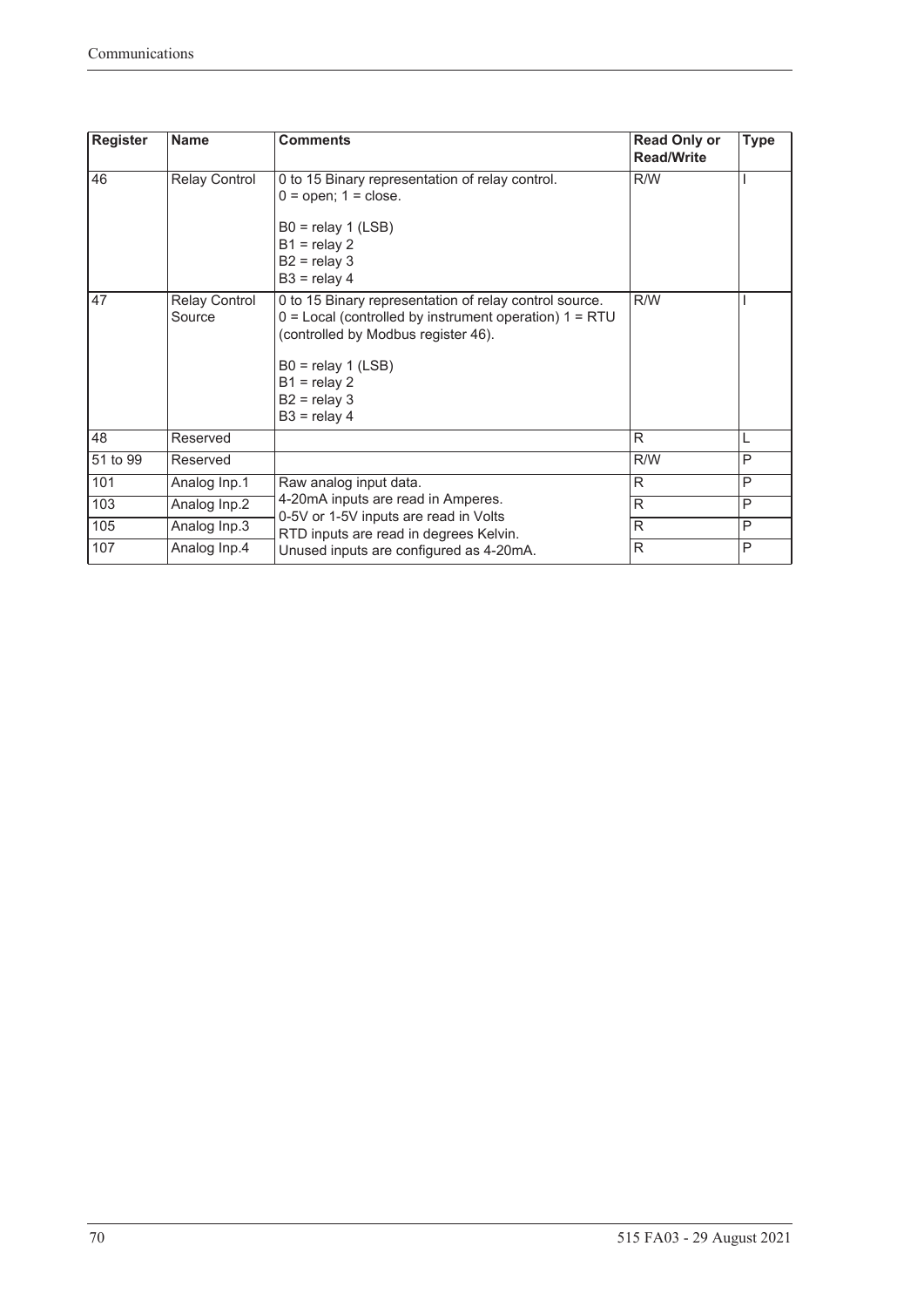# **Printer Protocol**

<span id="page-80-1"></span>A printer protocol is available in the 500 Series. It provides the ability to print out live data, individual logged data and to do some report-style printing of logged data. The method of printing these and the format of the printouts is described below.

**Note:** Printer output is only available if the Real Time Clock option is fitted.

The selection of Printer Protocol can be made for the Communications Protocol options for the COM-1 RS232 or COM-2 RS485 port. A list of log report types and printer types available at the end of the TM-LOG calibration menu.

### <span id="page-80-2"></span>**Report Types**

The list of report types is as follows:

- REP-01 Hourly Logs Report
- **•** REP-02 Daily Logs Report
- **•** REP-03 Weekly Logs Report
- **•** REP-04 Monthly Logs Report
- **•** REP-05 Yearly Logs Report
- REP-06 Previous Day Hourly Logs (0Hr 23Hr, minimum 48 hourly logs required)

The number of logs printed in each report is determined by the values programmed in the TM-LOG menu.

### <span id="page-80-3"></span>**Printer Types**

The list of available printers is as follows:

- PRN-01 Generic computer printer
- PRN-02 Generic roll printer (printing first line first)
- **•** PRN-03 Slip Printer TM295
- **•** PRN-04 Label (roll) printer Citizen CMP30L

#### <span id="page-80-0"></span>**Customizing a Printout**

A customized printout can be provided which can have up to 6 header lines and 6 footer lines. It is also possible to include or exclude each main menu item on the printout. If any customizing of the printout is required discuss this with the distributor.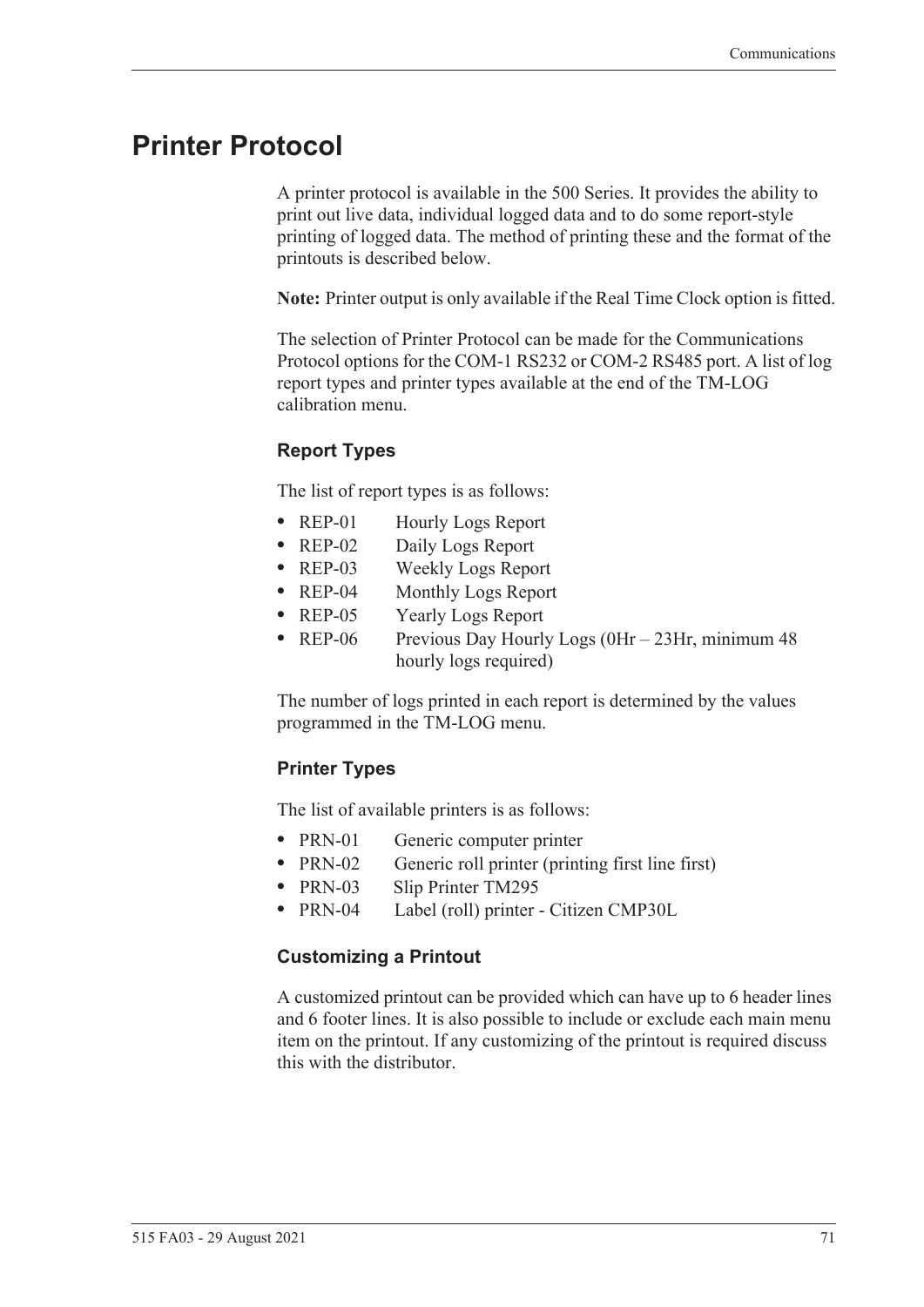# <span id="page-81-1"></span>**Types of Printouts**

### <span id="page-81-0"></span>**Live Data**

The RESET key, when in main menu, is shared as the PRINT key if the printer protocol has been selected. A printout will be initiated whenever this key is pressed. If printing is not required, do not select printer protocol.

The format of this printout will be:

*Custom Header Lines*

*Current Docket No.* 

*Instrument Serial No. & Tag*

| Current Date & Time & Status     |              |                      |                                                                                   |
|----------------------------------|--------------|----------------------|-----------------------------------------------------------------------------------|
| Total Variable<br>Total Variable | unit<br>unit | value<br>value (acc) | $\langle$ Resettable total first $\rangle$<br>$\leq$ Accumulated total second $>$ |
| Variable                         | unit         | value                |                                                                                   |
| Variable                         | unit         | value                |                                                                                   |
| etc.                             |              |                      |                                                                                   |
| <b>Custom Footer Lines</b>       |              |                      |                                                                                   |
|                                  |              |                      | $\leq$ separation line $>$                                                        |

(Note that blank header and footer lines are not printed).

### **Docket Number**

The docket number that appears on the live data printout indicates the print number. This number is cleared when the Accumulated totals are reset. If the Reset Mode is set for Delayed, where a print can be generated without resetting the non-accumulated totals, an additional number in brackets will be shown that indicates the number of prints since the last reset. i.e.

*DOCKET No. 000256 (000036)*

#### **Instrument Serial Number and Unit Tag**

The instrument serial number and unit tag is the same as the information shown in the Model Info menu. For more details refer to **[Model](#page-37-0)  [Information](#page-37-0)** on page 28.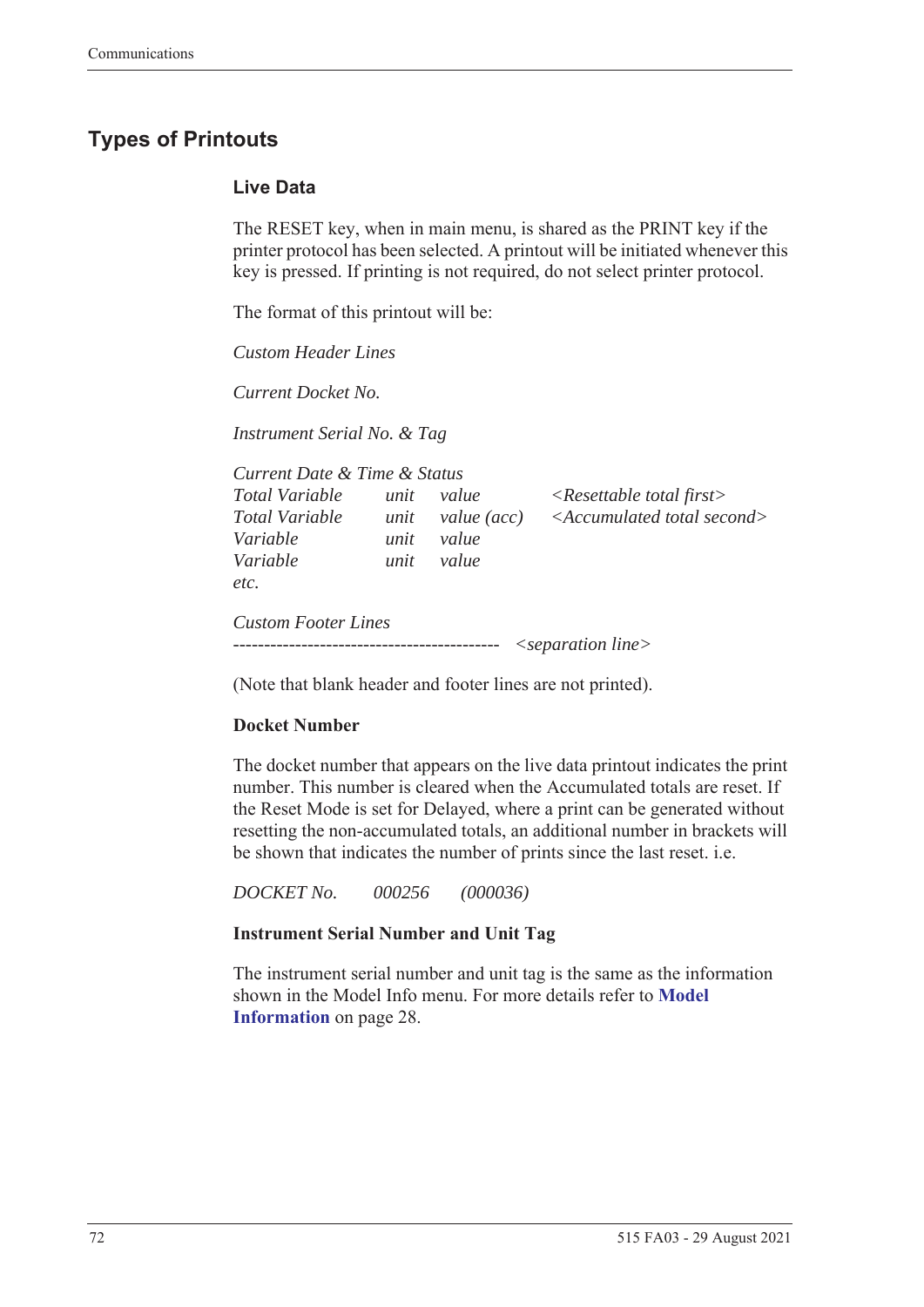### <span id="page-82-0"></span>**Individual Log Data**

When in the Log Menu and while holding the DISPLAY key to view the data of the log of interest the RESET key can be pressed to initiate a printout of that log entry. The printout will have the time and date stamp corresponding to when the log was taken. After the print has been initiated there will be the opportunity to scroll to view another log entry and print again.

Since in each log entry all totals are stored as the Accumulated value, the printout will not have any resettable totals. The format of the printout with this exception is the same as the LIVE DATA printout:

*Custom Header Lines*

*Instrument Serial No. & Tag*

*Log Date & Time & Status Variable unit value <example: total as Accum only> Variable unit value etc.*

*Custom Footer Lines -------------------------------------------- <separation line>*

### <span id="page-82-1"></span>**Log Report Printing**

As there is the likelihood that the reports can be of a considerable length it is strongly recommended that only the 80 Column printer with Z fold (tractor feed) paper be used. This is just as much for the memory storage of printer as it is for the reliable paper supply.

There is a HOLD.SET REPORT PRINT prompt under the main menu with the ability to print the pre-selected type of report. Pressing and holding the SET key for two seconds will initiate the printout. Any of the Log Reports will have the following format:

*Custom Header Lines*

*Title of Report*  $\langle$  *internally set, indicates report type>* 

*Current Date & Time Instrument Serial No. & Tag*

*-------------------------------------------- <separation line>*

*Log No. Date & Time & Status Variable unit value <example: total as Accum only> Variable unit value etc.*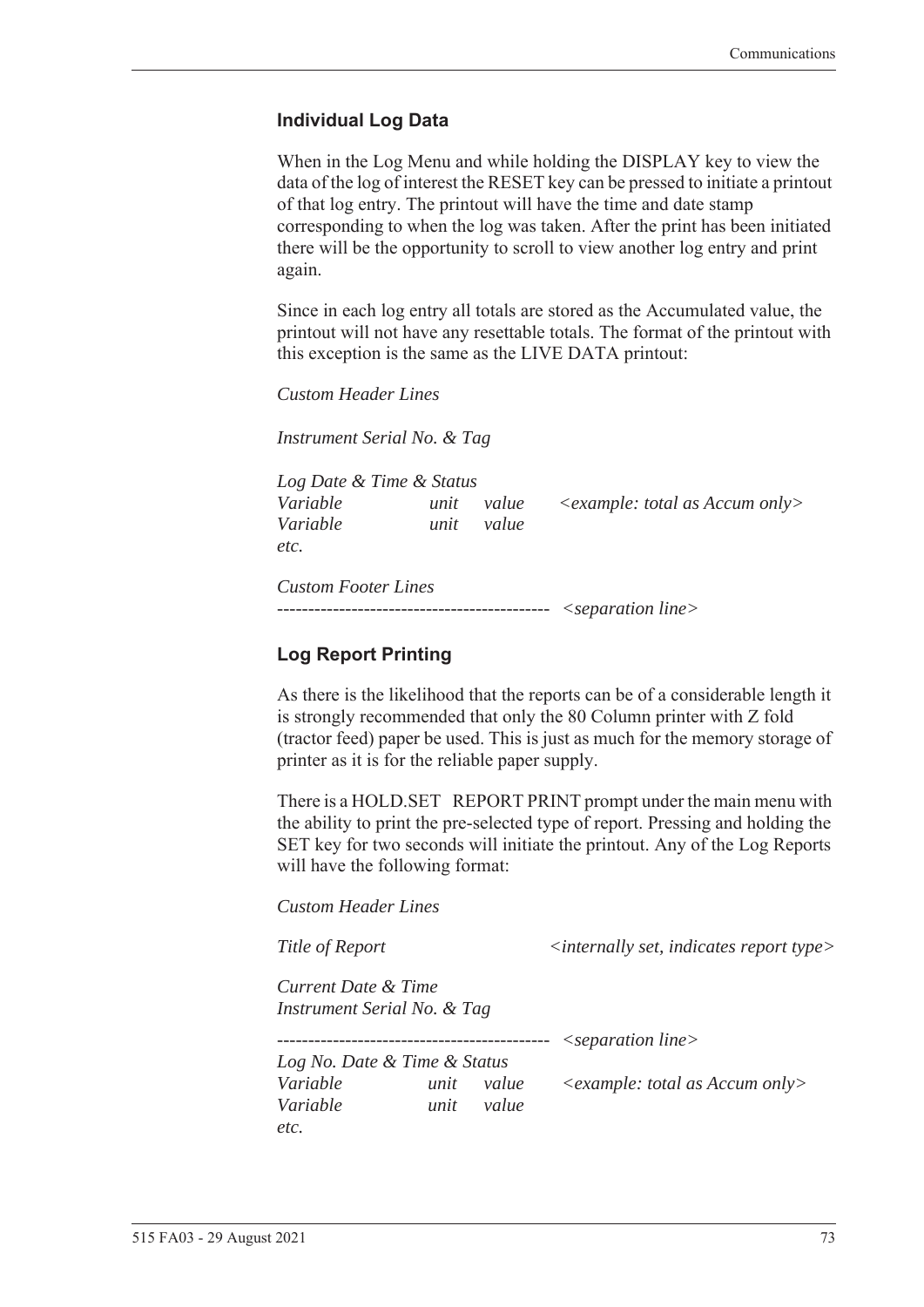|                              |      |       | $\leq$ separation line $>$              |
|------------------------------|------|-------|-----------------------------------------|
| Log No. Date & Time & Status |      |       |                                         |
| Variable                     | unit | value | $\leq$ example: total as Accum only $>$ |
| Variable                     | unit | value |                                         |
| etc.                         |      |       |                                         |
|                              |      |       | $\leq$ separation line $>$              |
| Log No. Date & Time & Status |      |       |                                         |
| Variable                     | unit | value | $\leq$ example: total as Accum only>    |
| Variable                     | unit | value |                                         |
| etc.                         |      |       |                                         |
| <b>Custom Footer Lines</b>   |      |       |                                         |

```
-------------------------------------------- <separation line>
```
Reports will print in the historical order, and for those logs that have no data (e.g. unit was powered off at the time) the print will show "Data not available", i.e.

| Log No. Date & Time & Status |      |           |                                                  |
|------------------------------|------|-----------|--------------------------------------------------|
| Variable                     | unit | value     | $\langle$ example: total as Accum only $\rangle$ |
| Variable                     | unit | value     |                                                  |
| etc.                         |      |           |                                                  |
|                              |      |           | $\leq$ separation line $>$                       |
| Log No. Data Not Available   |      |           |                                                  |
|                              |      | --------- | $\leq$ separation line $>$                       |
| Log No. Date & Time & Status |      |           |                                                  |
| Variable                     | unit | value     | $\leq$ example: total as Accum only $>$          |
| Variable                     | unit | value     |                                                  |
| etc.                         |      |           |                                                  |

If the unit is programmed for 0 logs for a particular time base then the report for that time base will only consist of the header and ID information and a "Data Not Available" message. Likewise for the 0Hr to 23Hr report to print the complete report there must be a minimum of 48 hourly logs programmed otherwise "Data Not Available" will be printed for the missing logs.

*Custom Header Lines*

*Title of Report*

*Current Date & Time Instrument Serial No. & Tag*

*Data Not Available*

*Custom Footer Lines* 

*-------------------------------------------- <separation line>*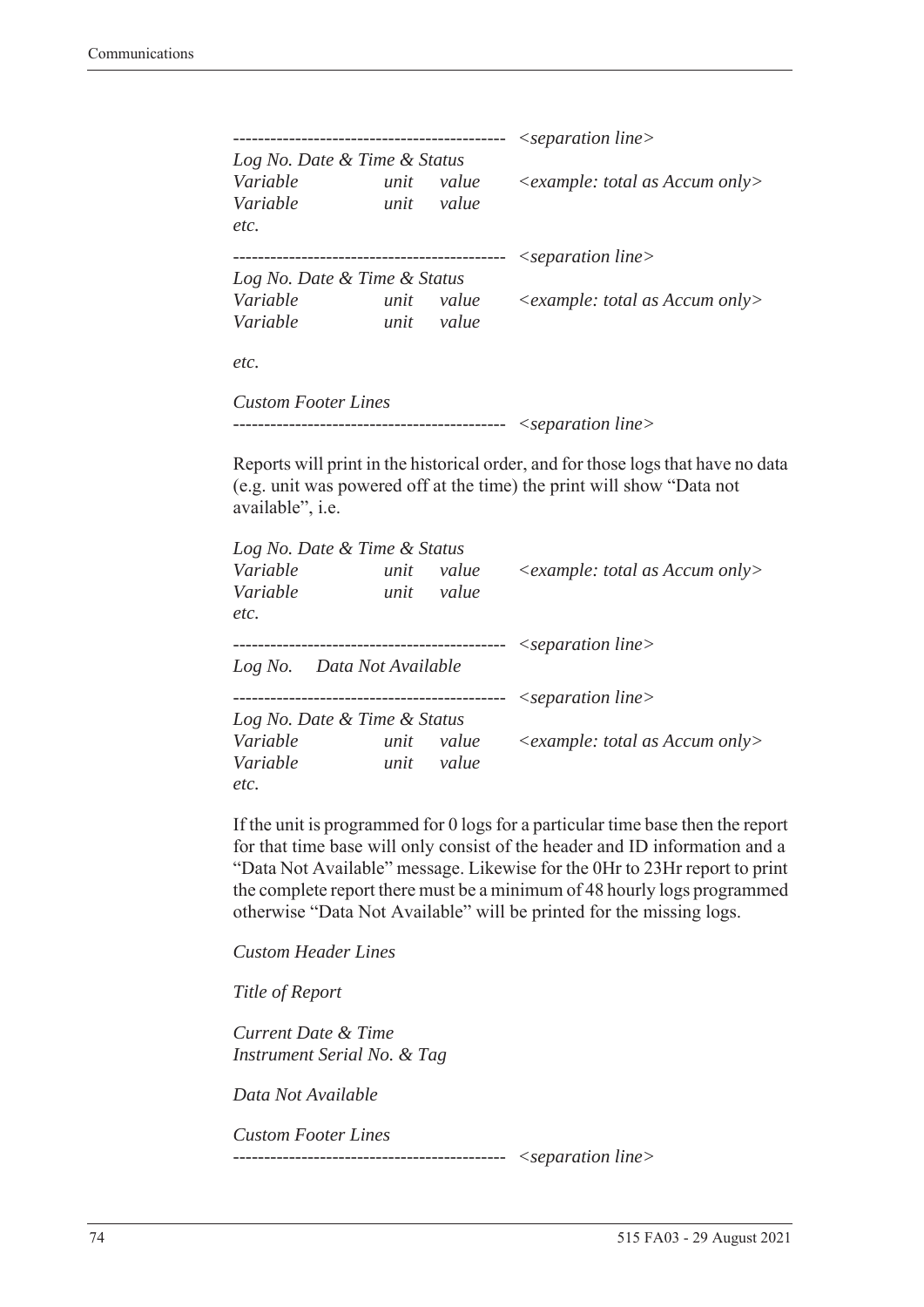### <span id="page-84-0"></span>**Printer Data Control**

Some printers have limited data buffers and are therefore unable to collect all the print data being transmitted. The 500 Series has the capability of software handshaking. The Xon/Xoff characters can be used by any of the printer types to control the flow of data to ensure that data is not lost.

Some printers will also transmit an Xoff character in response to other events such as printer being off-line, print head not engaged or power being removed. The specific behaviour of the printer being used should be noted.

### <span id="page-84-1"></span>**Error Messages**

There are two printer error messages that can be displayed.

#### **PAPER OUT**

This message is related to the Printer Type PRN-03 TM295 Slip printer. It is standard procedure with this printer to check for paper status before printing. If a print is attempted but there is no paper the PAPER OUT message will be scrolled. The instrument will continue to poll the printer for paper and if paper is detected before a communications timeout expires the print will commence.

#### **COMMS TIMEOUT**

This message is relevant for all printer types and will be activated for the following conditions.

1. If the flow of data is stopped due to software or hardware handshaking and is not allowed to resume before the communications timeout.

2. If Printer Type is PRN-03 Slip printer and a paper status is requested but no response is received within the timeout period.

3. Paper Out has been detected for Printer Type PRN-03 but no paper is inserted within the timeout period.

When a communications timeout error has been activated the message COMMS TIMEOUT will be scrolled once, the request to print will be cleared and the instrument will return to its normal mode.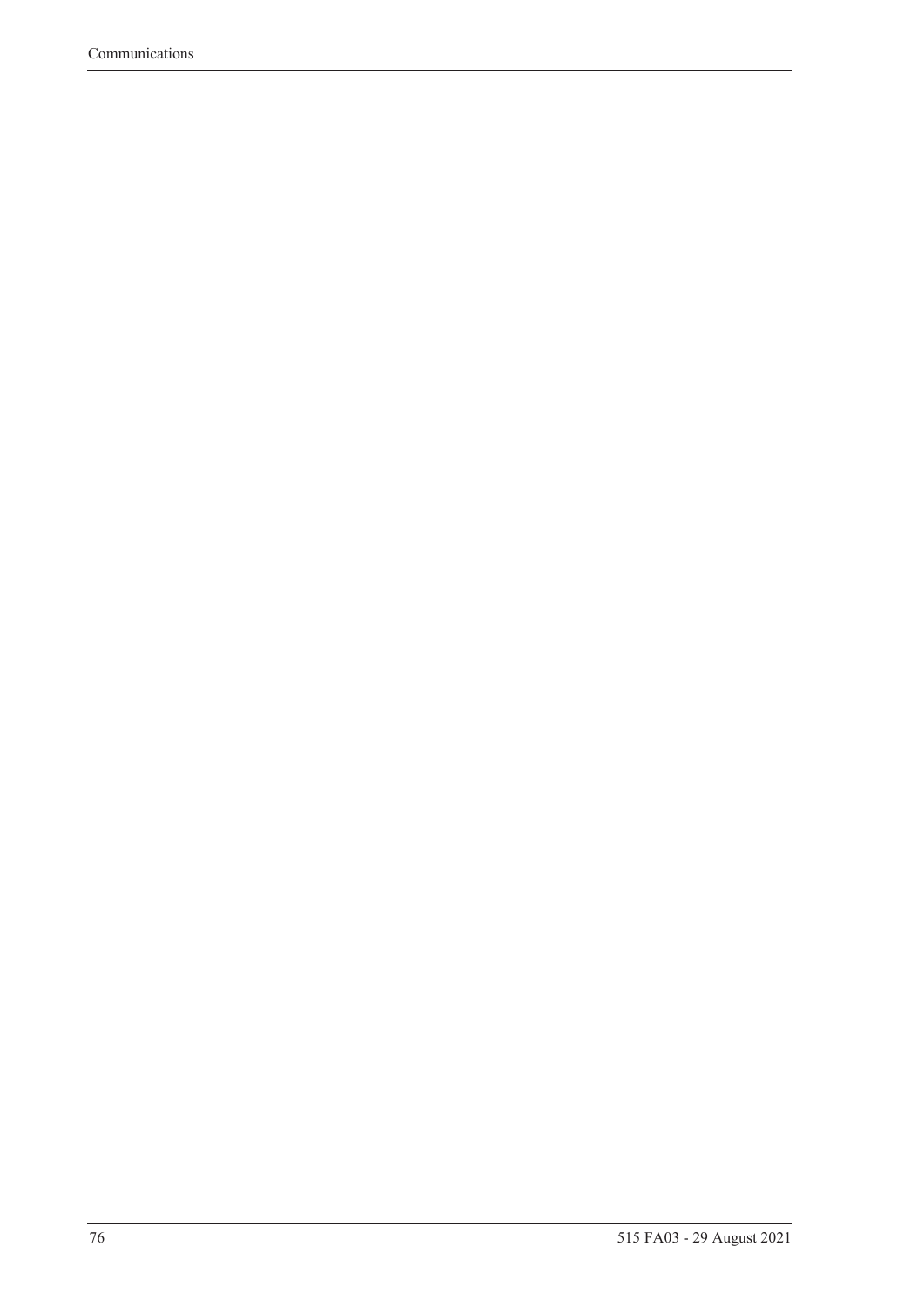# <span id="page-86-1"></span>**Appendix A Glossary**

<span id="page-86-0"></span>

| 500-PM<br><b>Software</b>              | The 500 Series Program Manager (500-PM software) is a Windows based<br>program that is freely available from the download section of the Contrec<br>website. The program is a comprehensive configuration tool and resource<br>centre that can be used to tailor an instrument to suit specific application<br>needs including program settings, units of measurement, custom tags/text,<br>access levels and more. Custom versions can be saved and configuration<br>reports generated as a PDF. |
|----------------------------------------|---------------------------------------------------------------------------------------------------------------------------------------------------------------------------------------------------------------------------------------------------------------------------------------------------------------------------------------------------------------------------------------------------------------------------------------------------------------------------------------------------|
| <b>ASCII</b>                           | American Standard Code for Information Interchange. For the ASCII<br>protocol, the instrument receives and transmits messages in ASCII, with all<br>command strings to the instrument terminated by a carriage return. Replies<br>from the instrument are terminated with a line-feed and a carriage-return.                                                                                                                                                                                      |
| <b>K-factor</b>                        | The K-factor is a constant value associated with frequency type flowmeters.<br>It is a scaling factor used in calculations to determine flow rate.                                                                                                                                                                                                                                                                                                                                                |
| <b>Linear</b><br><b>Correction</b>     | A scaling of the input signal to represent the actual flow parameter.                                                                                                                                                                                                                                                                                                                                                                                                                             |
| <b>Modbus RTU</b>                      | The Modbus protocol is a message structure for communications between<br>controllers and devices regardless of the type of network. In RTU (remote<br>terminal unit) mode, each 8-bit byte in a message contains two 4-bit<br>hexadecimal characters. This mode has greater character density than<br>ASCII and allows better data throughput than ASCII for the same baud rate.                                                                                                                  |
| <b>Normalised</b><br>Input             | A normalised input ranges from 0 to 1.000. For 4-20 mA input, the signal is<br>set to 0 at 4mA and the signal is set to 1.000 at 20mA.                                                                                                                                                                                                                                                                                                                                                            |
| <b>NPS</b>                             | Namur Proximity Switch.                                                                                                                                                                                                                                                                                                                                                                                                                                                                           |
| <b>Passive Output</b><br><b>Signal</b> | Requires an external power supply.                                                                                                                                                                                                                                                                                                                                                                                                                                                                |
| Watchdog<br>Timer (WTD)                | The WDT is used to monitor the activity of the micro processor and will<br>force a reboot if the micro processor stops, while power is applied, due to<br>any internal or external influences.                                                                                                                                                                                                                                                                                                    |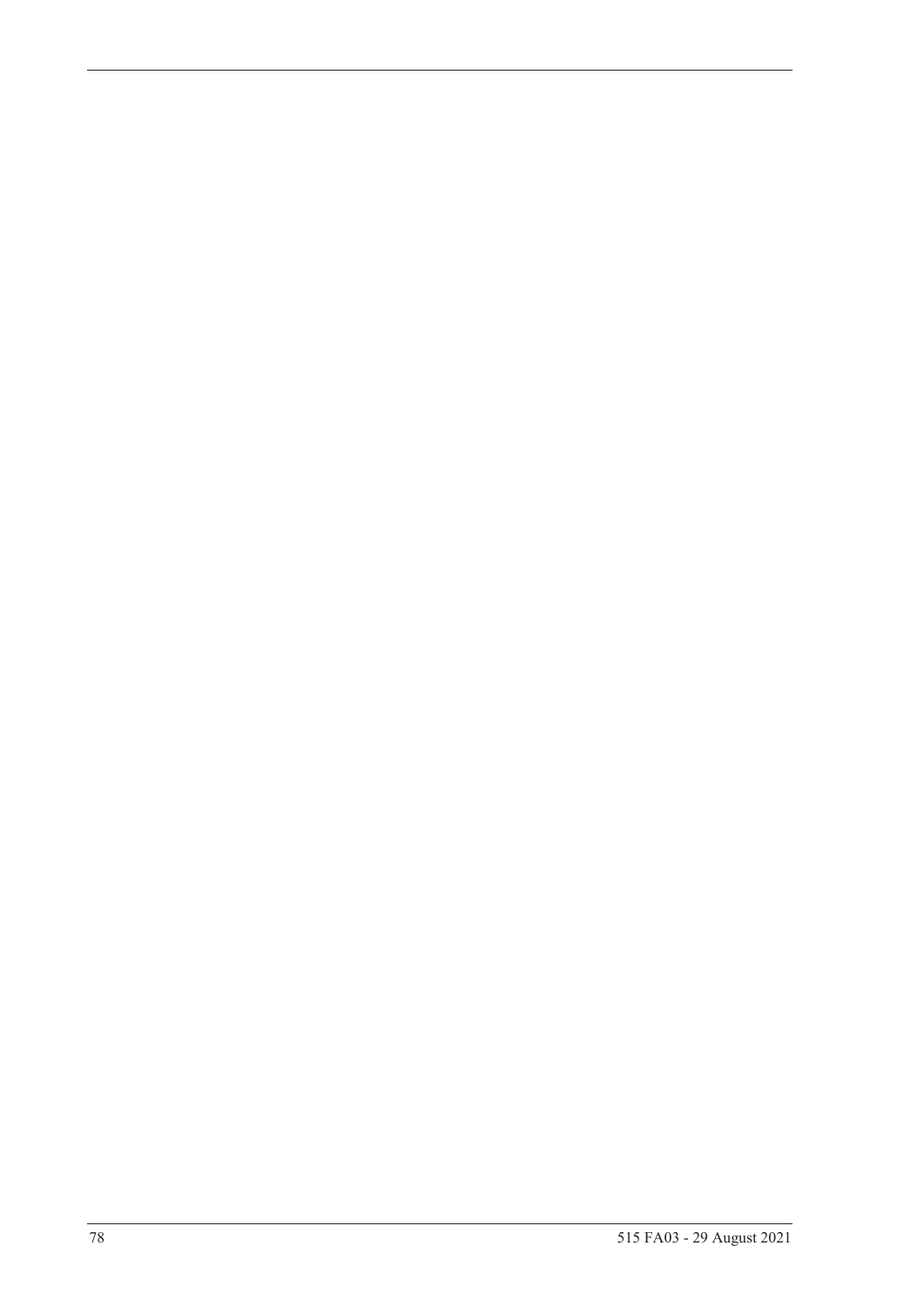# <span id="page-88-1"></span>**Appendix B Model Numbers**

# <span id="page-88-0"></span>**Product Codes**

| <b>Model</b>                                                                                                                                                                                                                            |                |              |                |   |   |   | <b>Supplementary Code</b> | <b>Description</b>                                                                                                                     |
|-----------------------------------------------------------------------------------------------------------------------------------------------------------------------------------------------------------------------------------------|----------------|--------------|----------------|---|---|---|---------------------------|----------------------------------------------------------------------------------------------------------------------------------------|
| 515                                                                                                                                                                                                                                     |                |              |                |   |   |   | $-$ FA03                  |                                                                                                                                        |
|                                                                                                                                                                                                                                         | $\mathbf{1}$   |              |                |   |   |   |                           | Panel mount enclosure                                                                                                                  |
|                                                                                                                                                                                                                                         | $\overline{2}$ |              |                |   |   |   |                           | Field mount enclosure (NEMA 4X / IP66)                                                                                                 |
| <b>Enclosure</b>                                                                                                                                                                                                                        | 3/5            |              |                |   |   |   |                           | Explosion proof Ex d (IECEx/ATEX), metric glands<br>(5 specifies heater)                                                               |
|                                                                                                                                                                                                                                         | 4/6            |              |                |   |   |   |                           | Explosion proof Ex d (CSA), NPT glands<br>(6 specifies heater)                                                                         |
|                                                                                                                                                                                                                                         |                | 0            |                |   |   |   |                           | 4 logic inputs, 1 isolated output, 2 relays (only relay type 1 is<br>available), RS232 (DB9) communication port                        |
| <b>Output Options</b>                                                                                                                                                                                                                   |                | $\mathbf{1}$ |                |   |   |   |                           | 4 logic inputs, 2 isolated outputs, 4 relays, real-time clock data<br>logging, RS232 (DB9) and RS485 communication ports               |
|                                                                                                                                                                                                                                         |                | 2/3          |                |   |   |   |                           | 4 logic inputs, 2 isolated outputs, 4 relays, real-time clock data<br>logging, RS232 (DB9) and Ethernet communication ports            |
|                                                                                                                                                                                                                                         |                |              | 1              |   |   |   |                           | Electromechanical relays only                                                                                                          |
| <b>Relay Type</b>                                                                                                                                                                                                                       |                |              | $\overline{2}$ |   |   |   |                           | 2 electromechanical and 2 solid state relays                                                                                           |
|                                                                                                                                                                                                                                         |                |              | 3              |   |   |   |                           | Solid state relays only                                                                                                                |
| <b>Power Supply</b>                                                                                                                                                                                                                     |                |              |                | U |   |   |                           | Inputs for 12-28VDC and 100-240 VAC, 50-60Hz<br>(Previous Models: $A = 110/120$ VAC, $E = 220/240$ VAC)                                |
|                                                                                                                                                                                                                                         |                |              |                | D |   |   |                           | Input for 12-28VDC power only                                                                                                          |
| <b>Display Panel Options</b>                                                                                                                                                                                                            |                |              |                |   | S |   |                           | Standard option (now with backlight & LCD backup)<br>(original Full option: F, with Infra-Red comms, no longer available)              |
| <b>PCB Protection</b>                                                                                                                                                                                                                   |                |              |                |   |   | C |                           | Conformal coating - required for maximum environmental<br>operating range. Recommended to avoid damage from<br>moisture and corrosion. |
|                                                                                                                                                                                                                                         |                |              |                |   |   | N |                           | None - suitable for IEC standard 654-1 Climatic Conditions up<br>to Class B2 (Heated and/or cooled enclosed locations)                 |
| <b>Application Pack Number</b>                                                                                                                                                                                                          |                |              |                |   |   |   | <b>FA03</b>               | Defines the application software to be loaded into the<br>instrument                                                                   |
| For example: Model No. 515.111USC<br>Displayed on the 500 Series as:<br>Note: The first character represents the CPU installed<br>(factory use only). The remaining 6 characters only<br>represent hardware that affects the operation. |                |              |                |   |   |   |                           | $2 - 1 - 5 -$<br>SIS MODEL                                                                                                             |

**Note:** Example full product part number is 515.111USC-FA03 (This is the number used for placing orders).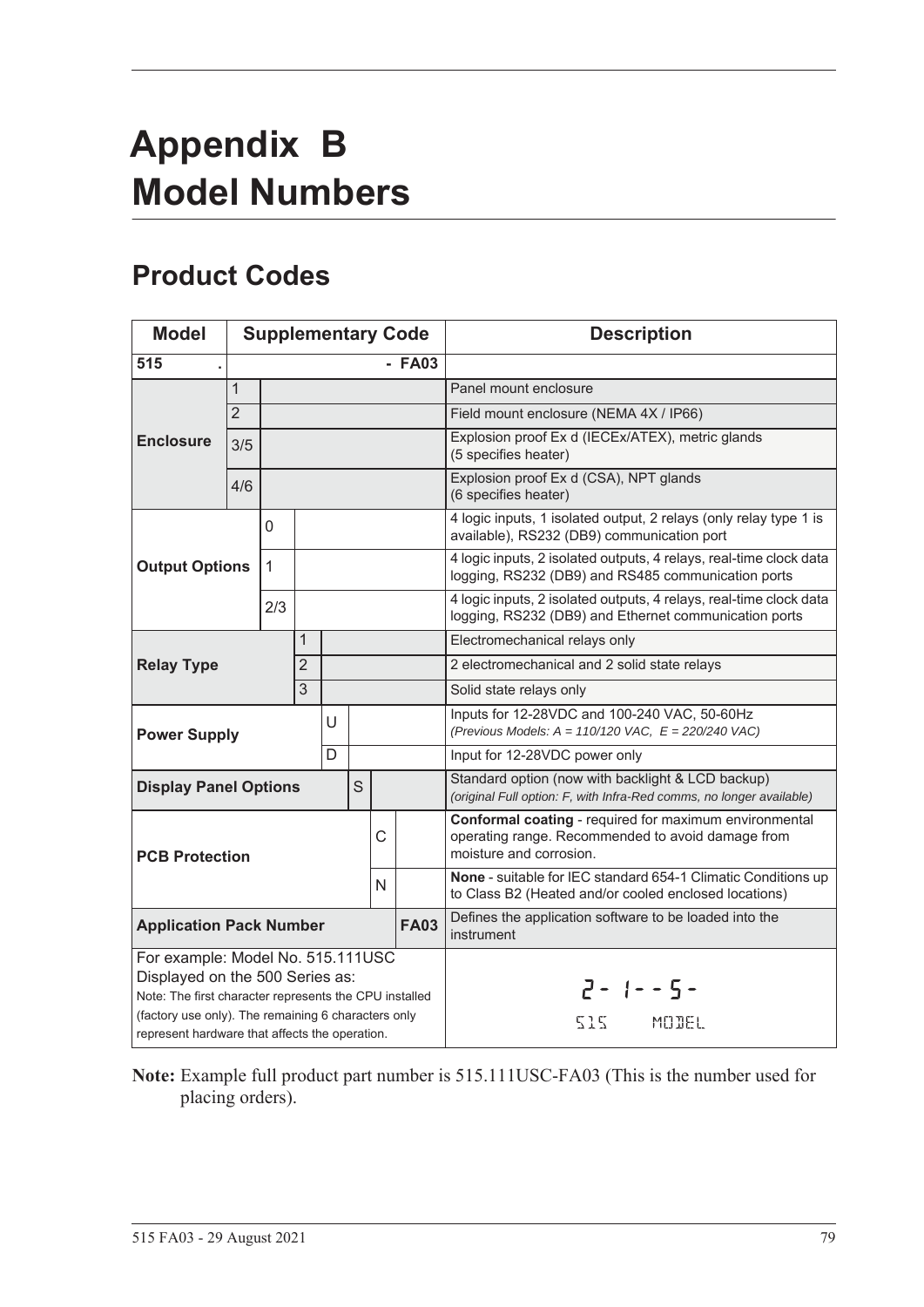# <span id="page-89-1"></span>**Custom Version Codes**

|                                         |      | Code           |          | <b>Description</b>                                            |
|-----------------------------------------|------|----------------|----------|---------------------------------------------------------------|
|                                         | 00   |                |          | <b>Factory Default Application</b>                            |
|                                         | 01   |                |          | Contrec Systems Pty. Ltd. Melbourne Australia                 |
|                                         | 02   |                |          | Contrec Limited. West Yorkshire UK                            |
| <b>Origin Code</b>                      | 03   |                |          |                                                               |
| <b>Identifies</b><br><b>Distributor</b> | 04   |                |          | Contrec - USA, LLC. Pelham AL 35124 USA                       |
|                                         | 05   |                |          | Flowquip Ltd. Halifax UK                                      |
|                                         | 06   |                |          |                                                               |
|                                         | etc. |                |          |                                                               |
|                                         |      | $\Omega$       |          | English (Default)                                             |
|                                         |      | $\mathbf{1}$   |          | German                                                        |
|                                         |      | $\overline{2}$ |          | <b>Dutch</b>                                                  |
| <b>User Language</b>                    |      | 3              |          | French                                                        |
|                                         |      | $\overline{4}$ |          | Spanish                                                       |
|                                         |      | 5              |          |                                                               |
|                                         |      | etc.           |          |                                                               |
|                                         |      |                | 000      | Distributor's own choice. Possibly a code that identifies the |
| <b>Distributor's Code</b>               |      |                | $\cdots$ | customer and the application.                                 |
|                                         |      |                | 999      |                                                               |
| For example: 02 3 157                   |      |                |          | 023157                                                        |
| Displayed on the 500 Series as:         |      |                |          | CUSTOM VERS                                                   |

# **Application Information Code**

The Application Information code is an aid for users and service personnel to determine the type of inputs that are used in a particular application. The Application Information code is displayed on the instrument as shown below.

<span id="page-89-0"></span>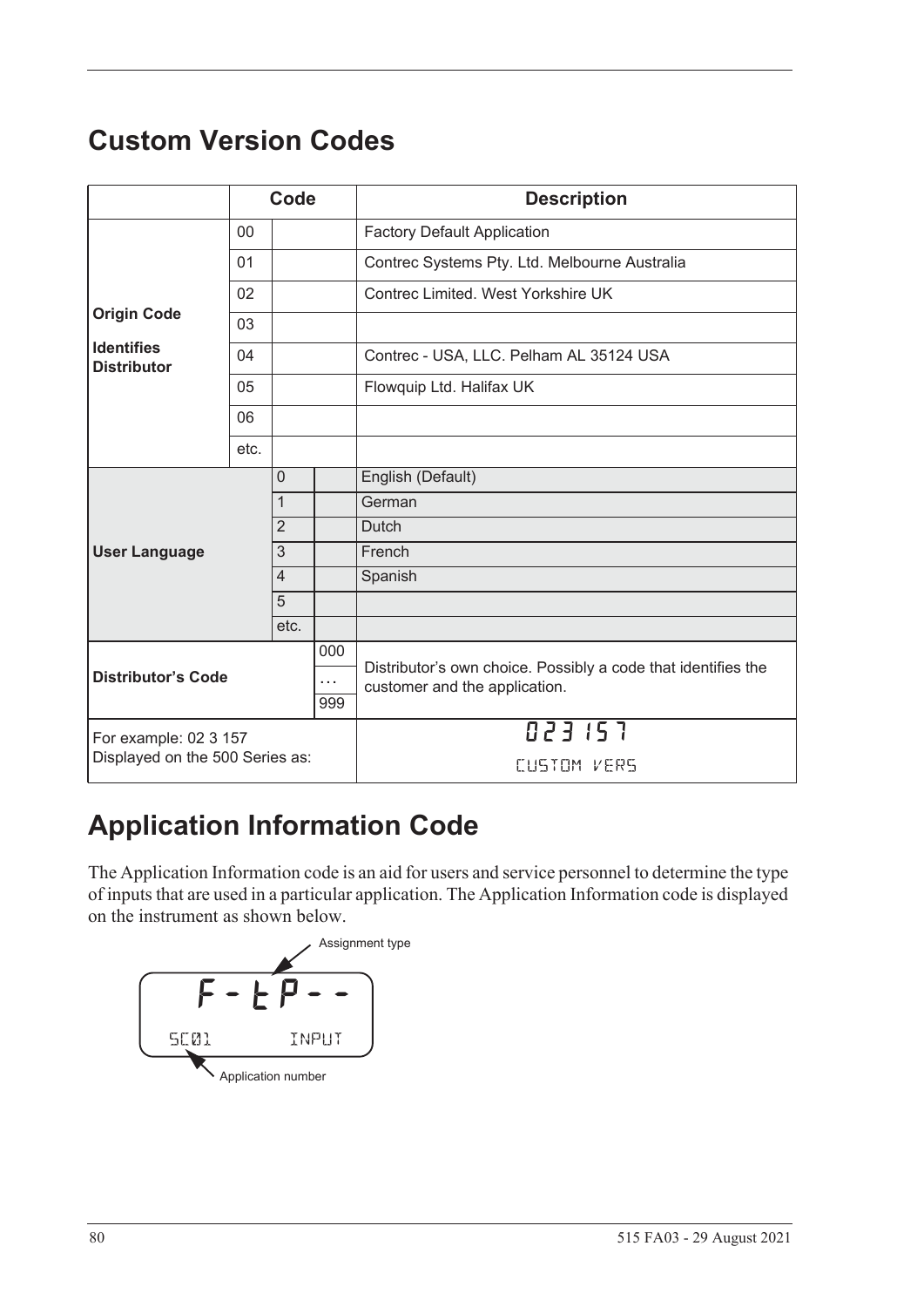The Application number identifies the application as in the following examples:

- **•** SC01 steam flow computer for frequency flow meter
- **•** GN02 natural gas flow computer for analog flow meter

The Input Assignment type indicates the physical input that is assigned to each input on the instrument. The code is made up from six characters as follows:

| FINP1   FINP2   AINP1   AINP2   AINP3   AINP4 |  |  |  |
|-----------------------------------------------|--|--|--|
|                                               |  |  |  |

The codes are as follows:

- - not used in this application
- **A** indicates a generic analog input such as for density or level etc.
- **•** C indicates a user code input
- d indicates a density input
- **•** F indicates a generic flow input such as for volume or mass etc.
- H indicates a high flow input for stacked inputs
- **•** L indicates a low flow input for stacked inputs
- **•** P indicates a pressure input
- **q** indicates a quadrature input
- *k* indicates a temperature input.

For example,  $F - tP - -$  is an instrument with FINP1 (frequency input 1) assigned to a flow input, AINP1 assigned to a temperature input and AINP2 assigned as a pressure input. The other inputs are not used.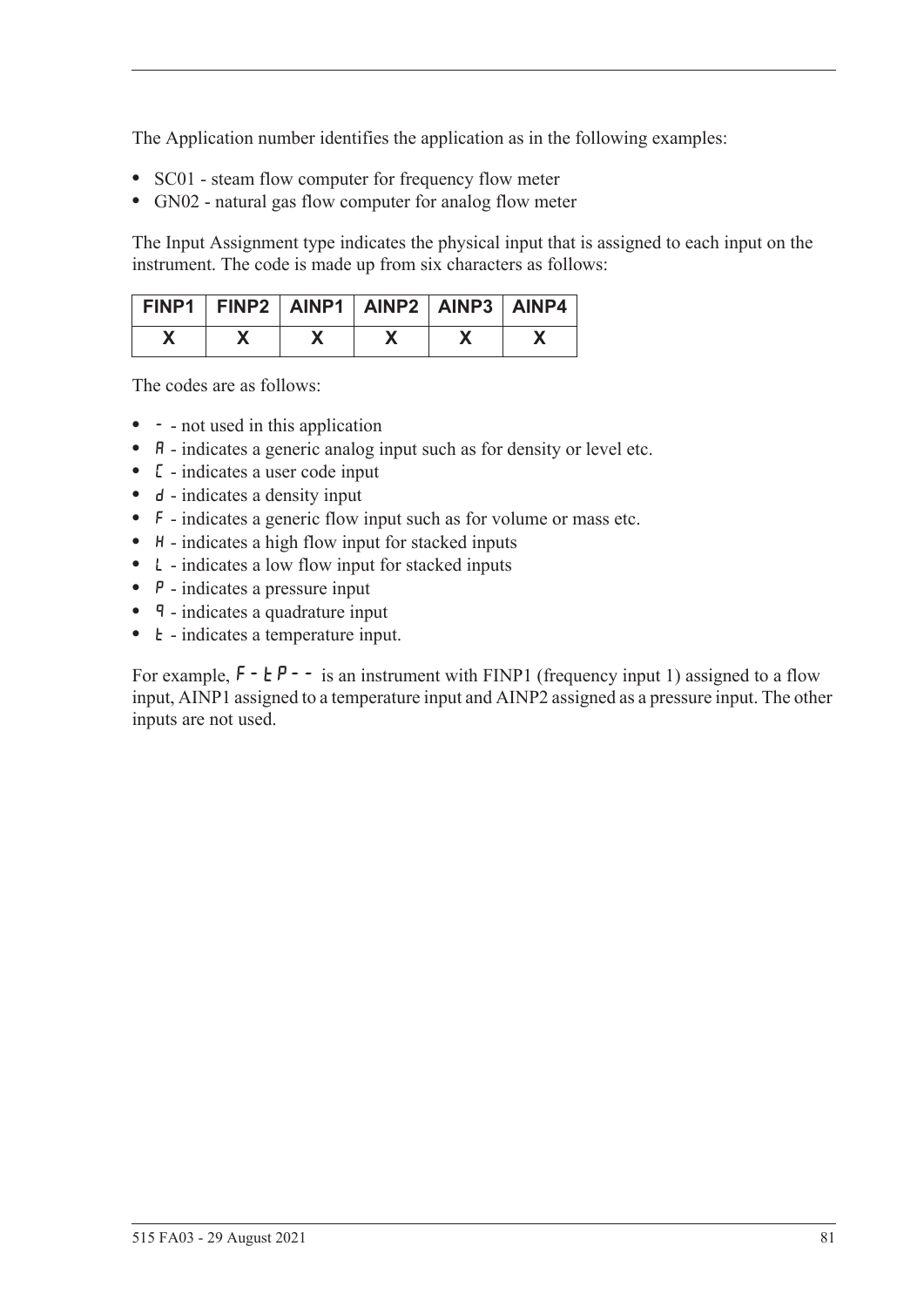# **Appendix C Ethernet Port & Setup**

# **Ethernet Port**

The optional Ethernet port simplifies the communication network and avoids the need for an external 3rd party Serial to Ethernet converter. It allows communications via an existing Ethernet network. In some installations you will need to speak with your network (IT) administrator in order to correctly set up your network. Applications, such as DataMod (available via Contrec), can communicate over the Ethernet network to perform remote monitoring and Data Logging operations.

Within the instrument's calibration menus the Ethernet port uses the settings for the RS-485 port that need to match a supplied Ethernet unit as follows:

- **•** Protocol: RTU
- **•** Baud Rate: 19200
- **•** Data Bits: 8
- **•** Parity: Even
- **•** Stop Bits: 1

Data mapping follows the same convention applied to Modbus registers.

# **Connecting 515 Ethernet to Networks/Routers**

Ethernet 515s are set as default to DHCP (Dynamic Host Configuration Protocol), which should allow your network/router to automatically find and assign an IP address to the instrument (providing there are addresses available). If your network cannot locate the instrument you may need to run the 'Digi Discovery' tool (Contrec guide available on request) or enter the Ethernet module's MAC address within your router settings. If required, the instrument can also be set to a static IP address, however it is strongly advised that only IT competent persons access and edit site network and 515 Ethernet settings. All Ethernet instruments are supplied with the Ethernet module MAC address printed on the outside of the enclosure and also printed directly onto the Ethernet Module itself (the Option card would need to be removed to view the physical Digi Ethernet module).

Contrec Limited will not be held responsible for any changes made to customer router and network settings. Further guides on how to access the module settings and discovering IP address' can be supplied upon request.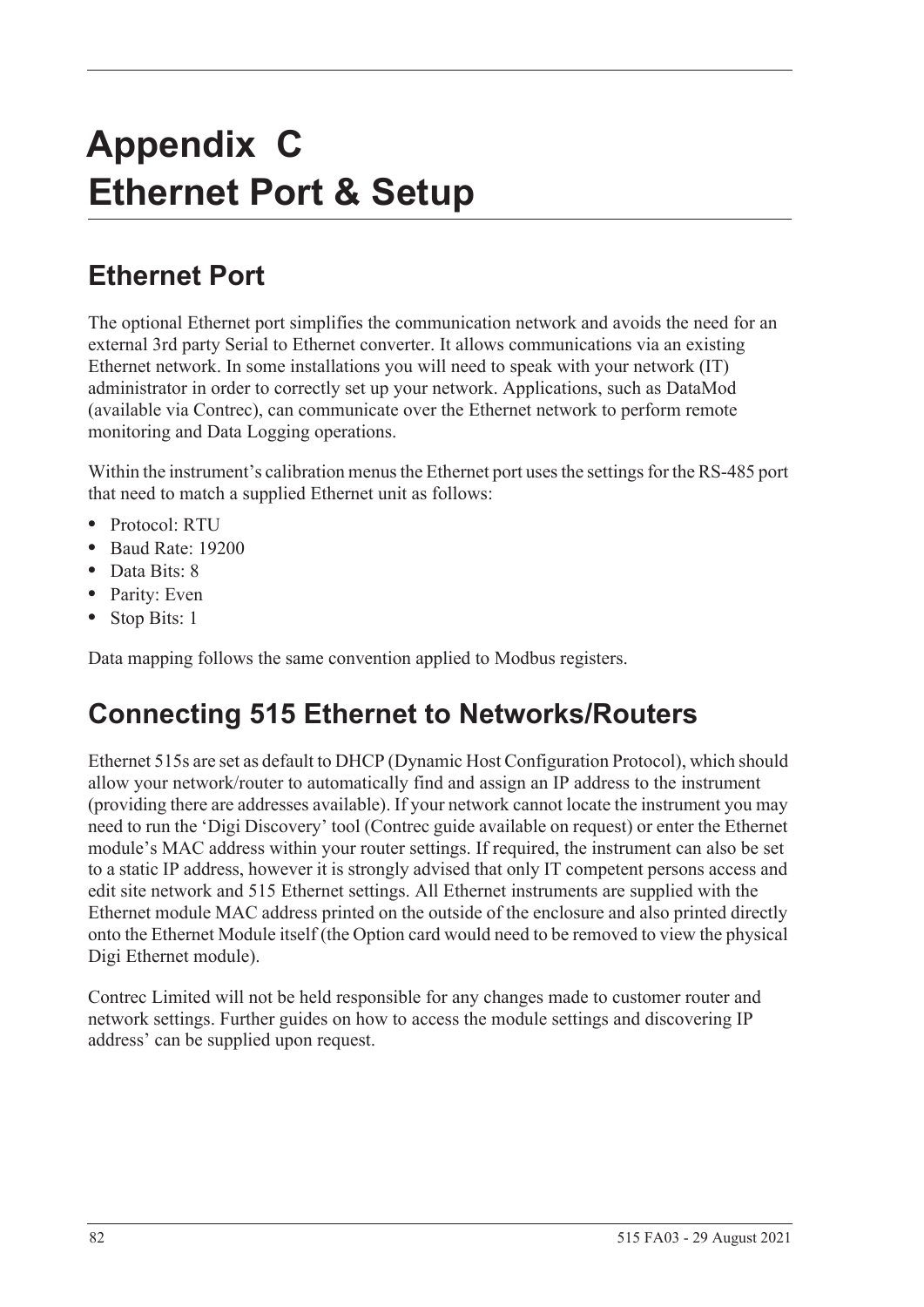# **Connecting DataMod via Ethernet**

Using the IP address that you or the network/router has assigned to the 515 instrument, enter this into the **Host Name / IPv4 Address** tab within DataMod's Modbus Connection Settings as per [Figure 20.](#page-92-0)

Ensure all other settings are correct as per the **Datamod User Guide** and the **515 Ethernet Guide - Establishing a Connection to Datamod**. Both of these documents are available from Contrec on request.

| Transmission Mode-        |                      |                     |                      |
|---------------------------|----------------------|---------------------|----------------------|
| C RTU Serial              | <b>C</b> TCP/IP      | C RTU over TCP/IP   |                      |
| -RTU Serial Settings-     |                      |                     |                      |
| Serial Port:              |                      | Baud Rate (bps):    |                      |
| COM1                      |                      | 19200               | $\blacktriangledown$ |
| -Data Bits-               |                      | -Parity-            |                      |
| C 7 bits C 8 bits         |                      | C None              |                      |
|                           |                      | $C$ Odd             |                      |
| -Stop Bits-               |                      |                     |                      |
| $C$ 1 bit $C$ 2 bits      |                      | $G$ Even            |                      |
|                           |                      |                     |                      |
| TCP/IP Settings           |                      |                     |                      |
| Host Name / IPv4 Address: |                      |                     | Port:                |
| 192.168.0.7               |                      |                     | 502                  |
|                           |                      |                     |                      |
|                           |                      |                     | 11                   |
| Receive Timeout (sec): 2  |                      | Slave Unit Address: |                      |
| Maximum Retries:          | $\vert$ <sub>2</sub> |                     |                      |
|                           |                      |                     |                      |
|                           |                      | <br>$\frac{QK}{2}$  | Cancel               |

<span id="page-92-0"></span>*Figure 20 DataMod - Modbus Connection Settings*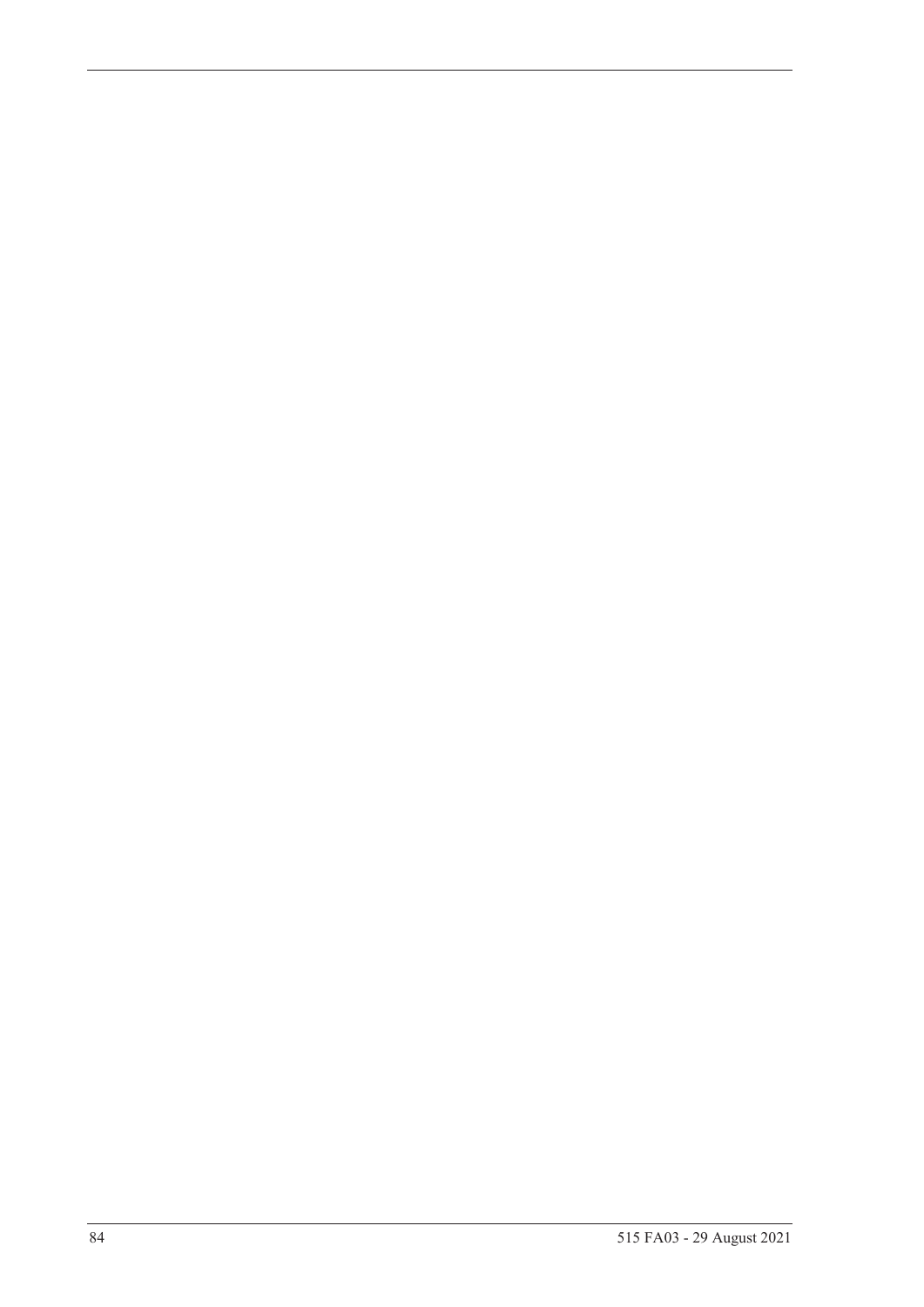# **Index**

**Numerics** 0-5V inpu[t 14](#page-23-0) 4-20mA input [15](#page-24-0) output [16](#page-25-0) 500 Series Program Manage[r 4](#page-14-0) 500-PM software [4,](#page-14-0) [77](#page-86-0)

### **A**

ACCUM ke[y 24](#page-33-0) address, instrumen[t 60](#page-69-0) alarm connection [18](#page-27-0) equipment failur[e 45](#page-54-0) hysteresi[s 46](#page-55-0) relays [45](#page-54-1) setpoin[t 45](#page-54-2) alarms menu [45](#page-54-3) analog input connection[s 14](#page-23-1) scalin[g 2](#page-12-0) application cod[e 80](#page-89-0) approvals [5](#page-15-0) FCC Declaration [6](#page-15-1) ASCII protoco[l 59](#page-68-0)

### **B**

back panel [10](#page-19-0) backup program [33](#page-42-0) Program Manage[r 33](#page-42-1) basic men[u 25](#page-34-0) battery faile[d 55](#page-64-0) lif[e 48](#page-57-1) ne[w 55](#page-64-0) battery replacemen[t 22](#page-31-0) battery typ[e 22](#page-31-1) baud rat[e 47](#page-56-1)

### **C**

CAL switch-protected parameter [29](#page-38-0) calculation mod[e 1](#page-11-0)

calibration backup, reports [33](#page-42-0) menu [34](#page-43-0) set mode [30](#page-39-0) view mode [30](#page-39-1) cleaning [9](#page-18-0) clock batter[y 48](#page-57-1) date format [49](#page-58-0) real-tim[e 48](#page-57-2) codes application information [80](#page-89-0) customer versio[n 80](#page-89-1) exception [69](#page-78-0) product numbe[r 79](#page-88-0) comm port COM-1 RS-232 [57](#page-66-0) COM-2 RS-485 [58](#page-67-0) communication connection[s 20](#page-29-0) protocols [59](#page-68-1) communication[s 4,](#page-13-0) [57](#page-66-1) menu [47](#page-56-2) connections alar[m 18](#page-27-0) communication [57](#page-66-2) communication[s 20](#page-29-0) electrical [10](#page-19-1) input [13](#page-22-0) mains [21](#page-30-0) output [16](#page-25-1) customer version codes [80](#page-89-1) customizing a printout [71](#page-80-0)

# **D**

daily logging [50](#page-59-0) data log viewing [26](#page-35-0)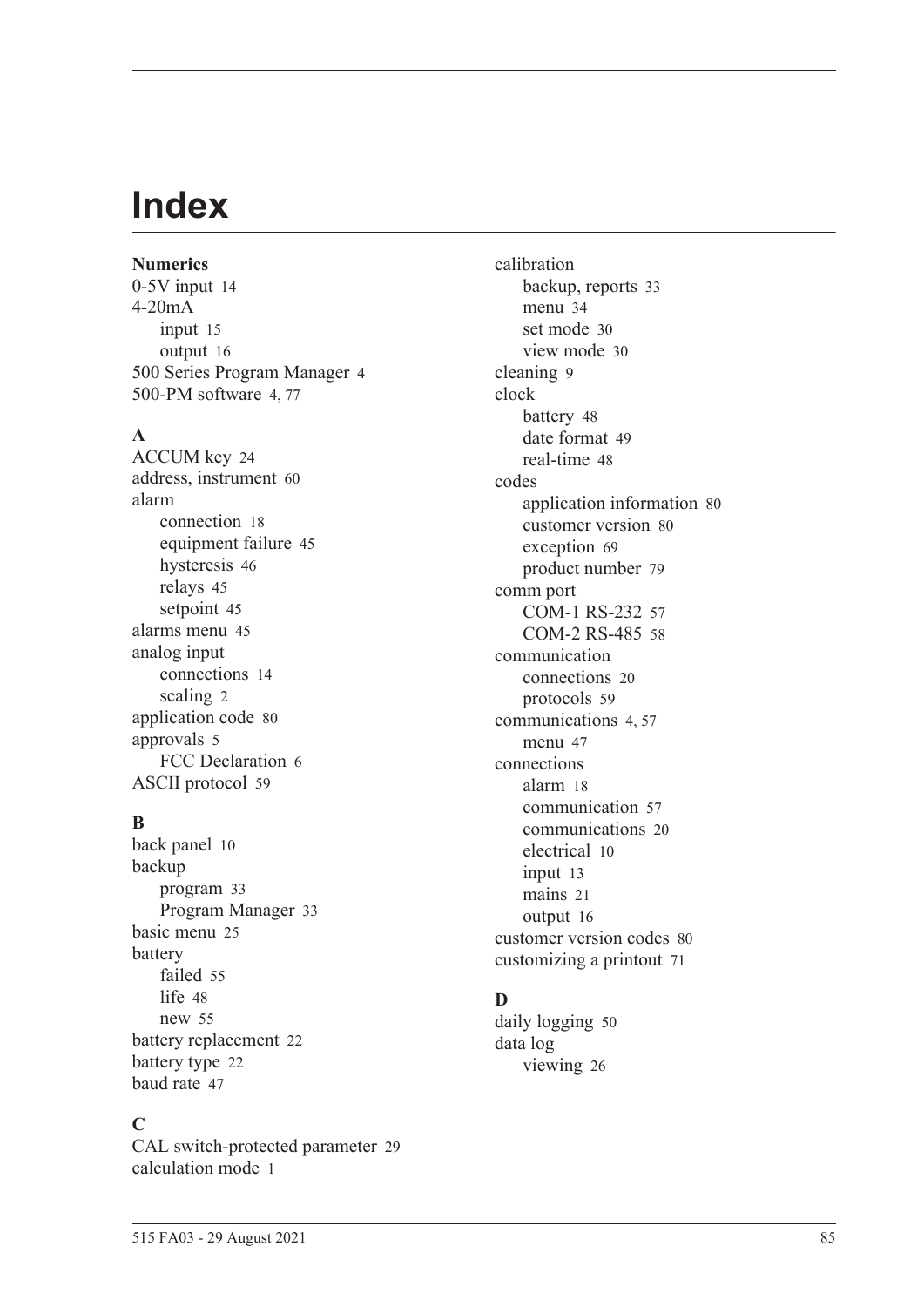data logging daily [50](#page-59-0) hourl[y 49](#page-58-1) monthly [50](#page-59-1) weekl[y 50](#page-59-2) yearly [50](#page-59-3) date format [49](#page-58-0) declaration FCC [6](#page-15-1) decontamination [9](#page-18-0) default tota[l 23](#page-32-0) detail men[u 25](#page-34-0) disconnection device [21](#page-30-1) display specifications [7](#page-16-0) timeout mod[e 52](#page-61-0) timeout time [52](#page-61-1) DISPLAY key [24](#page-33-1) display-only parameter [29](#page-38-1)

# **E**

earthin[g 21](#page-30-2) electrical connections [10](#page-19-1) equipment failure alarm [45](#page-54-0) error message[s 55](#page-64-1) Ethernet COM-2 por[t 21,](#page-30-3) [58](#page-67-1) exception codes [69](#page-78-0) Exception Status [61](#page-70-0)

# **F**

features [1](#page-10-0) flash driver port assignmen[t 48](#page-57-3) format, date [49](#page-58-0) frequency input connection [13](#page-22-1) front panel keys [24](#page-33-2) LEDs [23](#page-32-1)

# **G**

glossary [77](#page-86-1)

# **H**

hardware connections [57](#page-66-2) hourly logging [49](#page-58-1) hysteresis, alar[m 46](#page-55-0)

# **I**

input 0-5[V 14](#page-23-0) 4-20mA [15](#page-24-0) connections [13](#page-22-0) analog [14](#page-23-1) frequency [13](#page-22-1) inputs menu [37](#page-46-0) installation [9](#page-18-1) instrument address [60](#page-69-0) request forma[t 59](#page-68-2) response[s 61](#page-70-1) setting[s 36](#page-45-0) interconnections, communication [57](#page-66-2) interference suppression [19](#page-28-0) isolated output[s 4](#page-13-1)

# **K**

key ACCUM [24](#page-33-0) DISPLA[Y 24](#page-33-1) RATE [24](#page-33-3) RESE[T 24](#page-33-4) TOTAL [24](#page-33-5) keys, front panel [24](#page-33-2)

# **L**

LEDs, status [23](#page-32-1) logged dat[a 26](#page-35-0) viewin[g 26](#page-35-1) logging daily [50](#page-59-0) hourly [49](#page-58-1) monthly [50](#page-59-1) weekl[y 50](#page-59-2) yearly [50](#page-59-3) logic input connection [15](#page-24-1)

# **M**

main menu basic and detailed [25](#page-34-0) main menu item[s 25](#page-34-1) mains connections [21](#page-30-0) maintenanc[e 9,](#page-18-1) [21](#page-30-4)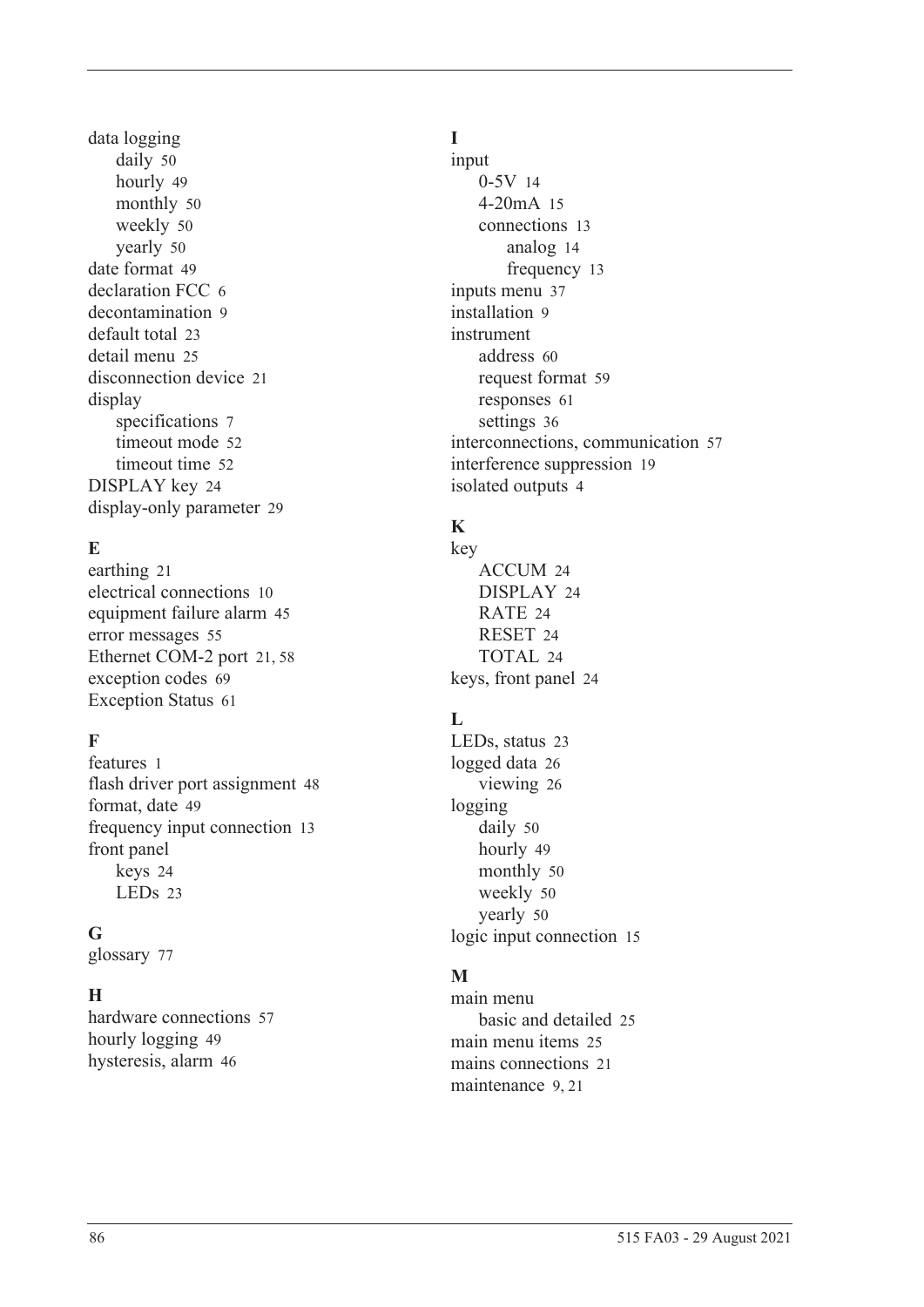menu alarm[s 45](#page-54-3) calibratio[n 34](#page-43-0) comms [47](#page-56-2) input[s 37](#page-46-0) output[s 43](#page-52-0) params [37](#page-46-1) setu[p 51](#page-60-0) test [54](#page-63-0) tm/lo[g 48](#page-57-4) unit[s 36](#page-45-1) messages erro[r 55](#page-64-1) syste[m 55](#page-64-2) warnin[g 56](#page-65-0) Modbus data forma[t 48](#page-57-5) Modbus RTU protoco[l 65](#page-74-0) mode calculation [1](#page-11-0) display timeou[t 52](#page-61-0) normal operatio[n 23](#page-32-2) operatio[n 1](#page-11-0) set calibration [30](#page-39-0) view calibration [30](#page-39-1) model number[s 79](#page-88-1) monthly logging [50](#page-59-1) mountin[g 9](#page-18-2)

# **N**

negative flow [5](#page-14-1) normal operatio[n 23](#page-32-2) number mode[l 79](#page-88-1) seria[l 28](#page-37-1)

# **O**

operation, norma[l 23](#page-32-2) output connection[s 16](#page-25-1) 4-20m[A 16](#page-25-0) puls[e 17](#page-26-0) pulse facto[r 44](#page-53-0) outputs men[u 43](#page-52-0)

# **P**

panel LED[s 23](#page-32-1) mountin[g 9](#page-18-2) rear [10](#page-19-0)

parameter CAL switch-protected [29](#page-38-0) display-only [29](#page-38-1) not visibl[e 29](#page-38-2) password-protected [29](#page-38-3) programmable [29](#page-38-4) parameters men[u 37](#page-46-1) parity bit [47](#page-56-3) password-protected parameter [29](#page-38-3) peak flowrate[s 26](#page-35-2) port assignment, flash driver [48](#page-57-3) COM-1 RS-232 [20,](#page-29-1) [47](#page-56-4) COM-2 Ethernet [21,](#page-30-3) [58](#page-67-1) COM-2 RS-485 [20,](#page-29-2) [47](#page-56-5) COM-[3 47](#page-56-6) flash driver assignment [48](#page-57-3) power supply interruption [48](#page-57-1) printer data control [75](#page-84-0) error messages [75](#page-84-1) protocol [71](#page-80-1) report types [71](#page-80-2) printer type[s 71](#page-80-3) printout configuration repor[t 33](#page-42-2) printouts individual logs [73](#page-82-0) live data [72](#page-81-0) log report [73](#page-82-1) type[s 72](#page-81-1) product number codes [79](#page-88-0) Program Manager [33](#page-42-1) programmable parameter [29](#page-38-4) protocol ASCI[I 59](#page-68-0) communication [59](#page-68-1) Modbus RT[U 65](#page-74-0) printer [71](#page-80-1) pulse factor, output [44](#page-53-0) pulse output [17](#page-26-0)

# **R**

RATE key [24](#page-33-3) real-time cloc[k 48](#page-57-2) rear panel [10](#page-19-0) relay output[s 4](#page-13-2) relays, alarm [45](#page-54-1)